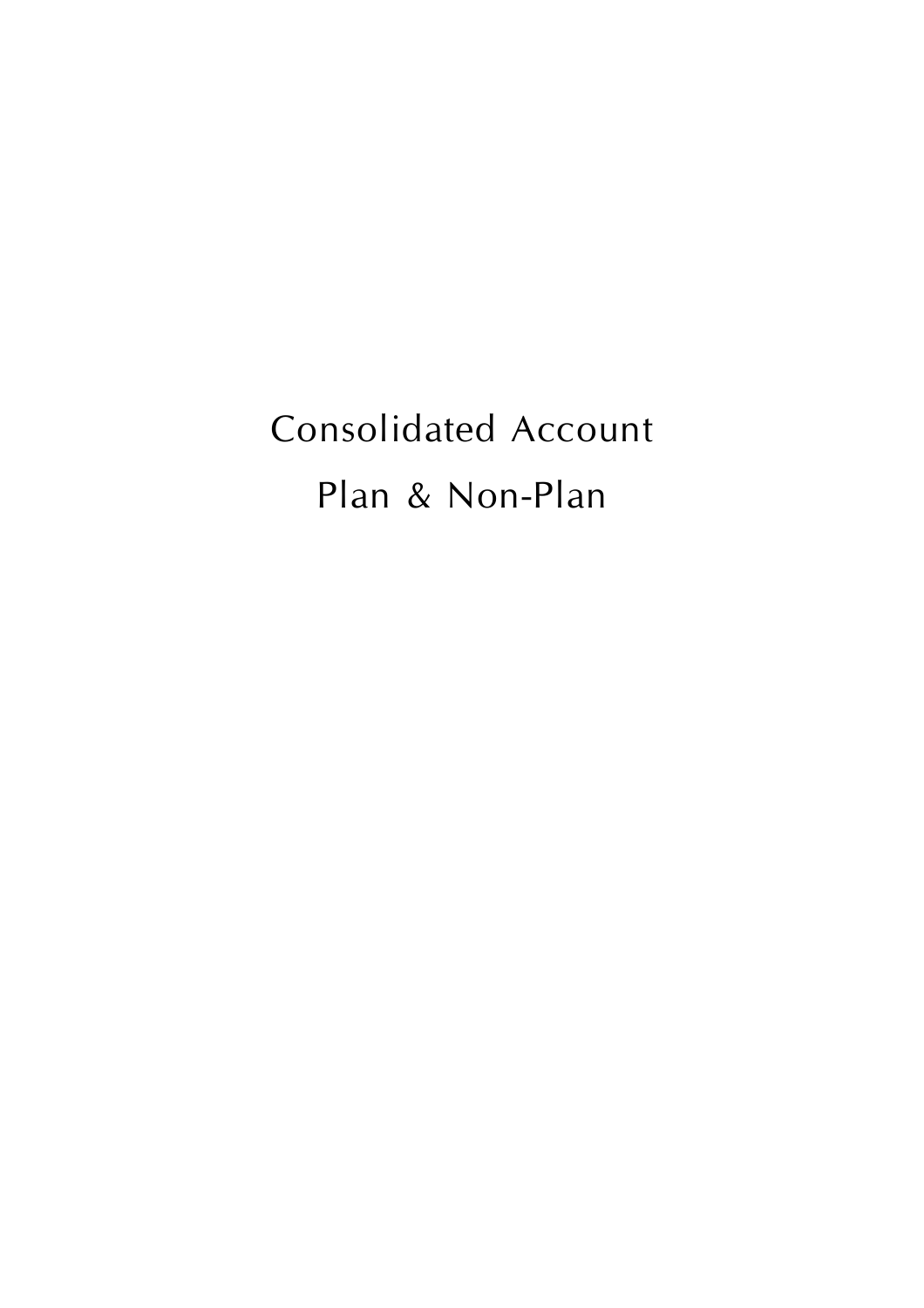## **FORM OF FINANCIAL STATEMENTS (NON-PROFIT ORGANISATIONS) Name of Entity: TEA BOARD, KOLKATA, RECEIPTS AND PAYMENTS FOR THE PERIOD/YEAR ENDED 31.03.2008**

| <b>RECEIPTS</b>                                                                                                                                                                | <b>Financial</b><br><b>Year 2007-08</b> | <b>Financial</b><br><b>Year 2006-07</b> |
|--------------------------------------------------------------------------------------------------------------------------------------------------------------------------------|-----------------------------------------|-----------------------------------------|
| <b>I. Opening Balances</b>                                                                                                                                                     |                                         |                                         |
| Non Plan Tea Board Tea Fund<br>a) Cash in hand<br>b) Bank Balances:<br>In current accounts<br>i)<br>ii) In deposit accounts<br>iii) Savings accounts                           | 177,511.97<br>15,382,662.73             | 325,572.12<br>28,705,731.58             |
| Earmarked Scheme<br>Revolving Corpus Fund Loan Scheme<br>a) Cash in hand<br>b) Bank Balances:<br>In current accounts<br>i)<br>ii) In deposit accounts<br>iii) Savings accounts | 72,368,783.46                           | 190,808,520.92                          |
| <b>SPTF</b><br>a) Cash in hand<br>b) Bank Balances:<br>In current accounts<br>i)<br>ii) In deposit accounts<br>iii) Savings accounts                                           | 300,000,000.00                          |                                         |
| <b>Subsidy Scheme</b><br>a) Cash in hand<br>b) Bank Balances:<br>In current accounts<br>i)<br>ii) In deposit accounts<br>iii) Savings accounts                                 | 103, 157, 077. 14                       | 150,823,893.68                          |
| C/F                                                                                                                                                                            | 491,086,035.30                          | 370,663,718.30                          |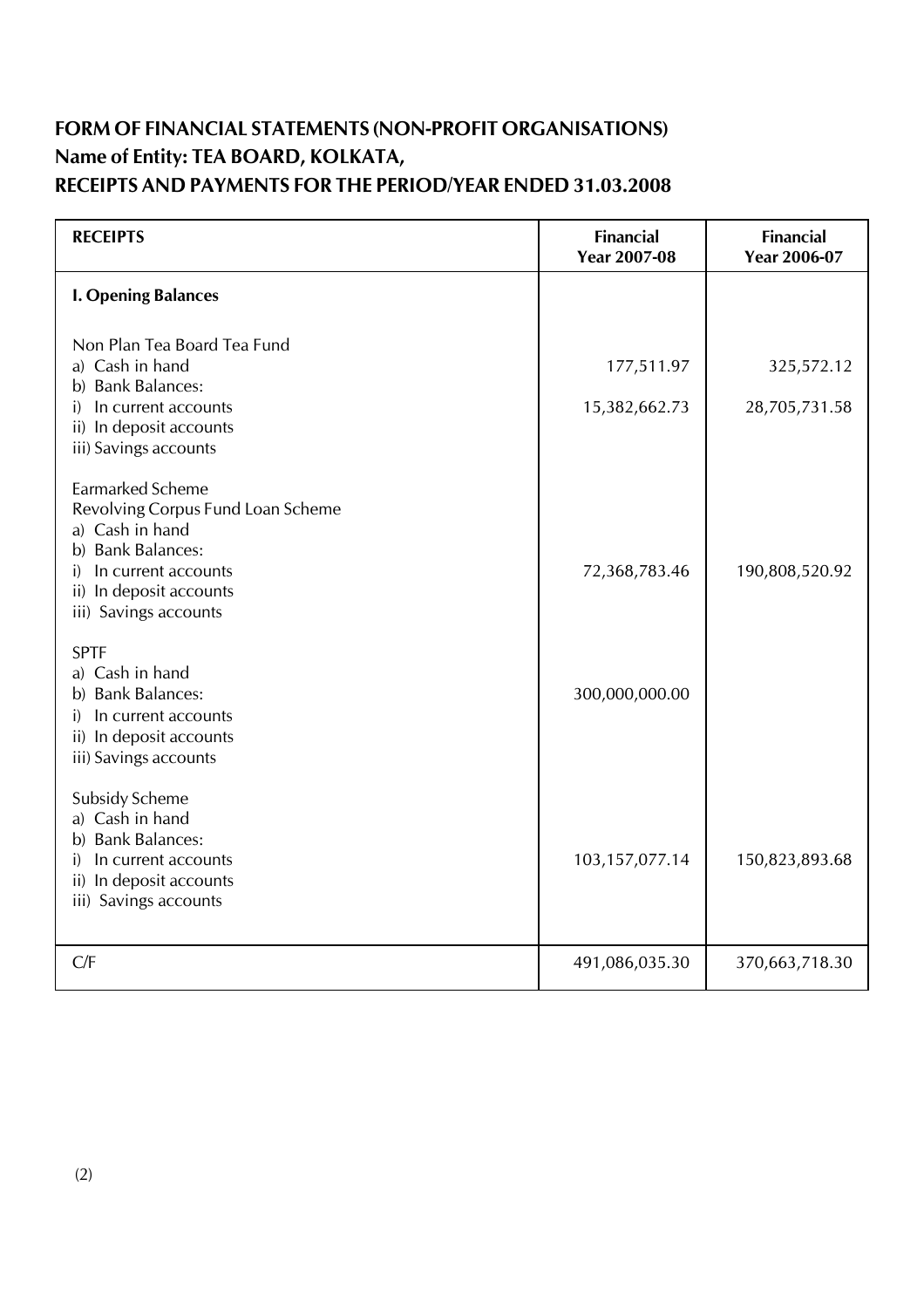| <b>PAYMENT</b>                                                                                                                                                         | <b>Financial</b><br><b>Year 2007-08</b>      | <b>Financial</b><br>Year 2006-07  |  |
|------------------------------------------------------------------------------------------------------------------------------------------------------------------------|----------------------------------------------|-----------------------------------|--|
| I. Expenses<br>Non Plan Tea Board Tea Fund<br>a) Establishment Expenses<br>b) Administrative Expense                                                                   | 147,041,015.40<br>54,579,863.52              | 139,236,952.66<br>48,255,967.12   |  |
| Earmarked Fund<br><b>SPTF</b><br>a) Establishment Expenses<br>b) Administrative Expense                                                                                | 8,978,828.70                                 |                                   |  |
| <b>Subsidy Scheme</b><br>a) Establishment Expenses<br>b) Administrative Expense                                                                                        | 35,586,562.00                                | 43,496,228.00                     |  |
| II. Payments made against funds<br>for various projects<br>Non Plan Tea Board Tea Fund<br>Loan Scheme<br>Earmarked Fund                                                | 0.00<br>2,055,540.00                         | 0.00<br>5,285,385.00              |  |
| <b>Subsidy Scheme</b><br><b>GPF</b><br>New Pension Scheme                                                                                                              | 966,996,421.64<br>18,129,175.00<br>18,676.00 | 1,325,100,810.47<br>20,437,071.00 |  |
| <b>III. Investments and Deposits made</b><br>a) Out of Earmarked/Endowment funds<br>b) Out of Own Funds (Investment-Others)                                            |                                              |                                   |  |
| IV. Expenditure on Fixed Assets & Capital Work-in-progress<br>Non Plan Tea Board Tea Fund<br>a) Purchase of Fixed Assets<br>b) Expenditure on Capital Work-in-progress | 1,007,255.91                                 | 451,252.87                        |  |
| C/F                                                                                                                                                                    | 1,234,393,338.17                             | 1,582,263,667.12                  |  |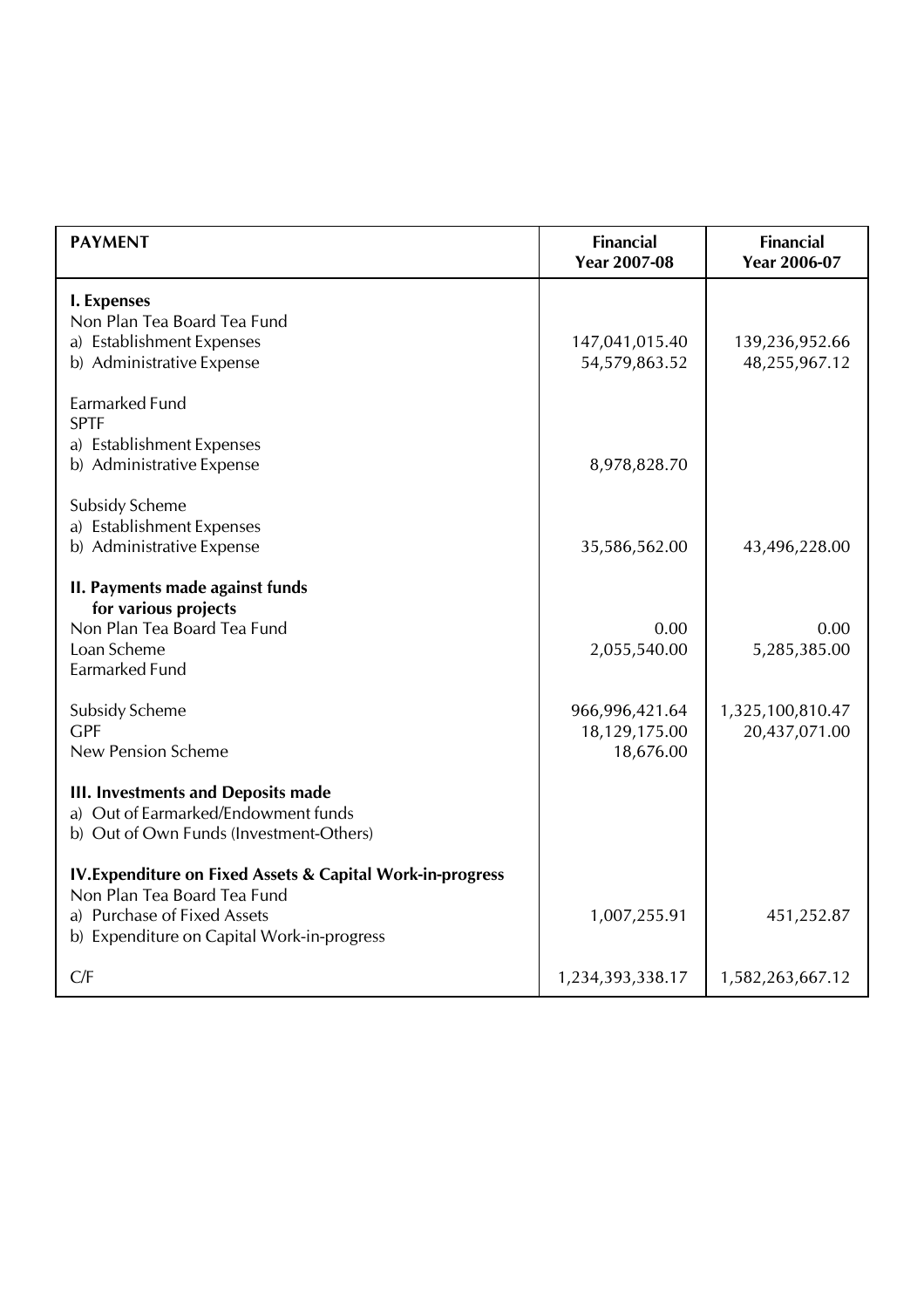| <b>RECEIPTS</b>                                                                                                                       | <b>Financial</b><br><b>Year 2007-08</b> | <b>Financial</b><br>Year 2006-07 |  |
|---------------------------------------------------------------------------------------------------------------------------------------|-----------------------------------------|----------------------------------|--|
| B/F<br><b>GPF</b><br>a) Cash in hand                                                                                                  | 491,086,035.30                          | 370,663,718.30                   |  |
| b) Bank Balances:<br>In current accounts<br>i)<br>ii) In deposit accounts<br>iii) Savings accounts                                    | 5,883,054.34                            | 10,351,176.14                    |  |
| New Pension Scheme<br>a) Cash in hand<br>i) In current accounts<br>ii) In deposit accounts                                            | 10,573.00                               | 14,117.00                        |  |
| <b>II. Grants Received</b><br>Non Plan Tea Board Tea Fund<br>a) From Government of India:<br>Grants for capital<br>Grants for revenue | 1,007,255.91<br>186,492,744.09          | 451,252.87<br>177,048,747.13     |  |
| <b>Subsidy Scheme</b><br>a) From Government of India:<br>Grants for capital<br>Grants for revenue                                     | 6,241,237.09<br>1,097,958,762.91        | 3,934,168.50<br>1,317,777,831.50 |  |
| III. Income on Investment from<br>a) Earmarked/Endow. Funds<br>b) Own Funds (Oth. Investment)                                         |                                         |                                  |  |
| <b>IV. Interest Received</b><br>Non Plan Tea Board Tea Fund<br>a) On Bank deposits<br>b) Loans, Advances etc.                         | 0.00<br>901,056.78                      | 0.00<br>494,779.57               |  |
| C/F                                                                                                                                   | 1,789,580,719.42                        | 1,880,735,791.01                 |  |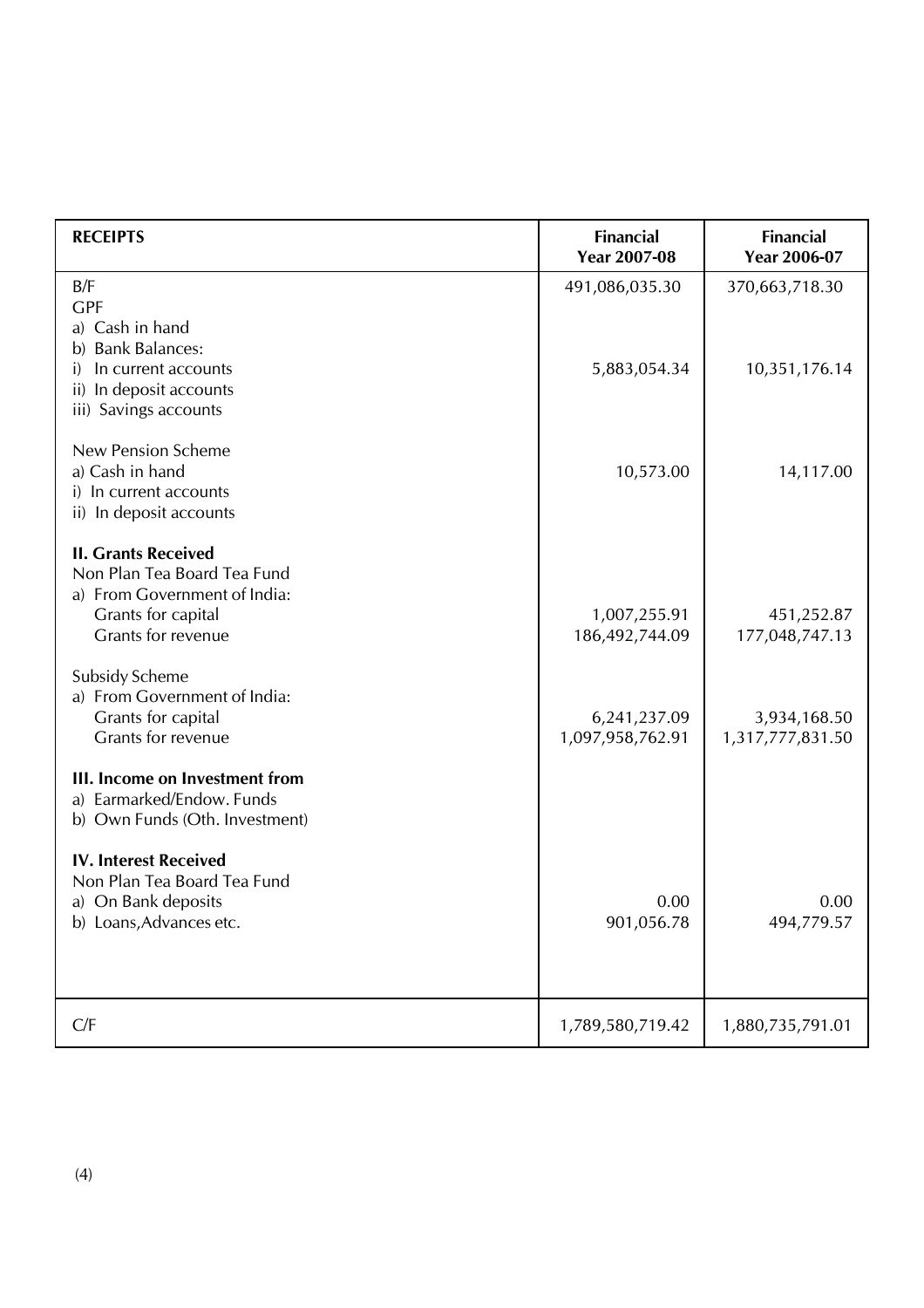| <b>PAYMENT</b>                                                                                                                                            | <b>Financial</b><br><b>Year 2007-08</b> | <b>Financial</b><br>Year 2006-07 |  |
|-----------------------------------------------------------------------------------------------------------------------------------------------------------|-----------------------------------------|----------------------------------|--|
| B/F<br>Earmarked Fund<br><b>Subsidy Scheme</b>                                                                                                            | 1,234,393,338.17                        | 1,582,263,667.12                 |  |
| a) Purchase of Fixed Assets<br>b) Expenditure on Capital Work-in-progress                                                                                 | 6,241,237.09                            | 3,934,168.50                     |  |
| V. Refund of Surplus money/Loans<br>Non Plan Tea Board Tea Fund<br>a) To the Government of India<br>b) To the State Government                            |                                         |                                  |  |
| c) To other providers of funds<br><b>Earmarked Fund</b><br>Revolving Corpus Fund Loan Scheme                                                              | 22,002,500.00                           | 27,005,000.00                    |  |
| a) To the Government of India<br>b) To the State Government                                                                                               | 40,127,000.00                           | 279,988,000.00                   |  |
| c) To other providers of funds<br><b>Subsidy Scheme</b><br>a) To the Government of India<br>b) To the State Government<br>c) To other providers of funds  | 0.00                                    | 175,142.00                       |  |
| <b>VI. Finance Charges (Interest)</b><br><b>VII. Other Payments (Specify)</b><br>Non Plan Tea Board Tea Fund                                              |                                         |                                  |  |
| Other payments                                                                                                                                            | 119,900,772.90                          | 110,818,307.40                   |  |
| <b>Adjustment Payments</b><br>Advance to employees<br>Term Deposit (Darjeeling CTM)<br>Bank Charges (Darjeeling CTM)<br>Revolving Corpus Fund Loan Scheme | 32,871,960.00<br>2,850,714.00           | 32,038,851.00<br>$-649,040.00$   |  |
| <b>Term Deposit</b>                                                                                                                                       | 322,483,371.00                          | 167,632,080.00                   |  |
| Loan to Others<br>Legal Charges                                                                                                                           | 30,310,191.00<br>433,031.00             | 142,000,000.00<br>233,103.50     |  |
| C/F                                                                                                                                                       | 1,811,614,115.16                        | 2,345,439,279.52                 |  |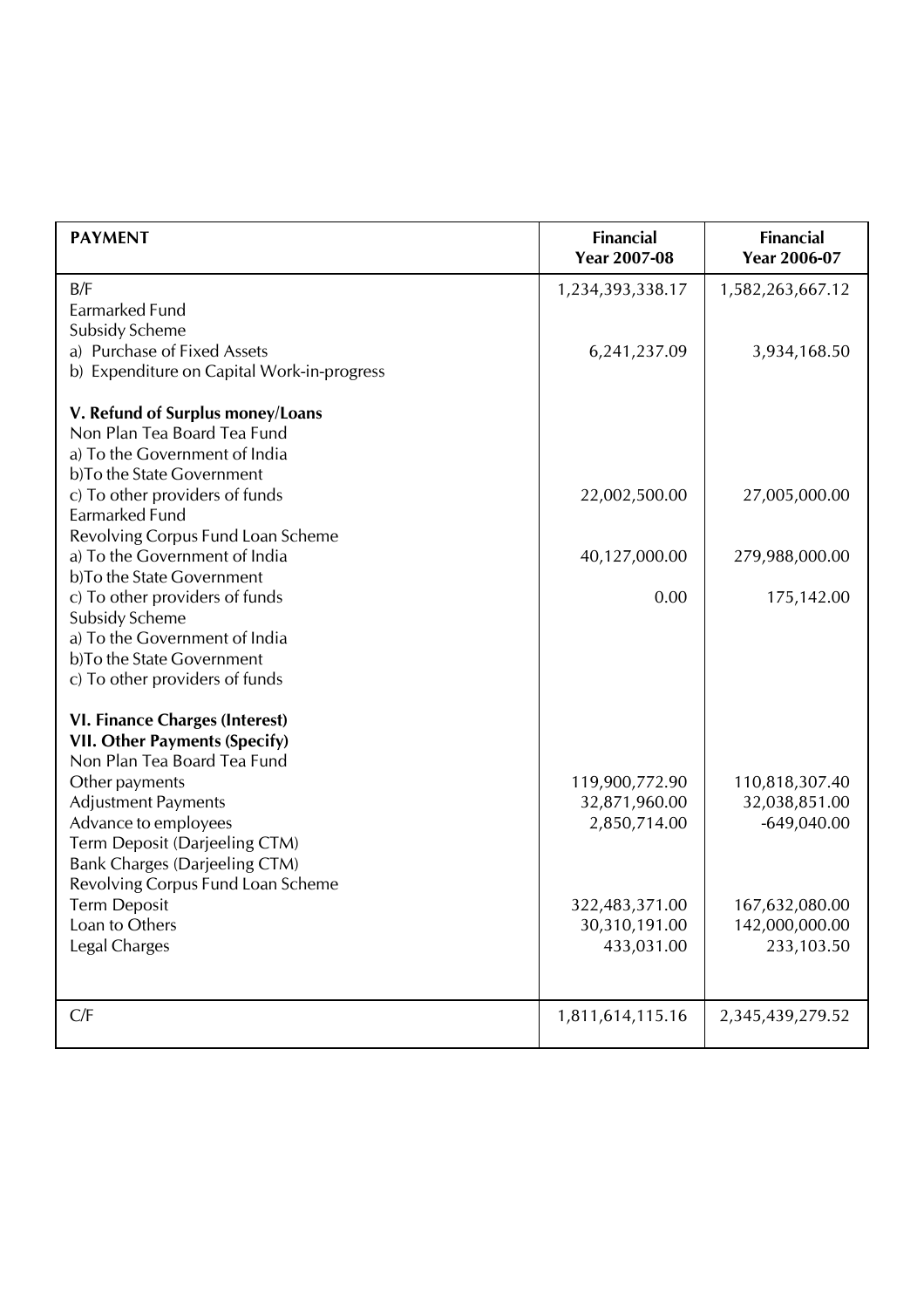| <b>RECEIPTS</b>                                                                                               | <b>Financial</b><br>Year 2007-08                           | <b>Financial</b><br>Year 2006-07                           |
|---------------------------------------------------------------------------------------------------------------|------------------------------------------------------------|------------------------------------------------------------|
| B/F                                                                                                           | 1,789,580,719.42                                           | 1,880,735,791.01                                           |
| Revolving Corpus Fund Loan Scheme<br>a) On Bank deposits<br>b) Loans, Advances etc.                           | 12,158,500.00<br>26,357,996.20                             | 8,865,208.88<br>51,273,633.34                              |
| <b>SPTF</b><br>a) On Bank deposits<br>b) Loans, Advances etc.                                                 | 15,690,827.00                                              |                                                            |
| <b>Subsidy Scheme</b><br>a) On Bank deposits<br>b) Loans, Advances etc.                                       | 1,743,494.88                                               | 1,925,822.37                                               |
| <b>GPF</b><br>a) On Bank deposits<br>b) Loans, Advances etc.                                                  | 21,926,281.00                                              | 5,000,217.20                                               |
| New Pension Scheme<br>a) On Bank deposits                                                                     | 27,001.51                                                  | 392.00                                                     |
| V. Other Income (Specify)<br>Non Plan Tea Board Tea Fund                                                      |                                                            |                                                            |
| Fees realized on a/c of Licenses<br><b>Registration Fee</b><br>Sale proceeds of Tea<br>Miscellaneous Receipts | 1,386,950.00<br>349,673.00<br>3,814,538.00<br>3,540,981.50 | 1,628,400.00<br>219,807.00<br>3,876,397.85<br>3,897,052.00 |
| <b>SPTF</b>                                                                                                   |                                                            |                                                            |
| From Sale of SPTF application<br><b>Loan Processing Fees</b>                                                  | 33,425.00<br>15,000.00                                     |                                                            |
| <b>VI. Amount Borrowed</b>                                                                                    |                                                            |                                                            |
| Non Plan Tea Board Tea Fund<br>Earmarked Funds/Subsidy Scheme                                                 | 32,000,000.00<br>88,756,129.50                             | 10,000,000.00<br>73,458,223.00                             |
| C/F                                                                                                           | 1,997,381,517.01                                           | 2,040,880,944.65                                           |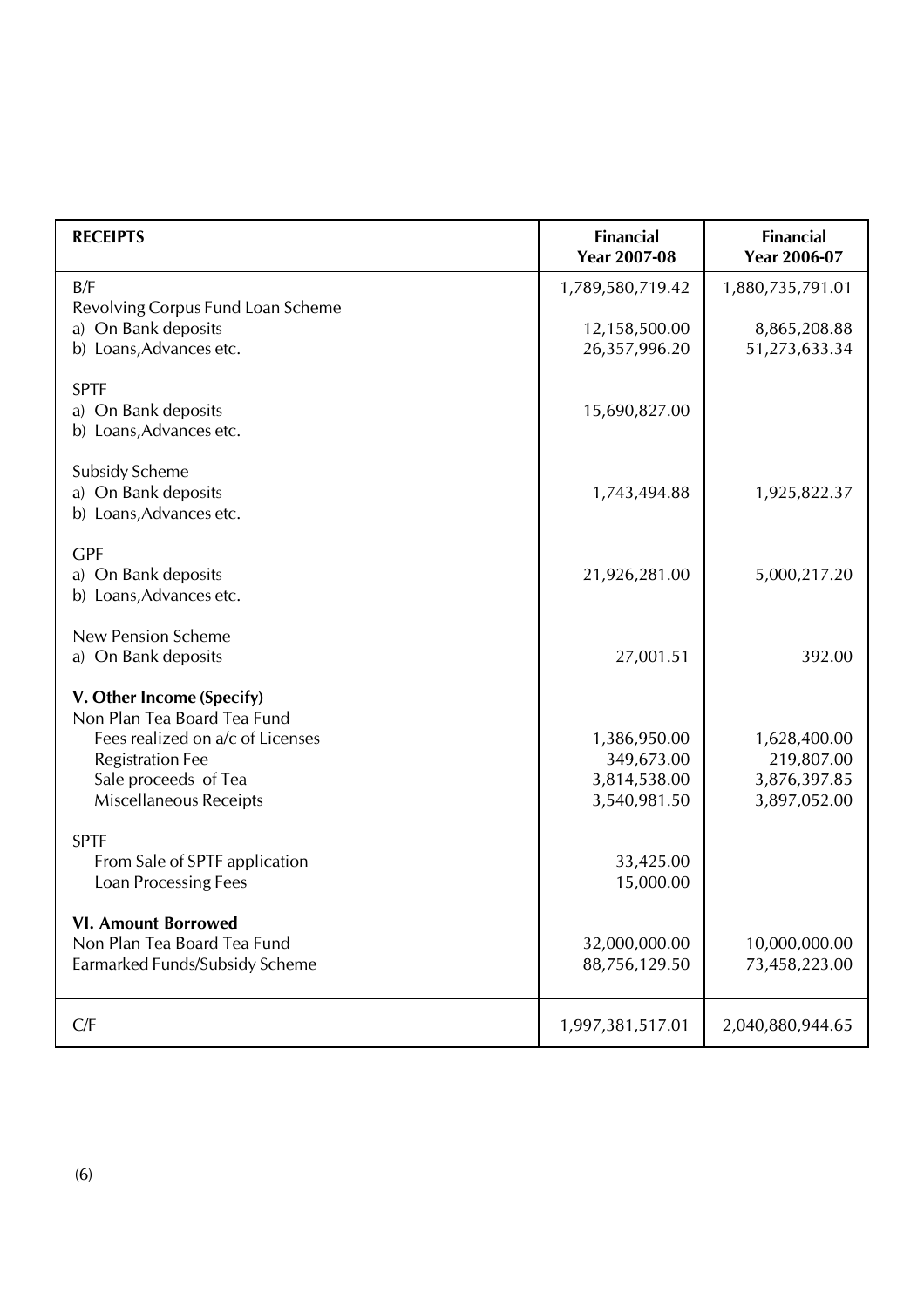| <b>PAYMENT</b>                              | <b>Financial</b><br><b>Year 2007-08</b> | <b>Financial</b><br>Year 2006-07 |  |
|---------------------------------------------|-----------------------------------------|----------------------------------|--|
| B/F                                         | 1,811,614,115.16                        | 2,345,439,279.52                 |  |
| <b>Bank Charges</b>                         | 51,592.50                               | 37,781.00                        |  |
| <b>Other Payments</b>                       |                                         |                                  |  |
| Loan to Other Funds                         |                                         |                                  |  |
| <b>Bank Charges</b>                         |                                         |                                  |  |
| <b>SPTF</b>                                 |                                         |                                  |  |
| <b>Term Deposit</b>                         | 449,987,445.00                          |                                  |  |
| <b>Bank Charges</b>                         | 15,844.00                               |                                  |  |
| Earmarked Funds/Subsidy Scheme              |                                         |                                  |  |
| <b>Bank Charges</b>                         | 124,379.02                              | 450,627.27                       |  |
| Repayments to Other Schemes                 | 99,028,800.00                           | 73,647,501.00                    |  |
| Inter Scheme Loans                          | 33,190,041.50                           | 458,223.00                       |  |
| Other Scheme Payments                       | 35,000,000.00                           | 10,000,000.00                    |  |
| <b>Other Payments</b>                       | 0.00                                    | 252,042.00                       |  |
| <b>Adjustment Transfer</b>                  | 41,420,151.00                           | 35,088,559.00                    |  |
| Suspense                                    | 12,562,783.00                           | 8,875,629.75                     |  |
| <b>Earnest Money</b>                        | 910,400.00                              | 191,924.00                       |  |
| Prior Period Adj                            | 1,346,254.37                            | 0.00                             |  |
| Refund to Government of India<br><b>GPF</b> | 0.00                                    | 10,346,152.80                    |  |
| <b>Term Deposit</b>                         | 183,000,000.00                          | 32,075,342.00                    |  |
| Refund Tea Board Tea Fund                   | 11,595,270.00                           | 9,861,202.00                     |  |
| Misc (Service charges)                      | 2,040.00                                | 704.00                           |  |
| New Pension Scheme                          |                                         |                                  |  |
| <b>Term Deposit</b>                         | 775,668.67                              | 222,000.00                       |  |
| <b>Bank Charges</b>                         | 56.00                                   |                                  |  |
| <b>VIII. Closing Balances</b>               |                                         |                                  |  |
| Non Plan Tea Board Tea Fund                 |                                         |                                  |  |
| a) Cash in hand                             | 304,006.47                              | 177,511.97b)                     |  |
| <b>Bank Balances</b>                        |                                         |                                  |  |
| i) In current accounts                      | 29,115,342.09                           | 15,382,662.73 ii)                |  |
| In deposit accounts                         |                                         |                                  |  |
|                                             |                                         |                                  |  |
| C/F                                         | 2,710,044,188.78                        | 2,542,507,142.04                 |  |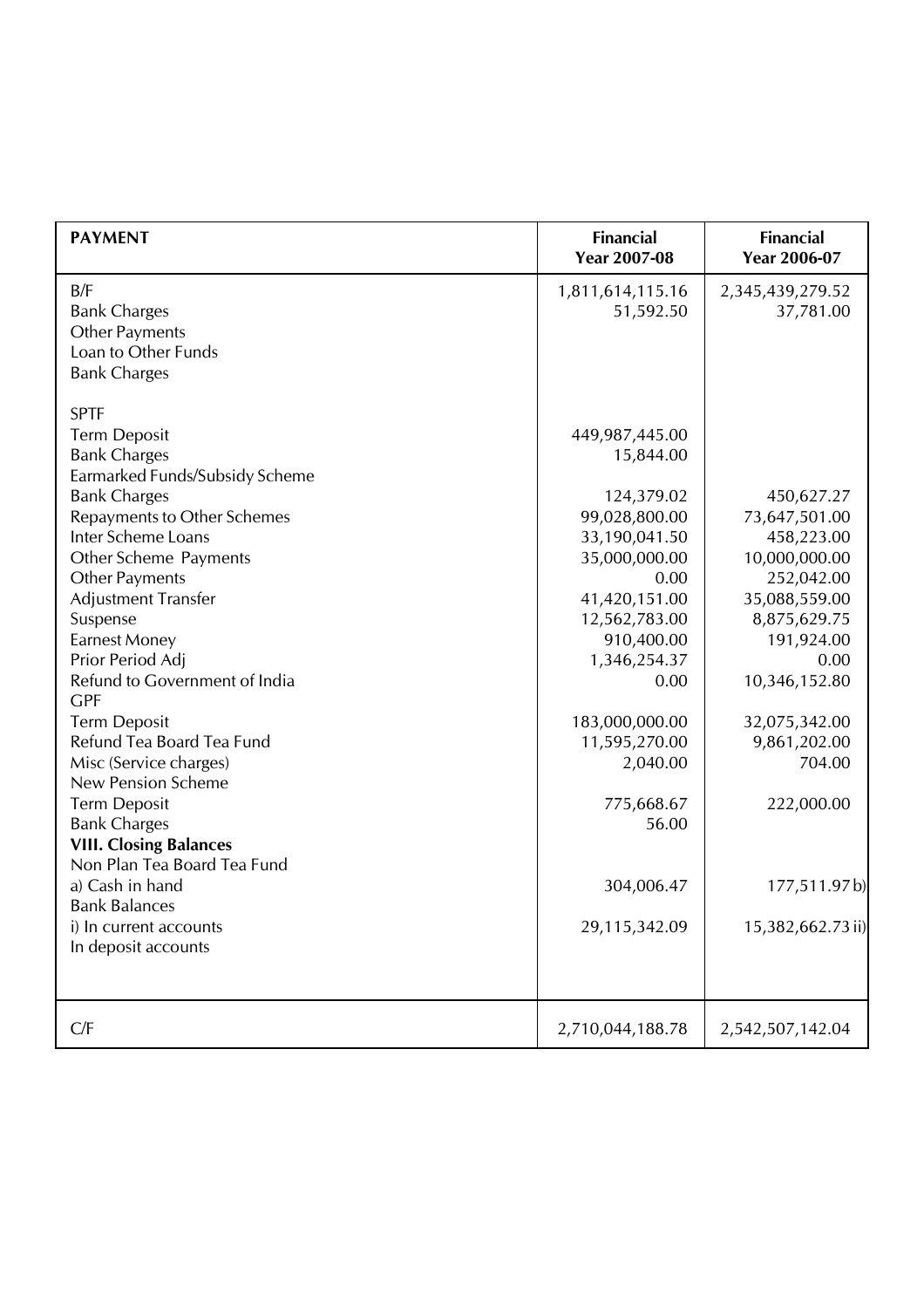| <b>RECEIPTS</b>                       | <b>Financial</b><br><b>Year 2007-08</b> | <b>Financial</b><br>Year 2006-07 |
|---------------------------------------|-----------------------------------------|----------------------------------|
| B/F                                   | 1,997,381,517.01                        | 2,040,880,944.65                 |
| VII. Any other receipts               |                                         |                                  |
| Non Plan Tea Board Tea Fund           |                                         |                                  |
| Recd from R & D                       | 32,871,960.00                           | 32,038,851.00                    |
| <b>Other Receipts</b>                 | 131,748,096.31                          | 114,030,874.63                   |
| Revolving Corpus Fund Loan Scheme     |                                         |                                  |
| Recovery of Principal                 | 47,786,178.84                           | 54,073,881.70                    |
| <b>Transferred from Other Schemes</b> | 0.00                                    | 0.00                             |
| <b>Encashment of Term Deposit</b>     | 239,678,480.00                          | 215,236,111.12                   |
| Other receipt                         | 10,239,535.00                           | 462,919.00                       |
| Refund of Loan from Schemes           | 22,000,000.00                           | 147,000,000.00                   |
| Special Purpose Tea Fund              |                                         |                                  |
| Capital Fund from Government          | 150,000,000.00                          | 300,000,000.00                   |
| Earmarked Funds/Subsidy Scheme        |                                         |                                  |
| Cancellation of cheques               | 754,401.00                              | 413,540.00                       |
| Refund of subsidy                     | 42,000,000.00                           | 11,559,458.00                    |
| Receipt from other schemes            | 35,000,000.00                           | 10,000,000.00                    |
| Intra schemes Receipts                | 6,583,441.00                            | 5,253,623.00                     |
| Term deposit                          | 0.00                                    | 0.00                             |
| Suspense                              | 9,573,782.90                            | 7,118,689.88                     |
| <b>Earnest Money</b>                  | 960,593.00                              | 126,500.00                       |
| Other receipt                         | 1,358,949.00                            | 568,342.00                       |
| Adj                                   | 0.00                                    | 0.00                             |
| Prior Period Adj                      | 1,528,672.60                            | 0.00                             |
| Adjustment Receipt from TBTF(NP)      | 32,871,960.00                           | 32,038,851.00                    |
| <b>GPF</b>                            |                                         |                                  |
| <b>Encashment of Term Deposit</b>     | 163,215,366.00                          | 27,100,789.00                    |
| <b>TBTF</b>                           | 27,031,137.00                           | 25,805,191.00                    |
| New Pension Scheme                    |                                         |                                  |
| <b>Employees' Contribution</b>        | 232,398.00                              | 109,032.00                       |
| <b>Employers' Contribution</b>        | 232,398.00                              | 109,032.00                       |
| <b>Encashment of Investment</b>       | 302,452.87                              | 0.00                             |
| <b>TOTAL</b>                          | 2,953,351,318.53                        | 3,023,926,629.98                 |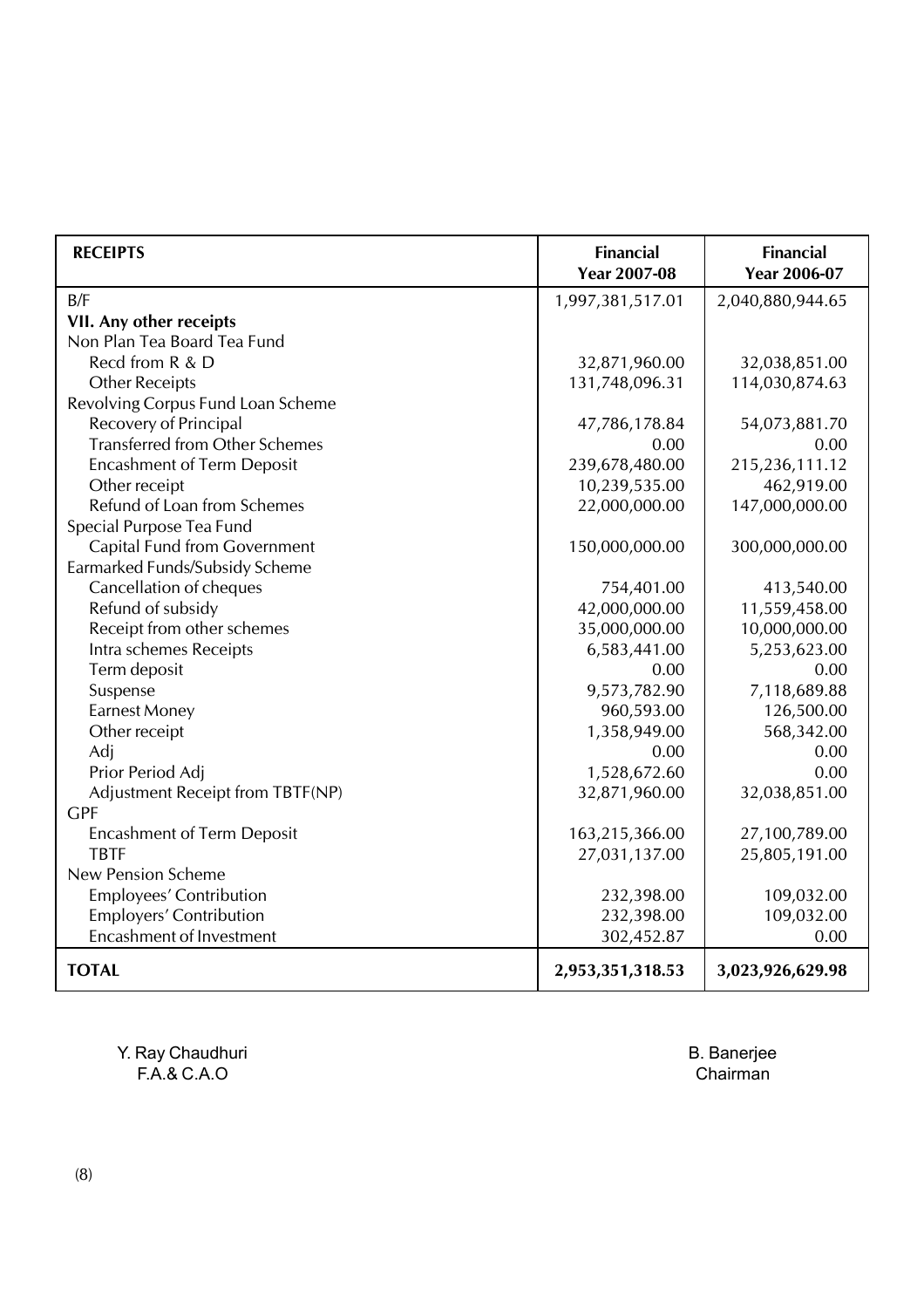| <b>PAYMENT</b>                                                                                                                                    | <b>Financial</b><br><b>Year 2007-08</b> | <b>Financial</b><br>Year 2006-07 |
|---------------------------------------------------------------------------------------------------------------------------------------------------|-----------------------------------------|----------------------------------|
| B/F<br>iii) Savings account<br>Earmarked Funds/Subsidy Scheme<br>Revolving Corpus Fund Loan Scheme<br>a) Cash in hand                             | 2,710,044,188.78                        | 2,542,507,142.04                 |
| b) Bank Balances<br>In current accounts<br>i).<br>ii) In deposit accounts<br>iii) Savings account<br>Special Purpose Tea Fund<br>a) Bank Balances | 35,128,748.00                           | 72,368,783.46                    |
| i) In current accounts<br><b>Subsidy Scheme</b><br>a) Cash in hand<br>b) Bank Balances                                                            | 6,757,134.30                            | 300,000,000.00                   |
| In current accounts<br>i)<br>ii) In deposit accounts<br>iii) Savings account                                                                      | 196,081,471.40                          | 103,157,077.14                   |
| <b>GPF</b><br>a) Cash in hand                                                                                                                     |                                         |                                  |
| b) Bank Balances<br>In current accounts<br>i)<br>ii) In deposit accounts<br>iii) Savings account<br>New Pension Scheme                            | 5,329,353.34                            | 5,883,054.34                     |
| a) Bank Balances<br>i) In current accounts<br>ii) In deposit accounts                                                                             | 10,422.71                               | 10,573.00                        |
| <b>TOTAL</b>                                                                                                                                      | 2,953,351,318.53                        | 3,023,926,629.98                 |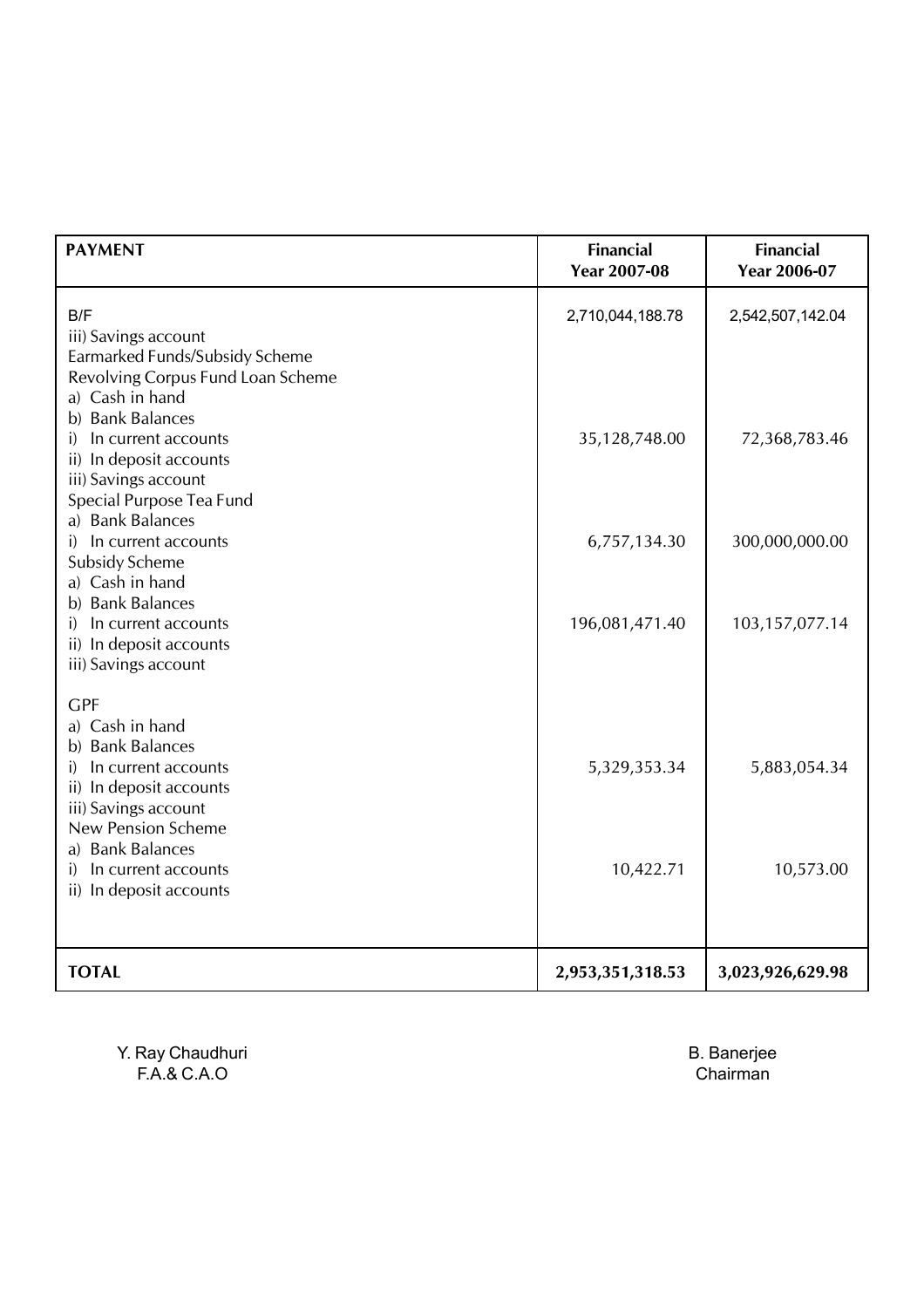# **CONSOLIDATED INCOME & EXPENDITURE STATEMENT**

### **OF TEA BOARD, KOLKATA for the year 2007-08 (PLAN & NON PLAN)**

|                                                                                                                                                                                                                                                             |                                              | <b>Financial</b><br><b>Year 2007-08</b>                                         | <b>Financial</b><br><b>Year 2006-07</b>                                         |
|-------------------------------------------------------------------------------------------------------------------------------------------------------------------------------------------------------------------------------------------------------------|----------------------------------------------|---------------------------------------------------------------------------------|---------------------------------------------------------------------------------|
| <b>INCOME</b><br>Income form Sales/Service<br><b>Grants / Subsidies</b><br>Fees / Subscriptions<br>Income from Investments<br>Income from Royalty, Publications etc<br><b>Interest Earned</b><br>Other Income<br>Increase / (decrease) in Stock of Finished | 12<br>13<br>14<br>15<br>16<br>17<br>18<br>19 | 3,730,039.80<br>186,492,744.09<br>1,736,623.00<br>23,885,401.25<br>9,659,050.25 | 3,927,546.45<br>177,048,747.13<br>1,848,207.00<br>49,672,963.74<br>5,623,647.58 |
| Goods and Work in Progress<br><b>TOTAL (A)</b>                                                                                                                                                                                                              |                                              | 225,503,858.39                                                                  | 238,121,111.90                                                                  |
| <b>EXPENDITURE</b>                                                                                                                                                                                                                                          |                                              |                                                                                 |                                                                                 |
| <b>Establishment Expenses</b><br><b>Other Administrative Expenses</b><br>Expenditure on Grants. Subsidies etc.<br>Interest<br>Depreciation                                                                                                                  | 20<br>21<br>22<br>23<br>'E' of Non Plan      | 144,372,383.40<br>68,871,511.25<br>0.00<br>19,759,000.00<br>3,744,107.39        | 142, 174, 363. 66<br>48,980,645.87<br>0.00<br>22,002,000.00<br>4,583,849.02     |
| <b>TOTAL (B)</b>                                                                                                                                                                                                                                            |                                              | 236,747,002.04                                                                  | 217,740,858.55                                                                  |
| <b>Balance being excess of Income over</b><br>Expenditure (A-B)<br>Tea Board Tea Fund A/c                                                                                                                                                                   |                                              | (11, 243, 143.65)                                                               | 20,380,253.35                                                                   |
| Excess of Expenditure over Income<br>Loan $A/c$<br>Excess of Expenditure over Income                                                                                                                                                                        |                                              | (1, 125, 998.70)<br>(12,049,049.25)                                             | (8,381,350.90)<br>28,761,604.25                                                 |
| <b>SPTF</b><br>Excess of Income over Expenditure                                                                                                                                                                                                            |                                              | 1,931,904.30                                                                    |                                                                                 |
|                                                                                                                                                                                                                                                             |                                              | (11, 243, 143.65)                                                               |                                                                                 |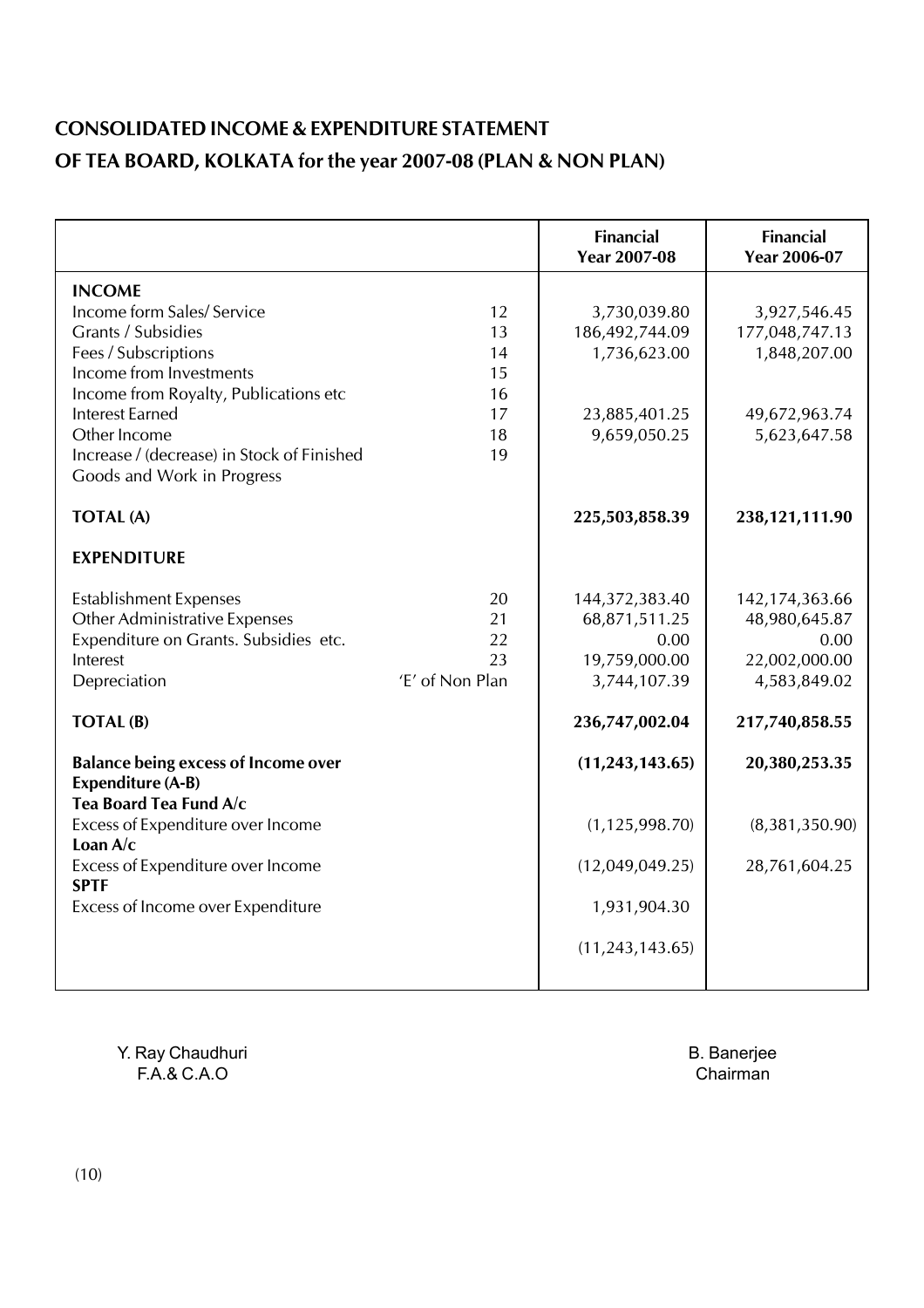### **CONSOLIDATED BALANCE SHEET OF TEA BOARD, KOLKATA AS AT 31.03.08**

|                                                                                                                                                                                                                                                           | Schedule                                                                                                   | 2007-08                                                                                   | 2006-07                                                                                  |
|-----------------------------------------------------------------------------------------------------------------------------------------------------------------------------------------------------------------------------------------------------------|------------------------------------------------------------------------------------------------------------|-------------------------------------------------------------------------------------------|------------------------------------------------------------------------------------------|
| <b>LIABILITIES</b><br>Corpus / Capital Fund<br>Reserves And Surplus:<br>Earmarked / Endowment Funds<br>Secured Loans And Borrowing:<br>Unsecured Loans And Borrowings<br><b>Deferred Credit Liabilities:</b><br><b>Current Liabilities And Provisions</b> | $\mathbf{1}$<br>$\overline{2}$<br>3<br>$\overline{4}$<br>$\mathbf 5$<br>$\boldsymbol{6}$<br>$\overline{7}$ | 676,146,154.07<br>(29, 498, 485.88)<br>482,498,987.80<br>621,974,617.04<br>123,522,653.07 | 518,897,661.07<br>(28, 236, 191.81)<br>394,966,654.38<br>637,769,553.16<br>74,973,889.37 |
| <b>TOTAL</b>                                                                                                                                                                                                                                              |                                                                                                            | 1,874,643,926.10                                                                          | 1,598,371,566.17                                                                         |
| <b>ASSETS</b><br><b>Fixed Assets</b><br><b>Investments From Earmarked / Endowment Funds</b><br>Investments - Others<br>Current Assets, Loans, Advances Etc.                                                                                               | 8<br>9<br>10<br>11                                                                                         | 74,735,845.42<br>1,799,908,080.68                                                         | 79,994,672.15<br>1,518,376,894.02                                                        |
| <b>TOTAL</b>                                                                                                                                                                                                                                              |                                                                                                            | 1,874,643,926.10                                                                          | 1,598,371,566.17                                                                         |
|                                                                                                                                                                                                                                                           |                                                                                                            |                                                                                           |                                                                                          |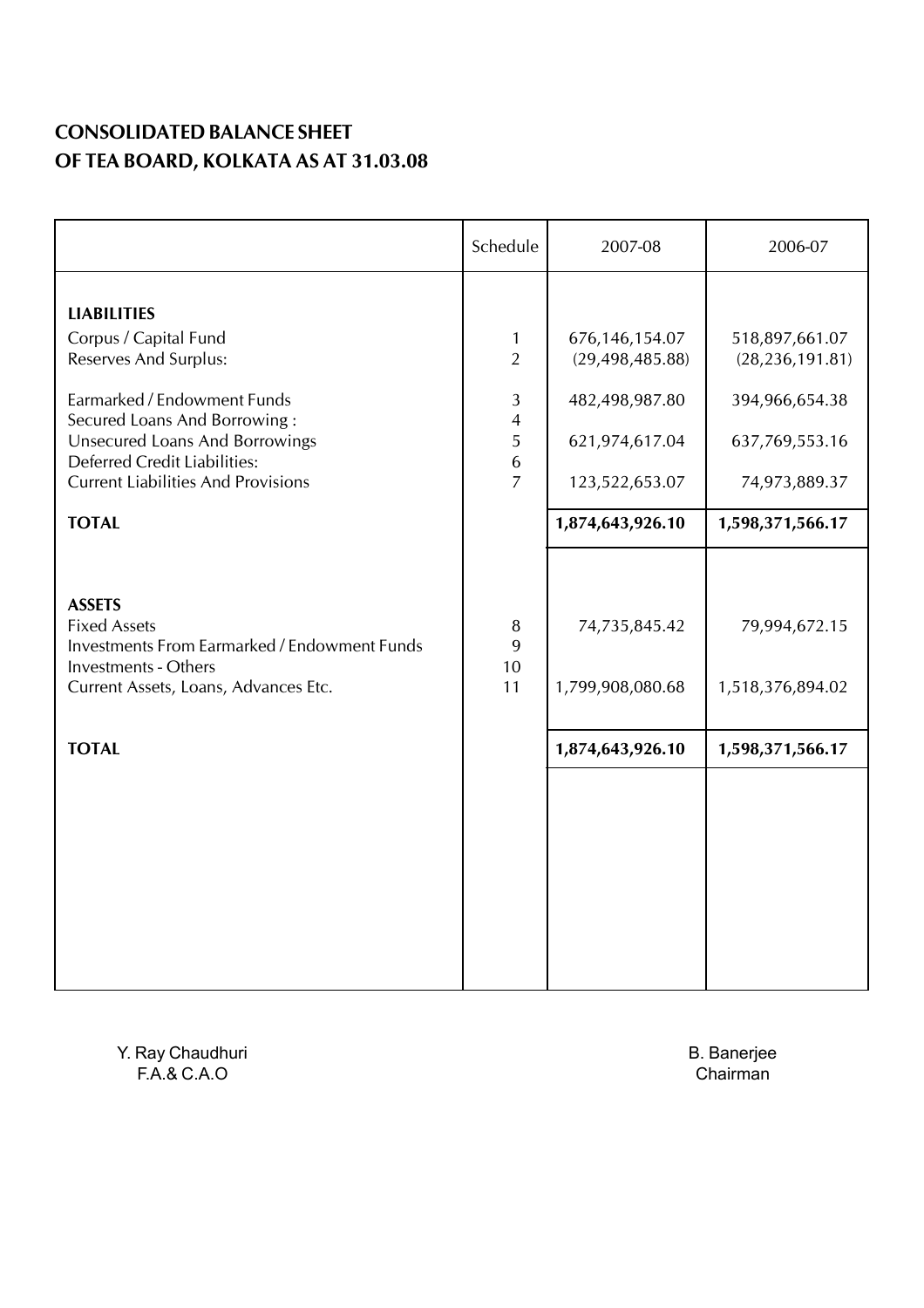# **NOTES ON ACCOUNTS**

#### **A. SIGNIFICANT ACCOUNTING POLICIES**

#### **1. Basis of Accounting :**

The accounts have been prepared on accrual basis.

#### **2. Fixed Assets and Depreciation :**

Fixed assets are carried at cost less depreciation. Cost includes inward freight, duties, taxes and incidental expenses involved in acquisition and installation. Depreciation on fixed assets is provided in written down method at the relevant rates as provided in the Income Tax Act, 1961 and mentioned below. Full year's depreciation is provided only on carry forward balance of the fixed assets during the year.

|                                        | $\frac{0}{0}$ |
|----------------------------------------|---------------|
| <b>Buildings</b>                       |               |
| <b>Residential</b>                     | 5             |
| Other than residential                 | 10            |
| Plant, Machinery and Equipments        | 15            |
| Vehicles                               | 15            |
| <b>Furniture and Fixtures</b>          |               |
| Cabinet / Almirah / Filing Racks       | 10            |
| Air conditioners / AC Plants           | 15            |
| Air Cooler                             | 15            |
| <b>Water Cooler</b>                    | 15            |
| Tables/ Chairs / Sofas / Carpets       | 10            |
| Wooden Partition / Temporary structure | 10            |
| Voltage Stabilisers / UPS System       | 15            |
| Other Items                            | 10            |
| Office Equipments                      | 10            |
| Computer / Peripherals                 | 60            |
| <b>Electrical Installation</b>         | 10            |
| Tubewells & Water Supply System        | 15            |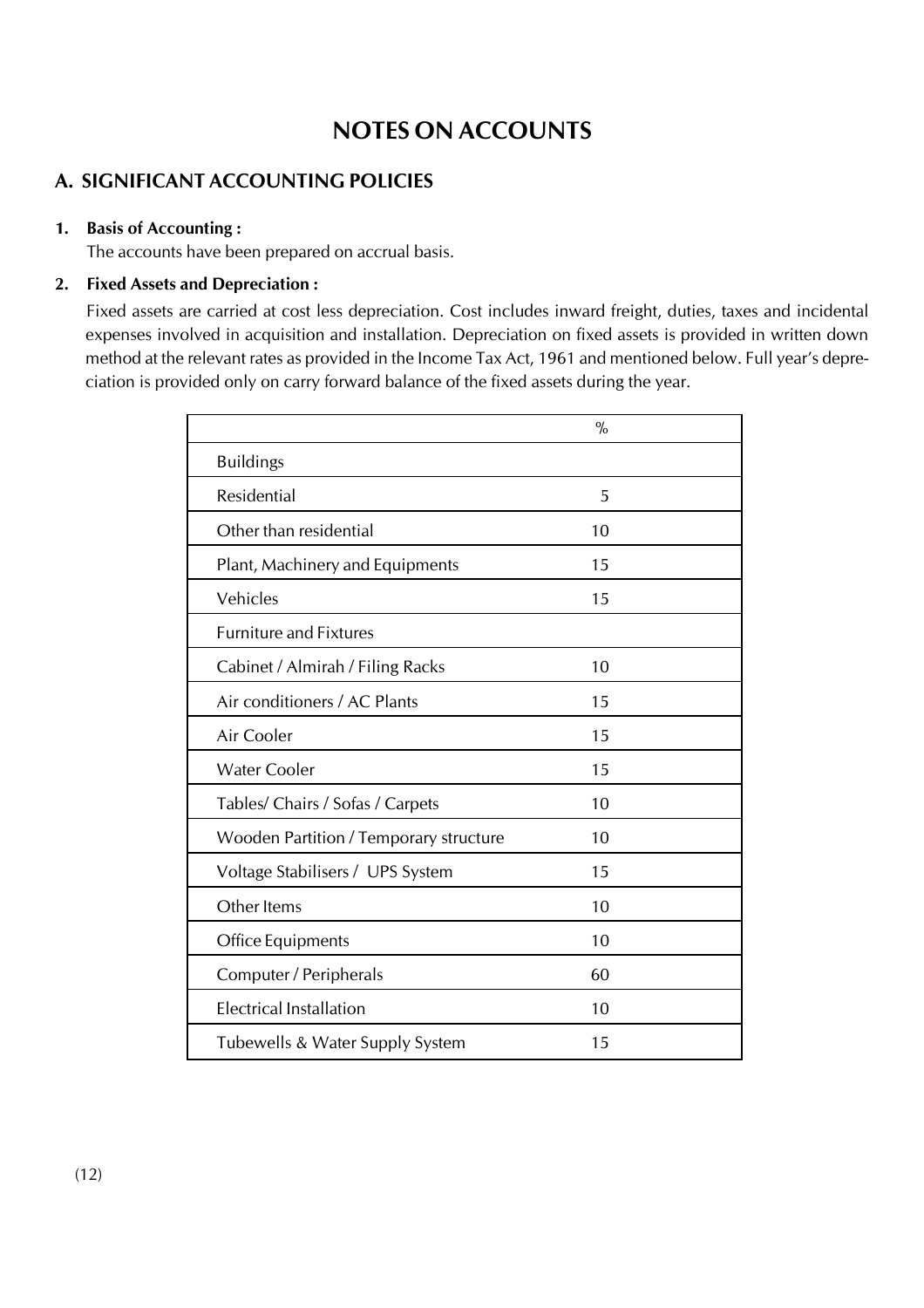#### **3. Inventories :**

Stocks are valued at cost. Consumable stores are charged to revenue on an over-all basis after taking into account opening stock and purchase and adjusted with the Closing stock.

#### **B. NOTES ON ACCOUNTS**

- 1. During the year an amount of Rs 1,875.00 lakh has been received from Govt. under section 26 of Tea Act, 1953.
- 2. During the year an amount of Rs 6,200.00 lakh has been received from Govt. towards subsidy under section 26(A) of Tea Act, 1953.
- 3. During the year an amount of Rs 1,400.00 lakh has been received from Govt. towards Grant-in-aid under section 26 (A) of Tea Act, 1953.
- 4. During the year an amount of Rs 1,572.00 lakh and Rs. 370.00 lakh has been received from Govt. towards Grant-in-aid under special fund set up collection of additional excise duty (AED) on Tea Orthodox Tea Production Subsidy Scheme and Research Scheme respectively.
- 5. An amount of Rs. 233.61 lakh, Rs. 383.44 lakh and 414.53 lakh being the unspent balance of 2006-07 in respect of Subsidy Schemes and Research & Development Scheme and AED fund has been carried forward to 2007 - 08.
- 6. An amount of Rs. 10.07 lakh has been spent on capital purchase under non-plan during the year. An amount of Rs. 16.20 lakh and 46.21 lakh has been spent on capital purchase under MDEP (MPS) schemes and Research Development Scheme repectively.
- 7. As pointed out by audit the change in rates of depreciation on different items has been rectified w.e.f. 2006-07.
- 8. Since there was no claimant under TMCO, 2003 towards excess receipt of Registration fees, an amount of Rs. 3.80 lakh which was depicted as payable earlier has been neutralized by taking as receipt during the year 2007-08.
- 9. An amount of Rs 328.72 lakh was incurred towards salary component for operation of Research and Development schemes. For operational convenience the same was paid from Tea Board Tea Fund non-plan account and subsequent adjustment has been made between non-plan TBTF and R&D accounts.
- 10. Depriciation of assets under Market Development & Export Promotion Scheme (MPS) and Research & Development Scheme has been separately disclosed under Schedule 3. Hence, in the Consolidated Income & Expenditure Account the depreciation value of the said two schemes has been reduced to that extent.
- 11. Since no bad & doubtful debts was charged, the entire amount has been neutralized and a fresh provision has been made in 2007-08 under Loan Corpus Fund.
- 12. Physical verification of assets is being carried out and will be completed soon.
- 13. Tea Board is exempted from the purview of Income Tax under section 10(29)(A)(C) of Income Tax Act, 1961.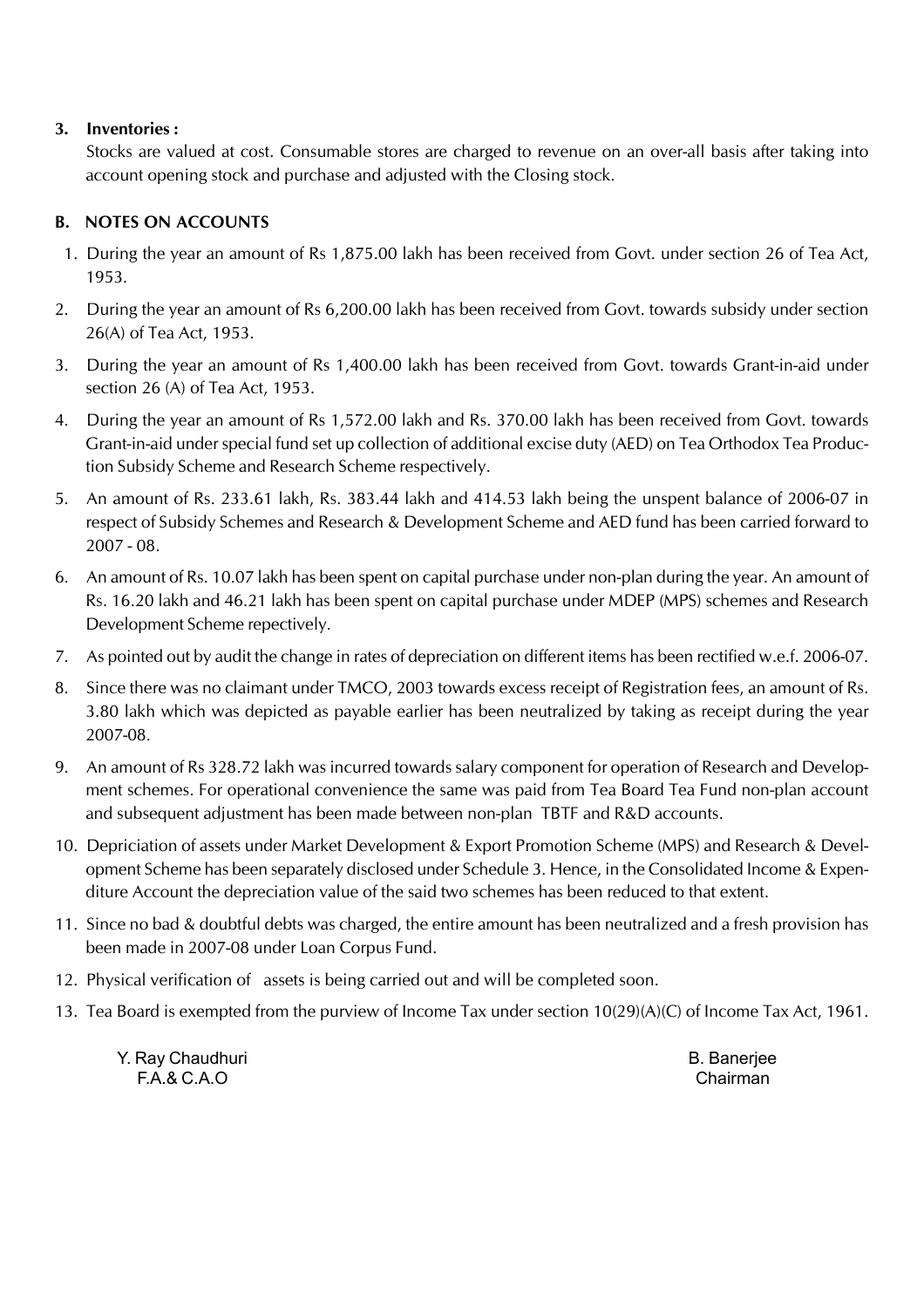| 2007-08                                                                         | 2007-08                                  | (Amount - Rs.)<br>2006-07                           |
|---------------------------------------------------------------------------------|------------------------------------------|-----------------------------------------------------|
|                                                                                 |                                          |                                                     |
| 90,522,701.31<br>5,367,610.21<br>123,007,349.55<br>1,007,255.91<br>1,619,812.00 | 218,897,661.07                           | 217,197,998.50<br>4,385,421.37                      |
|                                                                                 |                                          |                                                     |
| 300,000,000.00<br>150,000,000.00<br>0.00<br>0.00<br>0.00<br>0.00                | 450,000,000.00<br>676,146,154.07<br>0.00 | 300,000,000.00<br>521,583,419.87<br>$-2,685,758.80$ |
|                                                                                 | 676, 146, 154.07                         | 518,897,661.07                                      |
|                                                                                 | 4,621,425.09                             | 7,248,493.00                                        |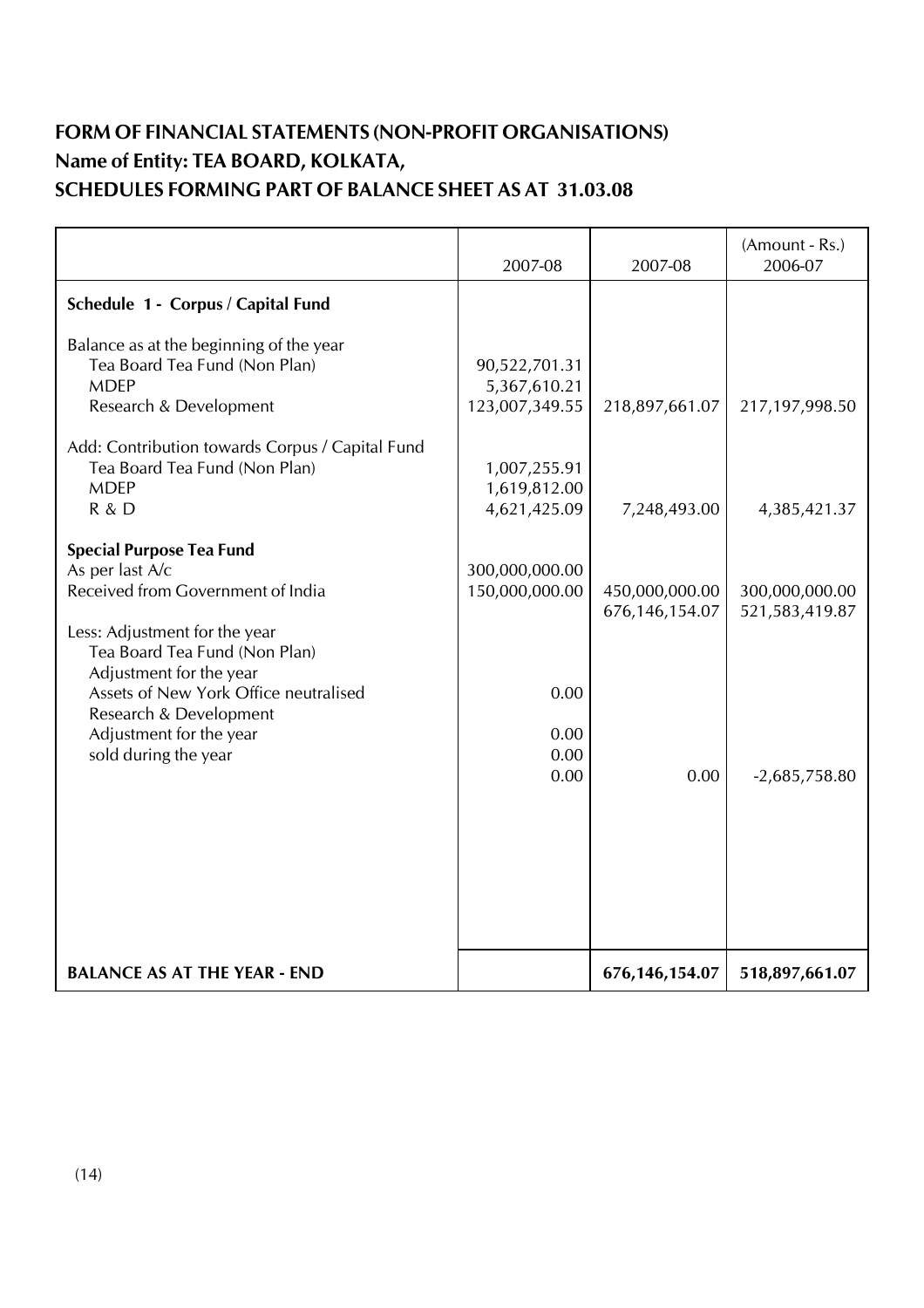|                                                                                                                                                                                                                                    | 2007-08                             | 2007-08           | (Amount - Rs.)<br>2006-07 |
|------------------------------------------------------------------------------------------------------------------------------------------------------------------------------------------------------------------------------------|-------------------------------------|-------------------|---------------------------|
| <b>Schedule 2 - Reserves And Surplus:</b>                                                                                                                                                                                          |                                     |                   |                           |
| Capital Reserve:<br>1<br>As per last Account<br>Addition during the year<br>Less: Deductions during the year                                                                                                                       |                                     |                   |                           |
| <b>Revaluation Reserve:</b><br>$\overline{2}$<br>As per last Account<br>Addition during the year<br>Less: Deductions during the year                                                                                               |                                     |                   |                           |
| <b>Special Reserve:</b><br>3<br>As per last Account<br>Addition during the year<br>Less: Deductions during the year                                                                                                                |                                     |                   |                           |
| <b>General Reserve:</b><br>4                                                                                                                                                                                                       |                                     |                   |                           |
| Tea Board Tea Fund (Non Plan)<br>As per last Account<br>Addition during the year<br>Less: Deductions during the year<br>Loan Fund<br>As per last Account<br>Addition during the year<br>Darjeeling CTM<br>Addition during the year | (28, 236, 191.81)<br>(1,262,294.07) | (29, 498, 485.88) | $-28, 236, 191.81$        |
| <b>TOTAL</b>                                                                                                                                                                                                                       |                                     | $-29,498,485.88$  | $-28,236,191.81$          |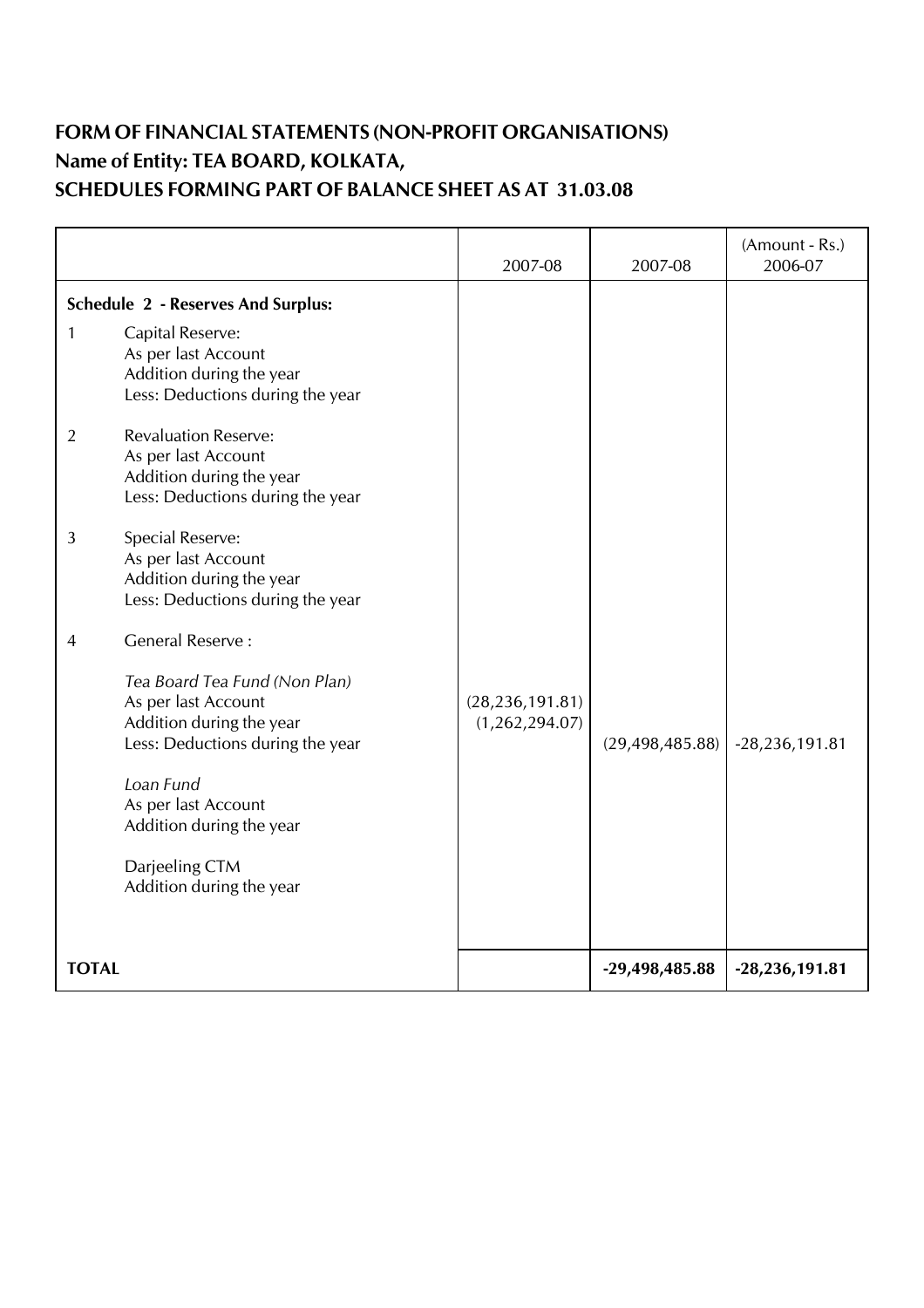#### **Schedule 3- Earmarked / Endowment Funds**

# **Subsidy Schemes**

|                                 | <b>Total</b>     | 1 PDS         | 2 HRD         | 3QPDS          |
|---------------------------------|------------------|---------------|---------------|----------------|
| a) Op. Bal.                     |                  |               |               |                |
| Balance b/f                     | 18,240,689.24    | 2,377,337.79  | 128,007.65    | 441,863.28     |
| b) Additions to the Fund        |                  |               |               |                |
| I Recd From GOI                 | 1,104,200,000.00 | 48,530,000.00 | 50,000,000.00 | 281,470,000.00 |
| II Int on FD                    | 1,743,494.88     |               |               | 0.00           |
| <b>III Others</b>               | 0.00             |               |               |                |
| <b>Trf from Other Funds</b>     | 35,000,000.00    |               | 0.00          | 0.00           |
| <b>Refund From Other Funds</b>  | 32,000,000.00    |               | 0.00          | 0.00           |
| Term Deposit encash             | 0.00             |               |               |                |
| Loan from Other Funds           | 65,566,088.00    | 0.00          | 0.00          | 0.00           |
| Suspense                        | 9,573,782.90     |               |               |                |
| <b>Earnest Money</b>            | 960,593.00       |               |               |                |
| <b>Other Receipts</b>           | 1,358,949.00     |               |               |                |
| Chq Cancellation                | 754,401.00       | 754,401.00    | 0.00          | 0.00           |
| Adjustments (Prior Period)      | 1,528,672.60     |               | 17,283.00     |                |
| Adjustment Transfer             | 39,455,401.00    | 0.00          |               | 0.00           |
| Total (b)                       | 1,292,141,382.38 | 49,284,401.00 | 50,017,283.00 | 281,470,000.00 |
| Total $(a + b)$                 | 1,310,382,071.62 | 51,661,738.79 | 50,145,290.65 | 281,911,863.28 |
| <b>Utilisation /Expenditure</b> |                  |               |               |                |
| towards objective of the        |                  |               |               |                |
| funds                           |                  |               |               |                |
| I Capital Expenditure           |                  |               |               |                |
| <b>Fixed Assets</b>             | 6,241,237.09     |               |               |                |
| Others                          | 0.00             |               |               |                |
| <b>Term Deposits</b>            | 0.00             |               |               |                |
| Refund GOI                      | 0.00             |               |               |                |
| Loan to Other Funds/ Repayments | 0.00             |               | 0.00          |                |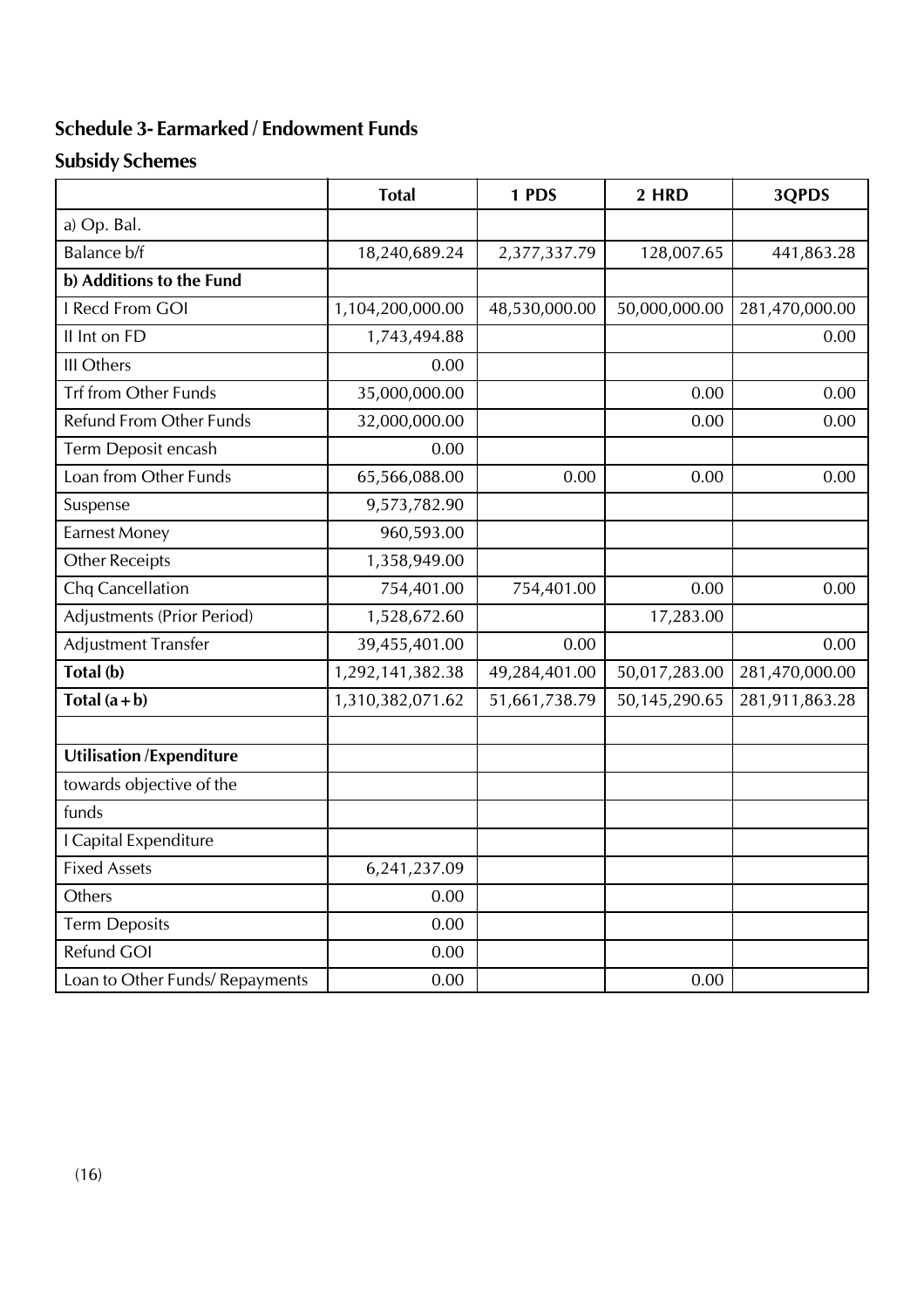| 4 MDEP         | 5 AED         | <b>6 Orthodox</b> | 7 R & D        | 8 SPTF         |
|----------------|---------------|-------------------|----------------|----------------|
|                |               |                   |                |                |
| 20,211,440.54  | 4,616,000.00  | 36,836,836.35     | -46,370,796.37 |                |
|                |               |                   |                |                |
| 240,000,000.00 | 37,000,000.00 | 157,200,000.00    | 140,000,000.00 | 150,000,000.00 |
| 228,804.00     |               | 1,514,690.88      | 0.00           | 0.00           |
|                |               |                   |                |                |
| 0.00           |               | 35,000,000.00     |                |                |
|                |               |                   | 32,000,000.00  |                |
|                |               |                   |                |                |
| 65,167,000.00  |               |                   | 399,088.00     |                |
| 9,573,782.90   |               |                   | 0.00           |                |
| 960,593.00     |               |                   |                |                |
| 776,566.00     |               |                   | 582,383.00     |                |
|                |               |                   |                |                |
| 1,511,389.60   |               |                   | 0.00           |                |
| 6,583,441.00   |               |                   | 32,871,960.00  |                |
| 324,801,576.50 | 37,000,000.00 | 193,714,690.88    | 20,5853,431.00 | 150,000,000.00 |
| 345,013,017.04 | 41,616,000.00 | 230,551,527.23    | 159,482,634.63 | 150,000,000.00 |
|                |               |                   |                |                |
|                |               |                   |                |                |
|                |               |                   |                |                |
|                |               |                   |                |                |
|                |               |                   |                |                |
| 1,619,812.00   |               |                   | 4,621,425.09   |                |
|                |               |                   |                |                |
|                |               |                   |                |                |
|                |               |                   | 0.00           |                |
| 0.00           |               |                   | 0.00           | 0.00           |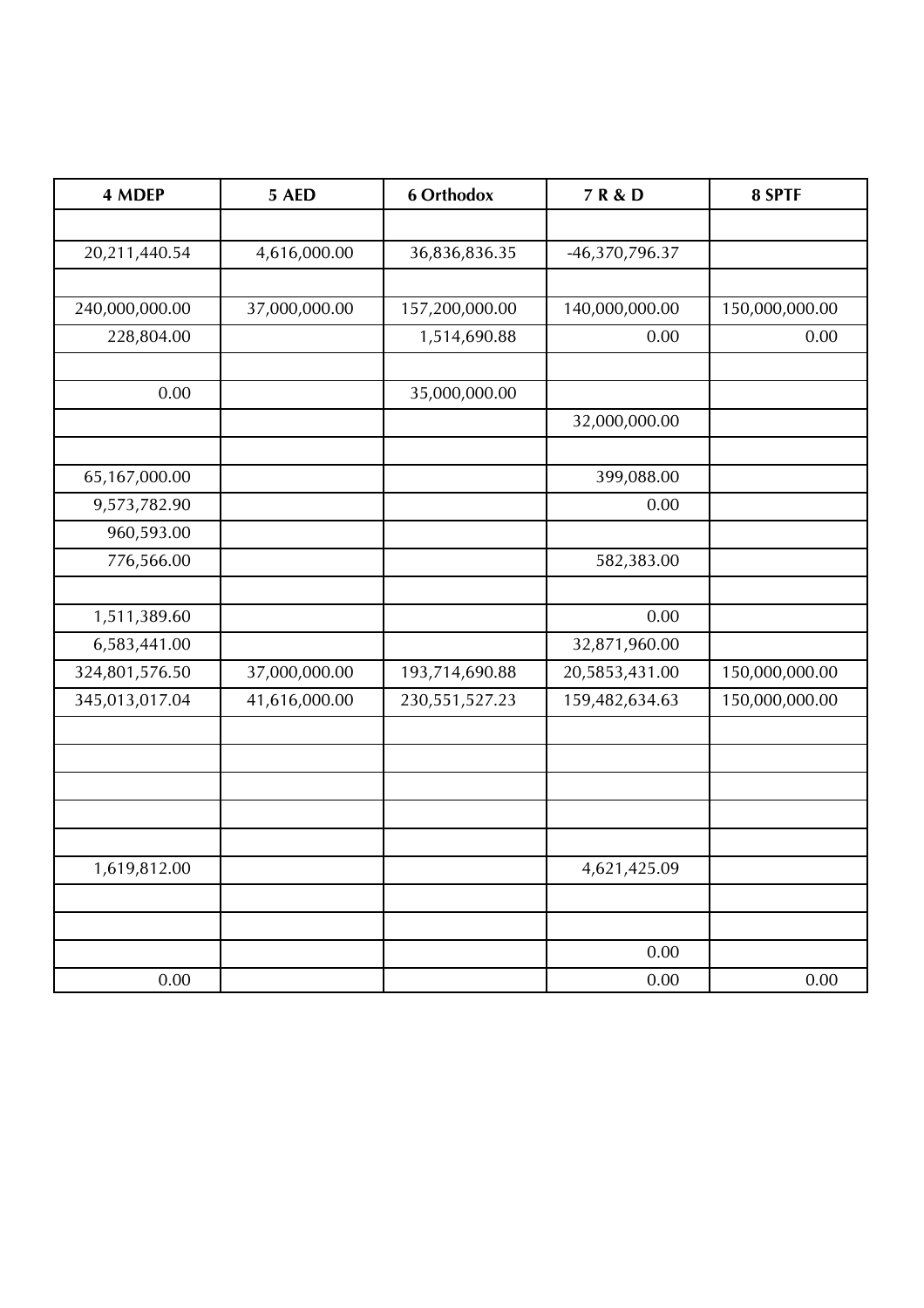|                                  | <b>Total</b>     | 1 PDS         | 2 HRD         | 3QPDS          |
|----------------------------------|------------------|---------------|---------------|----------------|
| Repayment of Dues to Other Funds | 99,028,800.00    | 100,000.00    | 0.00          | 1,900,000.00   |
| Trf to Other Funds               | 35,000,000.00    | 0.00          |               | 0.00           |
| <b>Adjustment Transfers</b>      | 41,420,151.00    | 0.00          |               |                |
| Total                            | 181,690,188.09   | 100,000.00    | 0.00          | 1,900,000.00   |
| Il Revenue Expenditure           |                  |               |               |                |
| <b>Bank Chgs</b>                 | 124,379.02       | 9,696.20      | 24,539.00     | 59,894.00      |
| Admin Exp                        | 35,586,562.00    | 12,225.00     |               | 217,312.00     |
| <b>Other Payments</b>            | 0.00             |               |               |                |
| Suspense                         | 12562,783.00     |               |               |                |
| <b>Earnest Money</b>             | 910,400.00       |               |               |                |
| Prior Period Adj                 | 0.00             |               |               |                |
| Disbursement                     | 966,996,421.64   | 27,940,635.00 | 40,064,909.00 | 272,076,550.00 |
| Adjustment - Non Cash            | $-7,750,673.10$  |               |               |                |
| Depreciation                     | 11,928,641.94    |               |               |                |
| Asset Write Off                  | $0.00\,$         |               |               |                |
| Adjustment                       | 1,346,254.37     |               |               |                |
| Total                            | 1,021,704,768.87 | 27,962,556.20 | 40,089,448.00 | 272,353,756.00 |
| Total (C)                        | 1,203,394,956.96 | 28,062,556.20 | 40,089,448.00 | 274,253,756.00 |
| Net Balance $(a + b - c)$        | 106,987,114.66   | 23,599,182.59 | 10,055,842.65 | 7,658,107.28   |
|                                  |                  |               |               |                |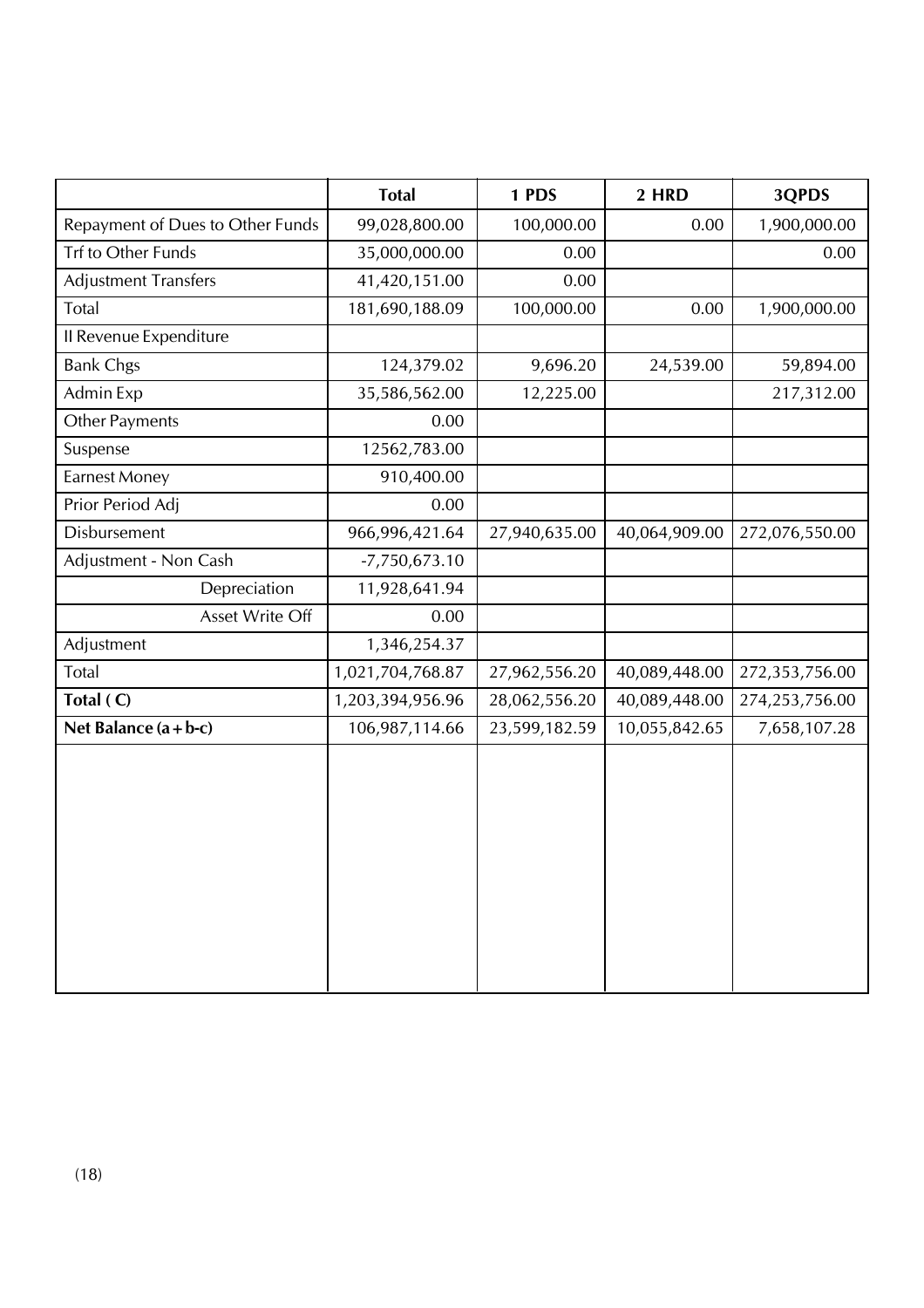| 4 MDEP            | 5 AED         | <b>6 Orthodox</b> | 7 R & D          | 8 SPTF             |
|-------------------|---------------|-------------------|------------------|--------------------|
| 65,000,000.00     |               |                   | 32,028,800.00    |                    |
| 0.00              |               | 35,000,000.00     | 0.00             |                    |
| 8,548,191.00      |               |                   | 32,871,960.00    |                    |
| 75,168,003.00     |               | 35,000,000.00     | 69,522,185.09    | 0.00               |
|                   |               |                   |                  |                    |
| 17,448.50         |               | 276.32            | 12,525.00        |                    |
| 1,970,065.00      |               | 515,000.00        | 32,871,960.00    |                    |
|                   |               |                   | 0.00             |                    |
| 12,562,783.00     |               |                   | 0.00             |                    |
| 910,400.00        |               |                   |                  |                    |
|                   |               |                   | $0.00\,$         |                    |
| 214, 181, 613. 73 | 32,221,000.00 | 139,507,712.25    | 80,864,666.16    | 160,139,335.50     |
| $-4,736,557.10$   |               |                   | $-3,014,116.00$  |                    |
| 337,235.21        |               |                   | 11,591,406.73    |                    |
|                   |               |                   |                  |                    |
| 1,346,254.37      |               |                   |                  |                    |
| 226,589,242.71    | 32,221,000.00 | 140,022,988.57    | 122,326,441.89   | 160,139,335.50     |
| 301,757,245.71    | 32,221,000.00 | 175,022,988.57    | 191,848,626.98   | 160,139,335.50     |
| 43,255,771.33     | 9,395,000.00  | 55,528,538.66     | $-32,365,992.35$ | $-10, 139, 335.50$ |
|                   |               |                   |                  |                    |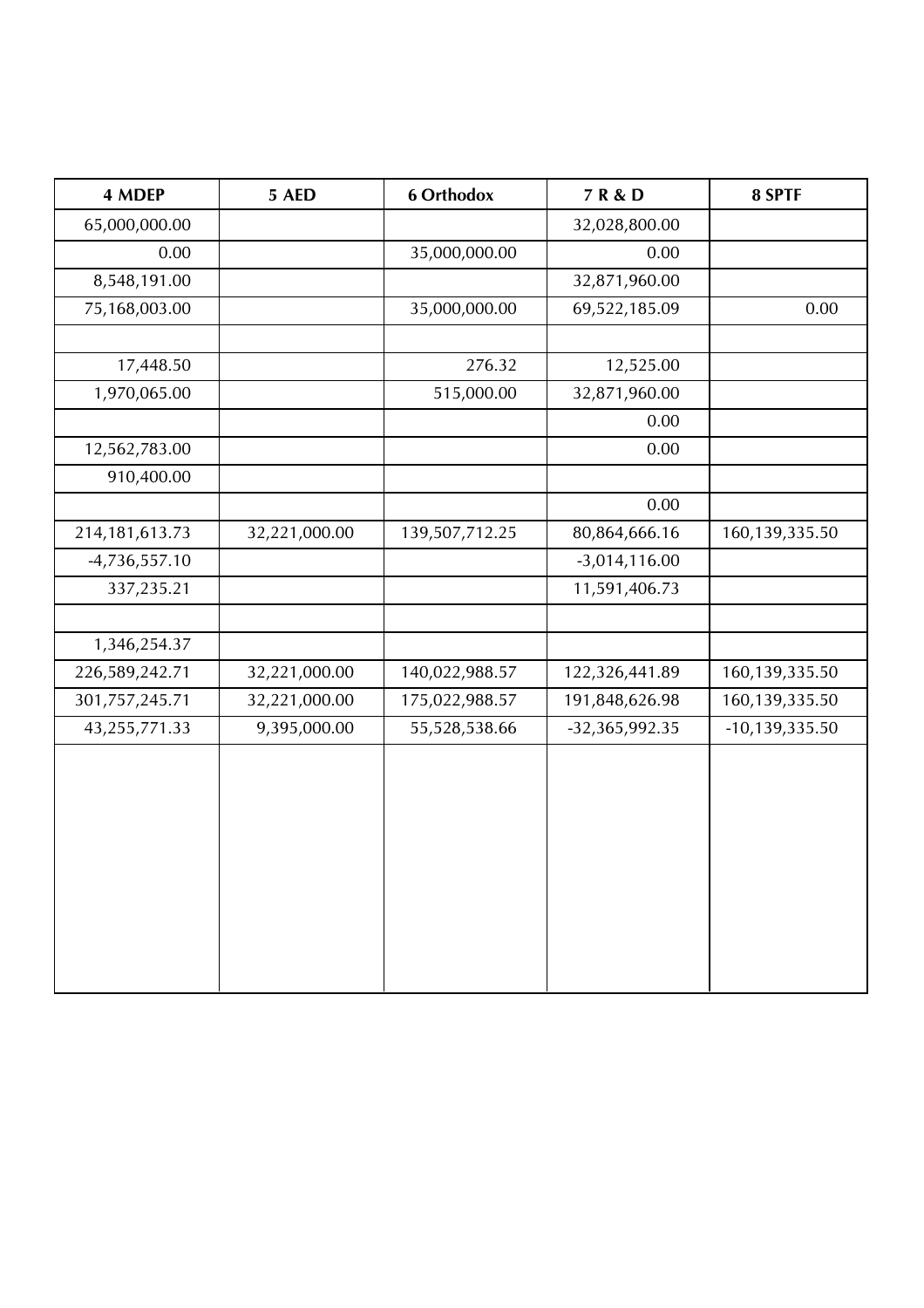### **Schedule - 3**

|                                                                                                                                                                                                                                                                                                                                               | <b>Loan Scheme</b>                 | <b>SPTF</b>  |
|-----------------------------------------------------------------------------------------------------------------------------------------------------------------------------------------------------------------------------------------------------------------------------------------------------------------------------------------------|------------------------------------|--------------|
| Op Bal<br>a)<br>Additions to the Fund<br>b)<br>Recd From GOI<br>$\vert$ )<br>Income from Investments<br>$  \cdot  $<br>$III$ )<br>Others<br>Recd from other Schemes<br>Excess of Income over Expenditure                                                                                                                                      | 189,839,008.50<br>$-12,049,049.25$ | 1,931,904.30 |
| Total $(a + b)$                                                                                                                                                                                                                                                                                                                               | 177,789,959.25                     | 1,931,904.30 |
| Utilisation / Expenditure<br>towards objective of the<br>funds<br>Capital Expenditure<br>$\vert$<br><b>Fixed Assets</b><br>Others - Adjustments<br>Others - Repayment to other Funds<br>Others - Repayment to GOI<br><b>Total</b><br>Revenue Expenditure<br>$\vert \vert$<br>Salaries Wages<br>Rent<br>Admin Exp<br><b>Total</b><br>Total (C) |                                    |              |
| Net Balance $(a + b-c)$                                                                                                                                                                                                                                                                                                                       | 177,789,959.25                     | 1,931,904.30 |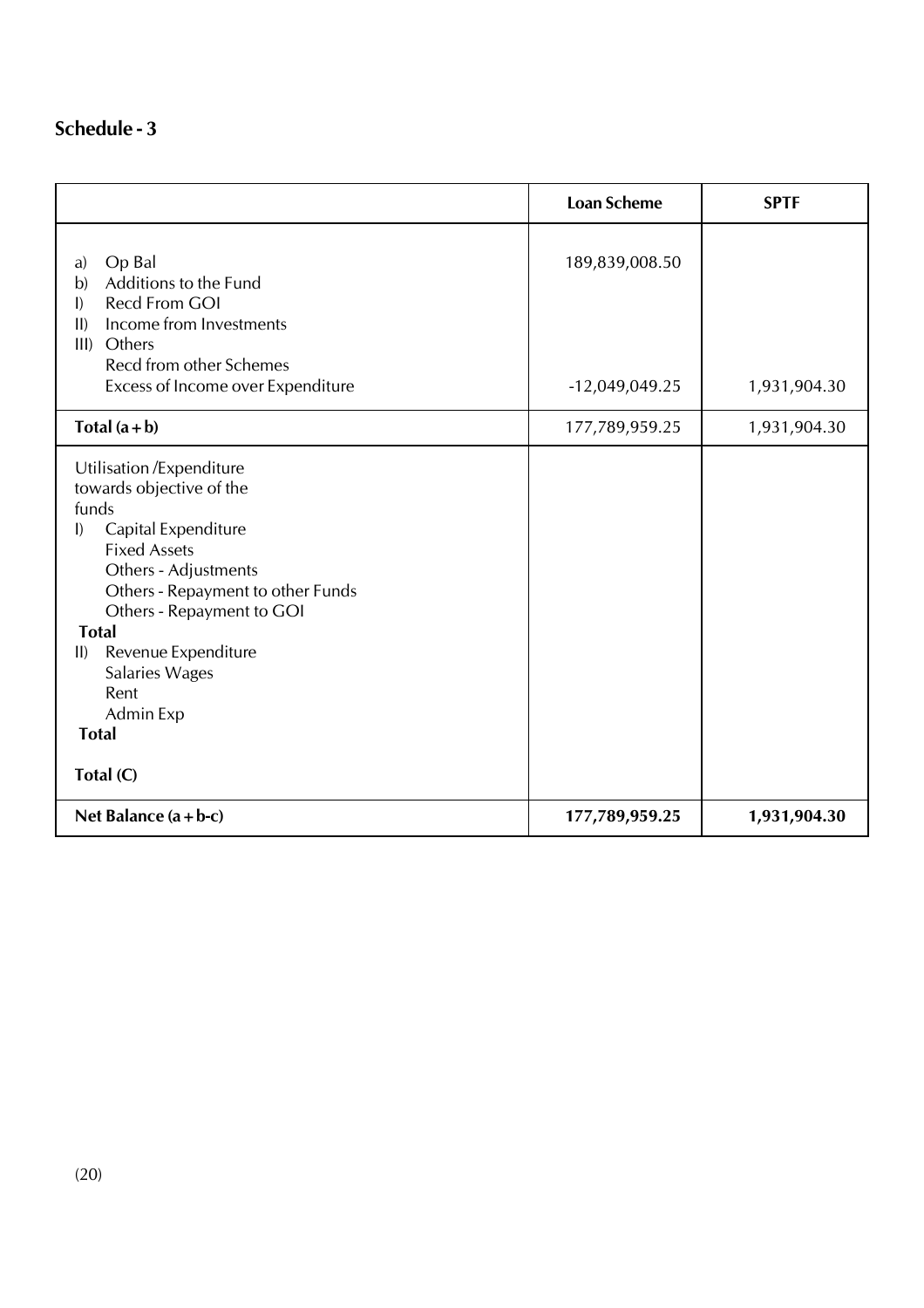### **Schedule - 3**

|                                                                                                                                                                                                               |                                                                  | <b>GPF</b>                                           |                                                                                                                                                                   |
|---------------------------------------------------------------------------------------------------------------------------------------------------------------------------------------------------------------|------------------------------------------------------------------|------------------------------------------------------|-------------------------------------------------------------------------------------------------------------------------------------------------------------------|
| <b>Subscription Opening Balance</b>                                                                                                                                                                           |                                                                  | 134,212,428.00                                       |                                                                                                                                                                   |
| Add Contribution / Loan Recovery<br>Add Interest to Members<br>Less S F / Loans                                                                                                                               | 27,022,020.00<br>10,610,084.00<br>37,632,104.00<br>29,721,727.00 | 7,910,377.00                                         | 142,122,805.00                                                                                                                                                    |
| Interest Income<br>Less Payable to Members<br>Misc<br>Opening Excess of Income<br>Less Prior Period Adjustment<br><b>Members Closing balance</b>                                                              | 11,009,715.00<br>10,610,084.00<br>2,040.00                       | 397,591.00<br>52,476,958.64<br>52,874,549.64<br>0.00 | 52,874,549.64<br>194,997,354.64                                                                                                                                   |
| Schedule 3                                                                                                                                                                                                    |                                                                  | <b>New Pension Scheme</b>                            |                                                                                                                                                                   |
| <b>Opening Balance</b><br><b>Employees Con</b><br>Employers<br>Interest<br>Less: Refunds<br>Add Excess of Inc<br><b>Balance Fund</b><br><b>Balance Sheet Discloser</b><br>Investment<br>Int Accrued<br>Cl Bal |                                                                  |                                                      | 297,570.00<br>232,398.00<br>232,398.00<br>42,812.00<br>805,178.00<br>$-18,676.00$<br>786,502.00<br>6,152.95<br>792,654.95<br>755,215.80<br>27,016.44<br>10,422.71 |
| <b>Total</b>                                                                                                                                                                                                  |                                                                  |                                                      | 792,654.95                                                                                                                                                        |
| <b>Schedule 3 (Summary)</b><br>Subsidy<br>Loan<br><b>NPS</b><br><b>SPTF</b><br><b>GPF</b><br><b>Total of Schedule 3</b>                                                                                       |                                                                  |                                                      | 106,987,114.66<br>177,789,959.25<br>792,654.95<br>1,931,904.30<br>194,997,354.64<br>482,498,987.80                                                                |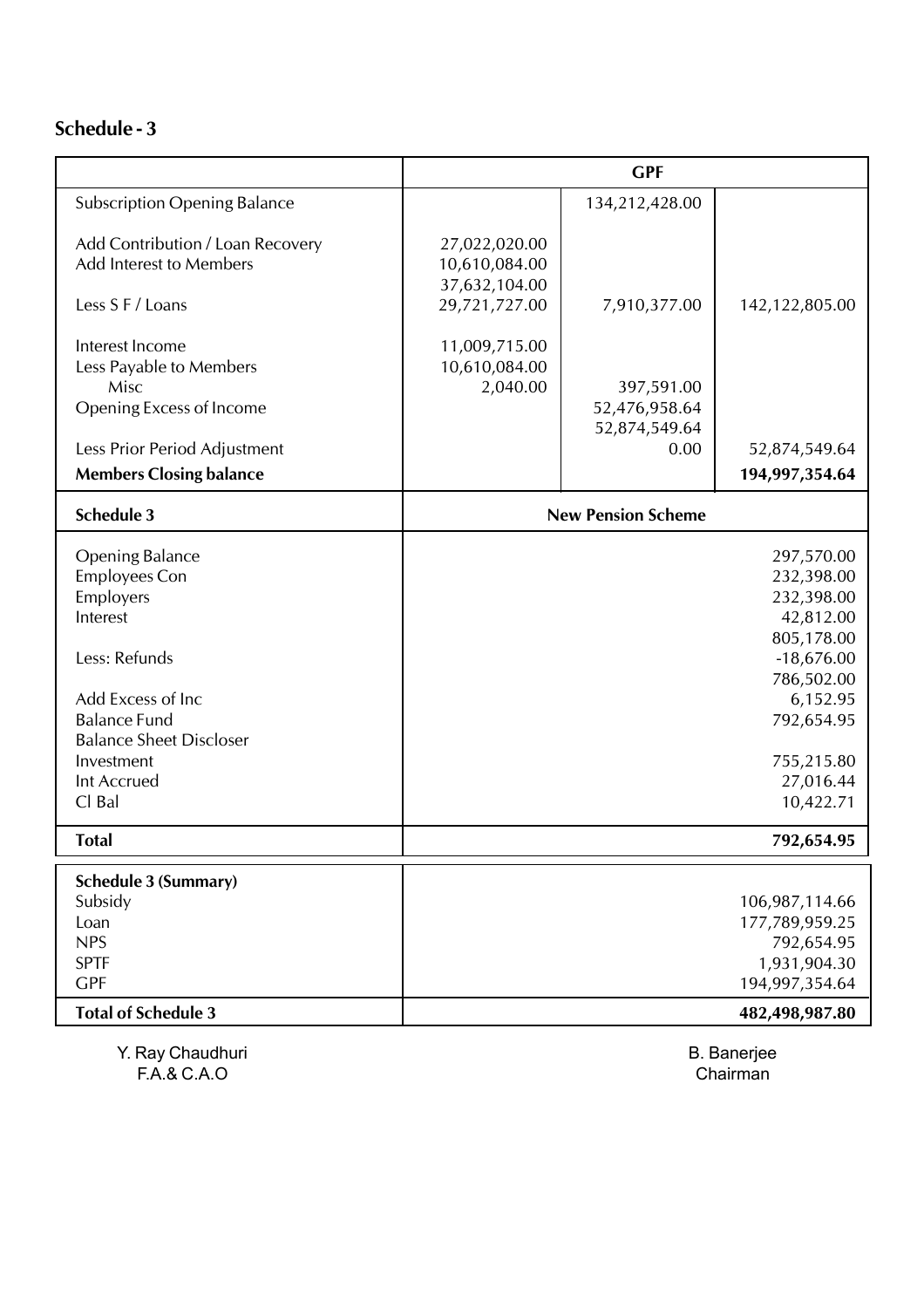|                                                                                                      |                                                                                                                                                                                                                                                                      | 2007-08        | (Amount - Rs.)<br>2006-07 |
|------------------------------------------------------------------------------------------------------|----------------------------------------------------------------------------------------------------------------------------------------------------------------------------------------------------------------------------------------------------------------------|----------------|---------------------------|
|                                                                                                      | <b>Schedule 5 - UNSECURED LOANS AND</b><br><b>BORROWINGS</b>                                                                                                                                                                                                         |                |                           |
|                                                                                                      | Loan A/c                                                                                                                                                                                                                                                             |                |                           |
| $\mathbf{1}$<br>$\overline{2}$<br>3<br>$\overline{4}$<br>$\sqrt{5}$<br>6<br>$\overline{7}$<br>$\, 8$ | <b>Central Government</b><br><b>State Government (Specify)</b><br><b>Financial Institutions</b><br><b>Banks</b><br>a) Term Loans<br>b) Other Loans (Specify)<br>Other Institutions and Agencies<br>Debentures and Bonds<br><b>Fixed Deposits</b><br>Others (Specify) | 621,974,617.04 | 637,769,553.16            |
| <b>TOTAL</b>                                                                                         |                                                                                                                                                                                                                                                                      | 621,974,617.04 | 637,769,553.16            |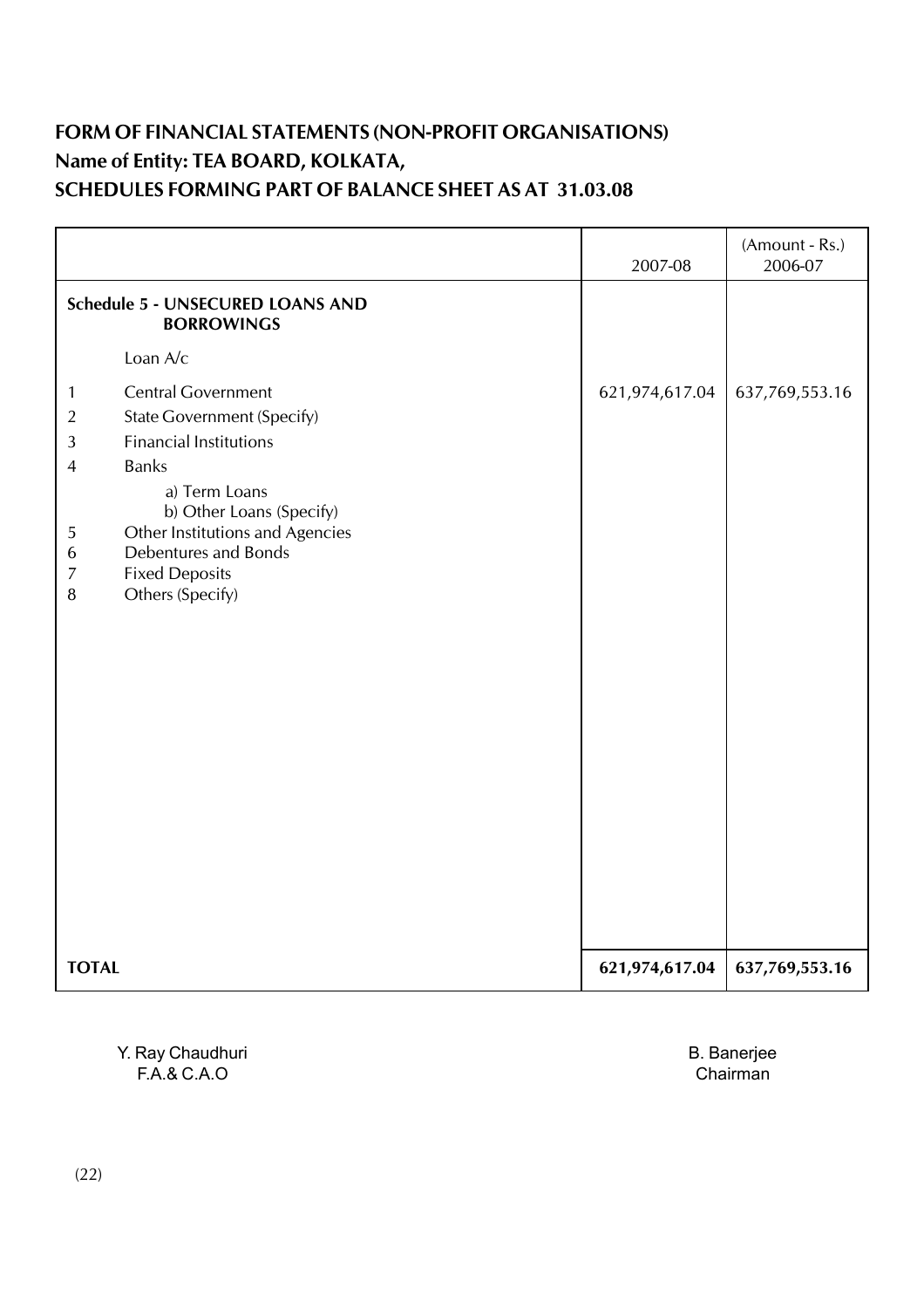|             |                               |                                                        | 2007-08        | (Amount - Rs.)<br>2006-07 |
|-------------|-------------------------------|--------------------------------------------------------|----------------|---------------------------|
|             |                               |                                                        |                |                           |
|             |                               | <b>Schedule 7 - Current Liabilities And Provisions</b> |                |                           |
| $A_{\cdot}$ | <b>Current Liabilities</b>    |                                                        |                |                           |
|             | $\mathbf{1}$                  | Acceptances                                            |                |                           |
|             | $\overline{2}$                | <b>Sundry Creditors</b>                                |                |                           |
|             |                               | Tea Board Tea Fund (Non Plan)                          |                |                           |
|             | a)                            | For Goods                                              |                |                           |
|             | b)                            | Others                                                 | 10,781,691.84  | 12,710,445.84             |
|             | <b>Earmarked Fund</b>         |                                                        |                |                           |
|             | <b>Subsidy Scheme</b>         |                                                        |                |                           |
|             | a)                            | For Goods                                              |                |                           |
|             | b)                            | Others                                                 | 24,375,943.88  | 698,421.38                |
|             | Loan Scheme                   |                                                        |                |                           |
|             | a)<br>b)                      | For Goods<br>Others                                    |                | 0.00                      |
|             | <b>SPTF</b>                   |                                                        | 10,239,535.00  |                           |
|             | a)                            | For Goods                                              |                |                           |
|             | $\mathbf{b}$                  | Others                                                 | 4,812,675.00   | 0.00                      |
|             | <b>General Provident Fund</b> |                                                        |                |                           |
|             | a)                            | For Goods                                              |                |                           |
|             | b)                            | Others                                                 | 4,325,385.35   | 4,318,986.35              |
|             | New Pension Scheme            |                                                        |                |                           |
|             | a)                            | For Goods                                              |                |                           |
|             | b)                            | Others                                                 |                |                           |
|             |                               |                                                        |                |                           |
|             | 3 Advances Received           | 4 Interest accrued but not due on:                     |                |                           |
|             | a)                            | Secured Loans / borrowings                             |                |                           |
|             | b)                            | Unsecured Loans / borrowings                           |                |                           |
|             | 5 Statutory Liabilities:      |                                                        |                |                           |
|             |                               | Tea Board Tea Fund (Non Plan)                          |                |                           |
|             | a)                            | Overtime                                               |                |                           |
|             | b)                            | Other                                                  | 793,071.92     | 633,935.72                |
|             | 6 Other current Liabilities   |                                                        |                |                           |
|             |                               | Tea Board Tea Fund (Non Plan)                          | 68,194,350.08  | 56,612,100.08             |
|             | TOTAL (A)                     |                                                        | 123,522,653.07 | 74,973,889.37             |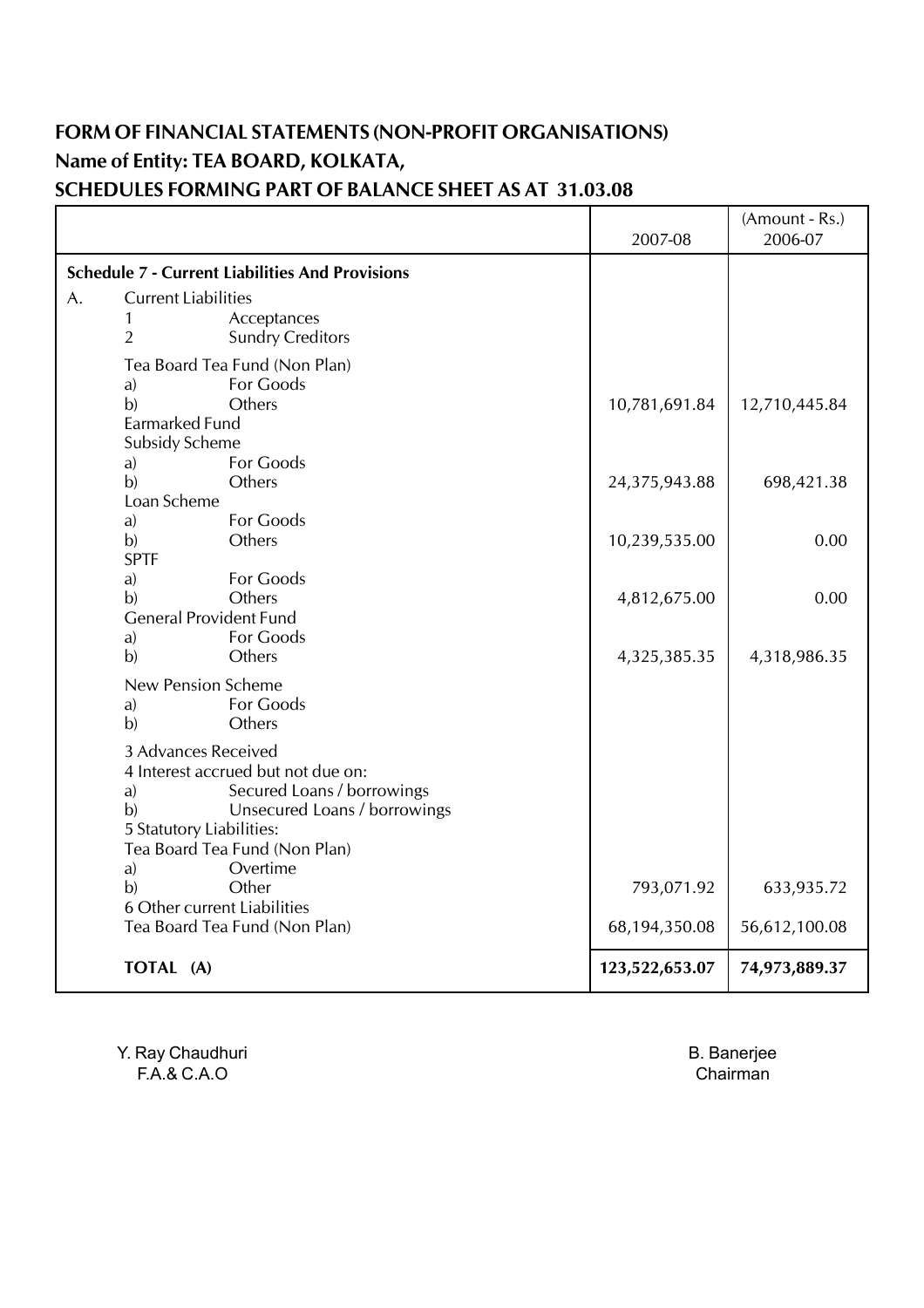### **TEA BOARD TEA FUND A/C SCHEDULE FORMING PART OF THE BALANCE SHEET AS ON 31ST MARCH, 2008 SCHEDULE : ' 8' FIXED ASSETS**

|                               | <b>GROSS BLOCK</b>      |              |                           |
|-------------------------------|-------------------------|--------------|---------------------------|
| <b>ITEM</b>                   | Value as on<br>01.04.07 | Adjustment   | Value after<br>Adjustment |
| Land                          | 1,136,858.85            | 0.00         | 1,136,858.85              |
| <b>Residential Building</b>   | 5,896,640.20            | 0.00         | 5,896,640.20              |
| Office Building               | 7,305,735.37            | 0.00         | 7,305,735.37              |
| Leasehold Building            | 19,683,000.00           | 0.00         | 19,683,000.00             |
| Vehicle                       | 2,311,063.20            | 144,441.45   | 2,455,504.65              |
| Plant & Machinery             | 791,400.48              | 104,931.54   | 896,332.02                |
| Furniture/Fixture             | 10,058,712.70           | 753,215.32   | 10,811,928.02             |
| Office Equipment              | 2,066,021.23            | 112,876.38   | 2,178,897.61              |
| Computer& Peripherals         | 14,961,698.01           | 0.00         | 14,961,698.01             |
| <b>Electric Installations</b> | 14, 185, 254. 32        | 2,660,291.68 | 16,845,546.00             |
| Tube Well & Water Supply      | 53,967.84               | $-2,998.21$  | 50,969.63                 |
| Dtrc Building                 | 610,286.88              | 0.00         | 610,286.88                |
| <b>Dtrc Furniture</b>         | 143,605.64              | 8,447.39     | 152,053.03                |
| Library Books                 | 790,427.43              | 0.00         | 790,427.43                |
|                               |                         |              |                           |
| <b>TOTAL</b>                  | 79,994,672.15           | 3,781,205.55 | 83,775,877.70             |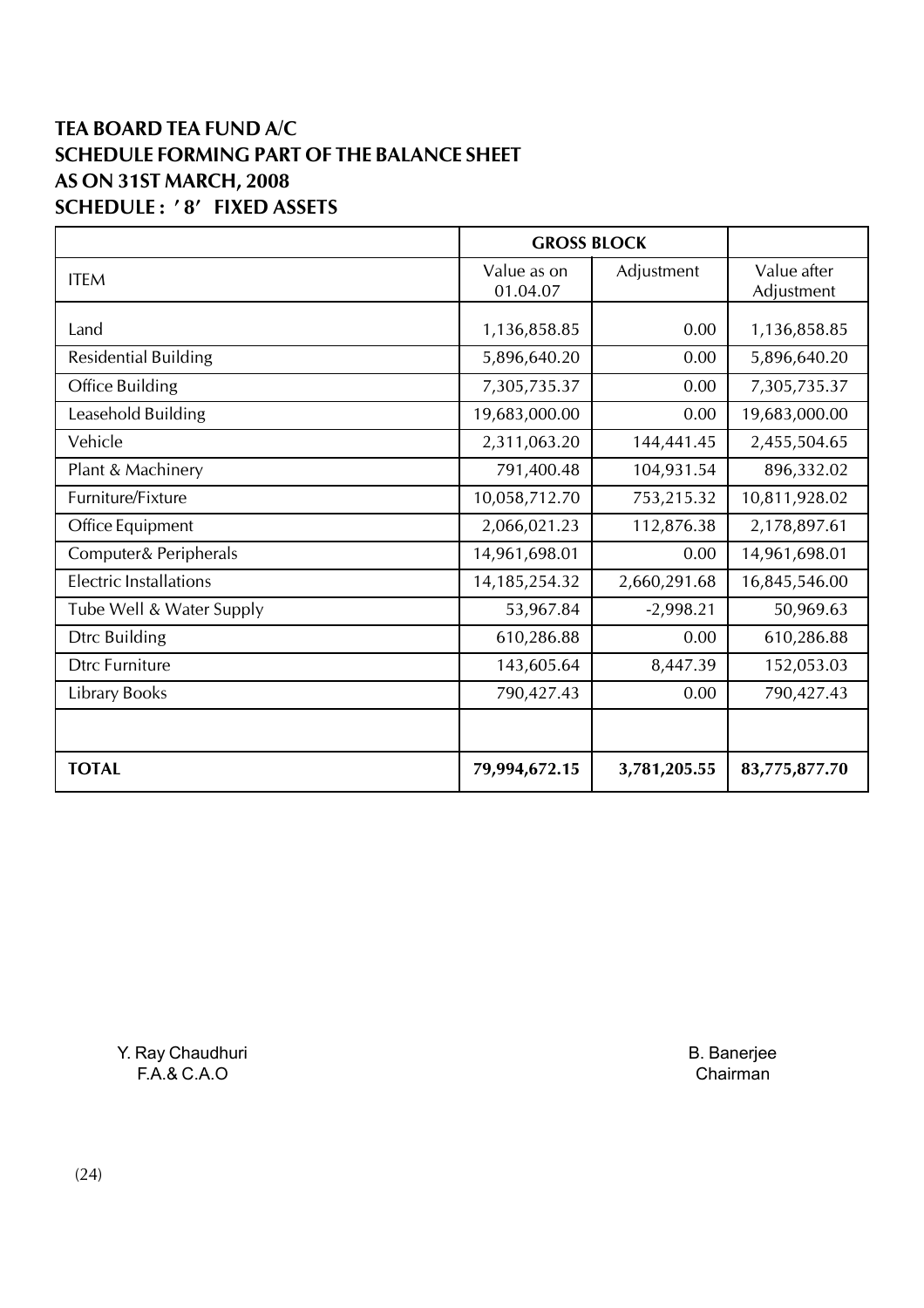| <b>NET BLOCK</b>             |                   |               |                                  |  |
|------------------------------|-------------------|---------------|----------------------------------|--|
| Addiition during<br>the year | Sold /written off | Depreciation  | <b>VALUE AS ON</b><br>31.03.2008 |  |
| 0.00                         | 0.00              | 0.00          | 1,136,858.85                     |  |
| 0.00                         | 400,386.00        | 274,812.20    | 5,221,442.00                     |  |
| 0.00                         | 0.00              | 730,735.37    | 6,575,000.00                     |  |
| 0.00                         | 0.00              | 1,968,300.00  | 17,714,700.00                    |  |
| 1,085,674.00                 | 24,784.59         | 364,608.01    | 3,151,786.05                     |  |
| 743,412.00                   | 348.75            | 134,397.49    | 1,504,997.78                     |  |
| 1,808,417.88                 | 124,346.55        | 1,296,095.69  | 11,199,903.66                    |  |
| 295,571.12                   | 1,033.00          | 217,786.81    | 2,255,648.92                     |  |
| 3,282,601.00                 | 13,595.14         | 8,968,861.73  | 9,261,842.14                     |  |
| 17,096.00                    | 0.00              | 1,684,554.60  | 15,178,087.40                    |  |
| 0.00                         | 0.00              | 7,645.44      | 43,324.19                        |  |
| 0.00                         | 0.00              | 61,028.88     | 549,258.00                       |  |
| 0.00                         | 0.00              | 15,205.03     | 136,848.00                       |  |
| 15,721.00                    | 0.00              | 0.00          | 806,148.43                       |  |
|                              |                   |               |                                  |  |
| 7,248,493.00                 | 564,494.03        | 15,724,031.25 | 74,735,845.42                    |  |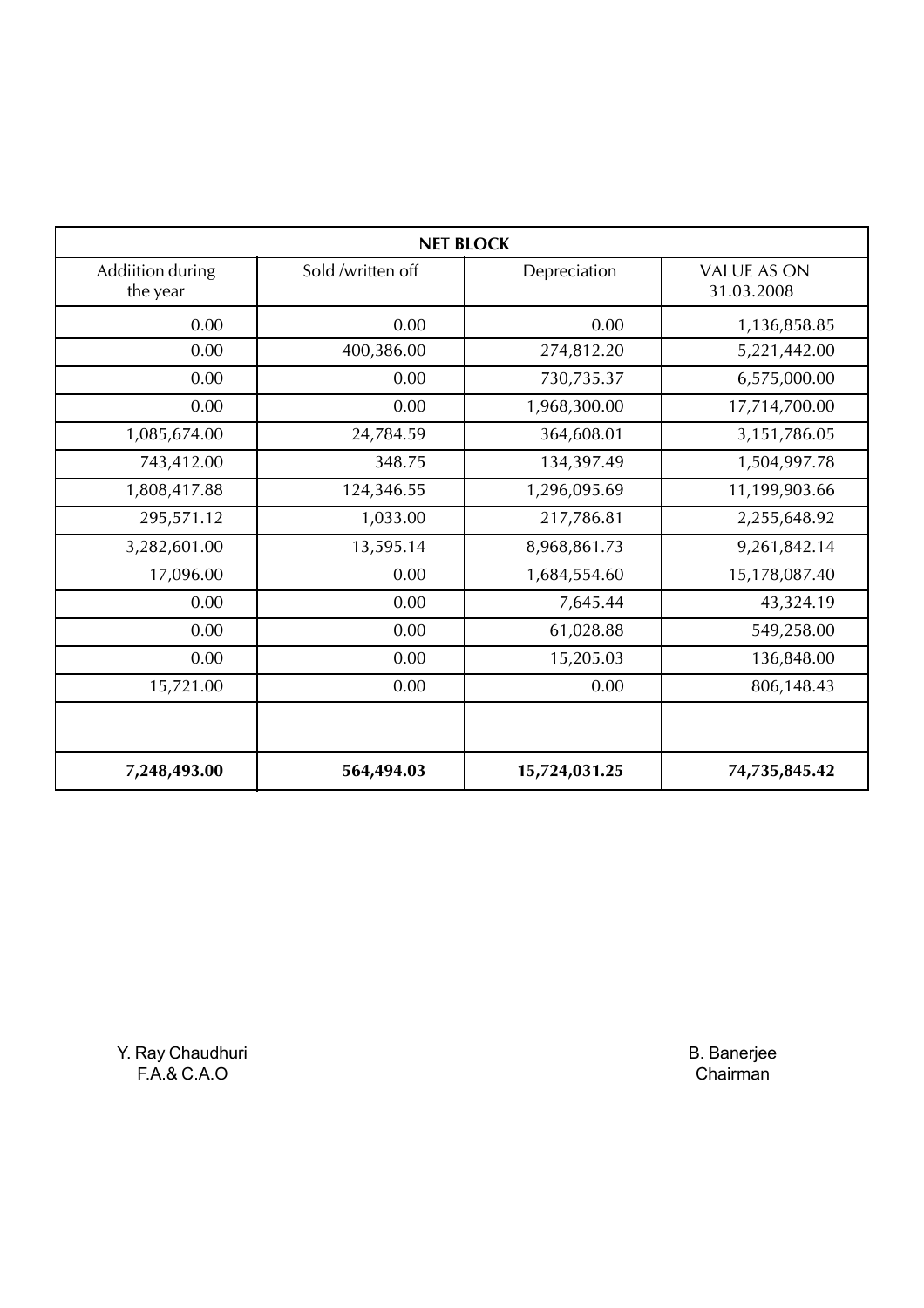|    |                                                        | 2007-08       | (Amount - Rs.)<br>2006-07 |
|----|--------------------------------------------------------|---------------|---------------------------|
|    | Schedule 11 - Current Assets, Loans, Advances Etc.     |               |                           |
|    | A. Current Assets:                                     |               |                           |
|    | 1.<br>Inventories:                                     |               |                           |
|    | Tea Board Tea Fund (Non Plan)                          |               |                           |
|    | <b>Stores and Spares</b><br>a)                         | 1,527,758.00  | 1,409,249.53              |
|    | Loose Tools<br>b)                                      |               |                           |
|    | Stock-in-trade:<br>$\mathbf{C}$                        |               |                           |
|    | <b>Finished Goods</b>                                  |               |                           |
|    | Work-in-progress                                       |               |                           |
|    | Raw materials                                          |               |                           |
| 2. | <b>Sundry Debtors:</b>                                 |               |                           |
|    | Tea Board Tea Fund (Non Plan)                          |               |                           |
|    | a) Debts Outstanding for a period exceeding six months |               |                           |
|    | b) Others (Bills Receivable)                           | 1,336,356.55  | 1,187,358.75              |
|    | Loan Scheme                                            |               |                           |
|    | a) Debts Outstanding for a period exceeding six months |               |                           |
|    | b) Others                                              |               |                           |
| 3. | Cash balances in hand                                  |               |                           |
|    | (including cheques / drafts and imprest)               |               |                           |
|    | Tea Board Tea Fund (Non Plan)                          | 304,006.47    | 177,511.97                |
|    | Special purpose Tea Fund                               |               | 300,000,000.00            |
| 4. | <b>Bank Balances:</b>                                  |               |                           |
|    | a) With Scheduled Banks:                               |               |                           |
|    | Tea Board Tea Fund (Non Plan)                          |               |                           |
|    | -On Current Accounts                                   | 25,301,930.09 | 10,158,685.73             |
|    | -On Deposit Accounts (includes margin money)           |               |                           |
|    | -On Savings Accounts                                   |               |                           |
|    | Loan Scheme                                            |               |                           |
|    | -On Current Accounts                                   |               |                           |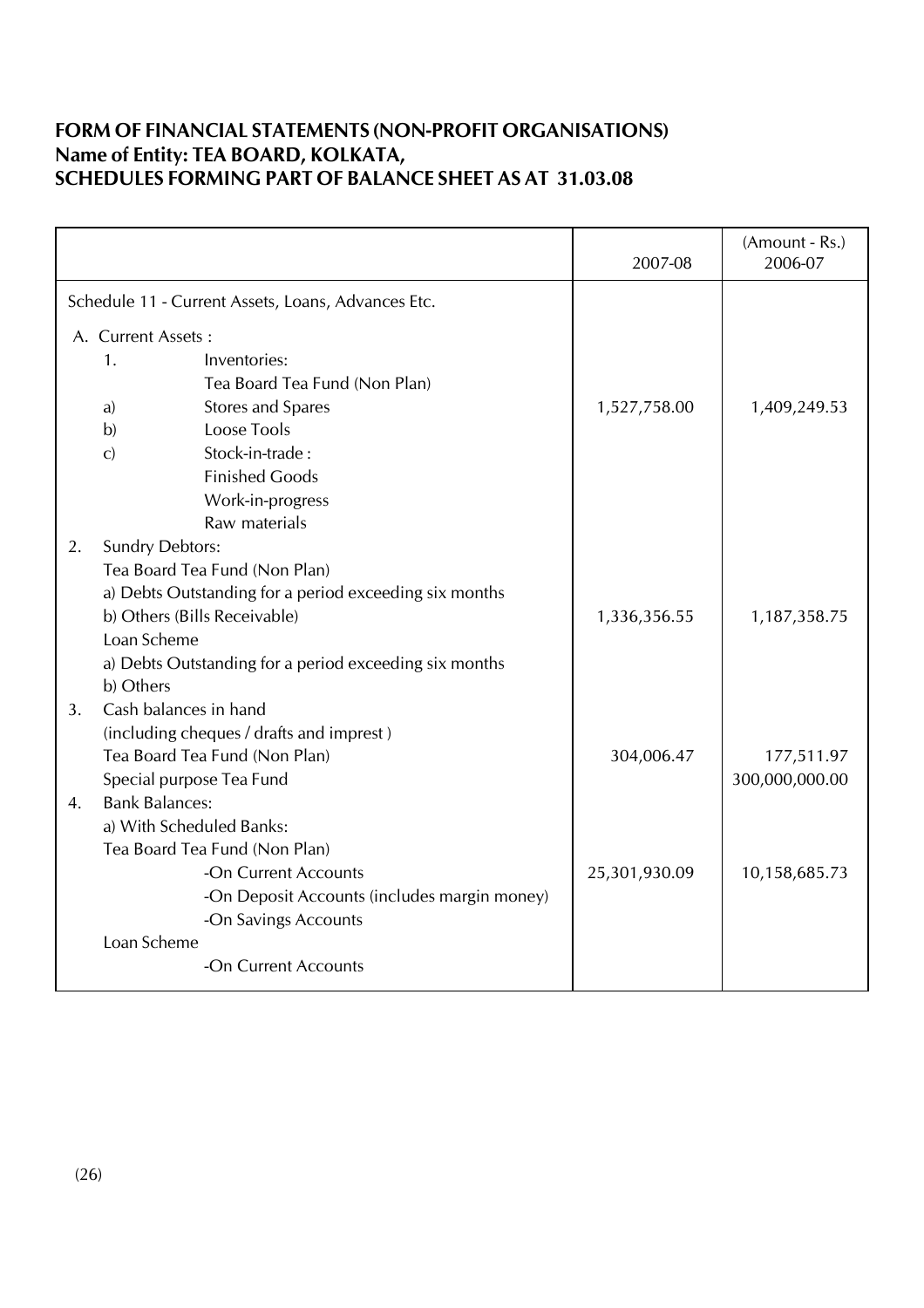|    |                           |                                                                      | (Amount - Rs.)<br>2007-08 | (Amount - Rs.)<br>2006-07 |
|----|---------------------------|----------------------------------------------------------------------|---------------------------|---------------------------|
|    |                           | -On Deposit Accounts (includes margin money)<br>-On Savings Accounts |                           |                           |
|    | <b>Earmarked Funds</b>    |                                                                      |                           |                           |
|    | <b>Subsidy Schemes</b>    |                                                                      |                           |                           |
|    |                           | -On Current Accounts                                                 | 19,6081,471.40            | 103, 157, 077. 14         |
|    |                           | -On Deposit Accounts (includes margin money)                         | 100,000.00                | 100,000.00                |
|    |                           | -On Savings Accounts                                                 |                           |                           |
|    | Loan Scheme               |                                                                      |                           |                           |
|    |                           | -On Current Accounts                                                 | 35,128,748.00             | 72,368,783.46             |
|    |                           | -On Deposit Accounts (includes margin money)                         | 312,784,044.00            | 24,2137,653.00            |
|    |                           | -On Savings Accounts                                                 |                           |                           |
|    | <b>SPTF</b>               |                                                                      |                           |                           |
|    |                           | -On Current Accounts                                                 | 6,757,134.30              | 0.00                      |
|    |                           | -On Deposit Accounts (includes margin money)                         | 449,987,445.00            | 0.00                      |
|    |                           | -On Savings Accounts                                                 |                           |                           |
|    | <b>GPF</b>                |                                                                      |                           |                           |
|    |                           | -On Current Accounts                                                 | 5,329,353.34              | 5,883,054.34              |
|    |                           | -On Deposit Accounts (includes margin money)<br>-On Savings Accounts | 188,000,000.00            | 168,215,366.00            |
|    | New Pension Scheme        |                                                                      |                           |                           |
|    |                           | -On Current Accounts                                                 | 10,422.71                 | 10,573.00                 |
|    |                           | -On Deposit Accounts (includes margin money)                         | 755,215.80                | 282,000.00                |
|    |                           | b) With non-Scheduled Banks:                                         |                           |                           |
|    |                           | Tea Board Tea Fund (Non Plan)                                        |                           |                           |
|    | <b>On Current Account</b> |                                                                      | 3,813,412.00              | 5,223,977.00              |
| 5. |                           | Post Office - Savings Accounts                                       |                           |                           |
|    | TOTAL                     | (A)                                                                  | 1,227,217,297.66          | 910,311,289.92            |
|    |                           | Schedule 11 - Current Assets, Loans, Advances Etc. (Contd.)          |                           |                           |
| B  |                           | Loans, Advances And Other Assets                                     |                           |                           |
|    | 1.                        | Loans:                                                               |                           |                           |
|    |                           | Tea Board Tea Fund (Non Plan)                                        |                           |                           |
|    |                           | a) Staff                                                             | 9,930,455.63              | 10,924,727.63             |
|    |                           |                                                                      |                           |                           |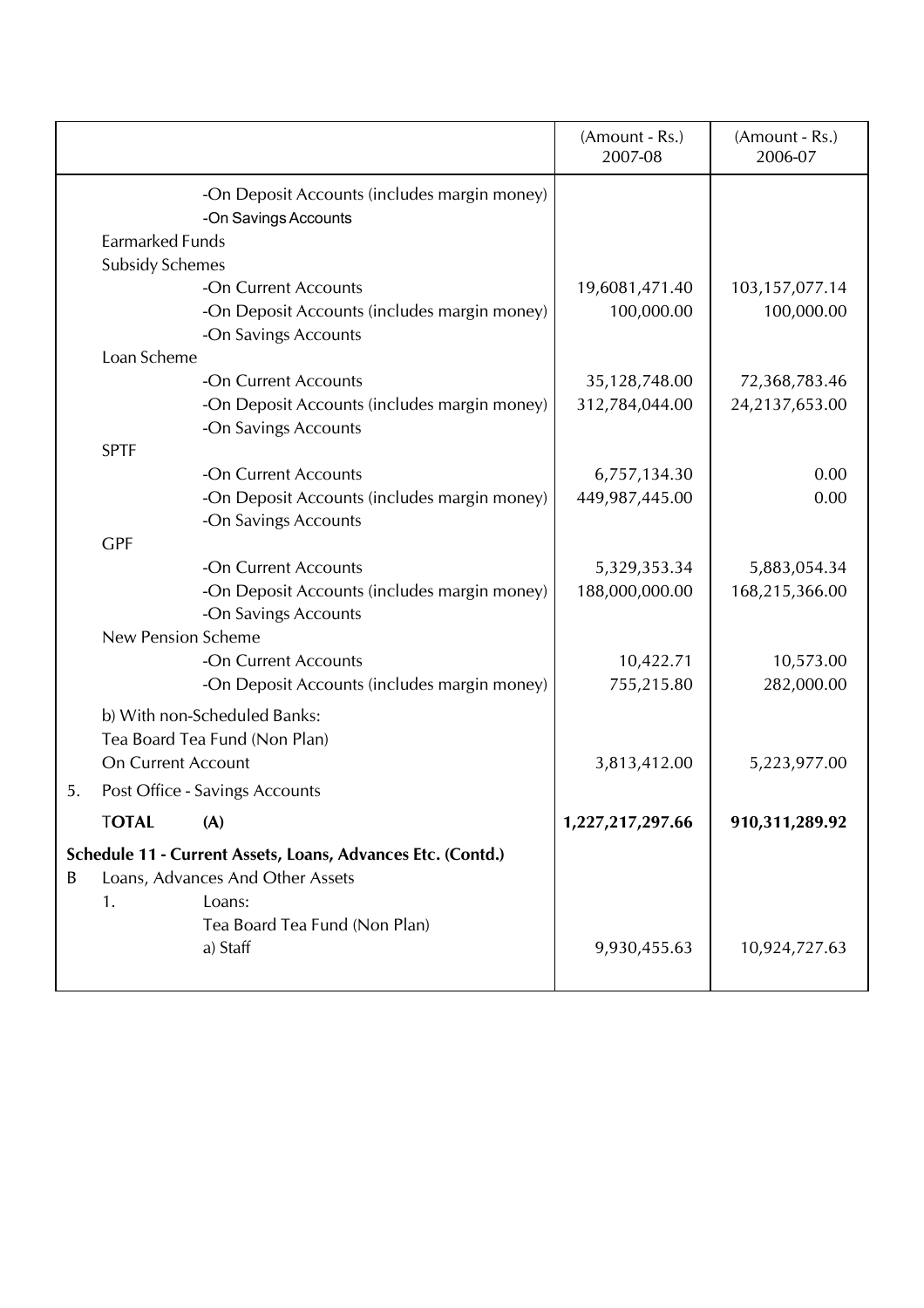|    |                                                                                                                                                                                                                                   | 2007-08                       | (Amount - Rs.)<br>2006-07    |
|----|-----------------------------------------------------------------------------------------------------------------------------------------------------------------------------------------------------------------------------------|-------------------------------|------------------------------|
|    | b) Other Entities engaged in activities<br>objectives similar to that of the Entity<br>c) Other (specify)                                                                                                                         | 57, 357, 642.87               | 57, 357, 642.87              |
|    | <b>Earmarked Fund Loan Schemes</b><br>a) Staff<br>b) Other Entities engaged in activities<br>objectives similar to that of the Entity<br>c) Other (specify)<br><b>Tea Estates</b>                                                 |                               |                              |
|    | Corpus Fund Loan Schemes<br>a) Staff<br>b) Other Entities engaged in activities<br>objectives similar to that of the Entity<br>c) Other (specify)<br><b>Tea Estates</b><br>425,536,325.82<br>Loan to other Funds<br>30,310,191.00 | 455,846,516.82                | 488,693,900.78               |
| 2. | Advances and other amounts recoverable in<br>cash or in kind or for value to be received<br>Tea Board Tea Fund (Non Plan)<br>a) On Capital Account<br>b) Prepayments                                                              |                               |                              |
|    | c) Others<br><b>Subsidy Schemes</b><br>a) On Capital Account<br>b) Prepayments<br>c) Others                                                                                                                                       | 4,417,123.13<br>32,873,839.01 | 5,036,111.34<br>4,730,047.41 |
|    | Loan Fund<br>a) On Capital Account<br>b) Prepayments<br>c) Others                                                                                                                                                                 | 137,795.90                    | 137,795.90                   |
| 3. | Income Accrued:<br>Non Plan Tea Board Tea Fund                                                                                                                                                                                    |                               |                              |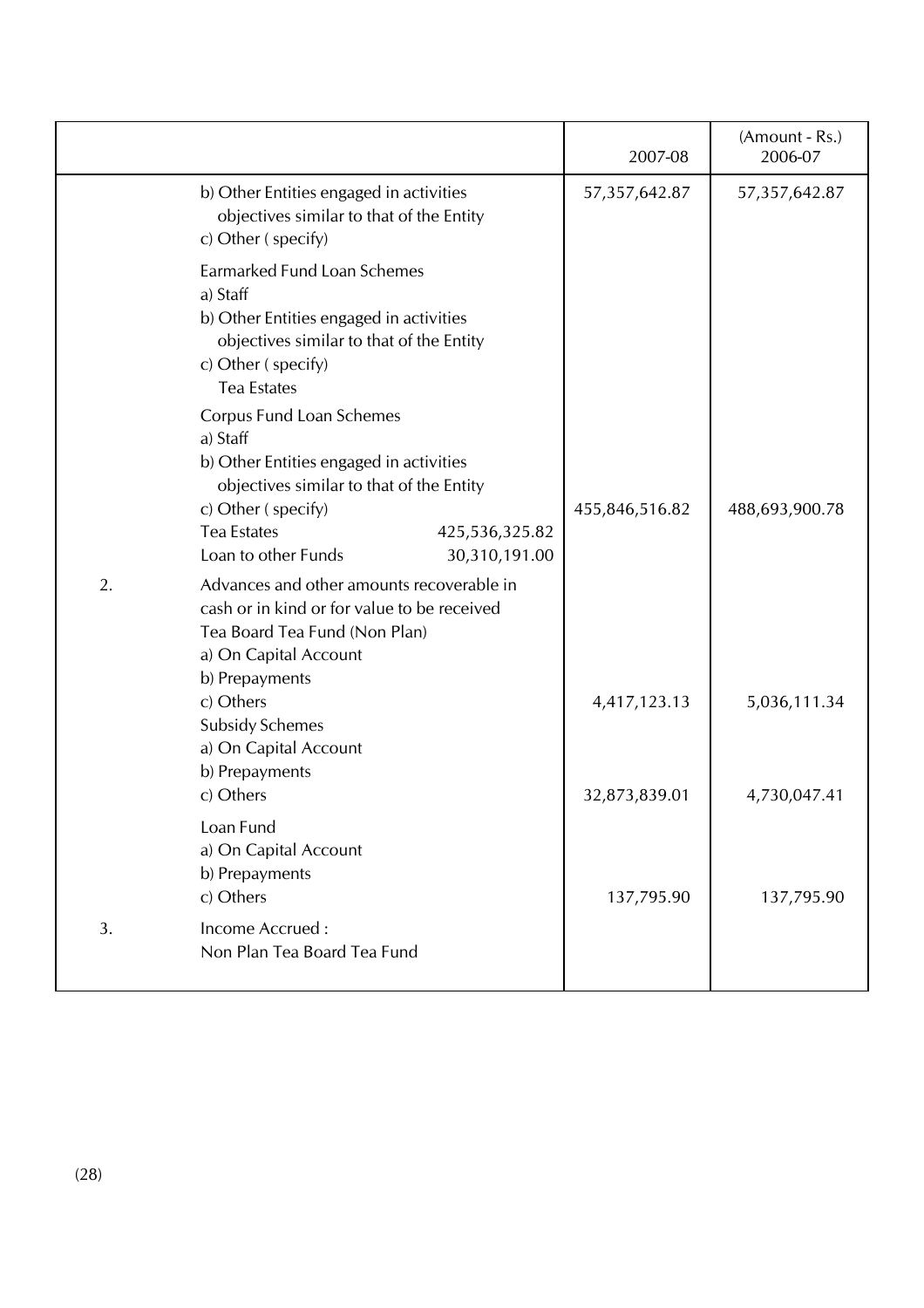|              |                                                                                                                                                                                                                                                                                                                                                                | (Amount - Rs.)<br>2007-08    | (Amount - Rs.)<br>2006-07     |
|--------------|----------------------------------------------------------------------------------------------------------------------------------------------------------------------------------------------------------------------------------------------------------------------------------------------------------------------------------------------------------------|------------------------------|-------------------------------|
|              | a) On Investments from Earmarked Funds<br>b) On Investments - Others (Darjeeling CTM)<br>c) On Loan and Advances<br>d) Others<br>(includes income due unrealised Rs)<br>Earmarked Scheme<br>Loan Scheme<br>a) On Investments from Earmarked Funds<br>b) On Investments - Others<br>c) On Loan and Advances<br>d) Others<br>(includes income due unrealised Rs) | 4,292,417.00<br>1,814,589.57 | 4,009,887.00<br>20,260,541.52 |
|              | <b>GPF</b><br>a) On Investments from Earmarked Funds<br>b) On Investments - Others<br>c) On Loan and Advances<br>d) Others<br>(includes income due unrealised Rs)<br>New Pension Fund<br>a) On Investments from Earmarked Funds                                                                                                                                | 5,993,386.65<br>27,016.44    | 16,909,952.65<br>4,997.00     |
| 4.           | Claims Receivable                                                                                                                                                                                                                                                                                                                                              |                              |                               |
| <b>TOTAL</b> | (B)                                                                                                                                                                                                                                                                                                                                                            | 572,690,783.02               | 608,065,604.10                |
| <b>TOTAL</b> | $(A + B)$                                                                                                                                                                                                                                                                                                                                                      | 1,799,908,080.68             | 1,518,376,894.02              |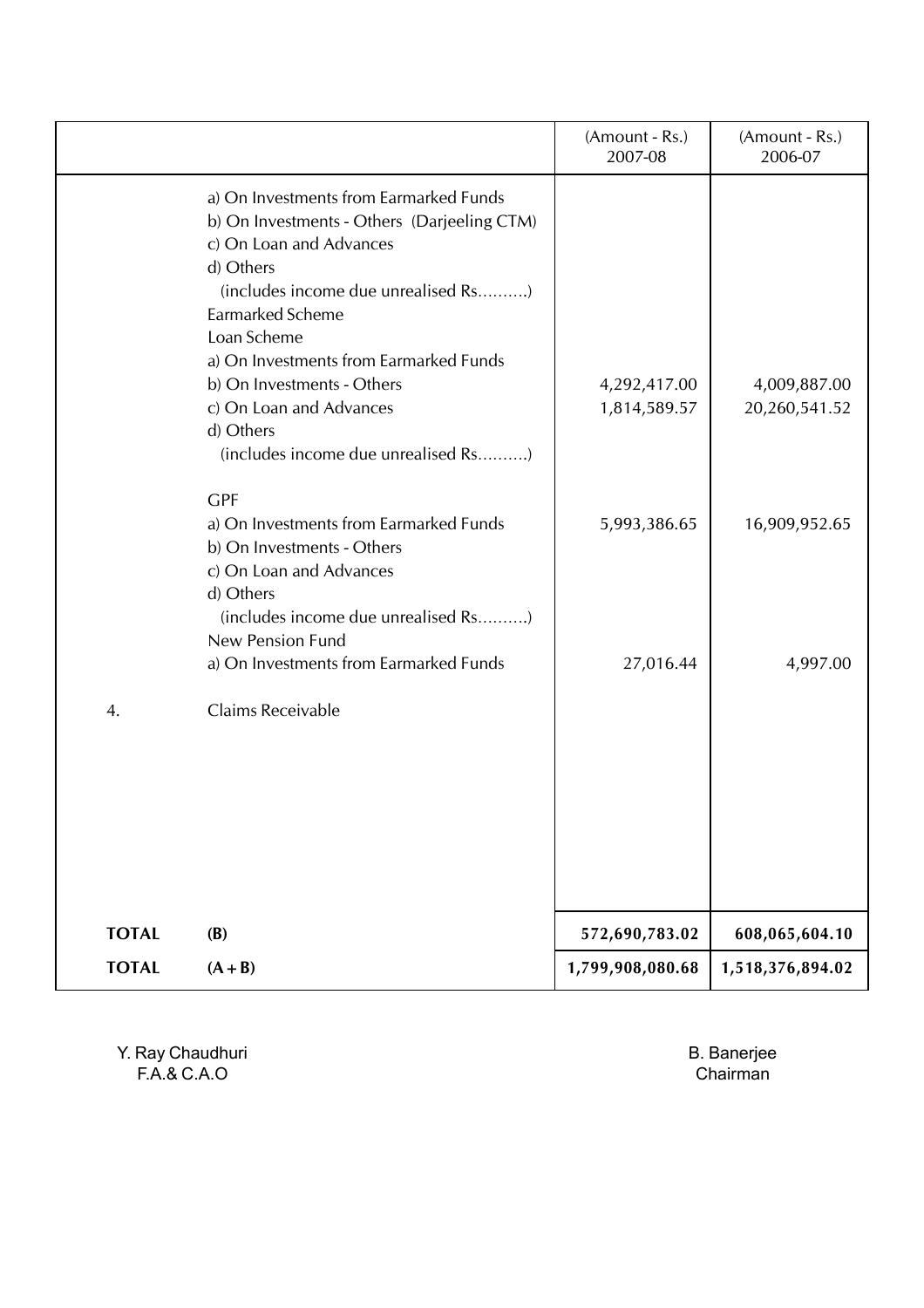# **CONSOLIDATED INCOME & EXPENDITURE STATEMENT OF TEA BOARD, KOLKATA FOR THE YEAR 2007-08**

| SL.<br>No. | <b>ITEM</b>                                                                                                                                                                                                                                                                                                                      | (Amount - Rs.)<br>2007-08    | (Amount - Rs.)<br>2006-07    |
|------------|----------------------------------------------------------------------------------------------------------------------------------------------------------------------------------------------------------------------------------------------------------------------------------------------------------------------------------|------------------------------|------------------------------|
| 12         | <b>INCOME FROM SALES/SERVICES</b>                                                                                                                                                                                                                                                                                                |                              |                              |
|            | Non Plan Tea Board Tea Fund<br>1) Income from sales<br>a) Sale of Finished Goods<br>b) Sale of Raw Material<br>c) Sale of Scraps<br>d) Others (Specify)<br>Sale of Tea<br>Sub Total<br>2) Income from Services<br>a) Labour and Processing Charges<br>b) Professional/ Consultany Services<br>c) Agency Commission and Brokerage | 3,730,039.80<br>3,730,039.80 | 3,927,546.45<br>3,927,546.45 |
|            | d) Maintenance Services (Equipment/Property)<br>e) Others (Specify)<br>Sub Total<br><b>Total</b>                                                                                                                                                                                                                                 | 0.00<br>3,730,039.80         | 0.00<br>3,927,546.45         |
| 13         | <b>GRANTS/SUBSIDIES</b><br>(Grants & Subsidies Received)<br>Tea Board Tea Fund<br>1) Central Government<br>Plan<br>Tea Board Tea Fund<br>Others (Specify)<br>2) State Government(s)<br>3) Government Agencies<br>4) Institutions/Welfare Bodies<br>5) International Organisations                                                | 186,492,744.09               | 177,048,747.13               |
| 14         | 6) Others (Specify)<br>Total<br><b>FEES/SUBSCRIPTIONS</b><br>Tea Board Tea Fund<br>1) Entrance Fees<br>2) Annual Fees/ Subscriptions<br>3) Seminar/Programme Fees                                                                                                                                                                | 186,492,744.09               | 177,048,747.13               |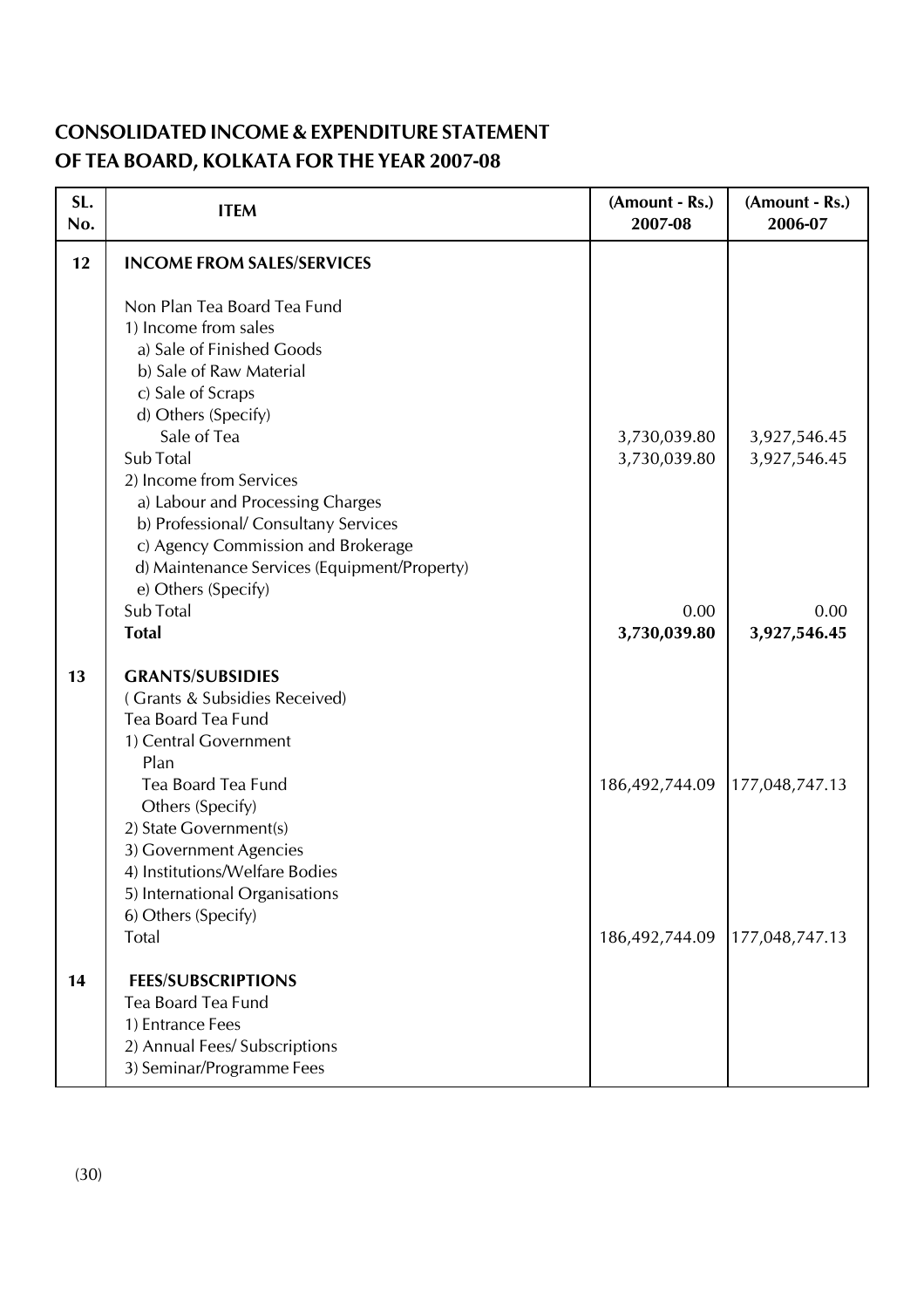| SL.<br>No. | <b>ITEM</b>                                  | (Amount - Rs.)<br>2007-08 | (Amount - Rs.)<br>2006-07 |
|------------|----------------------------------------------|---------------------------|---------------------------|
|            | 4) Consultancy Fees                          |                           |                           |
|            | 5) Others (Specify)                          |                           |                           |
|            | Fee realised on a/c of Licenses              | 1,386,950.00              | 1,628,400.00              |
|            | <b>Registration Fee</b>                      | 349,673.00                | 219,807.00                |
|            | Total                                        | 1,736,623.00              | 1,848,207.00              |
| 17         | <b>INTEREST EARNED</b>                       |                           |                           |
|            | a) Tea Board Tea Fund                        |                           |                           |
|            | 1) On term Deposits:                         |                           |                           |
|            | a) With Scheduled Banks                      | 0.00                      | 0.00                      |
|            | b) With Non-Scheduled Banks                  |                           |                           |
|            | c) With Institutions                         |                           |                           |
|            | d) Others                                    |                           |                           |
|            | 2) On Savings Accounts:                      |                           |                           |
|            | a) With Scheduled Banks                      |                           |                           |
|            | b) With Non-Scheduled Banks                  |                           |                           |
|            | c) Post Office Savings Accounts              |                           |                           |
|            | d) Others                                    |                           |                           |
|            | Sub Total                                    |                           |                           |
|            | 3) On Loans:                                 |                           |                           |
|            | a) Employees/Staff                           | 0.00                      | 0.00                      |
|            | b) Others                                    |                           |                           |
|            | Sub Total                                    | 0.00                      | 0.00                      |
|            | 4) Interest on Debtors and Other Receivables |                           |                           |
|            | <b>Total Tea Board Tea Fund</b>              | 0.00                      | 0.00                      |
|            | b) Loan Scheme                               |                           |                           |
|            | 1) On term Deposits:                         |                           |                           |
|            | a) With Scheduled Banks                      | 282,530.00                | 26,072,332.88             |
|            | b) With Non-Scheduled Banks                  |                           |                           |
|            | c) With Institutions                         |                           |                           |
|            | d) Others                                    |                           |                           |
|            | Sub Total                                    | 282,530.00                | 26,072,332.88             |
|            |                                              |                           |                           |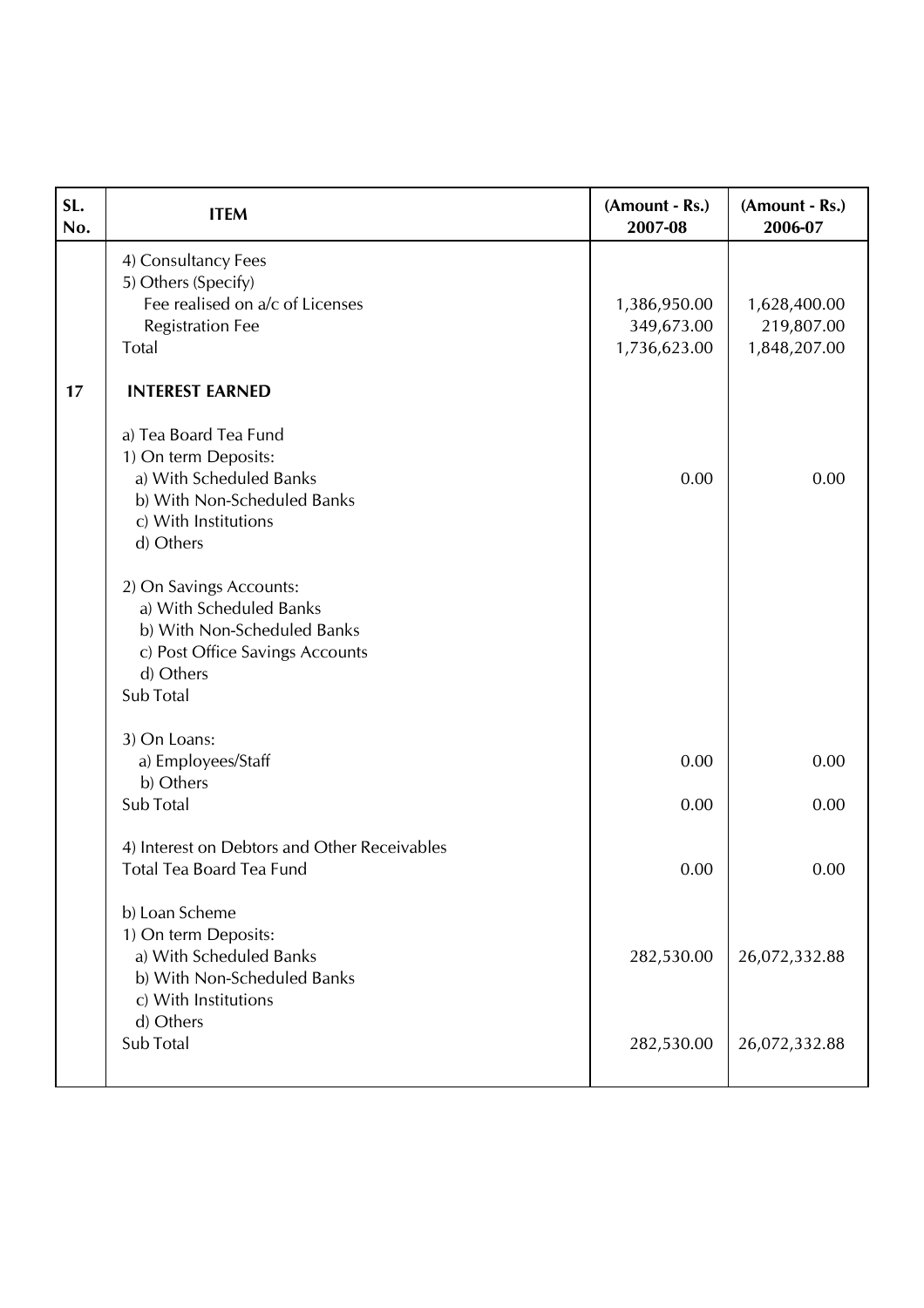| SL.<br>No. | <b>ITEM</b>                                                                                                                                                                                                                                                                                                                                                                                       | (Amount - Rs.)<br>2007-08                                                            | (Amount - Rs.)<br>2006-07                                                              |
|------------|---------------------------------------------------------------------------------------------------------------------------------------------------------------------------------------------------------------------------------------------------------------------------------------------------------------------------------------------------------------------------------------------------|--------------------------------------------------------------------------------------|----------------------------------------------------------------------------------------|
|            | 2) On Savings Accounts:<br>a) With Scheduled Banks<br>b) With Non-Scheduled Banks<br>c) Post Office Savings Accounts<br>d) Others<br>Sub Total<br>3) On Loans:<br>a) Employees/Staff<br>b) Others<br>Sub Total<br>4) Interest on Debtors and Other Receivables                                                                                                                                    | 7,912,044.25<br>7,912,044.25                                                         | 23,600,630.86<br>23,600,630.86                                                         |
|            | <b>Total Loan Scheme</b>                                                                                                                                                                                                                                                                                                                                                                          | 8,194,574.25                                                                         | 49,672,963.74                                                                          |
|            | <b>SPTF</b><br>a) With Scheduled Banks                                                                                                                                                                                                                                                                                                                                                            | 15,690,827.00                                                                        |                                                                                        |
|            | <b>Total Interest Earned</b>                                                                                                                                                                                                                                                                                                                                                                      | 23,885,401.25                                                                        | 49,672,963.74                                                                          |
| 18         | <b>OTHER INCOME</b><br>Tea Board Tea Fund<br>1) Profit on Sale/disposal of Assets<br>a) Owned assets<br>b) Assets acquired out of grants, or received free of cost<br>c) Registration Fee (Darjeeling CTM)<br>2) Export Incentives realized<br>3) Fees for Miscellaneous Services<br>4) Miscellaneous Income (Specify)                                                                            | 5,391,973.97                                                                         | 0.00                                                                                   |
|            | Sale of Green Leaves<br>Gain in Exchange<br>Guarantee Money recd from Tea Centre Mumbai<br>Int on Adv<br>Sale of Old Newspaper/Publication etc.<br><b>Total Tea Board Tea Fund</b><br>Loan Scheme<br>1) Profit on Sale/disposal of Assets<br>a) Owned assets<br>b) Assets acquired out of grants, or received free of cost<br>2) Export Incentives realized<br>3) Fees for Miscellaneous Services | 643,638.50<br>580,935.00<br>1,830,000.00<br>901,056.78<br>263,021.00<br>9,610,625.25 | 576,877.50<br>147,156.00<br>1,800,000.00<br>494,779.57<br>1,243,309.50<br>4,262,122.57 |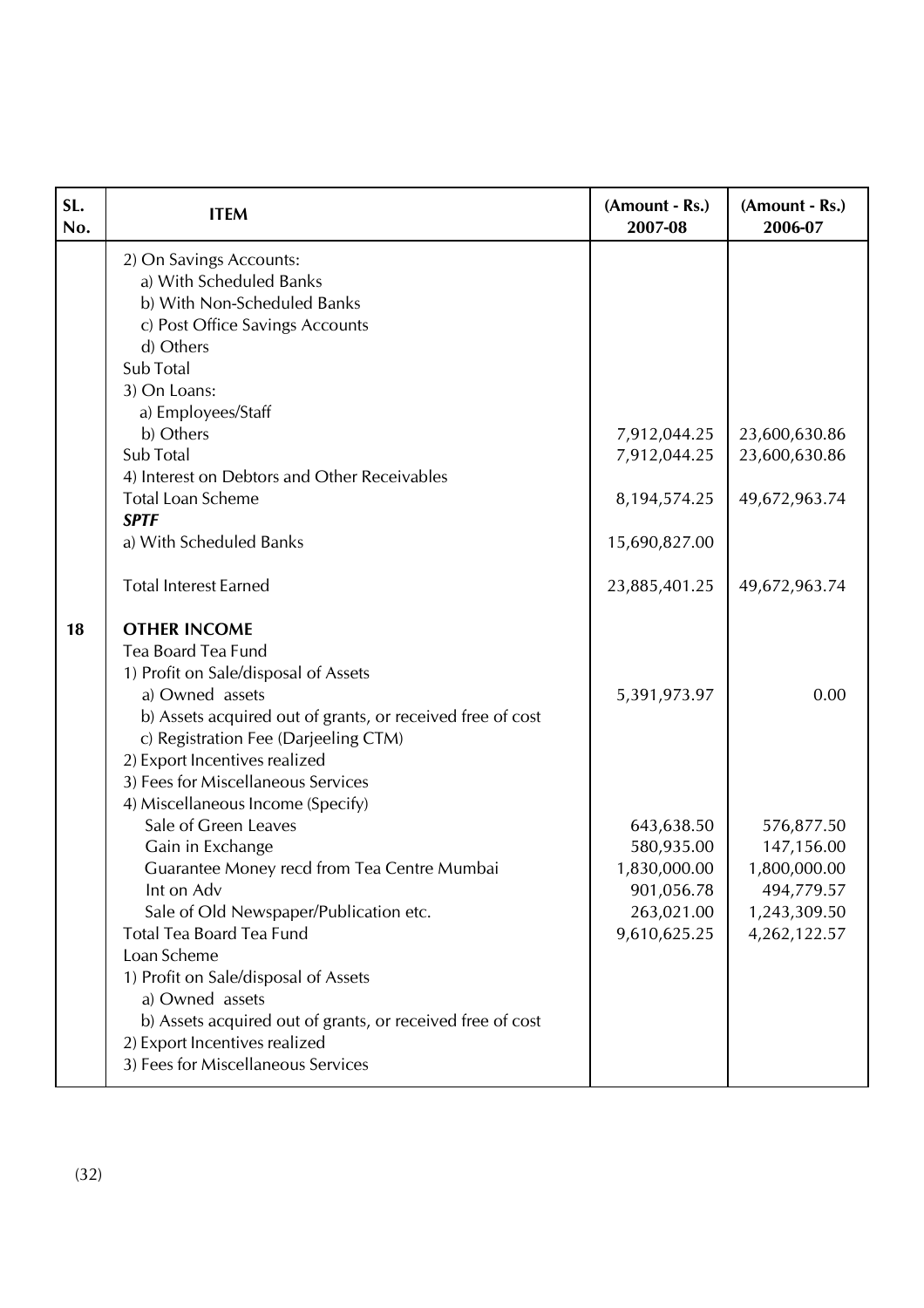| SL.<br>No. | <b>ITEM</b>                                                                                                                                                                                                                                                                                                                         | (Amount - Rs.)<br>2007-08                                                                        | (Amount - Rs.)<br>2006-07                                                                           |
|------------|-------------------------------------------------------------------------------------------------------------------------------------------------------------------------------------------------------------------------------------------------------------------------------------------------------------------------------------|--------------------------------------------------------------------------------------------------|-----------------------------------------------------------------------------------------------------|
|            | 4) Miscellaneous Income (Specify)<br>a) Sundry item written back<br><b>Total Loan Scheme</b>                                                                                                                                                                                                                                        | 0.00<br>0.00                                                                                     | 1,361,525.01<br>1,361,525.01                                                                        |
|            | <b>SPTF</b><br><b>Loan Processing Fees</b><br>Sale of SPTF Application                                                                                                                                                                                                                                                              | 15,000.00<br>33,425.00                                                                           |                                                                                                     |
|            | <b>Total SPTF</b><br><b>Total Other Income</b>                                                                                                                                                                                                                                                                                      | 48,425.00<br>9,659,050.25                                                                        | 5,623,647.58                                                                                        |
| 19         | <b>GOODS AND WORKS-IN PROGRESS</b><br>a)) Closing stock<br><b>Finished Goods</b><br>Work-in-progress<br>b) Less: Opening stock<br><b>Finished Goods</b><br>Work-in-progress<br>Net increase/decrease (a-b)                                                                                                                          |                                                                                                  |                                                                                                     |
| 20         | <b>ESTABLISHMENT EXPENSES</b><br>Non Plan Tea Board Tea Fund<br>a) Salaries and Wages<br>b) Allowances and Bonus<br>c) Contribution to Provident Fund<br>d) Contribution to Other Funds (Specify)<br>e) Staff Welfare Expenses<br>f) Expenses on Employees' Retirement and Terminal Benefits<br>g) Others (Specify)<br><b>Total</b> | 43,193,884.60<br>37,123,334.36<br>723,240.00<br>13,414,622.68<br>49,917,301.76<br>144,372,383.40 | 42,593,486.25<br>32,244,481.25<br>397,994.00<br>13,424,607.19<br>53,513,794.97<br>142, 174, 363. 66 |
| 21         | OTHER ADMINISTRATIVE EXPENSES ETC.<br>Non Plan Tea Board Tea Fund<br>a) Purchases<br>b) Labour and processing expenses<br>c) Cartage and Carriage Inwards<br>d) Electricity and Power<br>e) Water charges                                                                                                                           | 4,124,480.50<br>215,879.00                                                                       | 3,933,213.00<br>32,108.00                                                                           |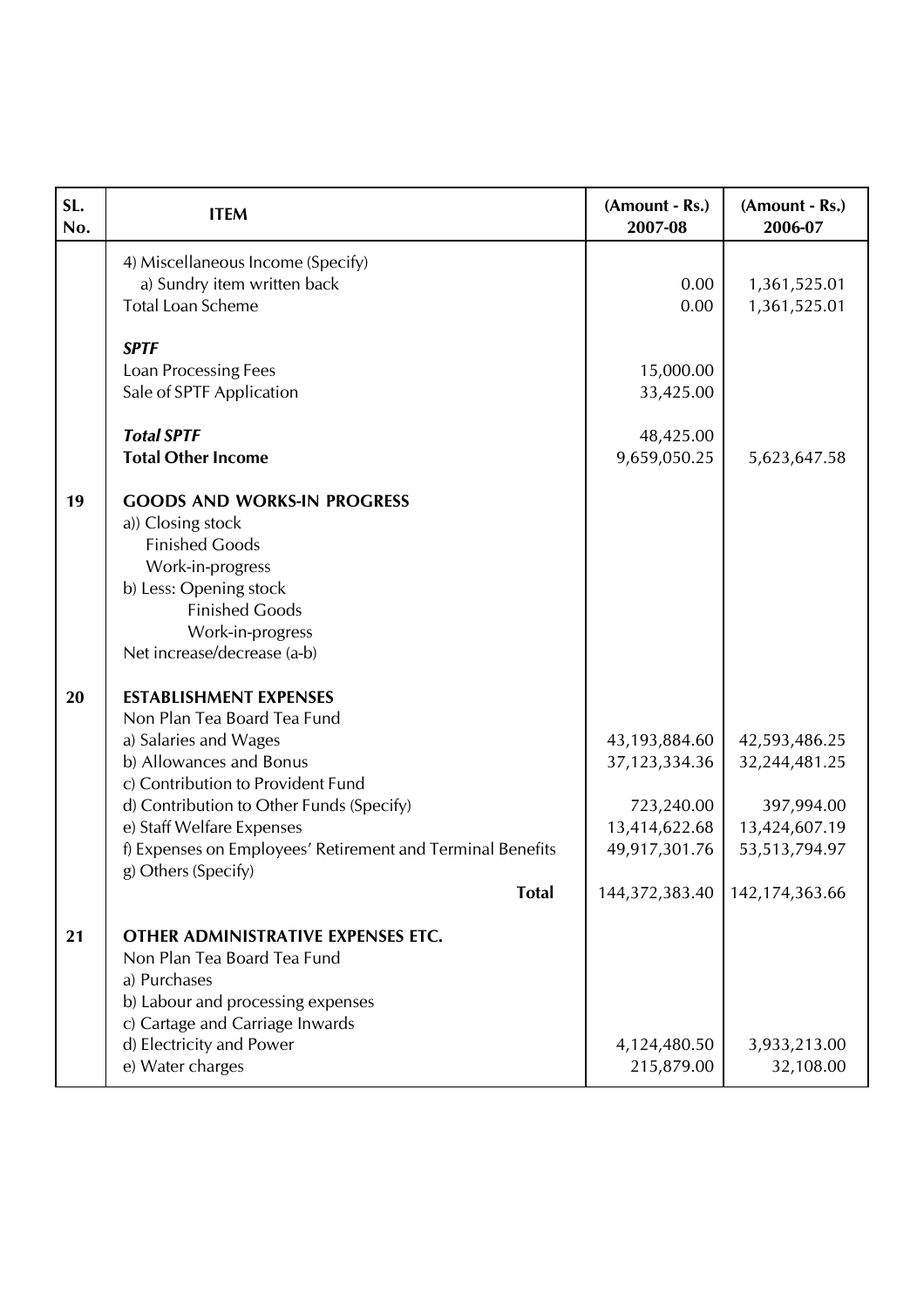| SL.<br>No. | <b>ITEM</b>                                      | (Amount - Rs.)<br>2007-08 | (Amount - Rs.)<br>2006-07 |
|------------|--------------------------------------------------|---------------------------|---------------------------|
|            | f) Insurance                                     | 225,247.00                | 277,968.00                |
|            | g) Repairs and maintenance                       | 6,805,122.09              | 4,019,717.13              |
|            | h) Excise Duty                                   |                           |                           |
|            | I) Rent, Rates and Taxes                         | 4,474,786.00              | 6,022,328.52              |
|            | j) Vehicle Running and Maintenance               | 2,194,562.00              | 2,093,174.12              |
|            | k) Postage, Telephone and Communication Charges  | 3,373,378.71              | 3,271,818.06              |
|            | I) Printing and Stationery                       | 1,121,994.53              | 1,665,650.10              |
|            | m) Travelling and Conveyance Expenses            | 9,769,544.00              | 8,288,784.00              |
|            | n) Expenses on Seminars/Workshops/Fairs          |                           |                           |
|            | o) Subscription Expenses                         | 0.00                      | 2,172.00                  |
|            | p) Expenses on Fees                              |                           |                           |
|            | q) Auditors Remuneration (Provision)             | 1,200,000.00              | 600,000.00                |
|            | r) Hospitality Expenses                          | 548,090.00                | 620,055.00                |
|            | s) Professional Charges                          | 1,457,315.00              | 1,917,203.00              |
|            | t) Provision for Bad and Doubtful Debts/Advances |                           |                           |
|            | u) Irrecoverable Balance Written-off             |                           |                           |
|            | v) Communication                                 |                           |                           |
|            | w) Freight and Forwarding Expenses               |                           |                           |
|            | x) Distribution Expenses                         |                           |                           |
|            | y) Advertisement and Publicity                   | 350,485.00                | 1,633,901.00              |
|            | z) Others (Specify)                              |                           |                           |
|            | Office Contingency                               |                           |                           |
|            | <b>Sundry Expenses</b>                           | 13,922,173.72             | 10,380,417.16             |
|            | Implementation of Official Language Act          | 196,123.00                | 232,340.00                |
|            | <b>Training</b>                                  | 0.00                      | 0.00                      |
|            | Library                                          | 265,160.50                | 225,539.00                |
|            | <b>Bank Charges</b>                              |                           |                           |
|            | Expenditure on Tea Waste Control                 | 39,662.00                 | 16,717.00                 |
|            | Expenditure for running Bars / Buffets           | 3,336,111.00              | 2,868,205.83              |
|            | Sale of Assets                                   |                           |                           |
|            | Crockeries                                       | 81,622.00                 | 0.00                      |
|            | Loss in exchange                                 | 877,804.00                | 579,703.00                |
|            | Loss on Sale of Assets                           | 0.00                      | 28,747.45                 |
|            | <b>Total Tea Board Tea Fund</b>                  | 54,579,540.05             | 48,709,761.37             |
|            | Loan Scheme                                      |                           |                           |
|            | z) Others (Specify)                              |                           |                           |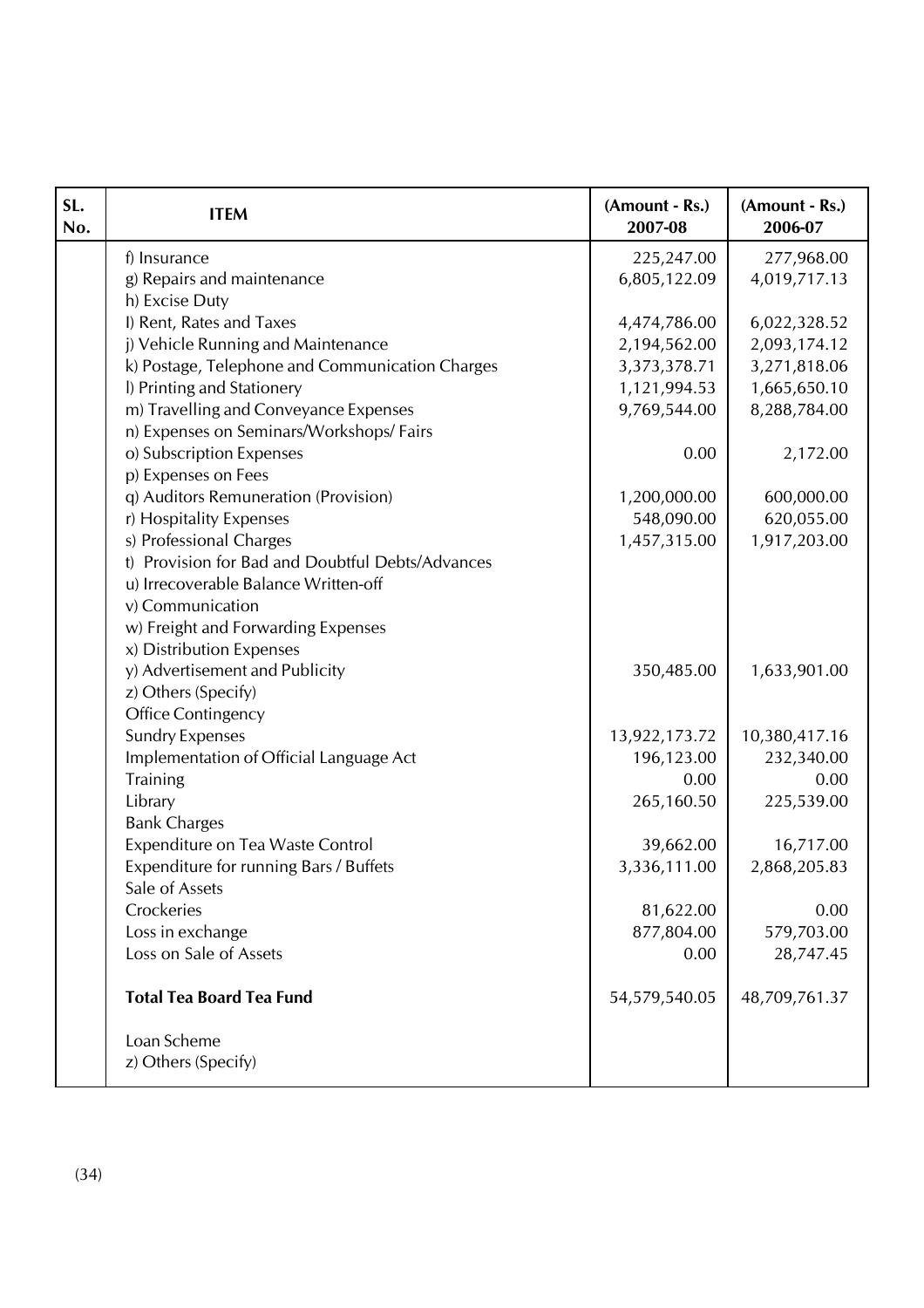| SL.<br>No. | <b>ITEM</b>                                                                                                                                                               | (Amount - Rs.)<br>2007-08 | (Amount - Rs.)<br>2006-07 |
|------------|---------------------------------------------------------------------------------------------------------------------------------------------------------------------------|---------------------------|---------------------------|
|            | <b>Bank Charges</b>                                                                                                                                                       | 37,297.50                 | 37,781.00                 |
|            | Legal Charges                                                                                                                                                             | 433,031.00                | 233,103.50                |
|            | Other Expenses                                                                                                                                                            | 14,295.00                 |                           |
|            | <b>Total Loan Scheme</b>                                                                                                                                                  | 484,623.50                | 270,884.50                |
|            | <b>SPTF</b>                                                                                                                                                               |                           |                           |
|            | <b>Advertisement Expenses</b>                                                                                                                                             | 66,780.00                 |                           |
|            | <b>Advisory Services Fees</b>                                                                                                                                             | 12,716,588.00             |                           |
|            | <b>Bank Charges</b>                                                                                                                                                       | 15,844.00                 |                           |
|            | Legal Charges                                                                                                                                                             | 152,617.00                |                           |
|            | Loan Ceremony Expenses                                                                                                                                                    | 702,605.00                |                           |
|            | Maintenance Expenses                                                                                                                                                      | 550.00                    |                           |
|            | Miscellaneous Expenses                                                                                                                                                    | 6,541.00                  |                           |
|            | Postage & Telegram                                                                                                                                                        | 240.00                    |                           |
|            | <b>Printing &amp; Stationery</b>                                                                                                                                          | 83,571.00                 |                           |
|            | Travelling & Conveyance                                                                                                                                                   | 62,011.70                 |                           |
|            | <b>Total SPTF</b>                                                                                                                                                         | 13,807,347.70             |                           |
|            | <b>Total Other Administrative Expenses etc</b>                                                                                                                            | 68,871,511.25             | 48,980,645.87             |
| 22         | EXPENDITURE ON GRANTS, SUBSIDIES ETC.<br>Non Plan Tea Board Tea Fund<br>a) Grants given to Institutions/Organisations<br>b) Subsidies given to Institutions/Organisations |                           |                           |
|            | <b>Total</b>                                                                                                                                                              | 0.00                      | 0.00                      |
| 23         | <b>INTEREST</b><br>Loan Scheme<br>a) On Fixed Loans                                                                                                                       |                           |                           |
|            | b) On Other Loans (including Bank Charges)                                                                                                                                | 19,759,000.00             | 22,002,000.00             |
|            | c) Others (specify)                                                                                                                                                       |                           |                           |
|            | Interest Payable - Govt of India                                                                                                                                          | 19,759,000.00             | 22,002,000.00             |
|            | <b>TOTAL</b>                                                                                                                                                              | 19,759,000.00             | 22,002,000.00             |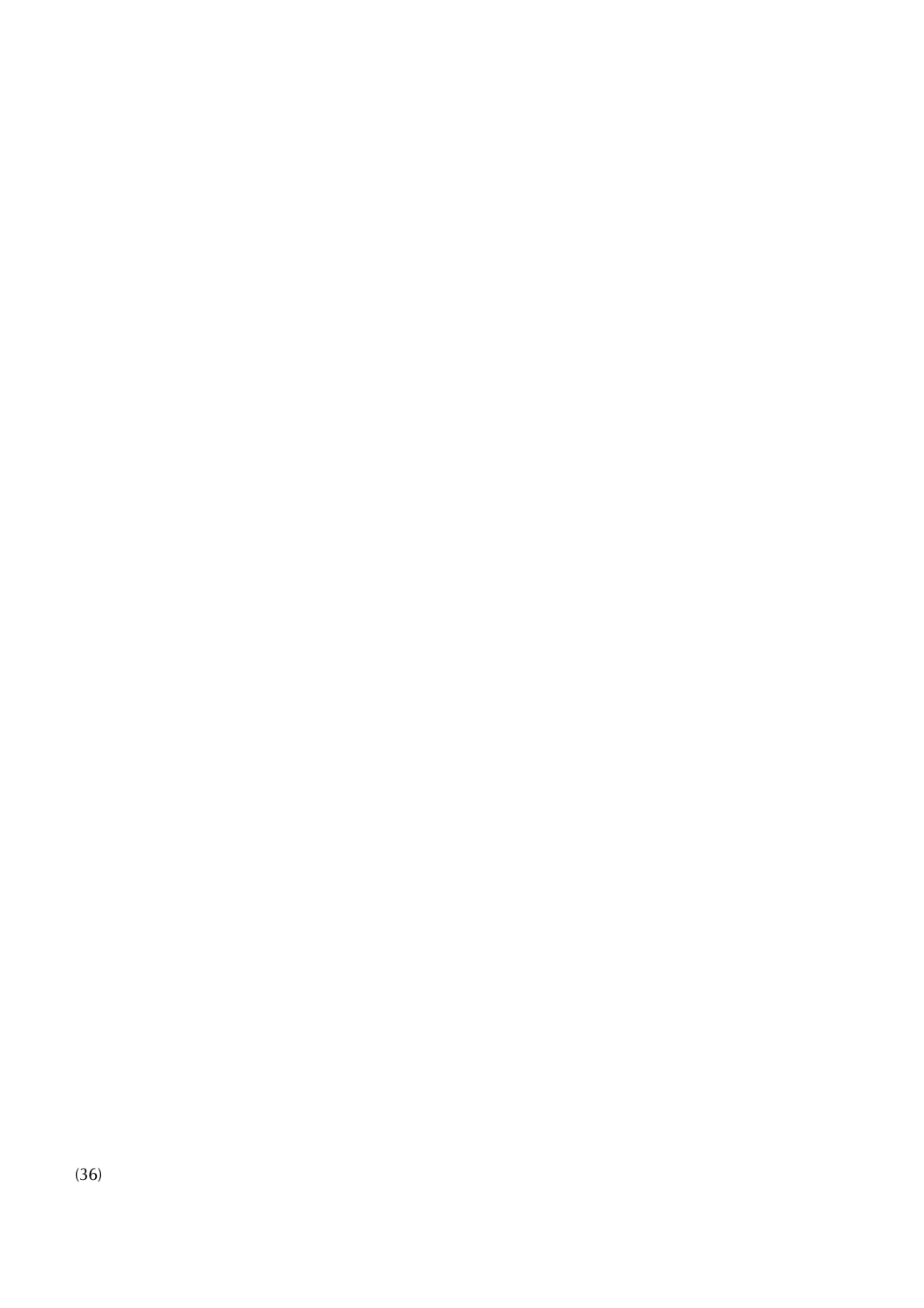Tea Board Tea Fund Account Non-Plan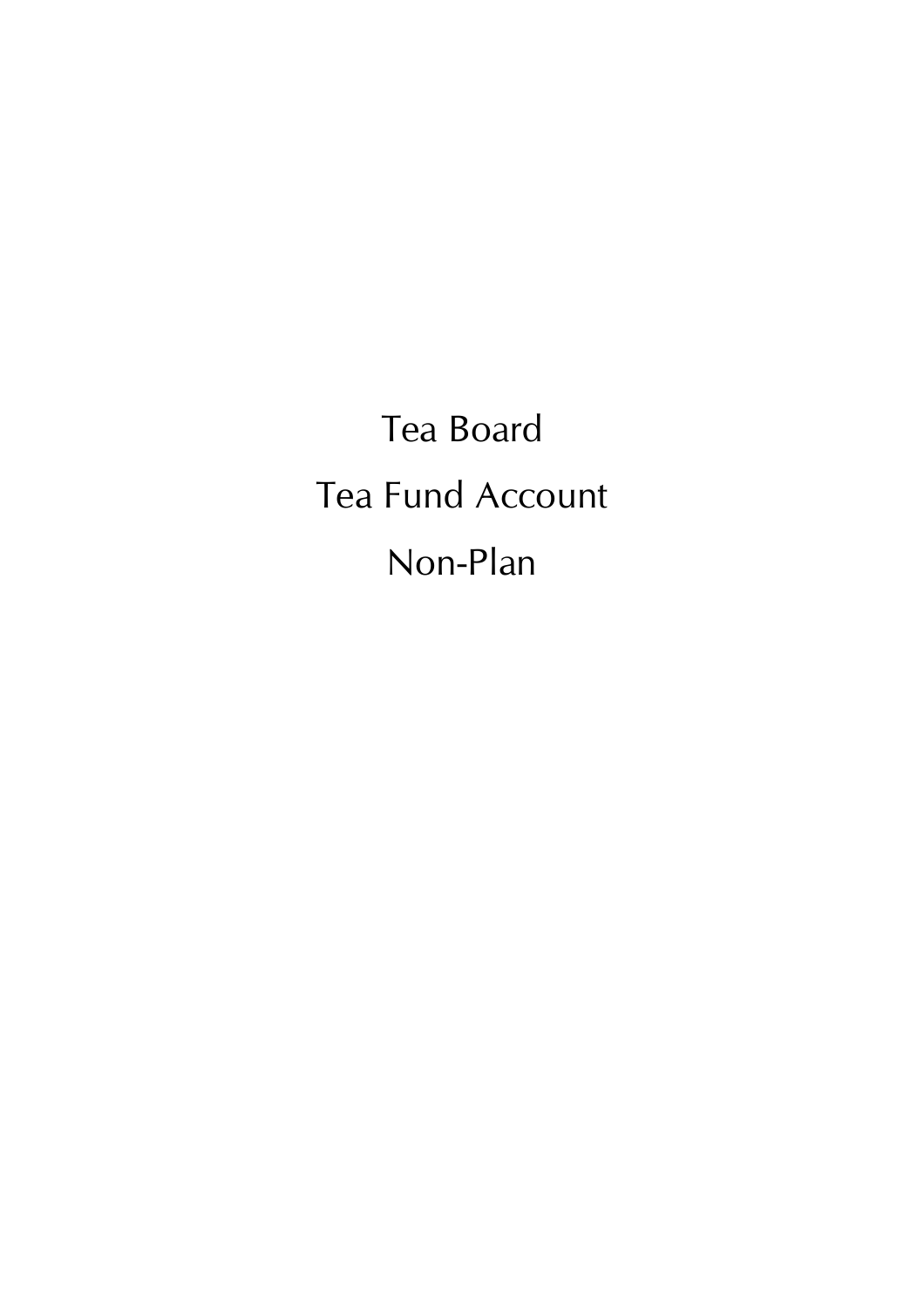# **TEA BOARD TEA FUND ACCOUNT RECEIPT & PAYMENT ACCOUNT FOR THE YEAR 2007-08**

| <b>RECEIPTS</b> |                                               | Amount (Rs.)  | Amount (Rs.)   |
|-----------------|-----------------------------------------------|---------------|----------------|
| 1.              | <b>Opening Balance</b>                        |               |                |
|                 | Cash& cheque in hand                          | 177,511.97    |                |
|                 | Cash at Bank of Baroda, Kolkata               | 0.00          |                |
|                 | Cash at Central Bank of India(1), Kolkata     | 65,160.04     |                |
|                 | Cash at Central Bank of India(2), Kolkata     | 2,751,435.09  |                |
|                 | Cash at State Bank of India, Kolkata          | 5,077,429.28  |                |
|                 | Cash at State Bank of India, Kochi(Lic)       | 50.00         |                |
|                 | Cash at State Bank of India, Guwahati(Lic)    | 8,700.00      |                |
|                 | Cash at Andhra Bank(Darjeeling CTM)           | 149,496.64    |                |
|                 | Cash at UBI, Kolkata                          | 2,056,414.68  |                |
|                 | Cash at UCO Bank, Coonoor (Lic)               | 50,000.00     |                |
|                 | Cash with DTPs/EI abroad                      | 5,223,977.00  |                |
|                 |                                               |               | 15,560,174.70  |
| 2.              | Money received under section 26 of Tea Act    |               | 187,500,000.00 |
| 3.              | Received from R&D Scheme(Plan) towards        |               |                |
|                 | salary component for operation of R&D Schemes |               | 32,871,960.00  |
| 4.              | Fees realized on a/c of Licenses/TMCO         |               | 1,386,950.00   |
| 5.              | Registration fees realized on a/c of HACCP    |               | 65,000.00      |
| 6.              | Registration fees realized on a/c of DCTM     |               | 284,673.00     |
| 7.              | Loan from :-                                  |               |                |
|                 | Loan Corpus Fund                              | 10,000,000.00 |                |
|                 | <b>Orthodox Subsidy Scheme</b>                | 15,000,000.00 |                |
|                 | Research & Development Scheme                 | 7,000,000.00  |                |
|                 |                                               |               | 32,000,000.00  |
|                 |                                               |               |                |
|                 |                                               |               | 269,668,757.70 |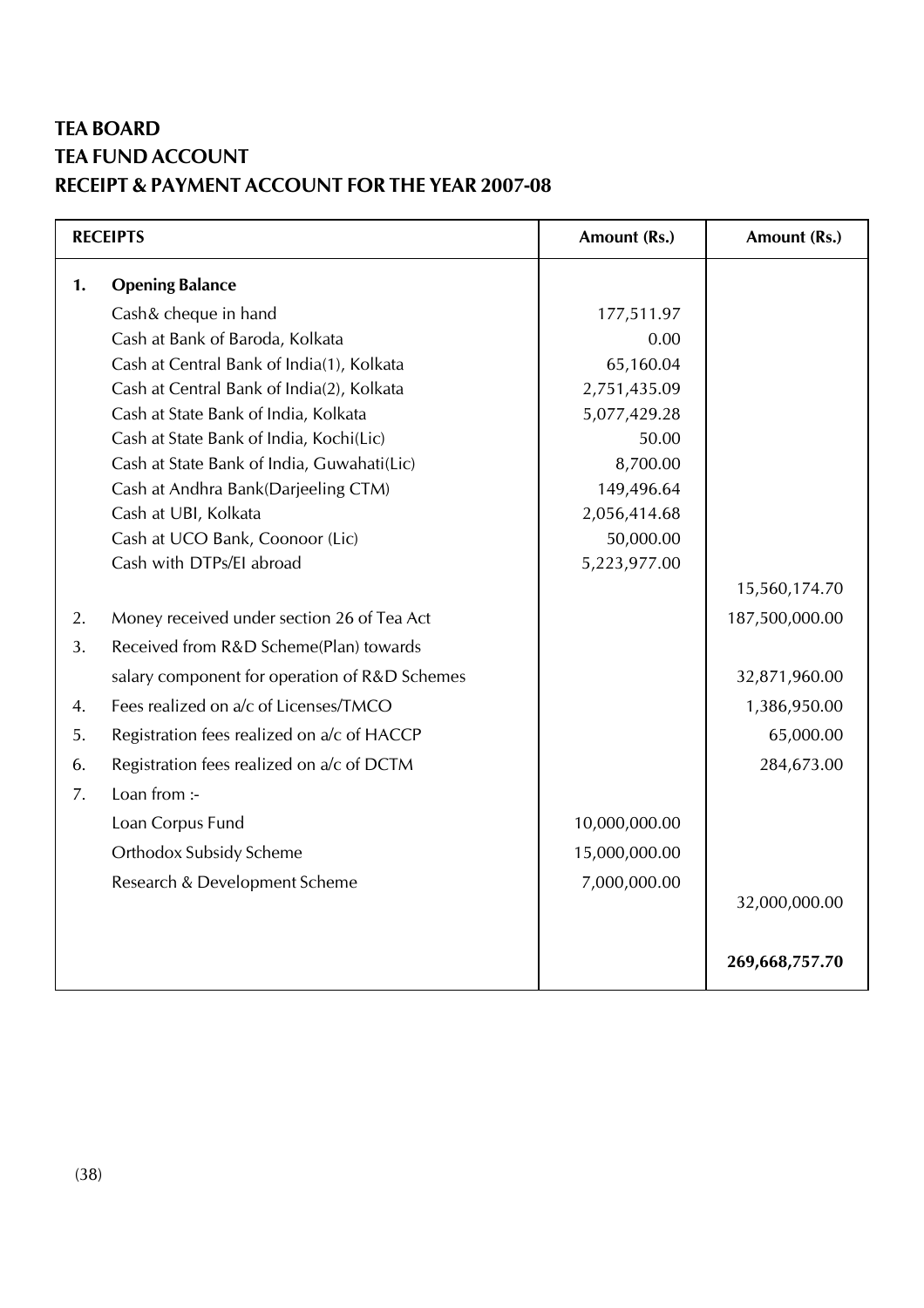|              | <b>PAYMENTS</b>                         | Amount (Rs.)  | Amount (Rs.)  |
|--------------|-----------------------------------------|---------------|---------------|
| 1.           | <b>Administration including Library</b> |               |               |
| a)           | Pay of Officers                         |               | 4,471,517.10  |
| b)           | Pay of Establishment                    |               | 20,703,223.40 |
| $\mathbf{C}$ | Dearness Pay                            |               | 12,406,820.60 |
| $\mathbf{d}$ | Allowances                              |               |               |
|              | <b>Travelling Allowances</b>            | 9,751,649.00  |               |
|              | <b>Travelling Concession</b>            | 601,825.00    |               |
|              | <b>Dearness Allowances</b>              | 15,275,767.15 |               |
|              | Compensatory City Allow.                | 1,150,937.00  |               |
|              | <b>House Rent Allowances</b>            | 10,510,848.75 |               |
|              | <b>Transport Allowances</b>             | 615,997.00    |               |
|              | Honoraria/OT Allowances                 | 1,445,676.00  |               |
|              | Special Compensatory Allow.             | 89,281.00     |               |
|              | <b>Medical Charges</b>                  | 10,577,558.68 |               |
|              | Children Educational Allow.             | 36,095.46     |               |
|              | <b>Bonus</b>                            | 1,007,112.00  |               |
|              |                                         |               | 51,062,747.04 |
| $\mathbf{d}$ | <b>Other Charges</b>                    |               |               |
|              | Rent, Rates & Taxes                     | 1,834,592.00  |               |
|              | Postage, Telegram & Telephone           | 2,563,942.71  |               |
|              | <b>Printing &amp; Stationery</b>        | 1,103,249.00  |               |
|              | Office equipments                       | 479,528.00    |               |
|              | Grant in aid to Holiday Home            | 50,000.00     |               |
|              | Legal Charges                           | 476,301.00    |               |
|              | Foreign service contribution            | 490,842.00    |               |
|              | <b>Sundry Expenses</b>                  | 11,666,948.72 |               |
|              | Grant in aid to Recreation Club         | 10,575.00     |               |
|              | Supply of free tea to staff             | 473,786.00    |               |
|              |                                         | 19,149,764.43 |               |
|              |                                         |               | 88,644,308.14 |
|              |                                         |               |               |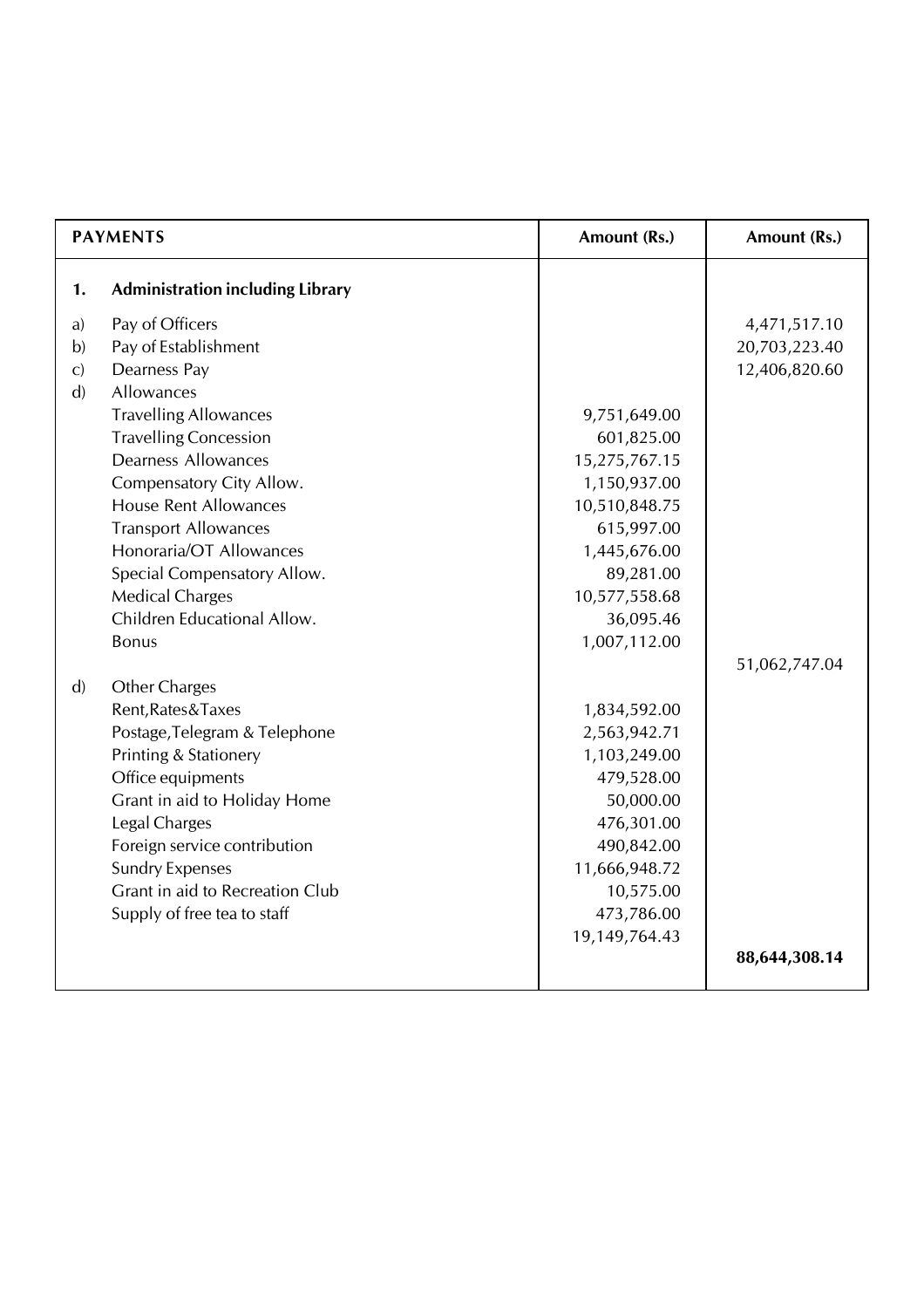| <b>RECEIPTS</b> |                                                   | Amount (Rs.)  | Amount (Rs.)   |
|-----------------|---------------------------------------------------|---------------|----------------|
| B/F             |                                                   |               | 269,668,757.70 |
| 8.              | <b>Other Monies Received</b>                      |               |                |
|                 | Miscellaneous Receipt                             | 3,540,981.50  |                |
|                 | Interest on Advance                               | 901,056.78    |                |
|                 | Sale proceeds of tea                              | 3,814,538.00  | 8,256,576.28   |
|                 | 9. Other Receipts                                 |               |                |
|                 | <b>Professional Tax</b>                           | 740,255.00    |                |
|                 | Employees' contribution to New Pension Scheme     | 232,498.00    |                |
|                 | Pension suspense(instant credit)                  | 16,236,731.26 |                |
|                 | Adj. Receipt from MDEP Scheme                     | 8,548,191.00  |                |
|                 | Received from R&D (last year receivable)          | 28,800.00     |                |
|                 | Contingent/Medical advance etc.                   | 2,977,127.50  |                |
|                 | <b>Suspense Receipt (Deputationist)</b>           | 845,343.00    |                |
|                 | Undisbursed Salary & Allowances                   | 2,198,766.90  |                |
|                 | Advance to PPM, GPO, Kolkata, (HQ)                | 148,852.00    |                |
|                 | Advance to PPM, Coonoor                           | 49,814.00     |                |
|                 | <b>Earnest Money</b>                              | 648,764.50    |                |
|                 | Advance to PM, Kochi                              | 22,185.00     |                |
|                 | Advance to Dir. GPO. Kolkata, MMS(Licensing)      | 68,619.35     |                |
|                 | Advance to Dir. GPO. Kolkata, MMS(DTD)            | 34,966.20     |                |
|                 | <b>General Provident Fund</b>                     | 40,623,690.00 |                |
|                 | Co-operative Society                              | 7,567,226.00  |                |
|                 | Life Insurance Salary Savings Scheme              | 2,336,011.70  |                |
|                 | Income Tax                                        | 1,949,202.00  |                |
|                 | Imprest Holders a/c both cash and bank in transit | 35,561,271.40 |                |
|                 | Group Savings Life Insurance Scheme               | 1,336,930.50  |                |
|                 | Sale of Staff quarters                            | 5,733,081.00  |                |
|                 | Professional Tax paid in advance (neutralization) | 14,784.00     |                |
|                 | Recovery of advances from employees               | 3,844,986.00  |                |
|                 |                                                   |               | 131,748,096.31 |
|                 |                                                   |               |                |
|                 |                                                   |               | 409,673,430.29 |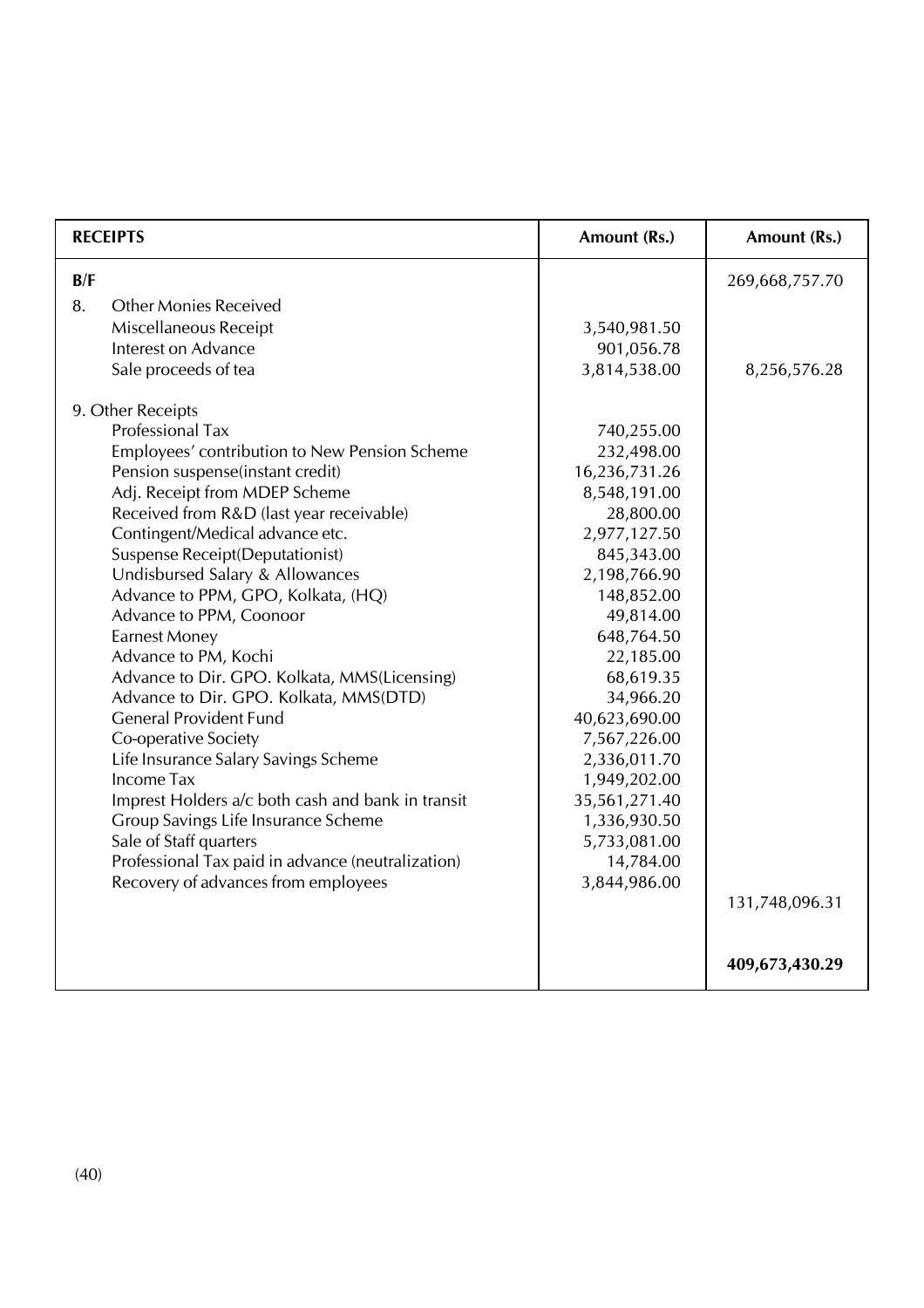| <b>PAYMENTS</b>                                                                                                                                                                                                                                                                                                                                                                                                                                                                                                                                                                                                                                                         | Amount (Rs.)                                                                                                                                                                                                                                                                                                                          | Amount (Rs.)   |
|-------------------------------------------------------------------------------------------------------------------------------------------------------------------------------------------------------------------------------------------------------------------------------------------------------------------------------------------------------------------------------------------------------------------------------------------------------------------------------------------------------------------------------------------------------------------------------------------------------------------------------------------------------------------------|---------------------------------------------------------------------------------------------------------------------------------------------------------------------------------------------------------------------------------------------------------------------------------------------------------------------------------------|----------------|
| B/F                                                                                                                                                                                                                                                                                                                                                                                                                                                                                                                                                                                                                                                                     | 19,149,764.43                                                                                                                                                                                                                                                                                                                         | 88,644,308.14  |
| Maintenance/repair of Building<br>Hindi Cash Award<br>Maintenance charges for staff quarters<br>Maintenance/upkeep of machines<br>Hospitality expenses<br>Expenditure of Tea Waste control<br>Maintenance/upkeep of cars<br>Insurance<br>Liveries<br>Social security & welfare<br>Electricity & Power<br>Subsidy to Staff canteen<br><b>Audit Fees</b><br><b>Training</b><br>Advertisement<br><b>Water Charges</b><br>Implementation of official language<br>Cash equivalent to leave salary<br>Maintenance of Generator set<br>Consultancy fees<br>Crockeries<br>Library<br><b>Purchase of Books</b><br>News papers/periodicals<br>Purchase of statistical information | 4,034,567.00<br>14,600.00<br>158,258.00<br>606,023.00<br>548,090.00<br>39,662.00<br>2,194,562.00<br>197,932.00<br>458,899.00<br>0.00<br>4,081,626.50<br>634,523.00<br>1,081,815.00<br>0.00<br>350,485.00<br>207,529.00<br>181,523.00<br>3,359,477.00<br>146,576.00<br>981,014.00<br>81,622.00<br>15,721.00<br>162,868.50<br>68,315.00 | 38,755,452.43  |
| <b>Total Administration including</b><br>Library                                                                                                                                                                                                                                                                                                                                                                                                                                                                                                                                                                                                                        |                                                                                                                                                                                                                                                                                                                                       | 127,399,760.57 |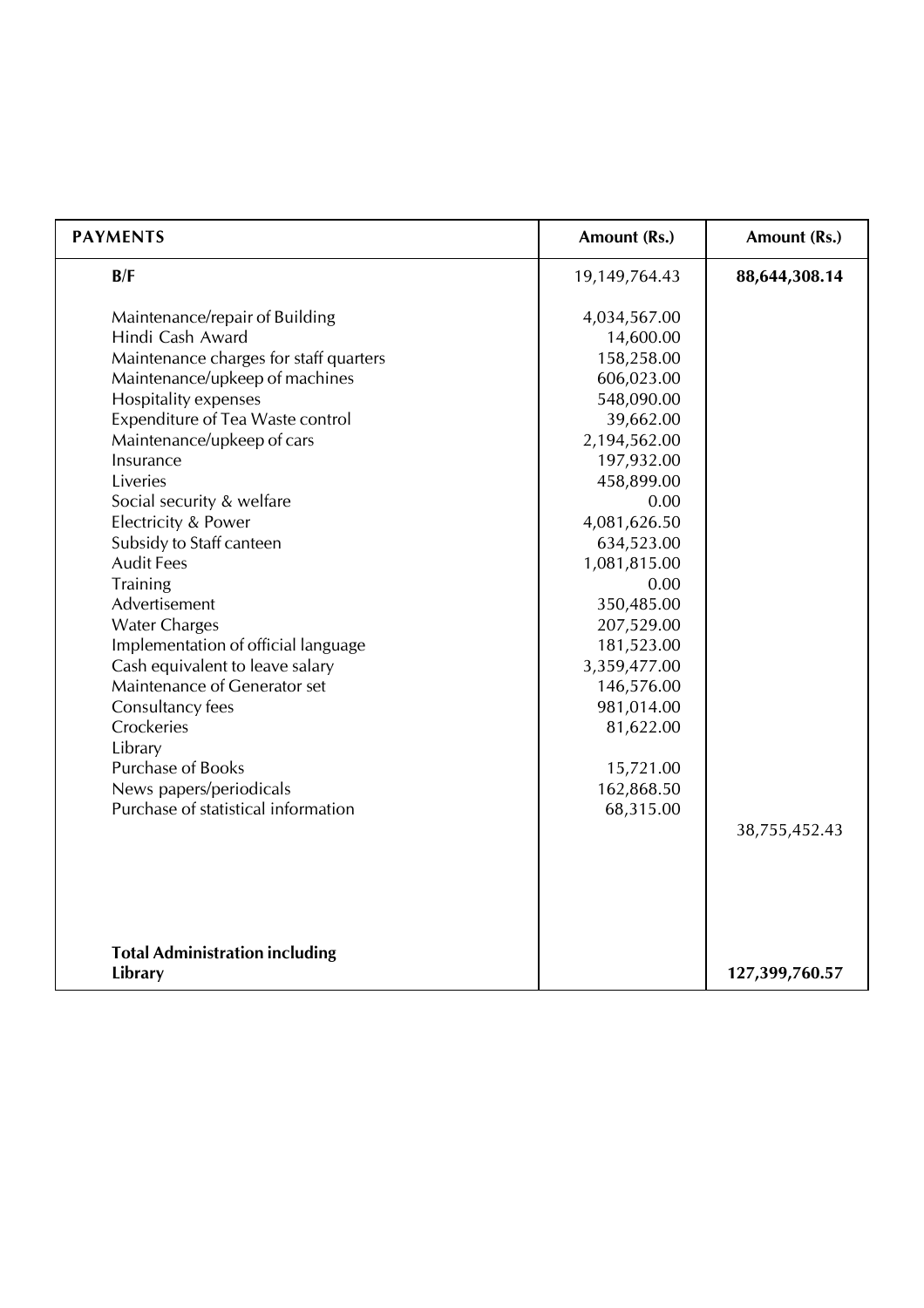| <b>RECEIPTS</b>         | Amount (Rs.) | Amount (Rs.)   |
|-------------------------|--------------|----------------|
| $\mathsf{B}/\mathsf{F}$ |              | 409,673,430.29 |
|                         |              |                |
|                         |              |                |
|                         |              |                |
|                         |              |                |
|                         |              |                |
|                         |              |                |
|                         |              |                |
|                         |              |                |
|                         |              |                |
|                         |              |                |
|                         |              |                |
|                         |              |                |
|                         |              |                |
|                         |              |                |
|                         |              |                |
|                         |              |                |
|                         |              |                |
|                         |              | 409,673,430.29 |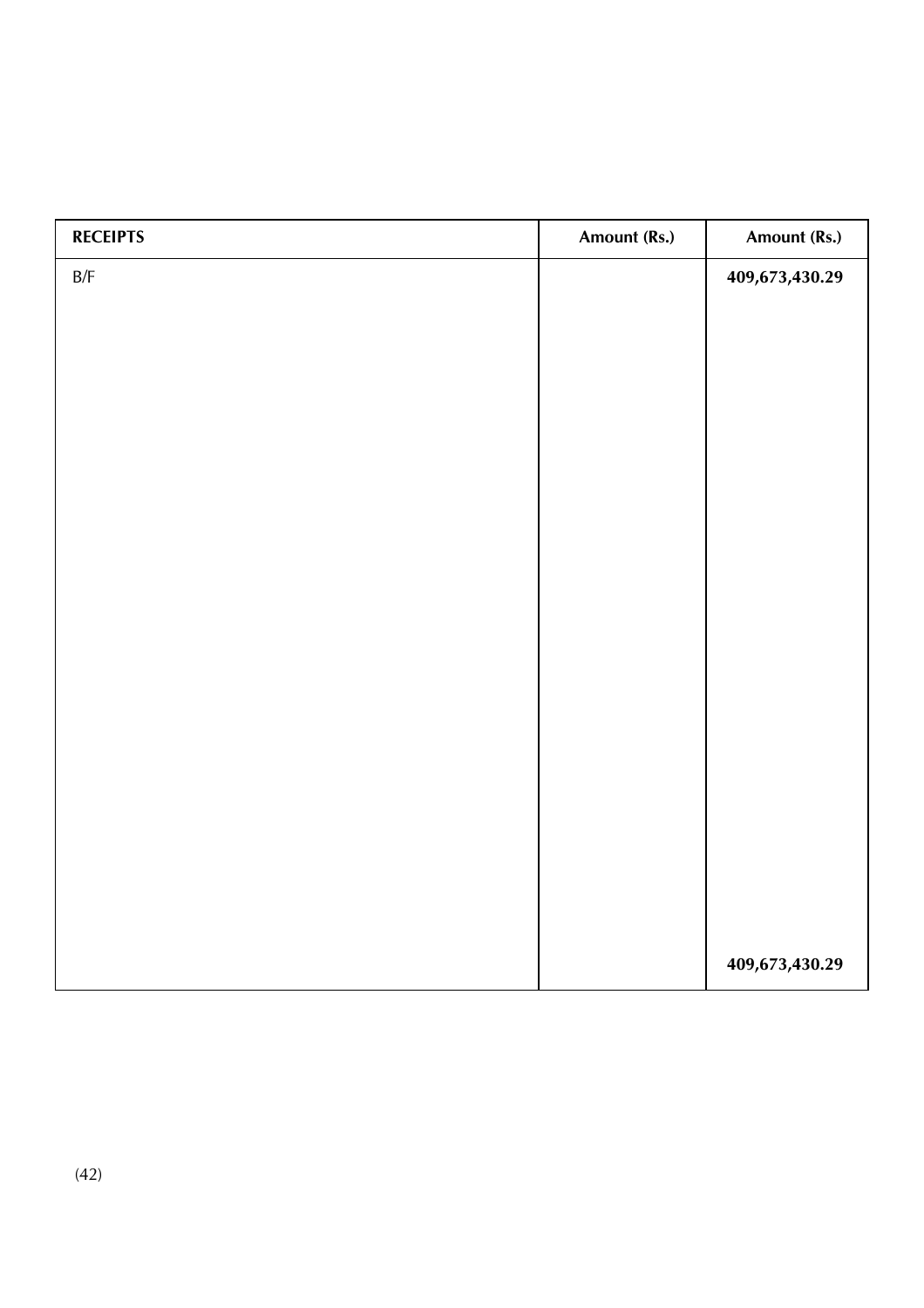| <b>PAYMENTS</b>                            | Amount (Rs.) | Amount (Rs.)   |
|--------------------------------------------|--------------|----------------|
| B/F                                        |              | 127,399,760.57 |
| <b>Tea Promotion in India</b><br>2.        |              |                |
| a) Pay of Establishment                    |              | 3,432,146.00   |
| b) Dearness Pay                            |              | 1,703,782.50   |
| c) Allowances                              |              |                |
| <b>Travelling Allowances</b>               | 17,895.00    |                |
| <b>Travel Concession</b>                   | 32,180.00    |                |
| <b>Dearness Allowances</b>                 | 2,050,177.00 |                |
| Compensatory city allowances               | 162,250.00   |                |
| <b>Transport Allowances</b>                | 67,844.00    |                |
| <b>House Rent Allowances</b>               | 1,430,037.00 |                |
| Medical charges                            | 563,721.00   |                |
| Honoraria/OT allowances                    | 92,567.00    |                |
| Special compensatory allowances            | 3,619.00     |                |
| <b>Bonus</b>                               | 136,882.00   |                |
| Children Educational allowances            | 960.00       |                |
|                                            |              | 4,558,132.00   |
| d) Other charges/contingencies             |              |                |
| Rent, Rates & Taxes                        | 168,025.00   |                |
| Postage, Telegram & Telephone              | 89,398.00    |                |
| <b>Printing &amp; Stationery</b>           | 92,677.00    |                |
| Office equipments                          | 34,936.00    |                |
| Insurance                                  | 1,668.00     |                |
| <b>Sundry Expenses</b>                     | 331,515.00   |                |
| Legal fees                                 | 0.00         |                |
| Electicity & Power                         | 34,390.00    |                |
| News papers/periodicals                    | 8,375.00     |                |
| Supply of free tea to staff                | 11,305.00    |                |
| Maintenance/repair of building/Guest House | 109,592.00   |                |
| <b>Water Charges</b>                       | 870.00       |                |
| Maintenance/repair of Machine              | 5,850.00     |                |
|                                            | 888,601.00   |                |
|                                            |              | 137,093,821.07 |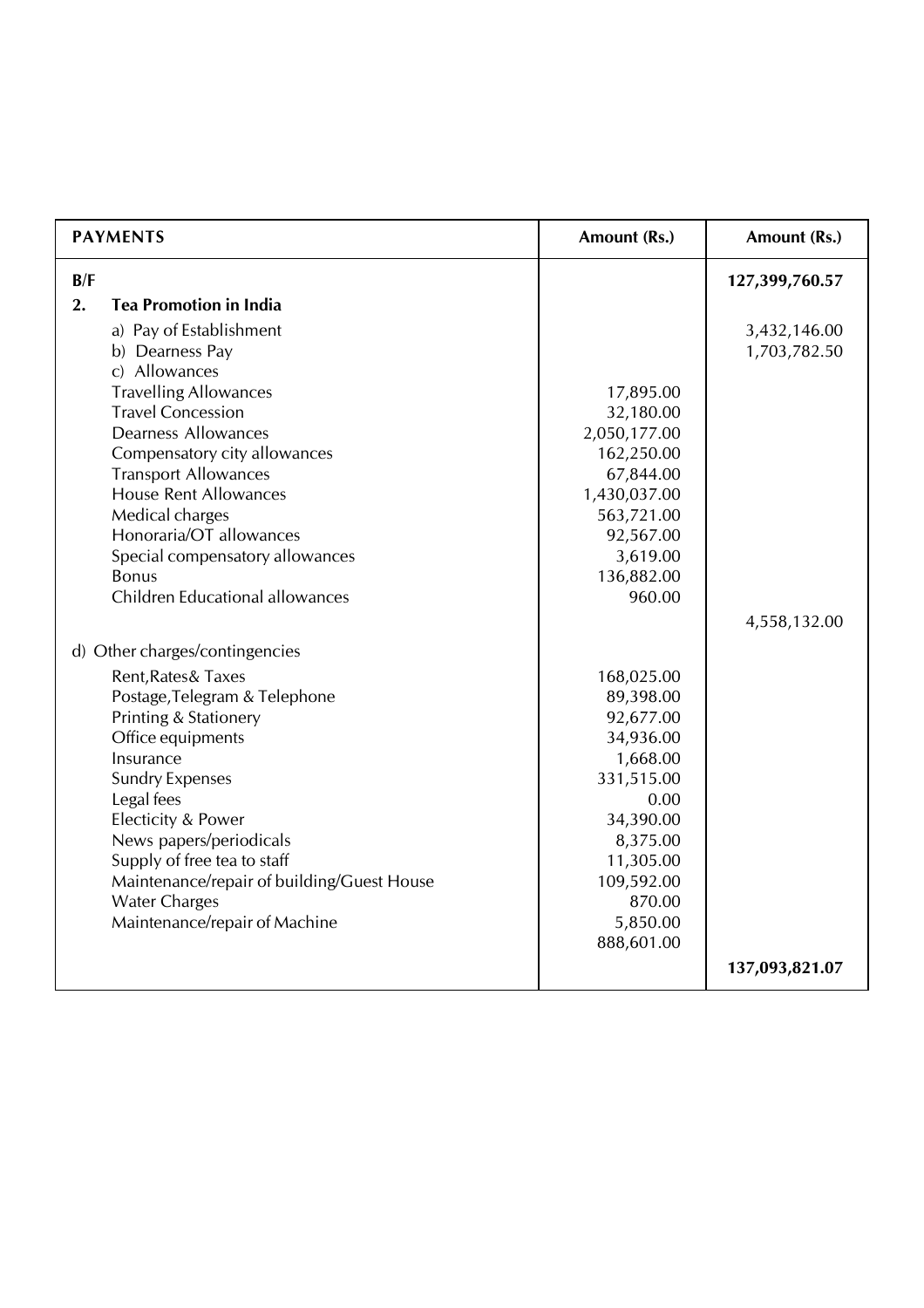| <b>RECEIPTS</b>         | Amount (Rs.) | Amount (Rs.)   |
|-------------------------|--------------|----------------|
| $\mathsf{B}/\mathsf{F}$ |              | 409,673,430.29 |
|                         |              |                |
|                         |              |                |
|                         |              |                |
|                         |              |                |
|                         |              |                |
|                         |              |                |
|                         |              |                |
|                         |              |                |
|                         |              |                |
|                         |              |                |
|                         |              |                |
|                         |              |                |
|                         |              |                |
|                         |              |                |
|                         |              |                |
|                         |              |                |
|                         |              |                |
|                         |              | 409,673,430.29 |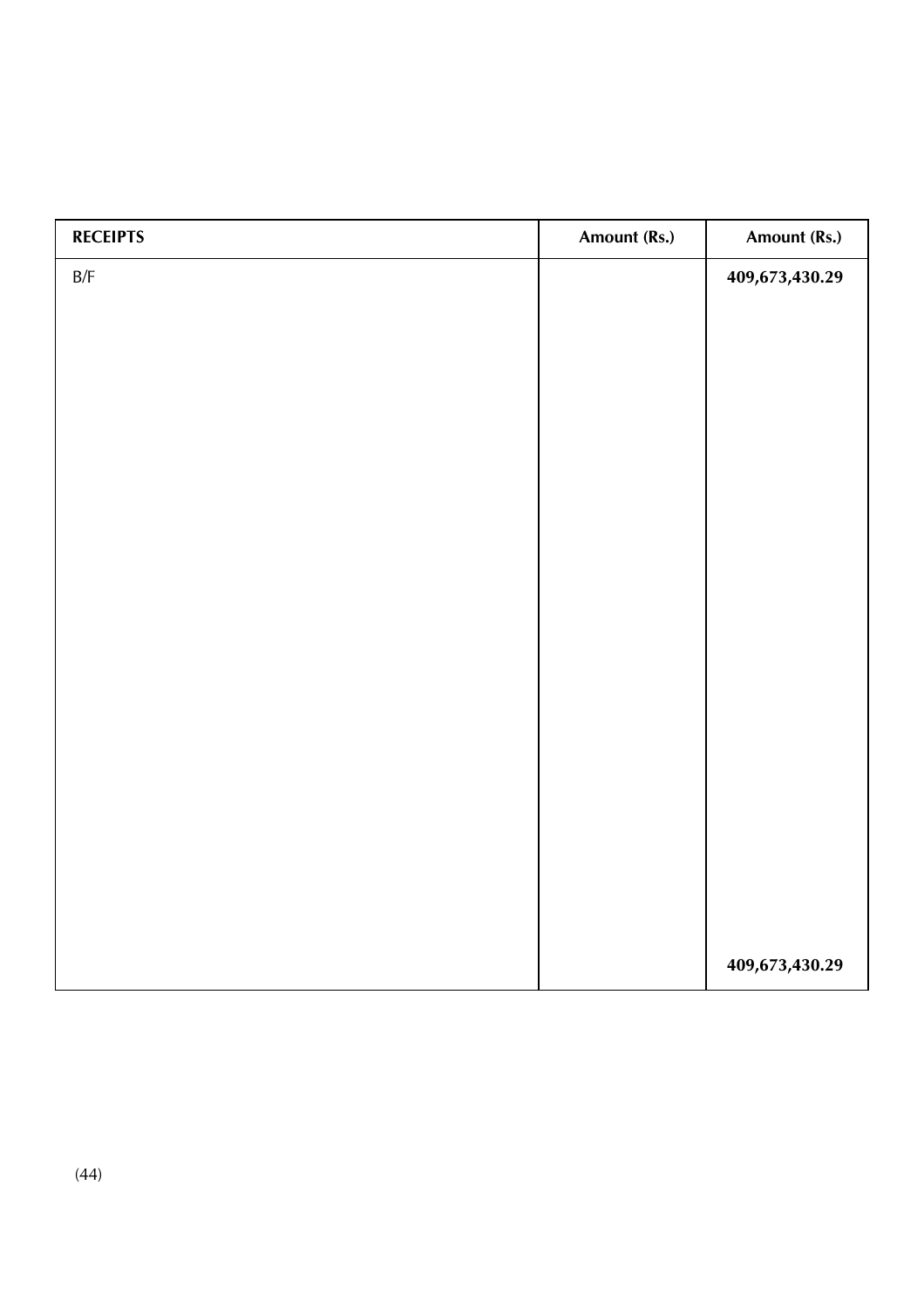|              | <b>PAYMENTS</b>                           | Amount (Rs.) | Amount (Rs.)   |
|--------------|-------------------------------------------|--------------|----------------|
| B/F          |                                           | 888,601.00   | 137,093,821.07 |
|              | Tea Buffet, Udyog Bhawan                  | 757,382.00   |                |
|              | Tea Bar, Yojana Bhawan                    | 471,110.00   |                |
|              | Tea Bar, Parliament House                 | 248,935.00   |                |
|              | Tea Buffet, Ministry of Finance           | 718,763.00   |                |
|              | Tea Nook, Tirumalai                       | 408,787.00   |                |
|              | Tea Kiosk, Chennai                        | 315,099.00   |                |
|              | Tea Center, CMBT, Koyembedu               | 416,035.00   | 4,224,712.00   |
|              | <b>Total Tea Promotion in India</b>       |              | 13,918,772.50  |
| 3.           | <b>Tea Promotion outside India</b>        |              |                |
| a)           | Pay of officers                           | 402,782.00   |                |
| b)           | Dearness Pay                              | 173,442.00   |                |
| $\mathbf{C}$ | Allowances                                | 2,539,541.00 |                |
| $\mathbf{d}$ | Other charges/contingencies               |              |                |
|              | Postage, Telegram & Telephone             | 720,038.00   |                |
|              | Rent, Rates & Taxes                       | 2,472,169.00 |                |
|              | Printing & Stationery                     | 44,577.00    |                |
|              | <b>Water Charges</b>                      | 7,480.00     |                |
|              | <b>Electricty charges</b>                 | 8,464.00     |                |
|              | News paper/periodicals                    | 25,602.00    |                |
|              | Office equipment                          | 520,150.00   |                |
|              | Loss in exchange                          | 877,804.00   |                |
|              | <b>Sundry Expenses</b>                    | 1,923,710.00 |                |
|              | Insurance                                 | 25,647.00    |                |
|              | <b>Total: Tea Promotion outside India</b> |              | 9,741,406.00   |
|              |                                           |              | 151,059,939.07 |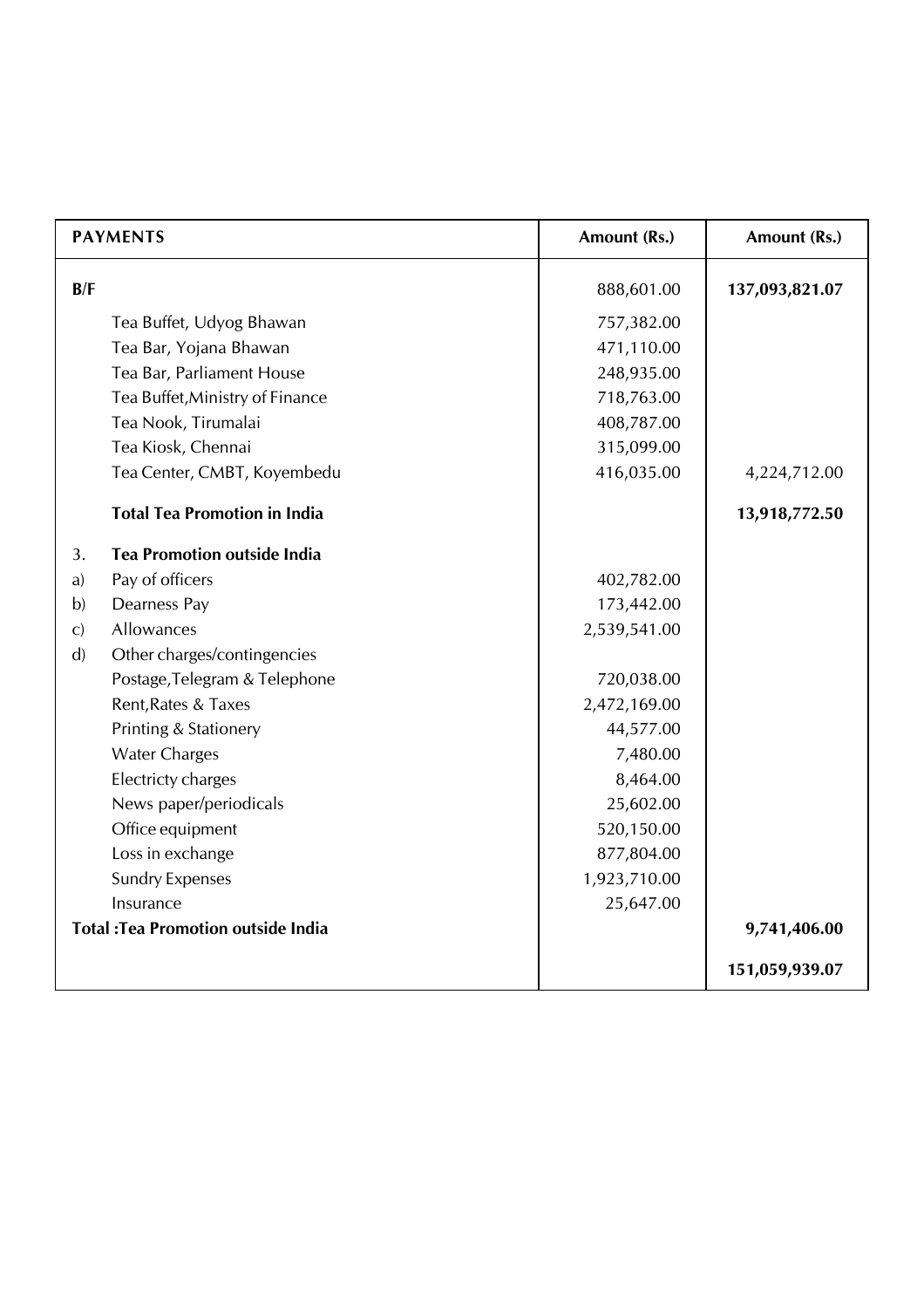| <b>RECEIPTS</b>         | Amount (Rs.) | Amount (Rs.)   |
|-------------------------|--------------|----------------|
| $\mathsf{B}/\mathsf{F}$ |              | 409,673,430.29 |
|                         |              |                |
|                         |              |                |
|                         |              |                |
|                         |              |                |
|                         |              |                |
|                         |              |                |
|                         |              |                |
|                         |              |                |
|                         |              |                |
|                         |              |                |
|                         |              |                |
|                         |              |                |
|                         |              |                |
|                         |              |                |
|                         |              |                |
|                         |              |                |
|                         |              |                |
|                         |              | 409,673,430.29 |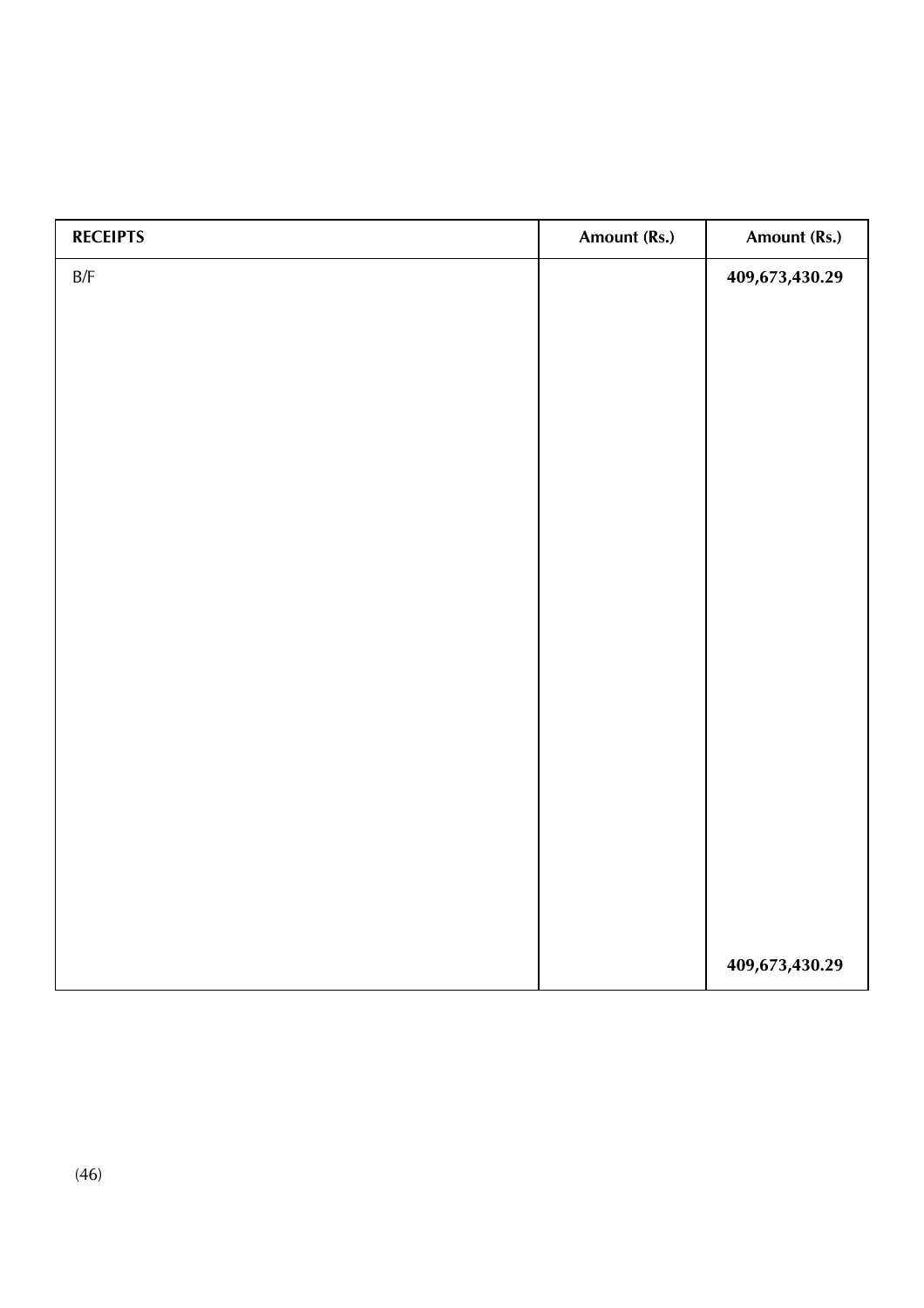|     | <b>PAYMENTS</b>                                                                                                                                                                                                                                                                                                                                                             | Amount (Rs.)                                                                                                                                                      | Amount (Rs.)   |
|-----|-----------------------------------------------------------------------------------------------------------------------------------------------------------------------------------------------------------------------------------------------------------------------------------------------------------------------------------------------------------------------------|-------------------------------------------------------------------------------------------------------------------------------------------------------------------|----------------|
| B/F |                                                                                                                                                                                                                                                                                                                                                                             |                                                                                                                                                                   | 151,059,939.07 |
| 4.  | <b>Advance to employees</b>                                                                                                                                                                                                                                                                                                                                                 |                                                                                                                                                                   | 2,850,714.00   |
| 5.  | Works                                                                                                                                                                                                                                                                                                                                                                       |                                                                                                                                                                   | 1,701,177.00   |
| 6.  | <b>Pension</b>                                                                                                                                                                                                                                                                                                                                                              |                                                                                                                                                                   | 49,634,620.76  |
| 7.  | Repayment of loan to:<br>Research & Development Scheme<br><b>Orthodox Subsidy Scheme</b>                                                                                                                                                                                                                                                                                    | 7,000,000.00<br>15,000,000.00                                                                                                                                     | 22,000,000.00  |
| 8.  | Adj. Payment to R & D (Plan) towards<br>salary component for operation of R&D Schemes                                                                                                                                                                                                                                                                                       |                                                                                                                                                                   | 32,871,960.00  |
| 9.  | Employer's contribution to New Pension<br>Scheme                                                                                                                                                                                                                                                                                                                            |                                                                                                                                                                   | 232,398.00     |
| 10. | Payment on a/c TMCO (Liability)                                                                                                                                                                                                                                                                                                                                             |                                                                                                                                                                   | 2,500.00       |
| 11. | <b>Other Payments</b><br>Professional Tax<br>Employees contribution transferred<br>to New Pension scheme<br>Pension Suspense (instant cr.)<br>Adj. Payment to MDEP Scheme<br>Contingent / Medical adv.etc.<br><b>Suspense Receipt (Deputationist)</b><br>Undisbursed Salary & Allowances<br>Advance to PPM, GPO, Kol(HQ)<br>Advance to PPM, Coonoor<br><b>Earnest Money</b> | 716,564.00<br>232,498.00<br>15,800,000.00<br>6,583,441.00<br>3,283,629.50<br>871,755.00<br>2,198,225.40<br>160,000.00<br>55,000.00<br>508,886.50<br>30,409,999.40 | 260,353,308.83 |
|     |                                                                                                                                                                                                                                                                                                                                                                             |                                                                                                                                                                   |                |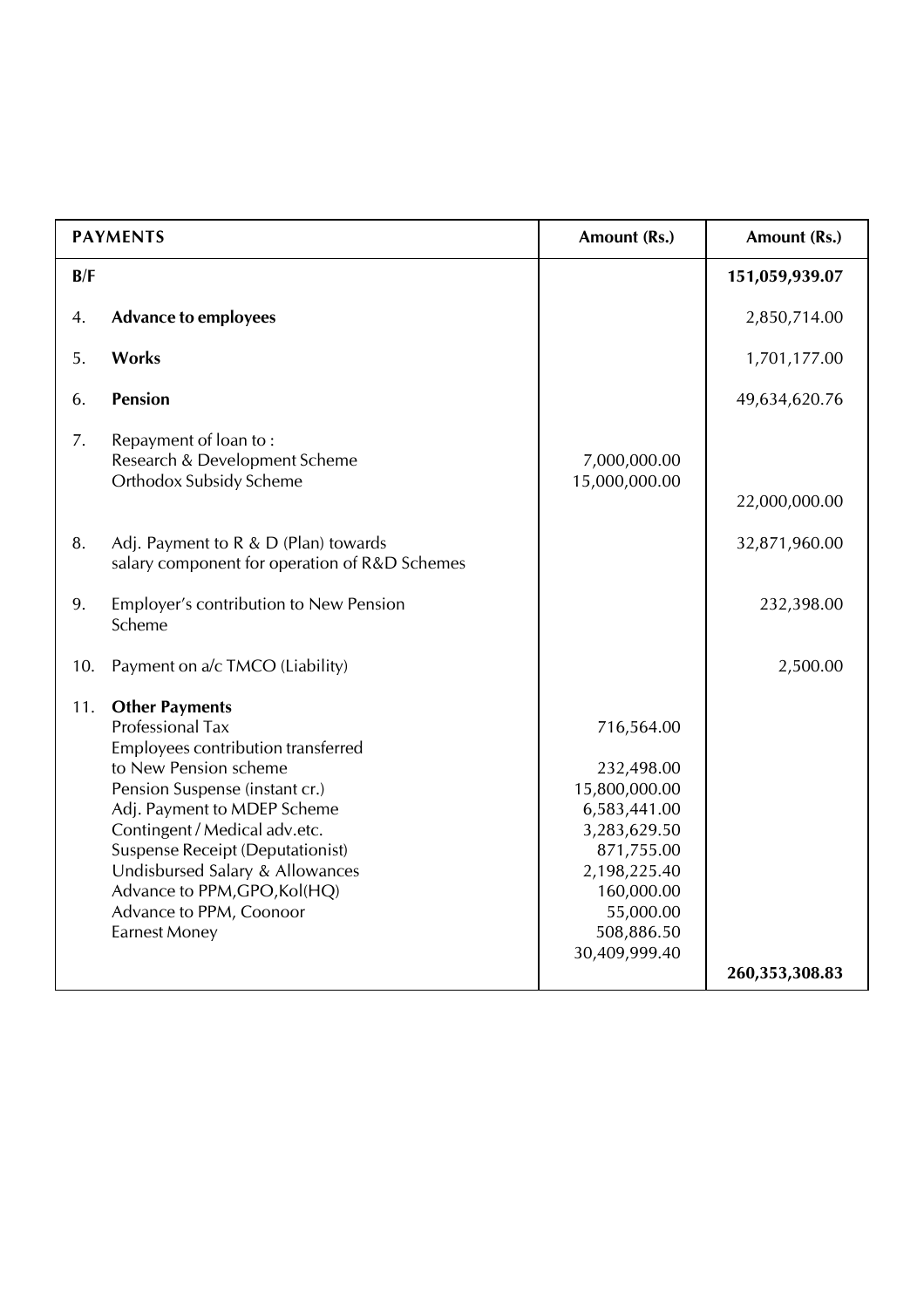| <b>RECEIPTS</b>         | Amount (Rs.) | Amount (Rs.)   |
|-------------------------|--------------|----------------|
| $\mathsf{B}/\mathsf{F}$ |              | 409,673,430.29 |
|                         |              |                |
|                         |              |                |
|                         |              |                |
|                         |              |                |
|                         |              |                |
|                         |              |                |
|                         |              |                |
|                         |              |                |
|                         |              |                |
|                         |              |                |
|                         |              |                |
|                         |              |                |
|                         |              |                |
|                         |              |                |
|                         |              |                |
|                         |              |                |
|                         |              |                |
|                         |              | 409,673,430.29 |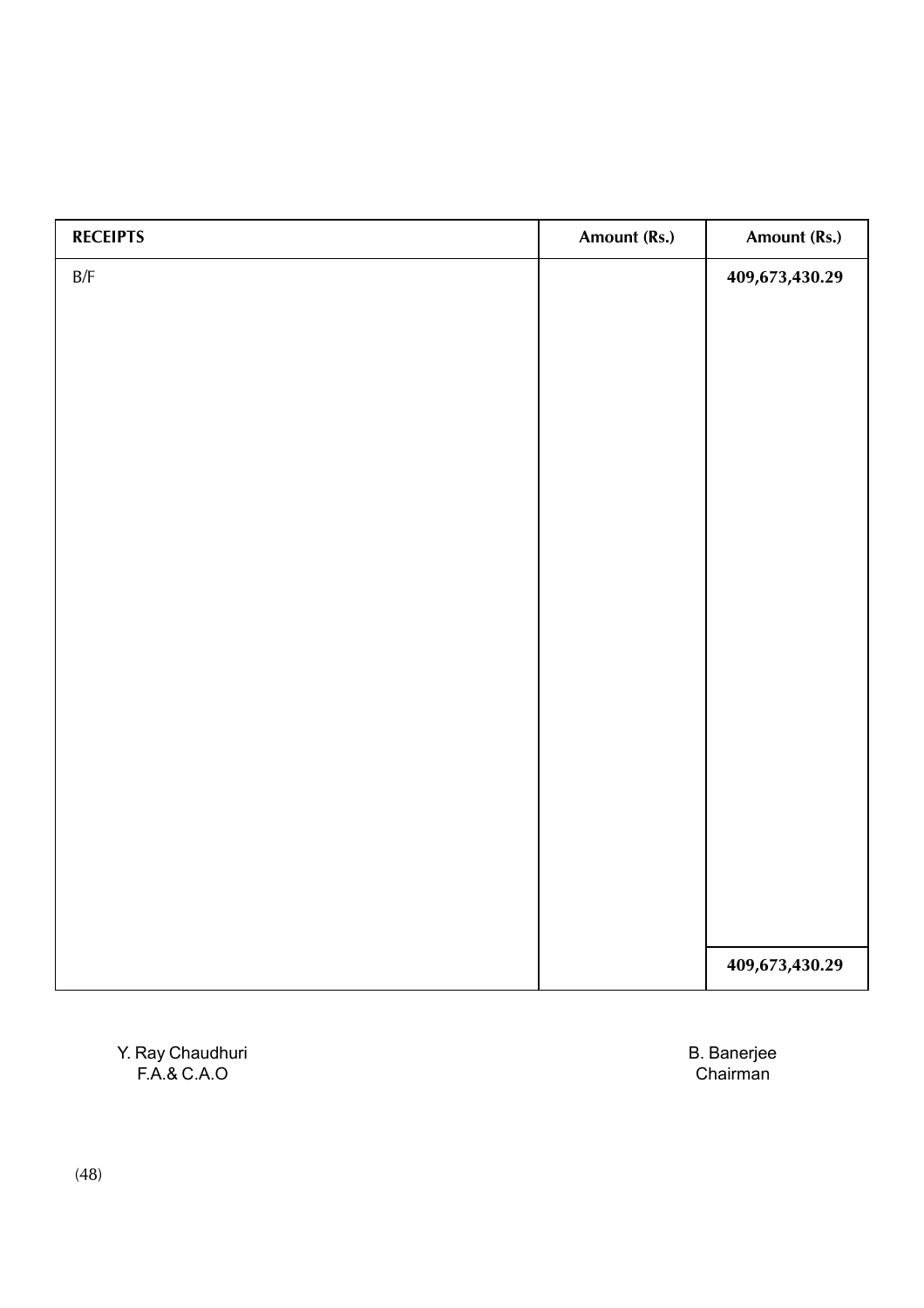| <b>PAYMENTS</b>                                                                                                                                                                                                                                                                                                                                                                                           | Amount (Rs.)                                                                                                                                                                   | Amount (Rs.)   |
|-----------------------------------------------------------------------------------------------------------------------------------------------------------------------------------------------------------------------------------------------------------------------------------------------------------------------------------------------------------------------------------------------------------|--------------------------------------------------------------------------------------------------------------------------------------------------------------------------------|----------------|
| B/F                                                                                                                                                                                                                                                                                                                                                                                                       | 30,409,999.40                                                                                                                                                                  | 260,353,308.83 |
| Advance to PM Kochi<br>Advance to Dir.GPO.Kol, MMS (Lic)<br>Advance to Dir.GPO.Kol, MMS (DTD)<br><b>General Provident Fund</b><br>Payment to R & D (Guwahati)<br>Payment to MDEP (Guwahati)<br>Co-operative Society<br>Life Insurance Salary saving scheme<br>Income Tax<br>Imprest Holders a/c both cash & Bank in transit<br>Group saving life insurance scheme<br>Payment on a/c TMCO (neutralization) | 22,000.00<br>80,000.00<br>30,000.00<br>40,630,089.00<br>88,897.00<br>167,000.00<br>7,482,442.00<br>2,331,886.50<br>1,964,312.00<br>35,064,733.00<br>1,249,414.00<br>380,000.00 | 119,900,772.90 |
| 12. Closing Balances                                                                                                                                                                                                                                                                                                                                                                                      |                                                                                                                                                                                |                |
| Cash in hand<br>Cash at Corporation Bank, Kolkata<br>Cash at Central Bank(1), Kolkata<br>Cash at Central Bank(2), Kolkata<br>Cash at State Bank, Kolkata<br>Cash at State Bank, Kochi(Lic)<br>Cash at State Bank, Guwahati(Lic)<br>Cash at Andhra Bank, Kol, (DCTM)<br>Cash at UBI, Kolkata<br>Cash at UCO Bank, Coonoor(Lic)<br>Cash with DTPs/EI abroad office                                          | 304,006.47<br>335,531.45<br>34,243.23<br>6,771,164.53<br>16,839,867.08<br>50.00<br>17,400.00<br>31,550.64<br>1,250,023.16<br>22,100.00<br>3,813,412.00                         | 29,419,348.56  |
|                                                                                                                                                                                                                                                                                                                                                                                                           |                                                                                                                                                                                | 409,673,430.29 |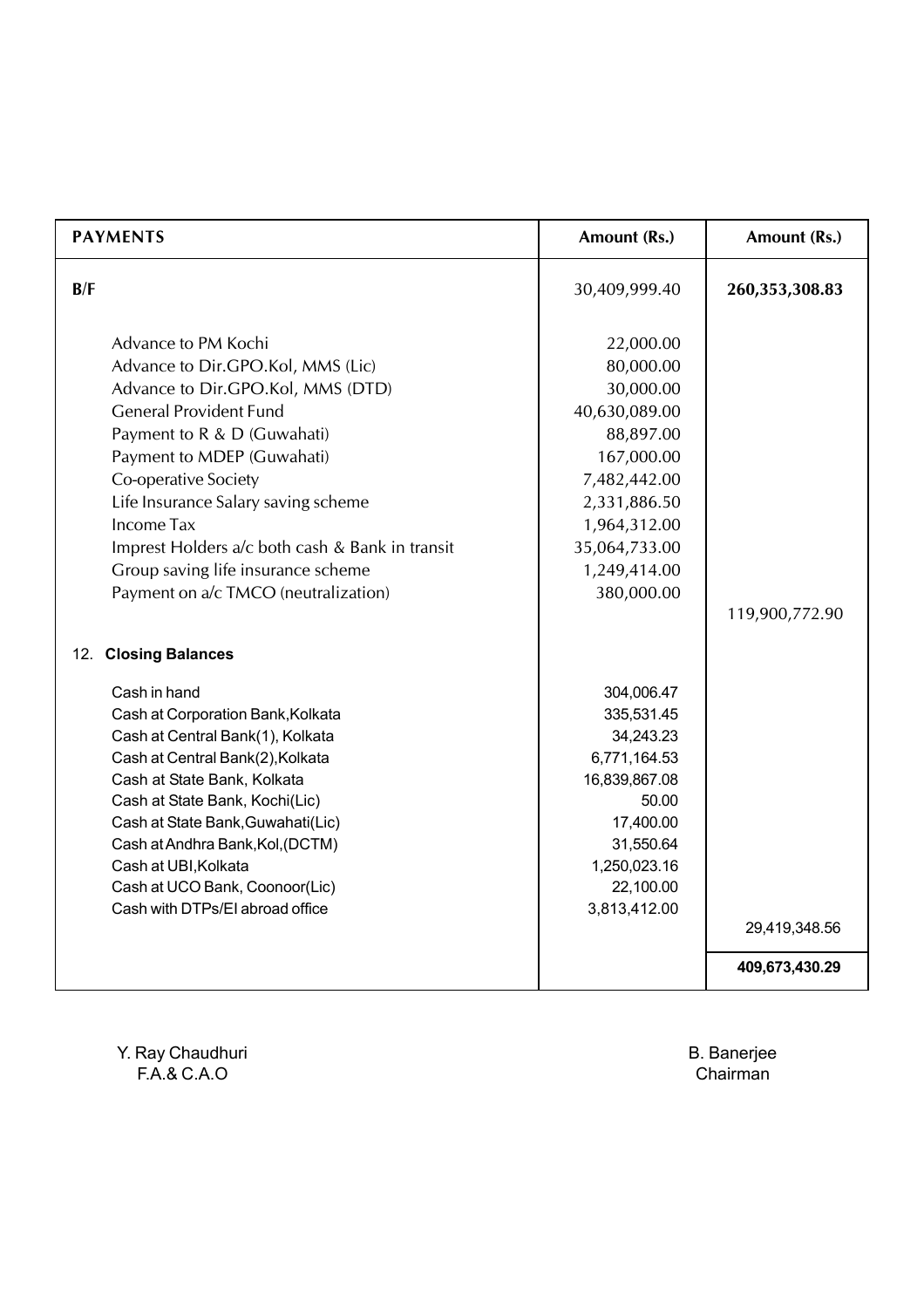#### **EXPENDITURE(NON-PLAN) 2007-2008 ESTABLISHMENT EXPENSES(RECEIPT & PAYMENT A/C ) CONSOLIDATED R&P A/c**

| Salaries & wages<br><b>Allowances</b><br>& Bonus |
|--------------------------------------------------|
| 4,874,299.10                                     |
| 24,135,369.40                                    |
| 14,284,045.10                                    |
|                                                  |
| 17,325,944.15                                    |
| 1,313,187.00                                     |
| 11,940,885.75                                    |
| 683,841.00                                       |
| 92,900.00                                        |
| 37,055.46                                        |
| 1,538,243.00                                     |
| 1,143,994.00                                     |
| 2,539,541.00                                     |
|                                                  |
|                                                  |
|                                                  |
|                                                  |
|                                                  |
|                                                  |
|                                                  |
|                                                  |
|                                                  |
|                                                  |
|                                                  |
|                                                  |
| 43,293,713.60<br>36,615,591.36                   |
|                                                  |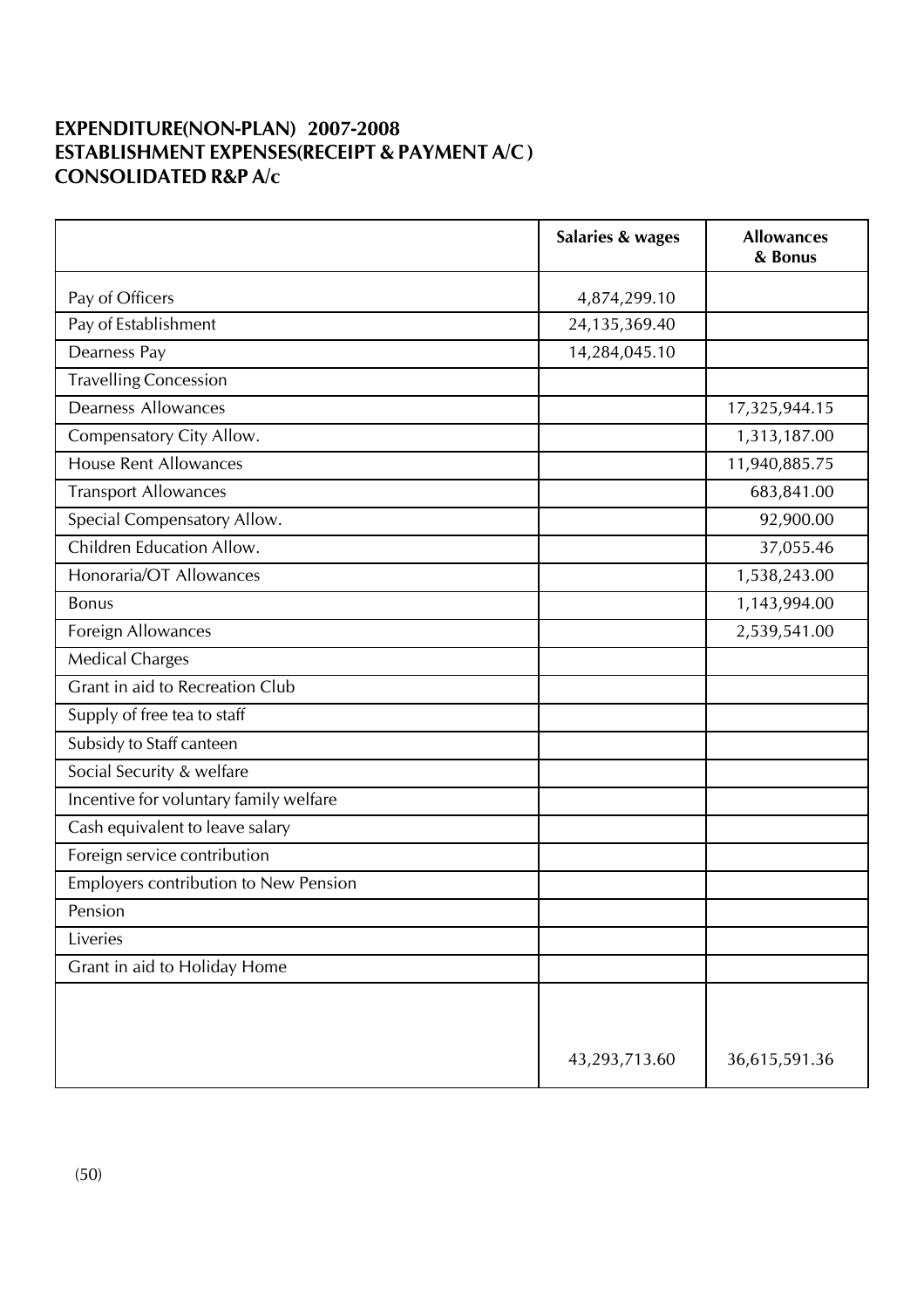| <b>Contribution to</b><br>other funds | <b>Staff Welfare</b><br><b>Expenses</b> | <b>Terminal</b><br>benefit | <b>Total</b>    |
|---------------------------------------|-----------------------------------------|----------------------------|-----------------|
|                                       |                                         |                            |                 |
|                                       |                                         |                            | 4,874,299.10    |
|                                       |                                         |                            | 24,135,369.40   |
|                                       |                                         |                            | 14,284,045.10   |
|                                       | 634,005.00                              |                            | 634,005.00      |
|                                       |                                         |                            | 17,325,944.15   |
|                                       |                                         |                            | 1,313,187.00    |
|                                       |                                         |                            | 11,940,885.75   |
|                                       |                                         |                            | 683,841.00      |
|                                       |                                         |                            | 92,900.00       |
|                                       |                                         |                            | 37,055.46       |
|                                       |                                         |                            | 1,538,243.00    |
|                                       |                                         |                            | 1,143,994.00    |
|                                       |                                         |                            | 2,539,541.00    |
|                                       | 11, 141, 279.68                         |                            | 11, 141, 279.68 |
|                                       | 10,575.00                               |                            | 10,575.00       |
|                                       | 485,091.00                              |                            | 485,091.00      |
|                                       | 634,523.00                              |                            | 634,523.00      |
|                                       | 0.00                                    |                            | 0.00            |
|                                       | 0.00                                    |                            | 0.00            |
|                                       | 0.00                                    | 3,359,477.00               | 3,359,477.00    |
| 490,842.00                            |                                         |                            | 490,842.00      |
| 232,398.00                            |                                         |                            | 232,398.00      |
|                                       |                                         | 49,634,620.76              | 49,634,620.76   |
|                                       | 458,899.00                              |                            | 458,899.00      |
|                                       | 50,000.00                               |                            | 50,000.00       |
|                                       |                                         |                            |                 |
| 723,240.00                            | 13,414,372.68                           | 52,994,097.76              | 147,041,015.40  |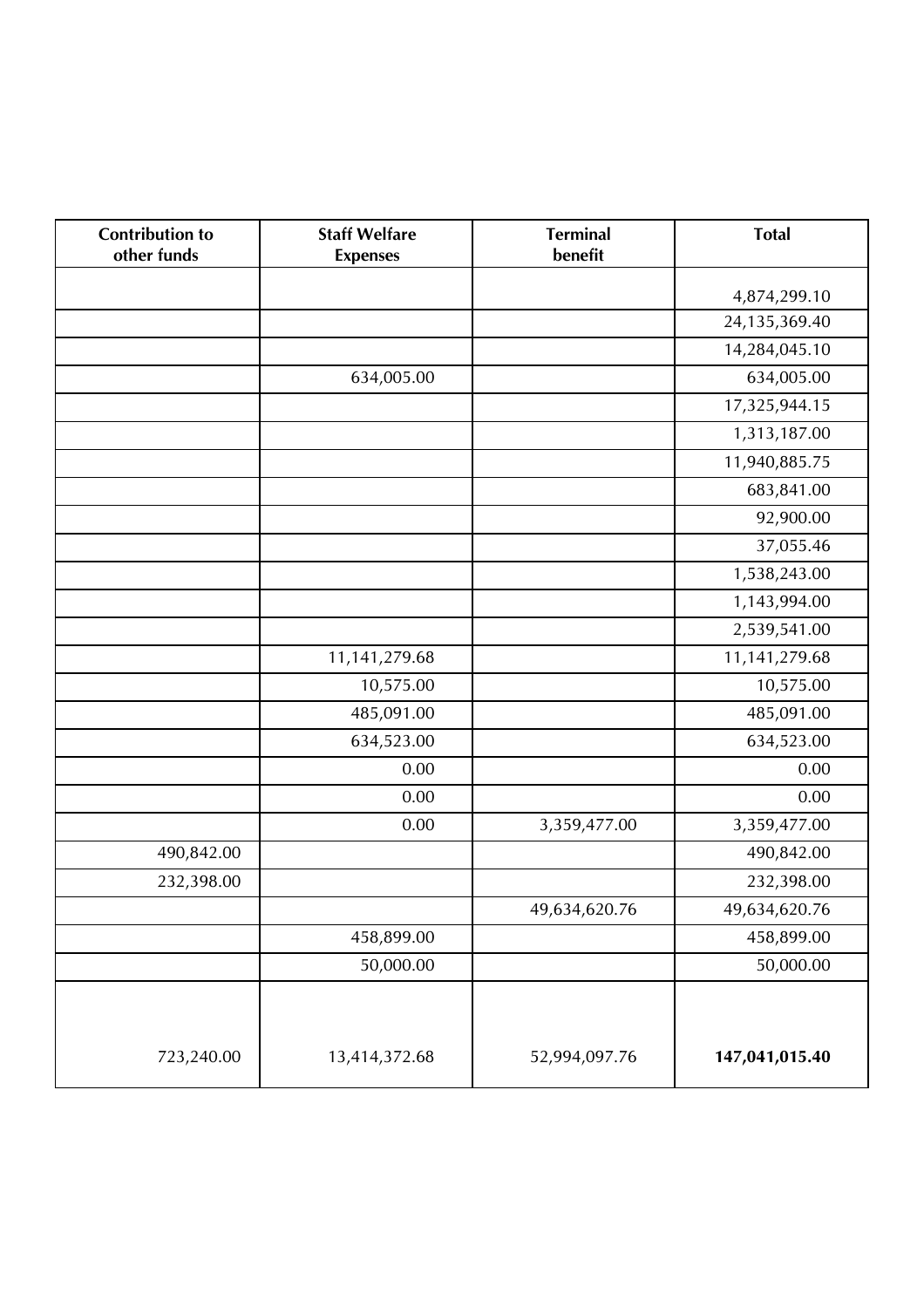# **TEA BOARD TEA FUND ACCOUNT INCOME & EXPENDITURE ACCOUNT FOR THE YEAR 2007-08**

| <b>EXPENDITURE</b>                | As on 31.03.2007<br>(Rs.) | As on 31.03.2008<br>(Rs.) |
|-----------------------------------|---------------------------|---------------------------|
| Establishment Expenses            | 142, 174, 363.66          | 144,372,383.40            |
| Administrative Expenses           | 48,709,761.37             | 54,579,540.05             |
| Depreciation                      | 4,583,849.02              | 3,744,107.39              |
| Excess of Income over expenditure |                           |                           |
|                                   |                           |                           |
|                                   |                           |                           |
|                                   |                           |                           |
|                                   |                           |                           |
|                                   |                           |                           |
|                                   |                           |                           |
|                                   |                           |                           |
|                                   |                           |                           |
|                                   |                           |                           |
|                                   |                           |                           |
|                                   |                           |                           |
|                                   |                           |                           |
|                                   | 195,467,974.05            | 202,696,030.84            |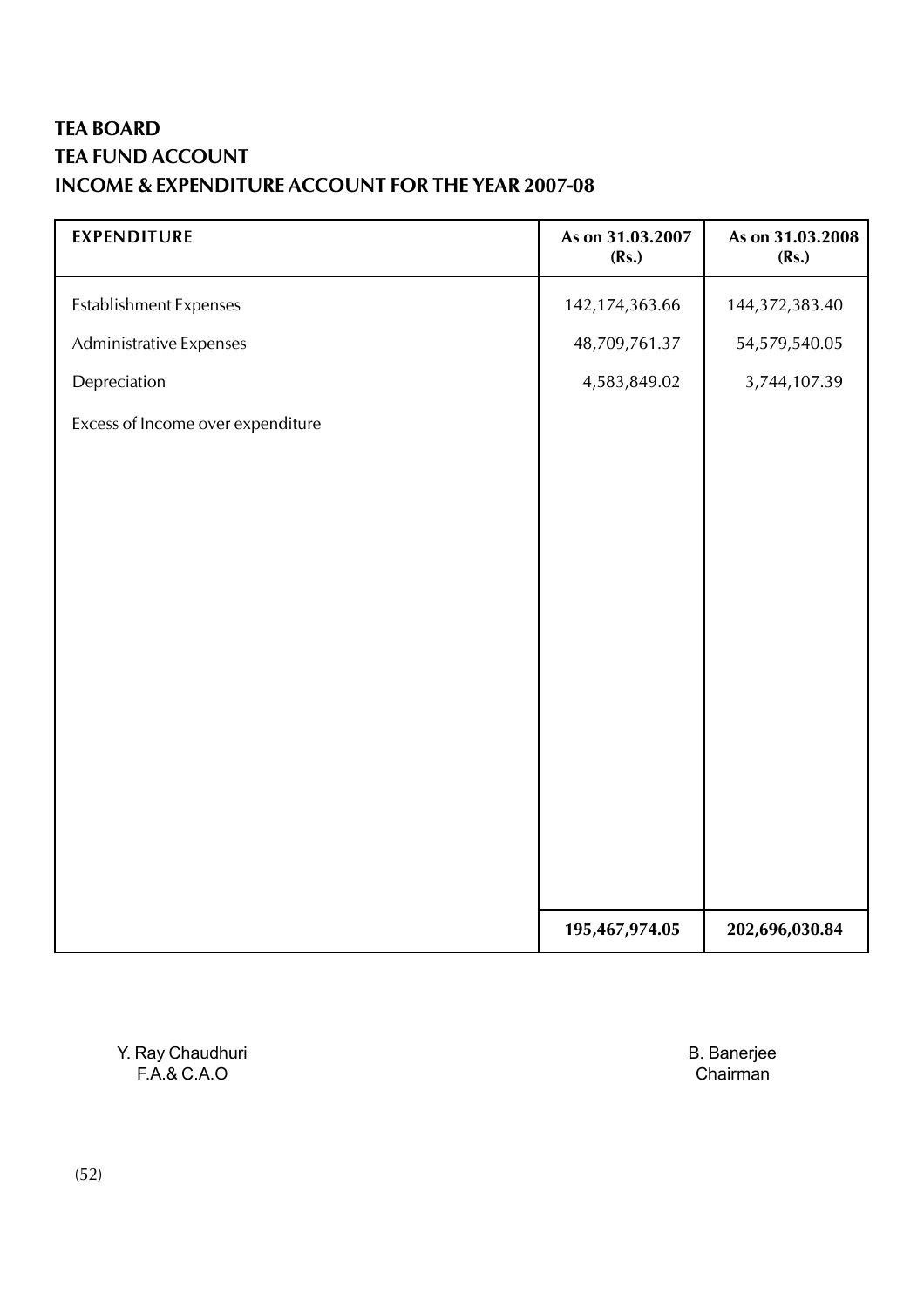| <b>INCOME</b>                              | As on 31.03.2007<br>(Rs.) | As on 31.03.2008<br>(Rs.) |
|--------------------------------------------|---------------------------|---------------------------|
| Money received under section               |                           |                           |
| 26 of Tea Act                              | 177,500,000.00            | 187,500,000.00            |
| Less: capital purchases                    | 451,252.87                | 1,007,255.91              |
|                                            | 177,048,747.13            | 186,492,744.09            |
| Fees on Licenses/TMCO                      | 1,628,400.00              | 1,386,950.00              |
| Registration fees realized on a/c of HACCP | 10,000.00                 | 65,000.00                 |
| Registration fees realized on A/c of DCTM  | 209,807.00                | 284,673.00                |
| <b>Other Receipts</b>                      | 8,189,669.02              | 7,948,691.08              |
| Profit on sale of Assets                   | 0.00                      | 5,391,973.97              |
| Excess of Expenditure over Income          | 8,381,350.90              | 1,125,998.70              |
|                                            |                           |                           |
|                                            |                           |                           |
|                                            |                           |                           |
|                                            |                           |                           |
|                                            |                           |                           |
|                                            |                           |                           |
|                                            | 195,467,974.05            | 202,696,030.84            |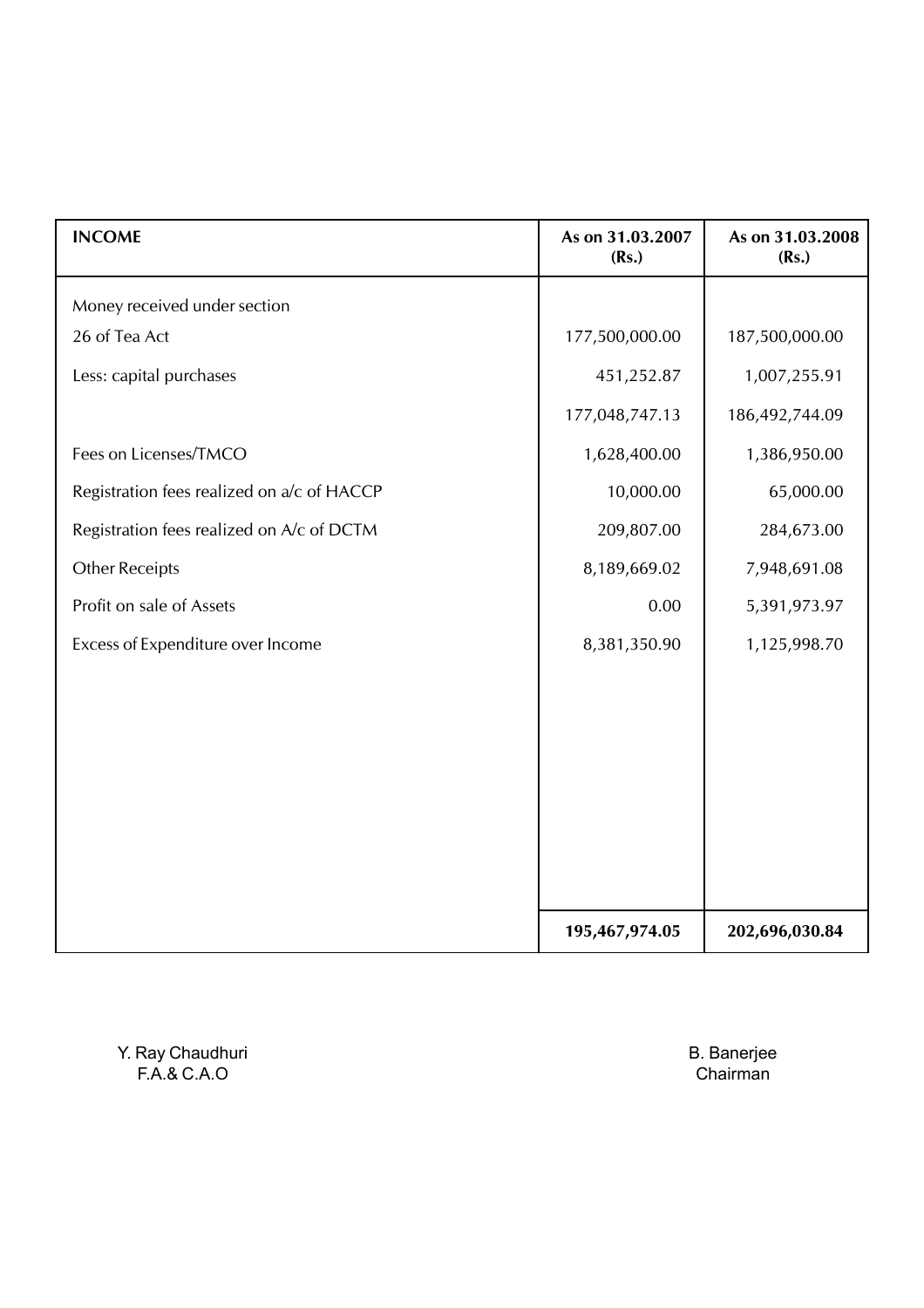## **EXPENDITURE(NON-PLAN) 2007-08 ESTABLISHMENT EXPENSES(Income & Expenditure A/C )**

|                                        | Salaries & wages | <b>Allowances</b><br>& Bonus |
|----------------------------------------|------------------|------------------------------|
| Pay of Officers & staff                | 43,193,884.60    |                              |
| Allowances                             |                  | 37, 123, 334. 36             |
| Travelling concession                  |                  |                              |
| <b>Medical Charges</b>                 |                  |                              |
| Grant in aid to Recreation Club        |                  |                              |
| Supply of free tea to staff            |                  |                              |
| Subsidy to Staff canteen               |                  |                              |
| Social Security & welfare              |                  |                              |
| Incentive for voluntary family welfare |                  |                              |
| Cash equivalent to leave salary        |                  |                              |
| Foreign service contribution           |                  |                              |
| Pension                                |                  |                              |
| Liveries                               |                  |                              |
| Grant in aid to Holiday Home           |                  |                              |
| Employers contribution to New pension  |                  |                              |
|                                        |                  |                              |
| <b>TOTAL</b>                           | 43,193,884.60    | 37, 123, 334. 36             |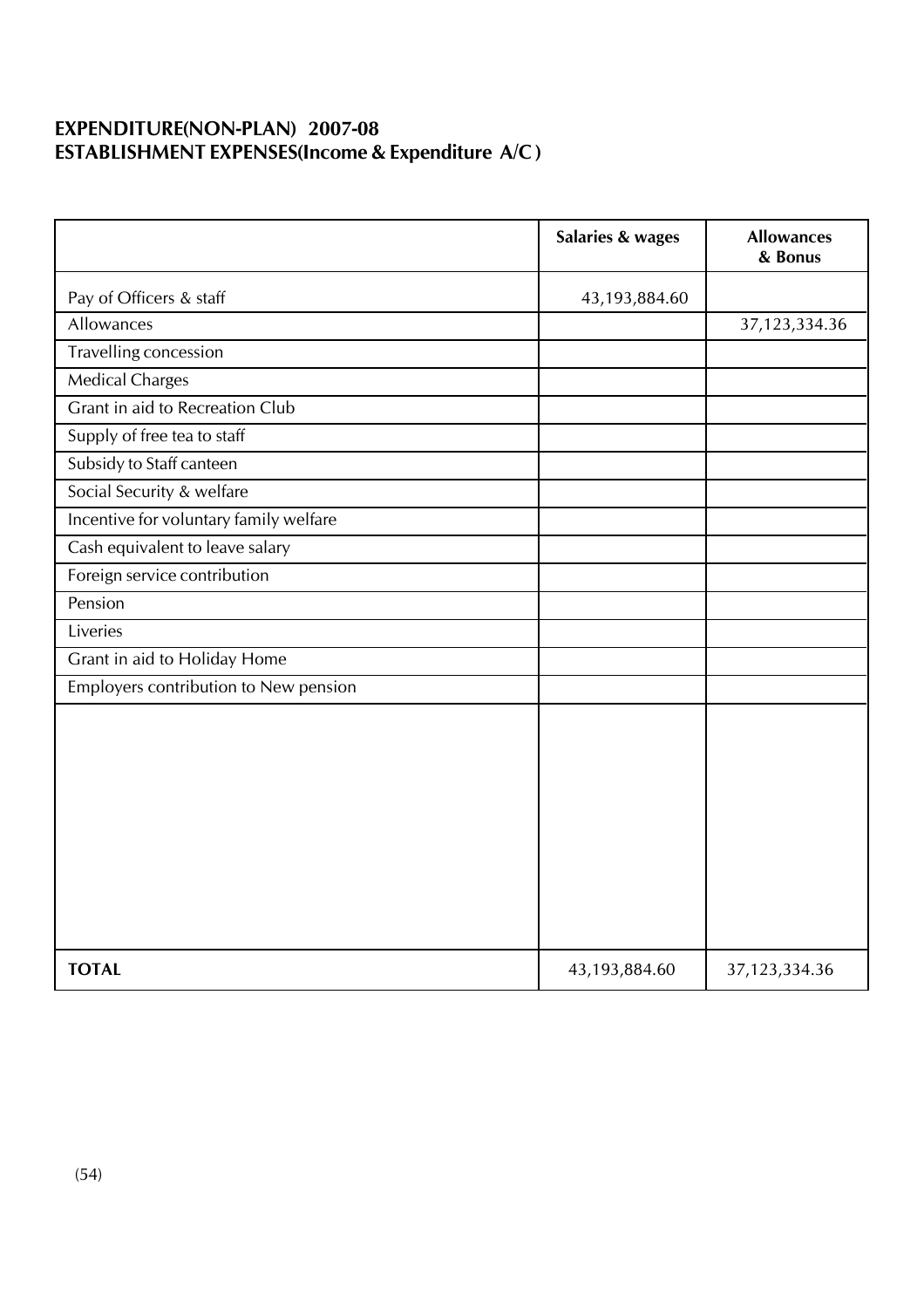| <b>Contribution to</b><br>other funds | <b>Staff Welfare</b><br><b>Expenses</b> | <b>Terminal</b><br>benefit | <b>Total</b>   |
|---------------------------------------|-----------------------------------------|----------------------------|----------------|
|                                       |                                         |                            |                |
|                                       |                                         |                            | 43,193,884.60  |
|                                       |                                         |                            | 37,123,334.36  |
|                                       | 634,005.00                              |                            | 634,005.00     |
|                                       | 11,141,529.68                           |                            | 11,141,529.68  |
|                                       | 10,575.00                               |                            | 10,575.00      |
|                                       | 485,091.00                              |                            | 485,091.00     |
|                                       | 634,523.00                              |                            | 634,523.00     |
|                                       | 0.00                                    |                            | 0.00           |
|                                       | 0.00                                    |                            | 0.00           |
|                                       |                                         | 2,787,005.00               | 2,787,005.00   |
| 490,842.00                            |                                         |                            | 490,842.00     |
|                                       |                                         | 47,130,296.76              | 47,130,296.76  |
|                                       | 458,899.00                              |                            | 458,899.00     |
|                                       | 50,000.00                               |                            | 50,000.00      |
| 232,398.00                            |                                         |                            | 232,398.00     |
|                                       |                                         |                            |                |
| 723,240.00                            | 13,414,622.68                           | 49,917,301.76              | 144,372,383.40 |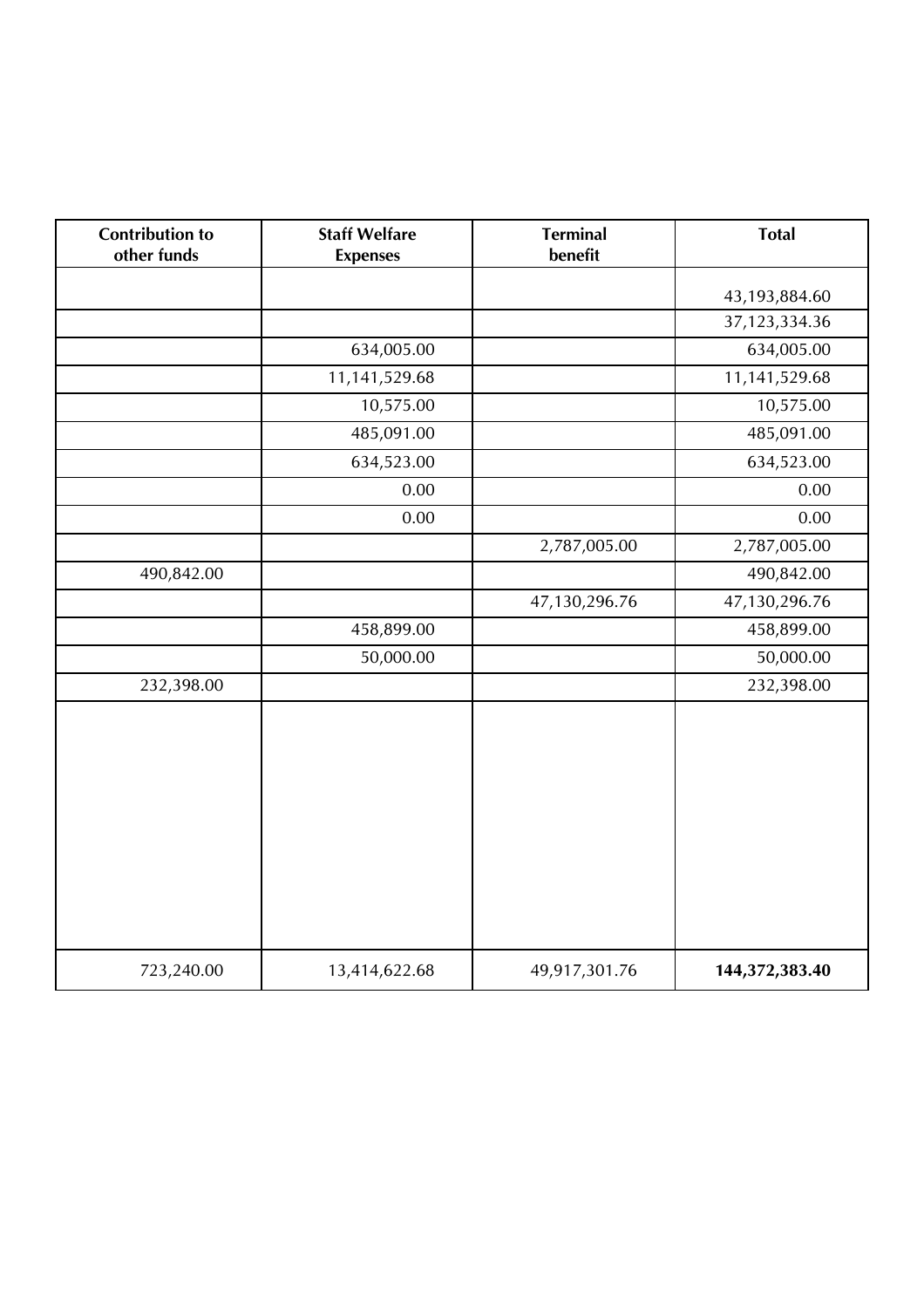#### **EXPENDITURE NON PLAN 2007-08 OTHER ADMINISTRATIVE EXPENSES ETC.**

|                                                                                                                                                                                                                                                                                                                                                                                                                                                                                         | Receipt & Payment a/c                                                                                                                                                                                                | Income & Expenditure a/c                                                                                                                                                                                     |
|-----------------------------------------------------------------------------------------------------------------------------------------------------------------------------------------------------------------------------------------------------------------------------------------------------------------------------------------------------------------------------------------------------------------------------------------------------------------------------------------|----------------------------------------------------------------------------------------------------------------------------------------------------------------------------------------------------------------------|--------------------------------------------------------------------------------------------------------------------------------------------------------------------------------------------------------------|
| a) Purchases<br>b) Insurance<br>c) Repairs and Maintenance<br>d) Electricity & Power<br>e) Water Charges<br>f) Rent, Rates and Taxes<br>g) Vechile Running and Maintenance<br>h) Postage, Telephone and<br>Communication charges<br>i) Printing and Stationey<br>j) Auditors Remuneration<br>k) Hospitality Expenses<br>I) Professional Charges<br>m) Freight & Forwarding charges<br>n) Advertisement and Publicity<br>o) Subscription expenses<br>p) Travelling expenses<br>q) Others | 225,247.00<br>6,805,122.09<br>4,124,480.50<br>215,879.00<br>4,474,786.00<br>2,194,562.00<br>3,373,378.71<br>1,240,503.00<br>1,081,815.00<br>548,090.00<br>1,457,315.00<br>0.00<br>350,485.00<br>0.00<br>9,769,544.00 | 225,247.00<br>6,805,122.09<br>4,124,480.50<br>215,879.00<br>4,474,786.00<br>2,194,562.00<br>3,373,378.71<br>1,121,994.53<br>0.00<br>548,090.00<br>1,457,315.00<br>0.00<br>350,485.00<br>0.00<br>9,769,544.00 |
| a) Training<br>b) Library<br>c) Implementation of official Language<br>d) Expenditure on Tea waste Control<br>e) Expenditure for running Tea Bars<br><b>Sundry Expenses</b><br>f<br>g) Loss in exchange<br>h) Crockeries<br>Provision for Audit fee 2007-08                                                                                                                                                                                                                             | 0.00<br>265,160.50<br>196,123.00<br>39,662.00<br>3,336,111.00<br>13,922,173.72<br>877,804.00<br>81,622.00<br>54,579,863.52                                                                                           | 0.00<br>265,160.50<br>196,123.00<br>39,662.00<br>3,336,111.00<br>13,922,173.72<br>877,804.00<br>81,622.00<br>53,379,540.05<br>1,200,000.00                                                                   |
|                                                                                                                                                                                                                                                                                                                                                                                                                                                                                         |                                                                                                                                                                                                                      | 54,579,540.05                                                                                                                                                                                                |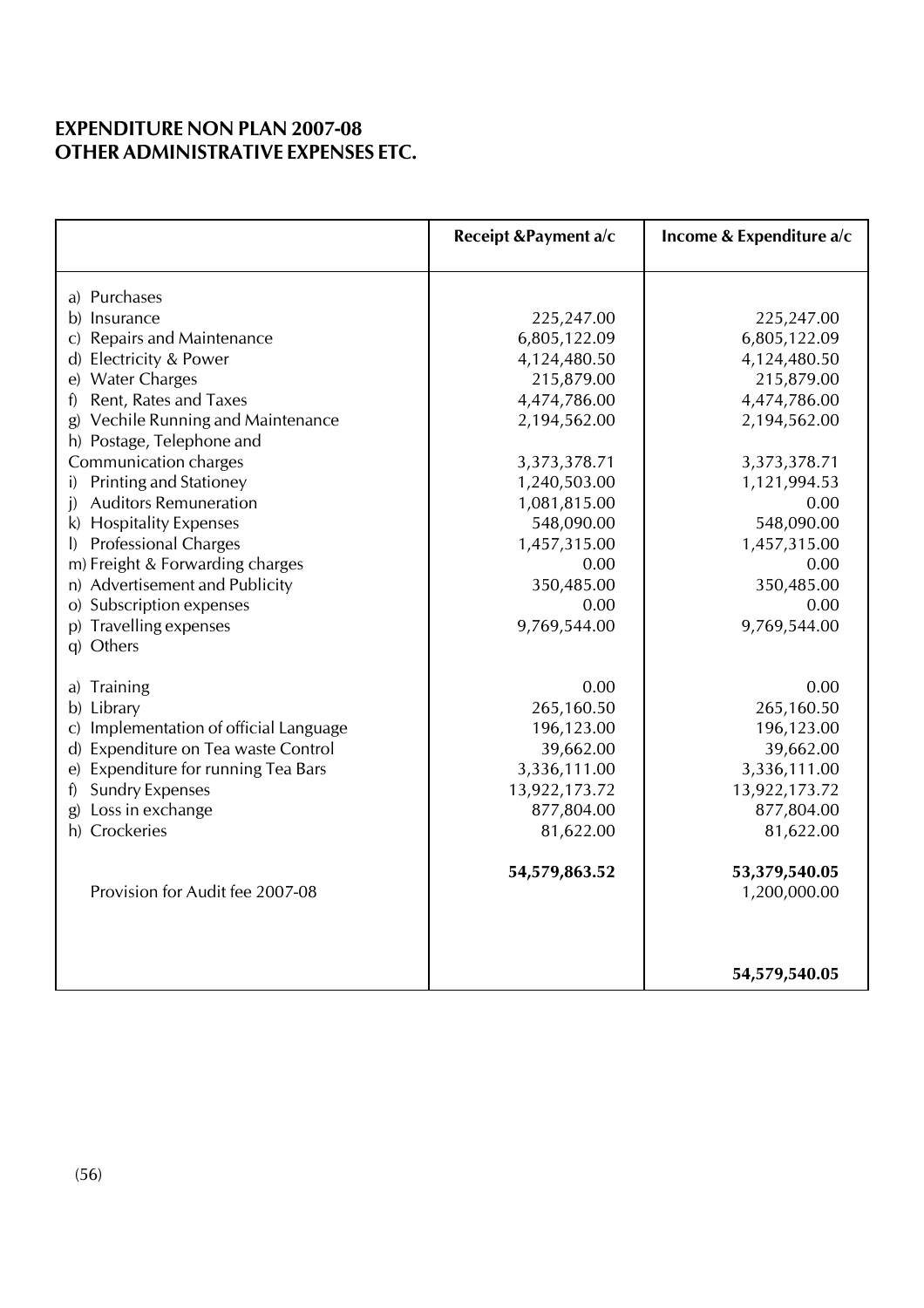# Balance Sheets & Schedules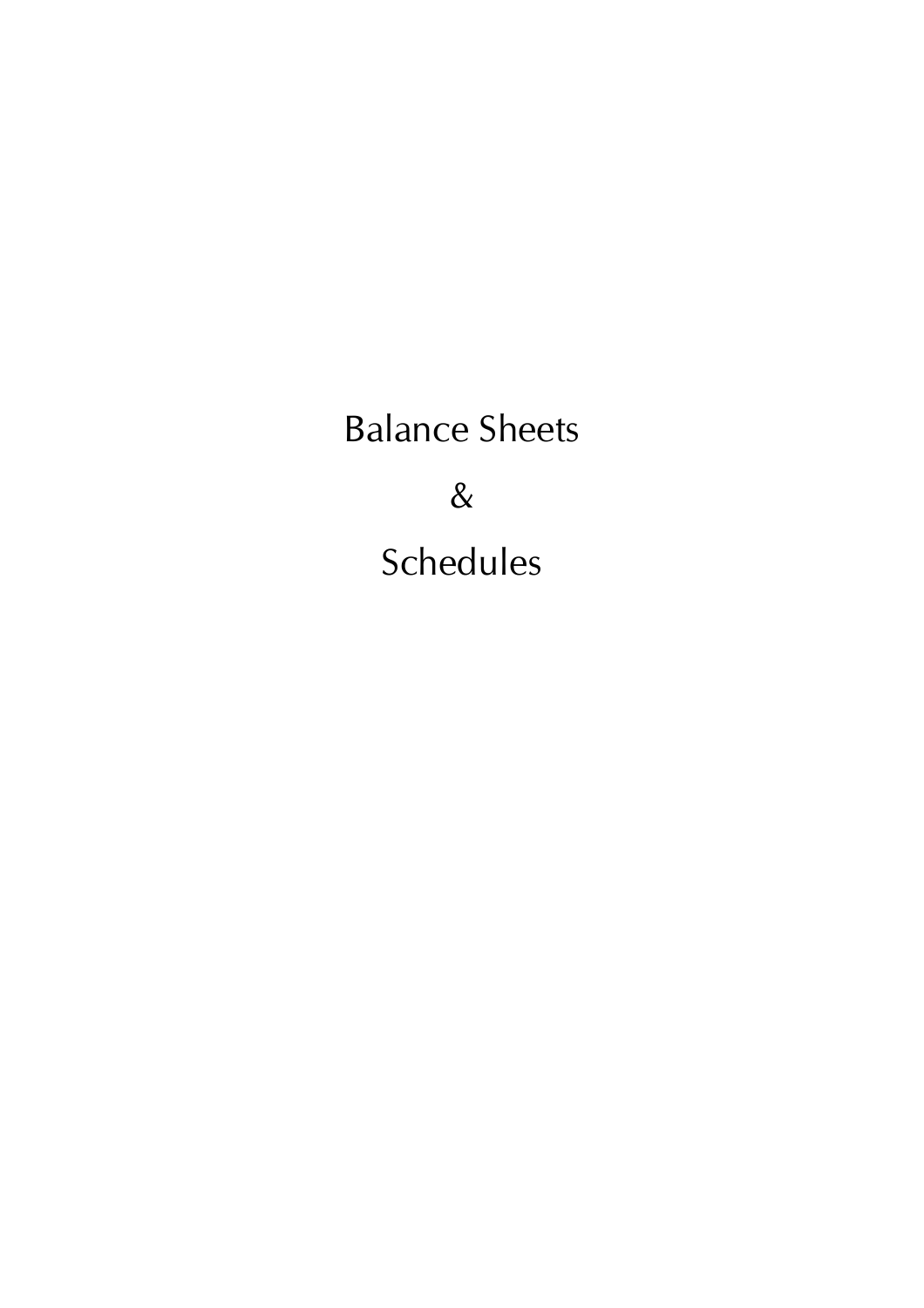## **TEA BOARD TEA FUND ACCOUNT BALANCE SHEET AS ON 31ST MARCH, 2008**

| <b>LIABILITIES</b>         | <b>Schedule</b> | As on 31.03.2007<br>(Rs.) | As on 31.03.2008<br>(Rs.) |
|----------------------------|-----------------|---------------------------|---------------------------|
| Capital Account            | $\mathsf{A}$    | 90,522,701.31             | 91,529,957.22             |
| <b>Current Liabilities</b> | $\sf B$         | 953,554.56                | 1,252,568.76              |
| Other Liabilities          | $\mathsf{C}$    | 69,002,927.08             | 78,516,545.08             |
|                            |                 |                           |                           |
|                            |                 |                           |                           |
|                            |                 |                           |                           |
|                            |                 |                           |                           |
|                            |                 |                           |                           |
|                            |                 |                           |                           |
|                            |                 |                           |                           |
|                            |                 | 160,479,182.95            | 171,299,071.06            |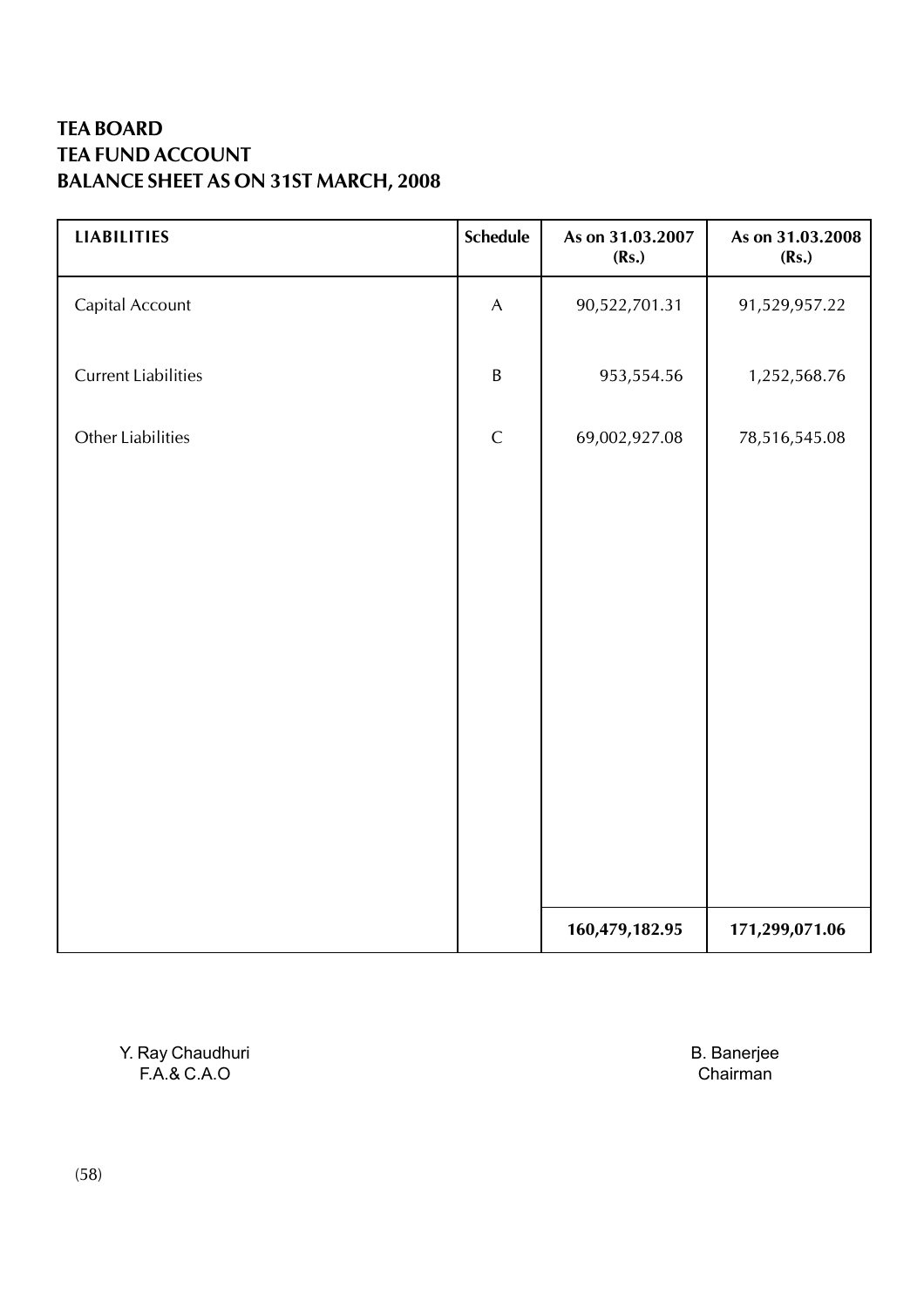| <b>ASSETS</b>                     | <b>Schedule</b> | As on 31.03.2007<br>(Rs.) | As on 31.03.2008<br>(Rs.) |
|-----------------------------------|-----------------|---------------------------|---------------------------|
| <b>Fixed Assets</b>               | $\mathsf E$     | 40,767,726.32             | 37,811,900.44             |
| Advance/Deposits                  | $\mathsf F$     | 14,413,877.54             | 12,930,846.59             |
| Other Assets                      | $\mathsf C$     | 4, 143, 569. 71           | 4,280,846.72              |
| Interest free Loan to TTCI        | H               | 57, 357, 642.87           | 57, 357, 642.87           |
| <b>Closing Balance</b>            | $\mathbf{I}$    | 15,560,174.70             | 29,419,348.56             |
| Excess of expenditure over income | $\mathsf{D}%$   | 28,236,191.81             | 29,498,485.88             |
|                                   |                 |                           |                           |
|                                   |                 |                           |                           |
|                                   |                 |                           |                           |
|                                   |                 |                           |                           |
|                                   |                 | 160,479,182.95            | 171,299,071.06            |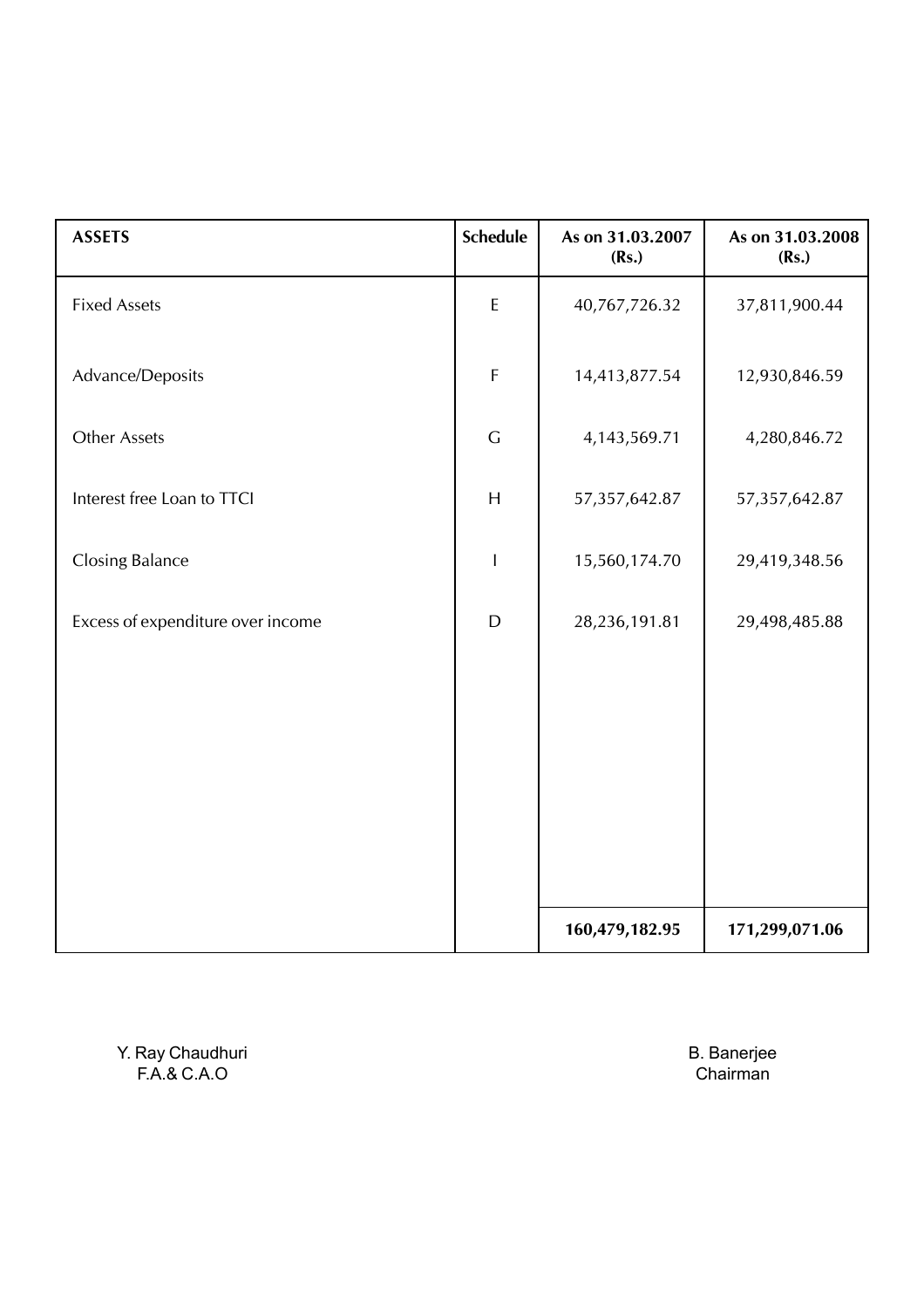# **SCHEDULE FORMING PART OF THE BALANCE SHEET AS ON 31ST MARCH,2008 SCHEDULE : 'A' CAPITAL ACCOUNT**

| <b>CAPITAL ACCOUNT</b>                                                                                                       | As on 31.03.2007<br>(Rs.)                                                                                    | As on 31.03.2008<br>(Rs.)                      |
|------------------------------------------------------------------------------------------------------------------------------|--------------------------------------------------------------------------------------------------------------|------------------------------------------------|
| Balance<br>Add: Purchase during the year<br>Less: Adjustment during the year<br>Less: Assets of New Yourk Office neutralised | 92,124,735.34<br>451,252.87<br>92,575,988.21<br>1,934,213.00<br>90,641,775.21<br>119,073.90<br>90,522,701.31 | 90,522,701.31<br>1,007,255.91<br>91,529,957.22 |
|                                                                                                                              |                                                                                                              |                                                |
| <b>TOTAL</b>                                                                                                                 | 90,522,701.31                                                                                                | 91,529,957.22                                  |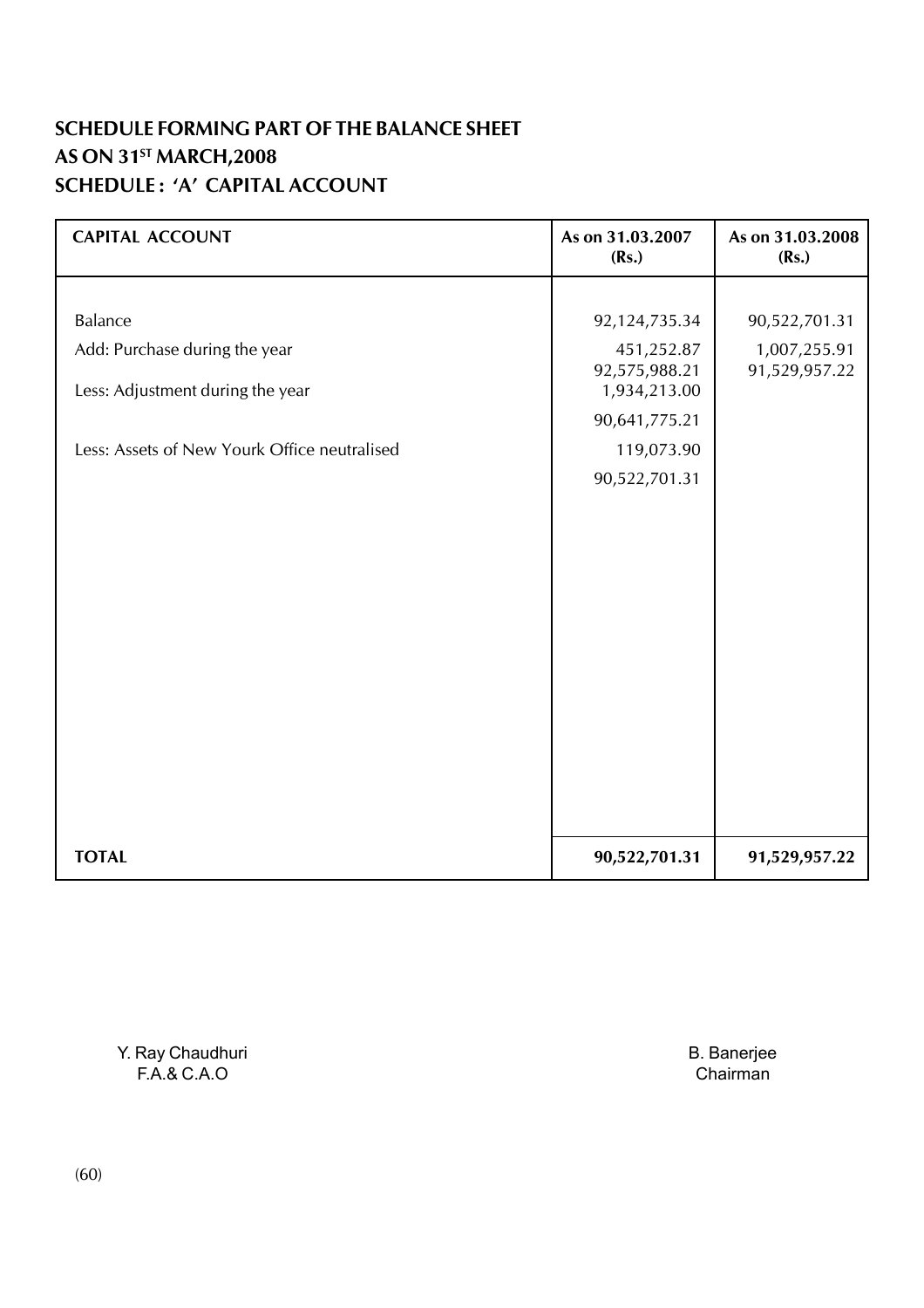#### **SCHEDULE FORMING PART OF THE BALANCE SHEET AS ON 31ST MARCH,2008 SCHEDULE 'B' CURRENT LIABILITIES**

| <b>CURRENT LIABILITIES</b>           | As on 31.03.2007<br>(Rs.) | As on 31.03.2008<br>(Rs.) |
|--------------------------------------|---------------------------|---------------------------|
| Earnest Money                        | 319,618.84                | 459,496.84                |
| <b>Income Tax</b>                    | 12,159.29                 | $-2,950.71$               |
| Co-operative Society                 | 80,716.74                 | 165,500.74                |
| Undisbursed Salary & Allowances      | 80,555.94                 | 81,097.44                 |
| Life Insurance Salary Savings Scheme | 22,936.55                 | 27,061.75                 |
| <b>Suspense Receipt</b>              | 279,121.62                | 252,709.62                |
| Professional Tax                     | 2,807.99                  | 26,498.99                 |
| Group Savings Life Insurance Scheme  | 155,637.59                | 243,154.09                |
|                                      |                           |                           |
|                                      |                           |                           |
|                                      |                           |                           |
|                                      |                           |                           |
|                                      |                           |                           |
|                                      | 953,554.56                | 1,252,568.76              |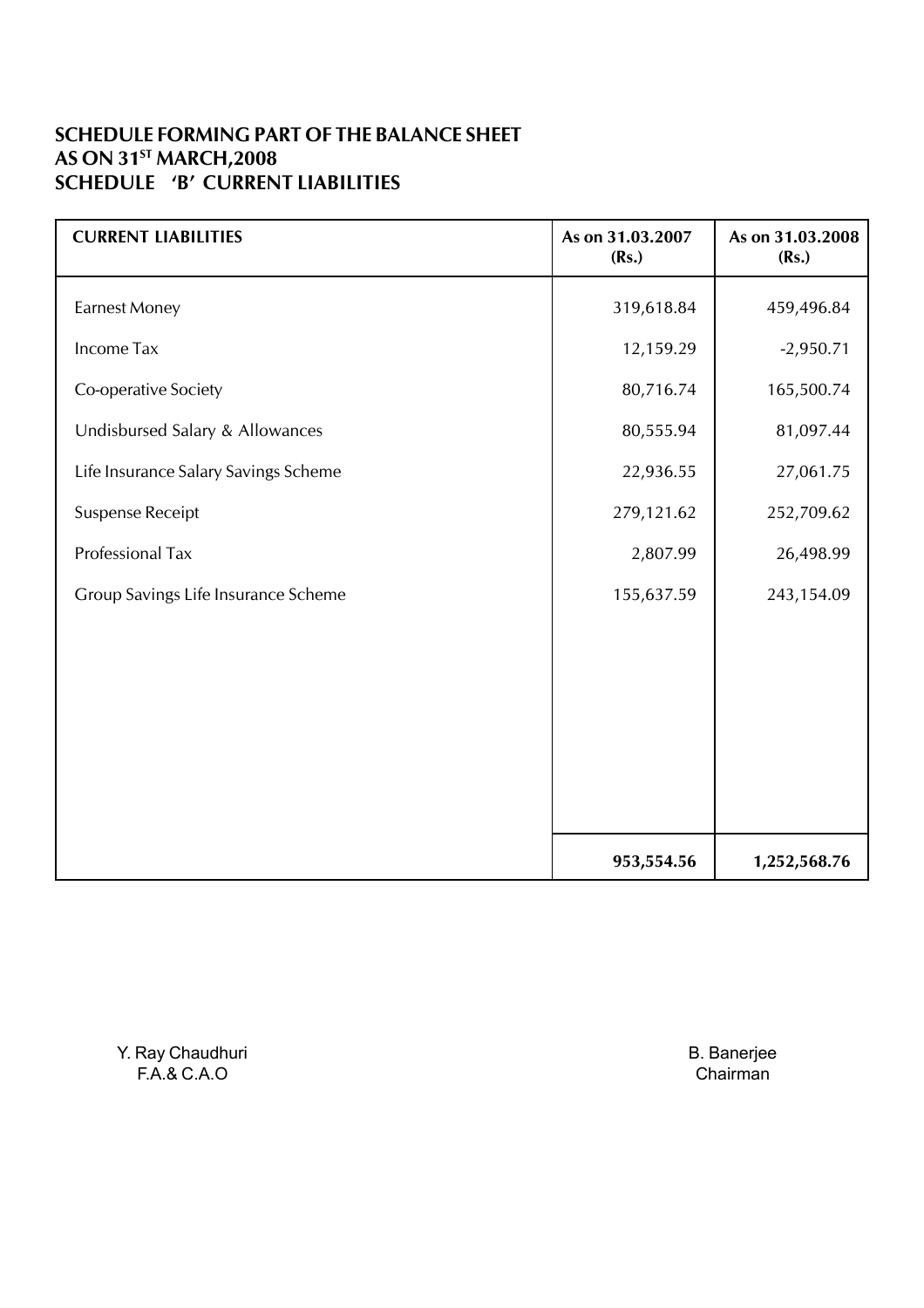## **SCHEDULE FORMING PART OF THE BALANCE SHEET AS ON 31ST MARCH, 2008 SCHEDULE 'C' OTHER LIABILITIES**

| <b>OTHER LIABILITIES</b>        | As on 31.03.2007<br>(Rs.) | As on 31.03.2008<br>(Rs.) |
|---------------------------------|---------------------------|---------------------------|
| <b>Bills Payable</b>            | 12,390,827.00             | 10,322,195.00             |
| Payable to MDEP Scheme          | 783,600.08                | 2,748,350.08              |
| Payable to Plan Schemes         | 20,000,000.00             | 30,000,000.00             |
| Payable on a/c of TMCO, 2003    | 382,500.00                | 0.00                      |
| Payable to Govt. on a/c of TTCI | 35,446,000.00             | 35,446,000.00             |
|                                 |                           |                           |
|                                 |                           |                           |
|                                 |                           |                           |
|                                 |                           |                           |
|                                 |                           |                           |
|                                 |                           |                           |
|                                 |                           |                           |
|                                 |                           |                           |
|                                 |                           |                           |
|                                 |                           |                           |
|                                 | 69,002,927.08             | 78,516,545.08             |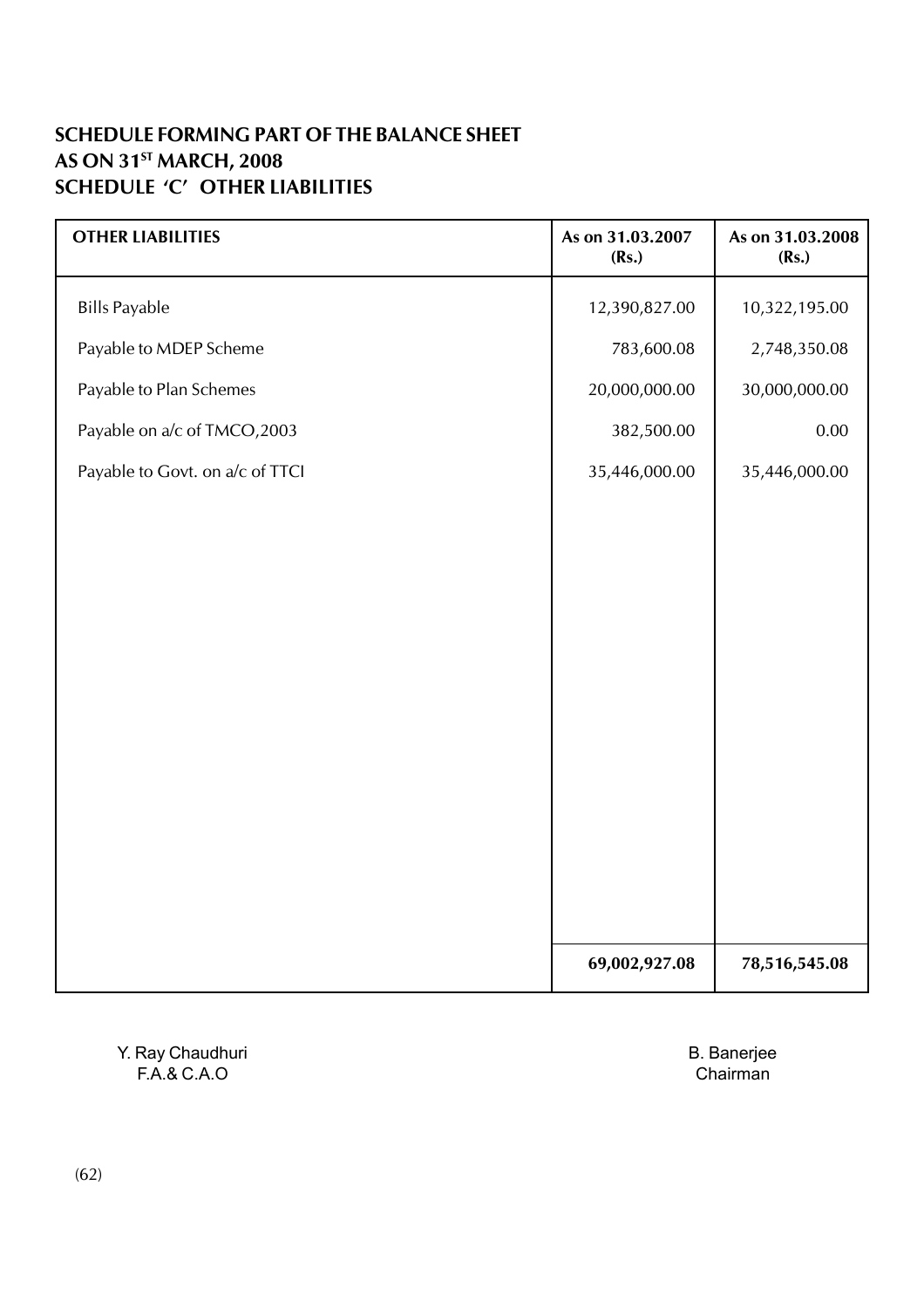#### **SCHEDULE FORMING PART OF THE BALANCE SHEET AS ON 31ST MARCH,2008 SCHEDULE -D EXCESS OF EXPENDITURE OVER INCOME**

|                                                             |            |                 | As on 31.03.2007<br>(Rs.) | As on 31.03.2008<br>(Rs.) |
|-------------------------------------------------------------|------------|-----------------|---------------------------|---------------------------|
| Balance B/F from last year(Excess Expenditure Over Income)  |            | 22,221,495.91   | 28,236,191.81             |                           |
| Add/Less: Brought forward from Income & Expenditure Account |            | 8,381,350.90    | 1,125,998.70              |                           |
|                                                             |            | 30,602,846.81   | 29,362,190.51             |                           |
| Less: Depreciation excess shown during 2006-07              |            |                 | 345,519.63                |                           |
|                                                             |            |                 |                           | 29,016,670.88             |
|                                                             | 2006-07    | 2007-08         |                           |                           |
| Add/Less: Provision for<br>audit fees 2006-07               | 600,000.00 | 600,000.00      |                           |                           |
| Expenditure during the year                                 | 153,140.00 | $-1,081,815.00$ | 446,860.00                | 481,815.00                |
|                                                             |            |                 | 30,155,986.81             | 29,498,485.88             |
| Less: Amount realised on surrender of Assets                |            |                 | 1,919,795.00              |                           |
|                                                             |            |                 | 28,236,191.81             |                           |
|                                                             |            |                 |                           |                           |
|                                                             |            |                 |                           |                           |
|                                                             |            |                 |                           |                           |
|                                                             |            |                 |                           |                           |
|                                                             |            |                 |                           |                           |
|                                                             |            |                 |                           |                           |
| <b>Total</b>                                                |            |                 | 28,236,191.81             | 29,498,485.88             |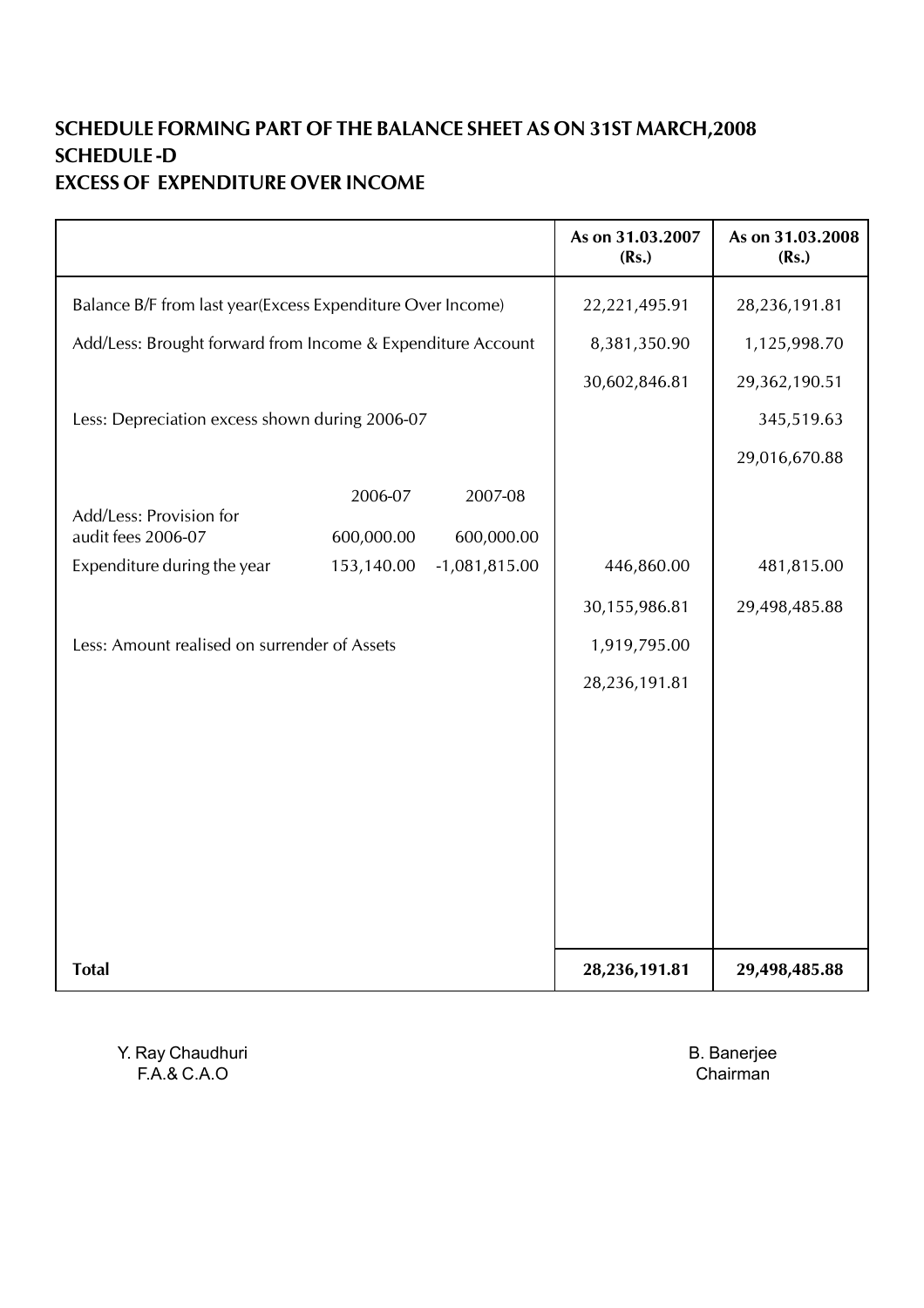#### **TEA BOARD TEA FUND A/C SCHEDULE FORMING PART OF THE BALANCE SHEET AS ON 31ST MARCH, 2008 SCHEDULE : ' E' FIXED ASSETS**

|                                     | <b>GROSS BLOCK</b>      |             |                           |
|-------------------------------------|-------------------------|-------------|---------------------------|
| <b>ITEM</b>                         | Value as on<br>01.04.07 | Adjustment  | Value after<br>Adjustment |
| LAND                                | 1,136,858.85            | 0.00        | 1,136,858.85              |
| RESIDENTIAL BUILDING                | 5,896,640.20            | 0.00        | 5,896,640.20              |
| OFFICE BUILDING                     | 7,305,735.37            | 0.00        | 7,305,735.37              |
| LEASEHOLD BUILDING                  | 19,683,000.00           | 0.00        | 19,683,000.00             |
| <b>VEHICLE</b>                      | 1,067,625.12            | 66,726.57   | 1,134,351.69              |
| <b>PLANT &amp; MACHINERY</b>        | 596,844.55              | 78,990.74   | 675,835.29                |
| <b>FURNITURE/FIXTURE</b>            | 2,622,890.15            | 144,854.51  | 2,767,744.66              |
| OFFICE EQUIPMENT                    | 684,345.87              | 40,254.41   | 724,600.28                |
| <b>COMPUTER&amp; PERIPHERALS</b>    | 124,914.37              | 0.00        | 124,914.37                |
| <b>ELECTRIC INSTALLATIONS</b>       | 50,584.05               | 9,244.22    | 59,828.27                 |
| <b>TUBE WELL &amp; WATER SUPPLY</b> | 53,967.84               | $-2,998.21$ | 50,969.63                 |
| DTRC BUILDING                       | 610,286.88              | 0.00        | 610,286.88                |
| <b>DTRC FURNITURE</b>               | 143,605.64              | 8,447.39    | 152,053.03                |
| <b>LIBRARY BOOKS</b>                | 790,427.43              |             | 790,427.43                |
|                                     |                         |             |                           |
| <b>TOTAL</b>                        | 40,767,726.32           | 345,519.63  | 41, 113, 245. 95          |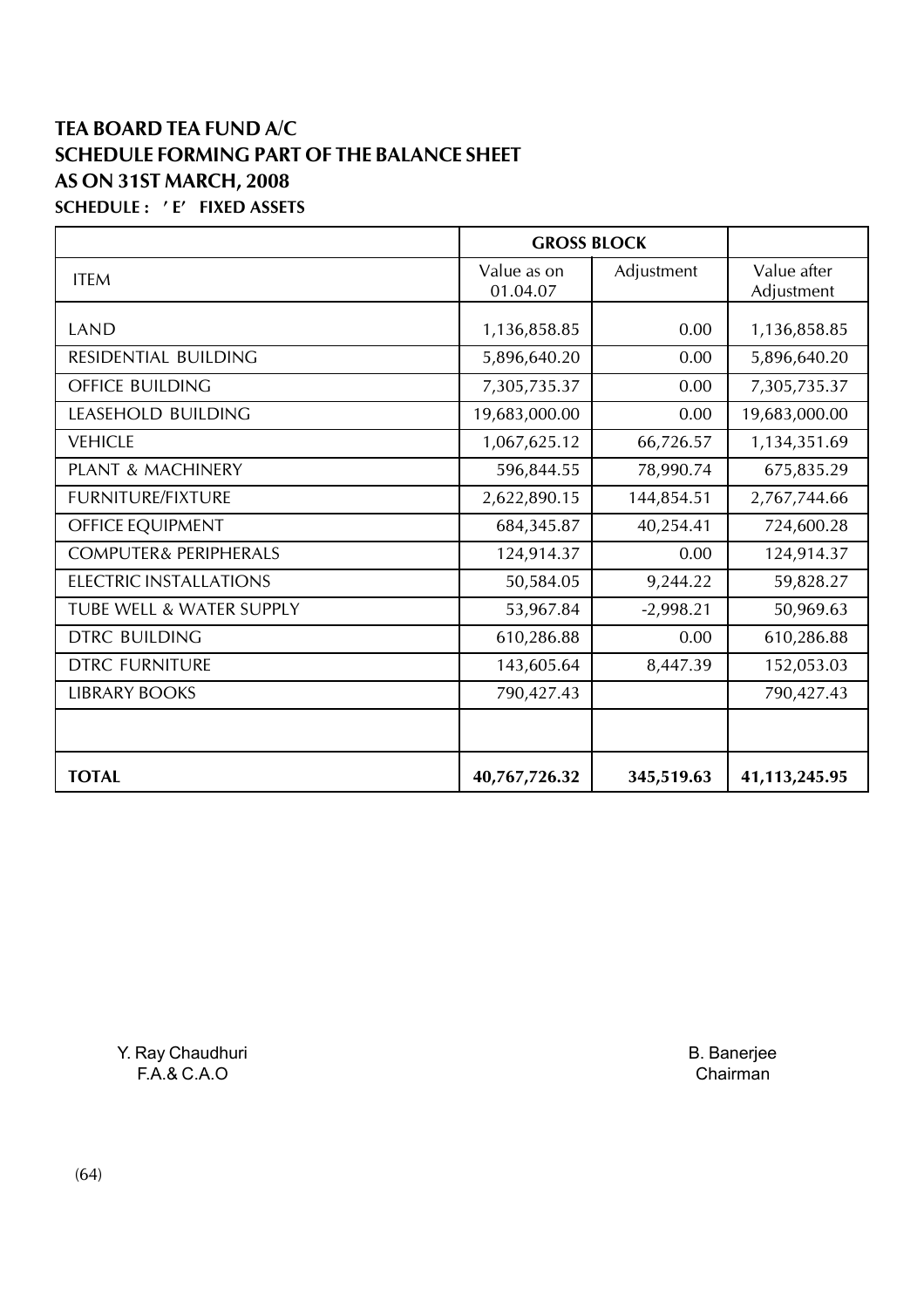| <b>NET BLOCK</b>             |                      |              |                                  |
|------------------------------|----------------------|--------------|----------------------------------|
| Addiition during<br>the year | Sold<br>/written off | Depreciation | <b>VALUE AS ON</b><br>31.03.2008 |
| 0.00                         | 0.00                 | 0.00         | 1,136,858.85                     |
| 0.00                         | 400,386.00           | 274,812.20   | 5,221,442.00                     |
| 0.00                         | 0.00                 | 730,735.37   | 6,575,000.00                     |
| 0.00                         | 0.00                 | 1,968,300.00 | 17,714,700.00                    |
| 0.00                         | 24,784.59            | 166,435.07   | 943,132.03                       |
| 9,645.00                     | 348.75               | 101,322.98   | 583,808.56                       |
| 953,987.91                   | 124,346.55           | 273,490.98   | 3,323,895.04                     |
| 0.00                         | 1,033.00             | 72,357.07    | 651,210.21                       |
| 13,556.00                    | 13,595.14            | 66,791.54    | 58,083.69                        |
| 14,346.00                    | 0.00                 | 5,982.83     | 68,191.44                        |
| 0.00                         | 0.00                 | 7,645.44     | 43,324.19                        |
| 0.00                         | 0.00                 | 61,028.88    | 549,258.00                       |
| 0.00                         | 0.00                 | 15,205.03    | 136,848.00                       |
| 15,721.00                    | 0.00                 |              | 806,148.43                       |
|                              |                      |              |                                  |
| 1,007,255.91                 | 564,494.03           | 3,744,107.39 | 37,811,900.44                    |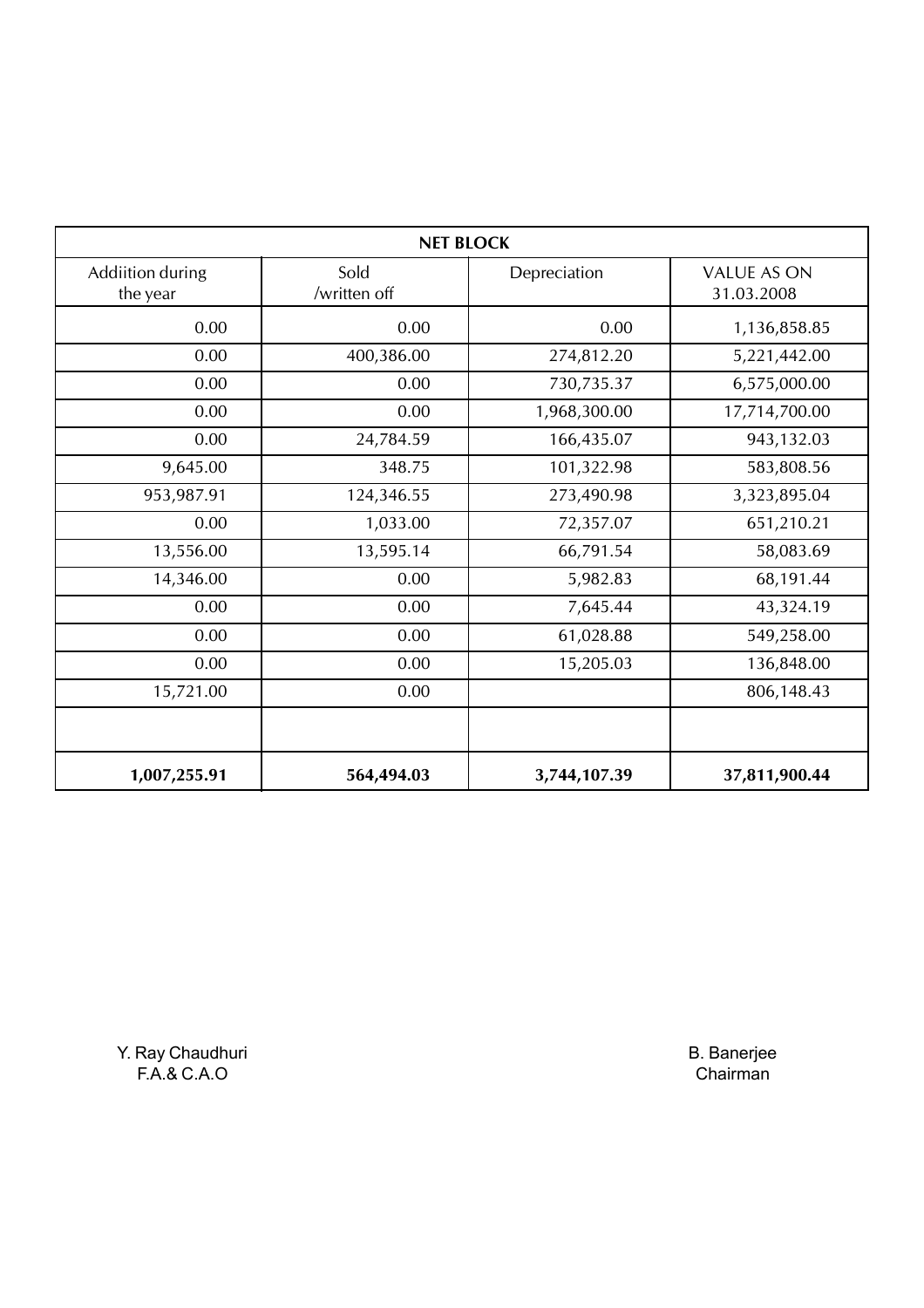#### **SCHEDULE FORMING PART OF THE BALANCE SHEET AS ON 31ST MARCH,2008 SCHEDULE : ' F' ADVANCE/DEPOSITS**

| <b>ADVANCE</b>                                                                                                                                                                                                                                                                                                                                                                                                                                                                                                                                                                                                                                                                                                                                                                                                                                                                     | As on 31.03.2007<br>(Rs.)                                                                                                                                                                                                                                                  | As on 31.03.2008<br>(Rs.)                                                                                                                                                                                                                                                         |
|------------------------------------------------------------------------------------------------------------------------------------------------------------------------------------------------------------------------------------------------------------------------------------------------------------------------------------------------------------------------------------------------------------------------------------------------------------------------------------------------------------------------------------------------------------------------------------------------------------------------------------------------------------------------------------------------------------------------------------------------------------------------------------------------------------------------------------------------------------------------------------|----------------------------------------------------------------------------------------------------------------------------------------------------------------------------------------------------------------------------------------------------------------------------|-----------------------------------------------------------------------------------------------------------------------------------------------------------------------------------------------------------------------------------------------------------------------------------|
| Advance to Board's staff<br>Permanent advance to S.O(Stores)<br>Permanent advance to Security officer<br>Permanent advance to I/c Despatch<br>Permanent advance to I/c Packing<br>Permanent advance to I/c Licensing<br>Permanent advance to I/c Tea Room<br>Permanent advance to Librarian<br>Permanent advance to Statistician<br>Permanent advance to Asstt. Secretary<br>Permanent advance to Security officer<br>(for petrol)<br>Permanent advance to S.O. (Sectt.)<br>Permanent advance to TC, Mumbai<br>Advance to PPM, GPO. Kolkata (HQ)<br>Advance to PPM, GPO. Kolkata(Lic)<br>Advance to PM, Kurseong<br>Advance to PM, Coonoor<br>Advance to PM, Cochin<br>Advance to PPM, GPO, Kolkata (DTD)<br>Advance to Dir.GPO.Kolkata, MMS(Lic)<br>Advance to Dir.GPO.Kolkata, MMS(DTD)<br>Professional Tax paid in advance<br>Registered cover & revenue<br>Imprest Holders A/c | 10,924,727.63<br>1,000.00<br>1,000.00<br>100.00<br>750.00<br>100.00<br>5,000.00<br>200.00<br>50.00<br>250.00<br>40,000.00<br>1,000.00<br>8,000.00<br>7,223.00<br>84.78<br>2,875.00<br>1,306.99<br>1,818.75<br>14,894.00<br>7,827.45<br>14,784.00<br>415.00<br>3,261,291.94 | 9,930,455.63<br>1,000.00<br>1,000.00<br>100.00<br>750.00<br>100.00<br>5,000.00<br>200.00<br>50.00<br>250.00<br>40,000.00<br>1,000.00<br>8,000.00<br>18,371.00<br>84.78<br>2,875.00<br>5,186.00<br>1,121.99<br>1,818.75<br>26,274.65<br>2,861.25<br>0.00<br>415.00<br>2,764,753.54 |
|                                                                                                                                                                                                                                                                                                                                                                                                                                                                                                                                                                                                                                                                                                                                                                                                                                                                                    | 14,294,698.54                                                                                                                                                                                                                                                              | 12,811,667.59                                                                                                                                                                                                                                                                     |

**Total Advance/Deposit 12,930,846.59**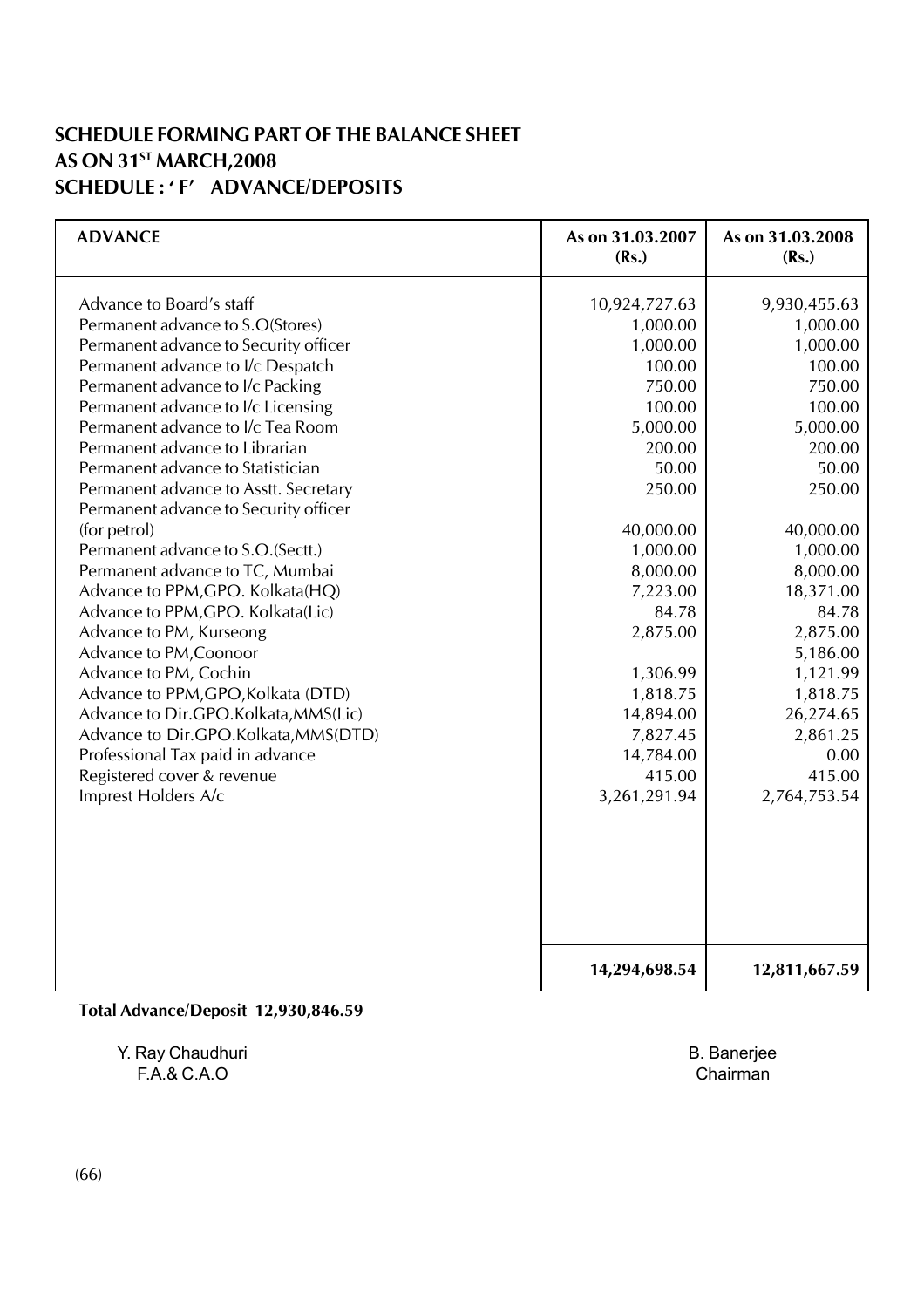## **SCHEDULE FORMING PART OF THE BALANCE SHEET AS ON 31ST MARCH,2008 SCHEDULE : ' F' ADVANCE/DEPOSITS**

| <b>DEPOSITS</b>                 | As on 31.03.2007<br>(Rs.) | As on 31.03.2008<br>(Rs.) |
|---------------------------------|---------------------------|---------------------------|
| Deposit for Telephones, Lucknow | 8,000.00                  | 8,000.00                  |
| Deposit with Cochin, Port Trust | 89,179.00                 | 89,179.00                 |
| Deposit for Telex, HO           | 10,000.00                 | 10,000.00                 |
| Deposit for Telephone, Coonoor  | 12,000.00                 | 12,000.00                 |
|                                 |                           |                           |
|                                 |                           |                           |
|                                 |                           |                           |
|                                 |                           |                           |
|                                 |                           |                           |
|                                 |                           |                           |
|                                 |                           |                           |
|                                 |                           |                           |
|                                 |                           |                           |
|                                 |                           |                           |
|                                 |                           |                           |
|                                 |                           |                           |
|                                 | 119,179.00                | 119,179.00                |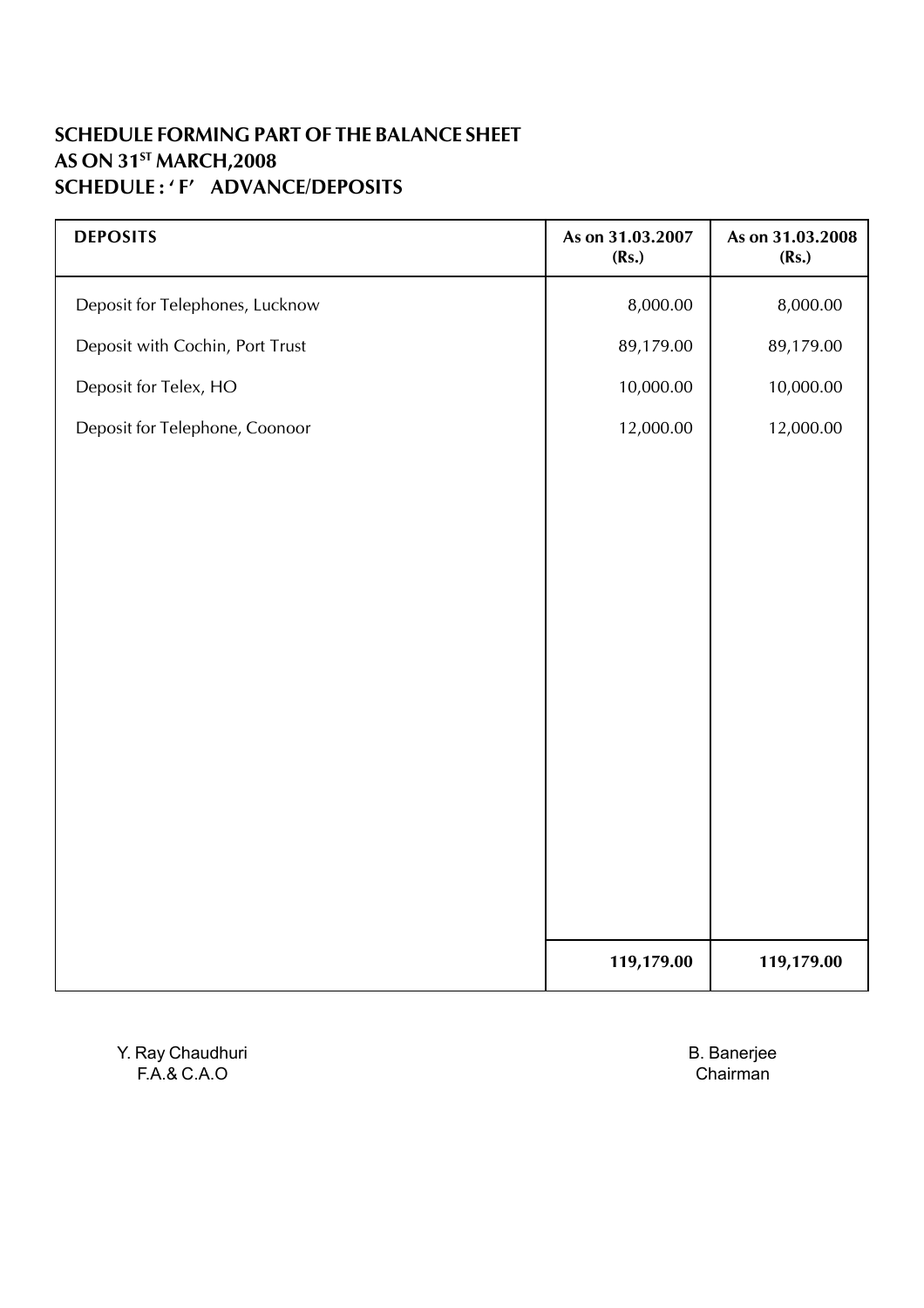## **SCHEDULE FORMING PART OF THE BALANCE SHEET AS ON 31ST MARCH, 2008 SCHEDULE : 'G' OTHER ASSETS**

|                                 | As on 31.03.2007<br>(Rs.) | As on 31.03.2008<br>(Rs.) |
|---------------------------------|---------------------------|---------------------------|
| Miscellaneous Stores            | 1,409,249.53              | 1,527,758.00              |
| Contingent/Medical Advance etc. | 1,084,993.17              | 1,391,495.17              |
| Pension Suspense Instant (Cr.)  | 461,968.26                | 25,237.00                 |
|                                 |                           |                           |
|                                 |                           |                           |
|                                 |                           |                           |
|                                 |                           |                           |
|                                 |                           |                           |
|                                 |                           |                           |
|                                 |                           |                           |
|                                 |                           |                           |
|                                 |                           |                           |
|                                 | 2,956,210.96              | 2,944,490.17              |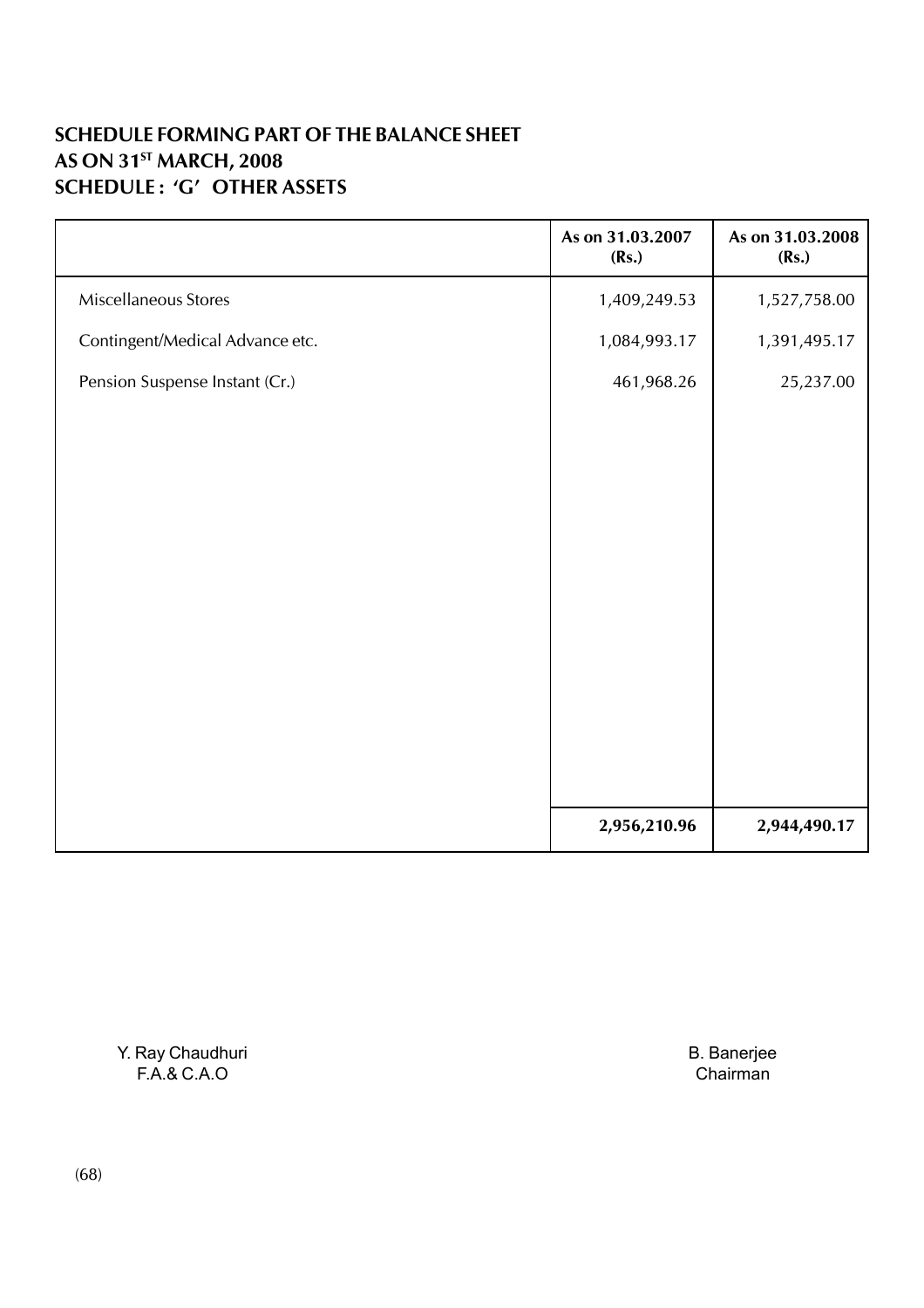| <b>BILLS RECEIVABLE</b>         | As on 31.03.2007<br>(Rs.) | As on 31.03.2008<br>(Rs.) |
|---------------------------------|---------------------------|---------------------------|
| Tea Bar, Yozana Bhawan          | 169,460.00                | 44,988.00                 |
| Tea Buffet, Udyog Bhawan        | 119,032.50                | 139,341.00                |
| Tea Buffer, Ministry of Finance | 168,606.50                | 185,253.00                |
| Tea Buffet, Parliament House    | 74,713.75                 | 77,732.55                 |
| Receivable from MDEP (Guwahati) | 0.00                      | 167,000.00                |
| Receivable from GPF             | 626,746.00                | 633,145.00                |
| Receivable from R&D (Guwahati)  | 28,800.00                 | 88,897.00                 |
|                                 |                           |                           |
|                                 |                           |                           |
|                                 |                           |                           |
|                                 |                           |                           |
|                                 |                           |                           |
|                                 |                           |                           |
|                                 | 1,187,358.75              | 1,336,356.55              |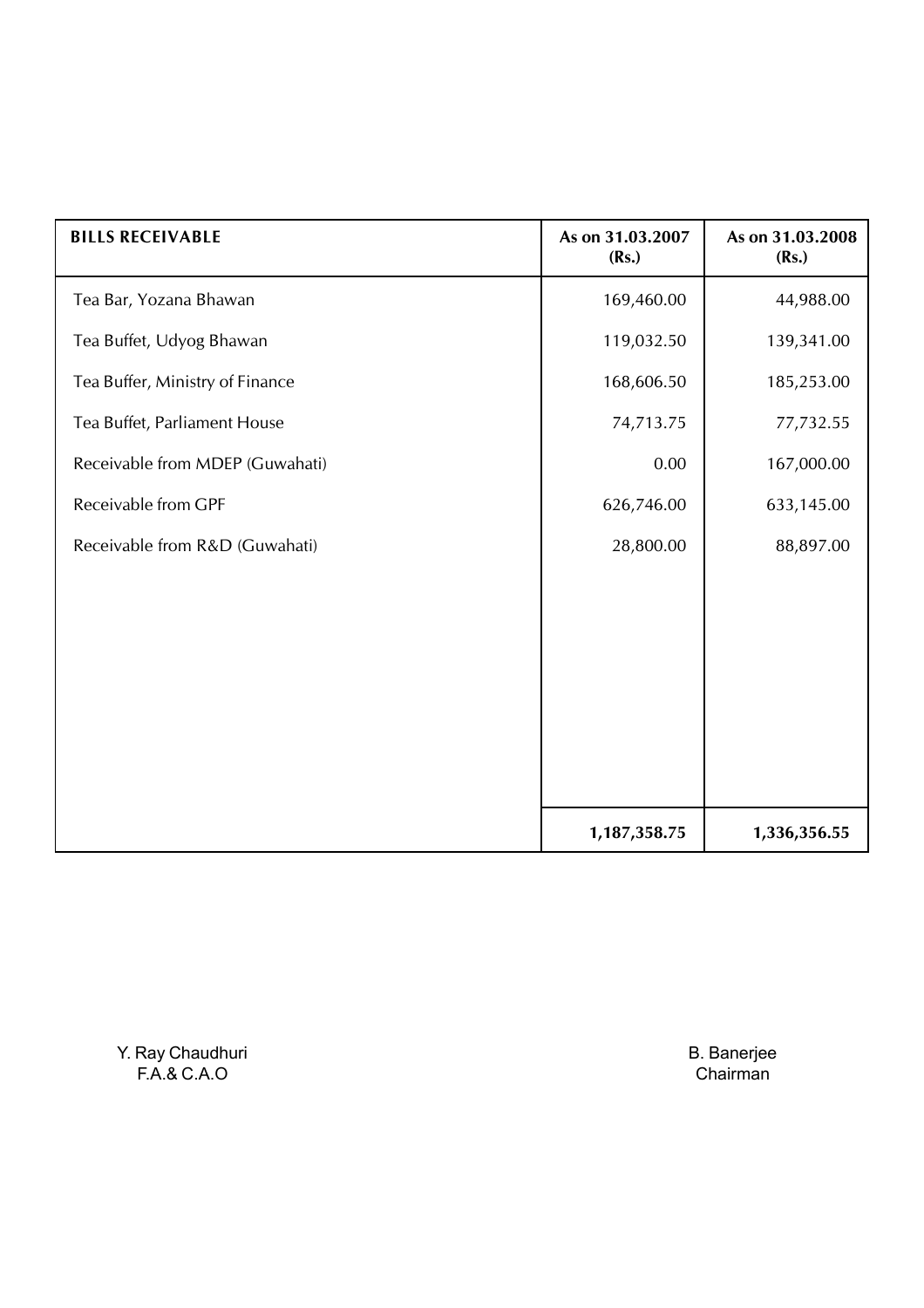## **SCHEDULE FORMING PART OF THE BALANCE SHEET AS ON 31ST MARCH, 2008 SCHEDULE : 'H' INTEREST FREE LOAN TO TTCI**

|                                   | As on 31.03.2007<br>(Rs.) | As on 31.03.2008<br>(Rs.) |
|-----------------------------------|---------------------------|---------------------------|
| <b>INTEREST FREE LOAN TO TTCI</b> | 57, 357, 642.87           | 57, 357, 642. 87          |
|                                   |                           |                           |
|                                   |                           |                           |
|                                   |                           |                           |
|                                   |                           |                           |
|                                   |                           |                           |
|                                   |                           |                           |
|                                   |                           |                           |
|                                   |                           |                           |
|                                   | 57, 357, 642.87           | 57, 357, 642.87           |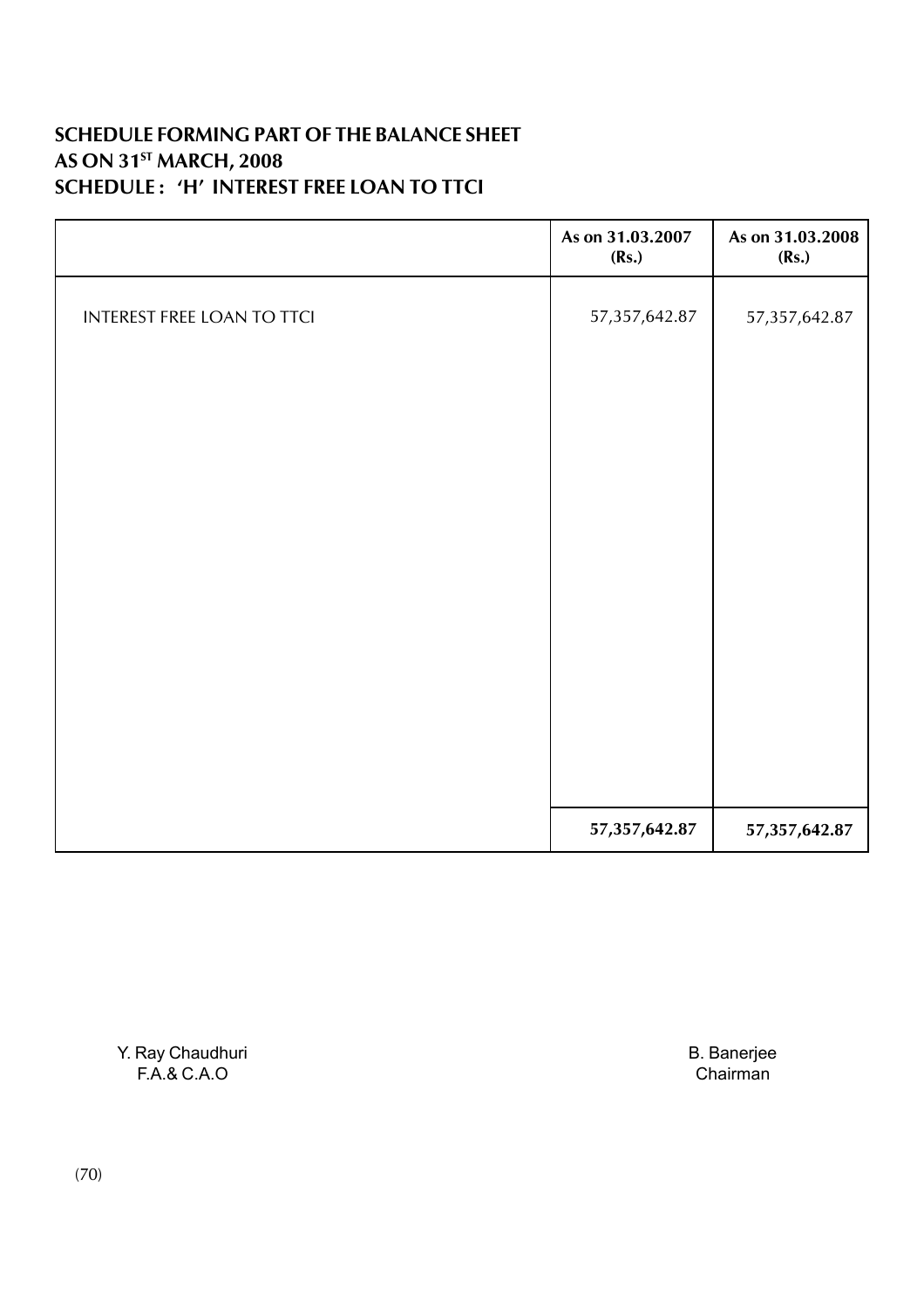#### **SCHEDULE FORMING PART OF THE BALANCE SHEET AS ON 31ST MARCH,2008. SCHEDULE 'I' CASH & BANK BALANCES**

|                                             | As on 31.03.2007<br>(Rs.) | As on 31.03.2008<br>(Rs.) |
|---------------------------------------------|---------------------------|---------------------------|
| Cash in hand / cheque in hand               | 177,511.97                | 304,006.47                |
| Cash at Corporation Bank, Kolkata           | 0.00                      | 335,531.45                |
| Cash at Central Bank of India, Kolkata (1)  | 65,160.04                 | 34,243.23                 |
| Cash at Central Bank of India, Kolkata (2)  | 2,751,435.09              | 6,771,164.53              |
| Cash at State Bank of India, Kolkata        | 5,077,429.28              | 16,839,867.08             |
| Cash at United Bank of India, Kolkata       | 2,056,414.68              | 1,250,023.16              |
| Cash at State Bank of India, Cochin(Lic)    | 50.00                     | 50.00                     |
| Cash at State Bank of India, Guwahati (Lic) | 8,700.00                  | 17,400.00                 |
| Cash at UCO Bank, Coonoor, (Lic)            | 50,000.00                 | 22,100.00                 |
| Cash at Andhra Bank, Kolkata (DCTM)         | 149,496.64                | 31,550.64                 |
| Cash with DTP, London                       | 204,014.00                | 3,239,812.00              |
| Cash with DTP, Dubai                        | 2,360,129.00              | 567,246.00                |
| Cash with DTP, Moscow                       | 2,659,834.00              | 6,354.00                  |
|                                             | 15,560,174.70             | 29,419,348.56             |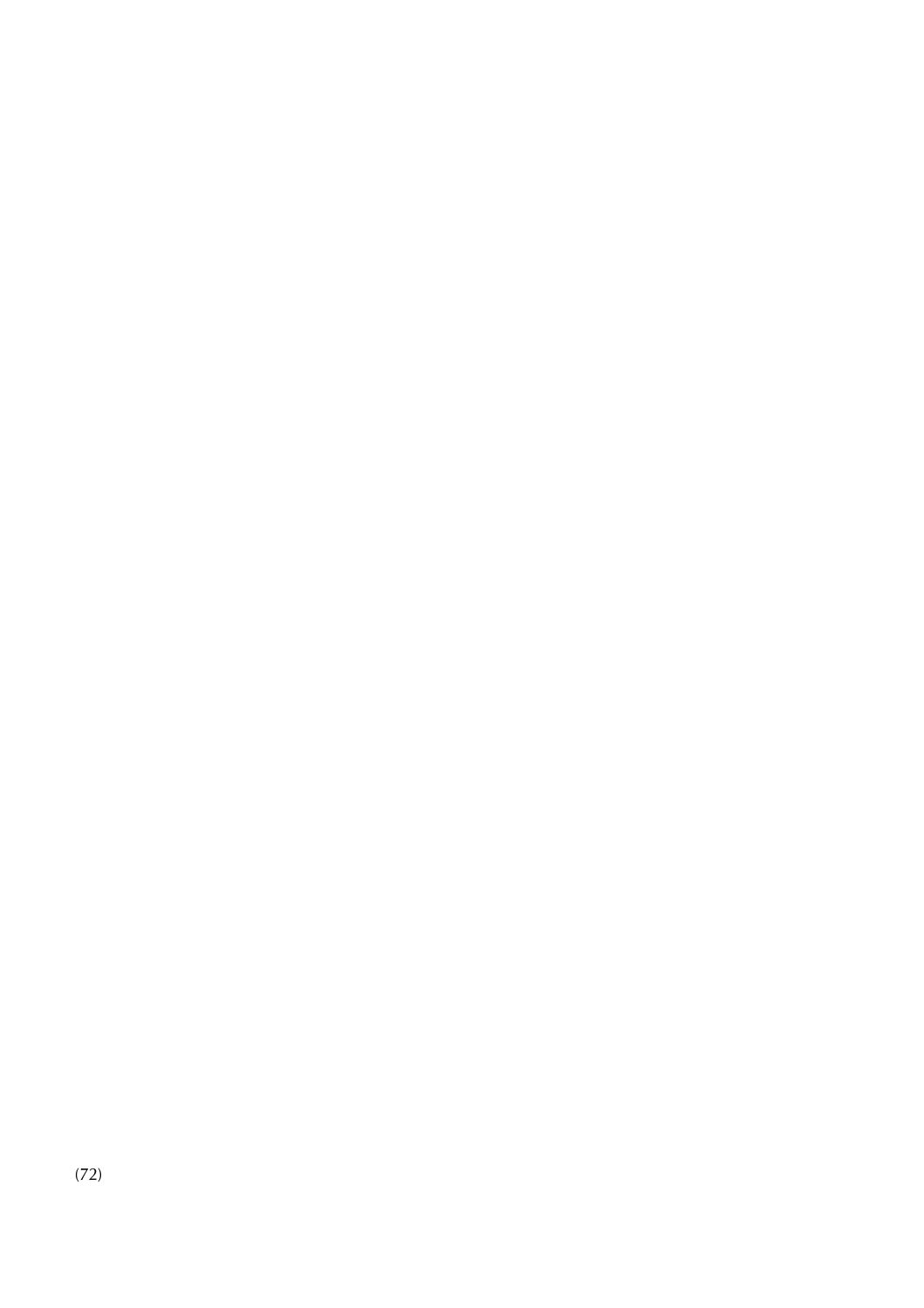# General Provident Fund Account & New Pension Scheme Account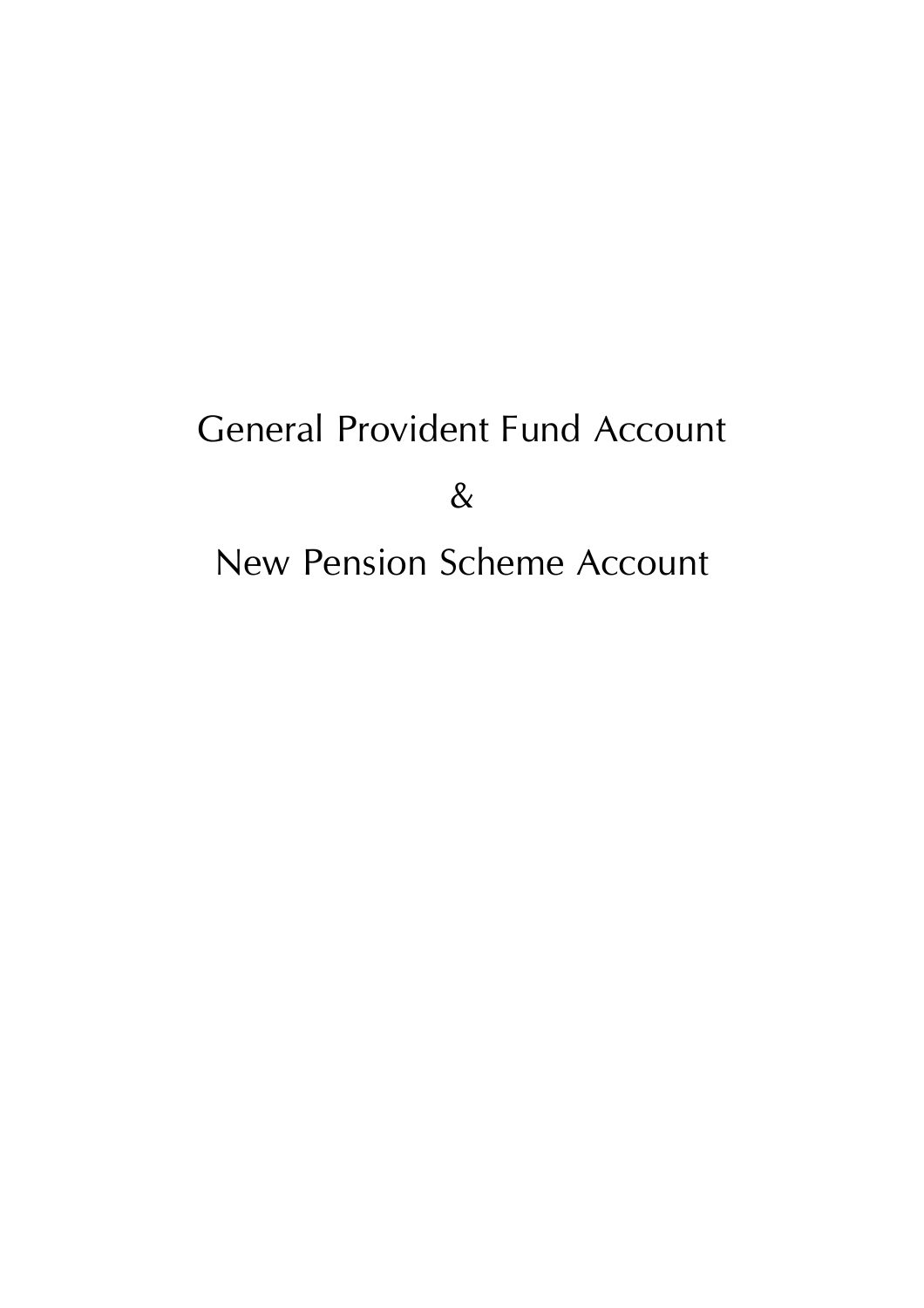#### **TEA BOARD GENERAL PROVIDENT FUND RECEIPT & PAYMENT A/C FOR THE YEAR ENDED 31.03.2008**

| <b>RECEIPTS</b>                           | Amount (Rs.)  | Amount (Rs.)   |
|-------------------------------------------|---------------|----------------|
| <b>Opening Balance</b><br>B.O.B.          | 1,472,934.34  |                |
| S.B.I.                                    | 4,410,120.00  | 5,883,054.34   |
| Receipt From Tea Fund during the year     |               |                |
| On Account of Subscription receivable     | 4,340.00      |                |
| On Account of Loan receivable             | 4,777.00      |                |
| On Account of Subscription (Current year) | 23,674,409.00 |                |
| On Account of Loan (Current year)         | 3,347,611.00  | 27,031,137.00  |
| Received on Encashment of TD'S            |               |                |
| I.O.B                                     | 15,000,000.00 |                |
| State Bank of Hyderabad                   | 25,000,000.00 |                |
| O.B.C.                                    | 54,370,000.00 |                |
| Andhra Bank                               | 57,840,024.00 |                |
| Indian Bank                               | 11,005,342.00 | 163,215,366.00 |
| Interest on TD'S                          |               | 21,365,221.00  |
| Interest on ICICI Bond                    |               | 475,000.00     |
| Interest on S/B A/cs                      |               |                |
| S.B.I.                                    | 77,119.00     |                |
| B.O.B.                                    | 8,941.00      | 86,060.00      |
| <b>Total</b>                              |               | 218,055,838.34 |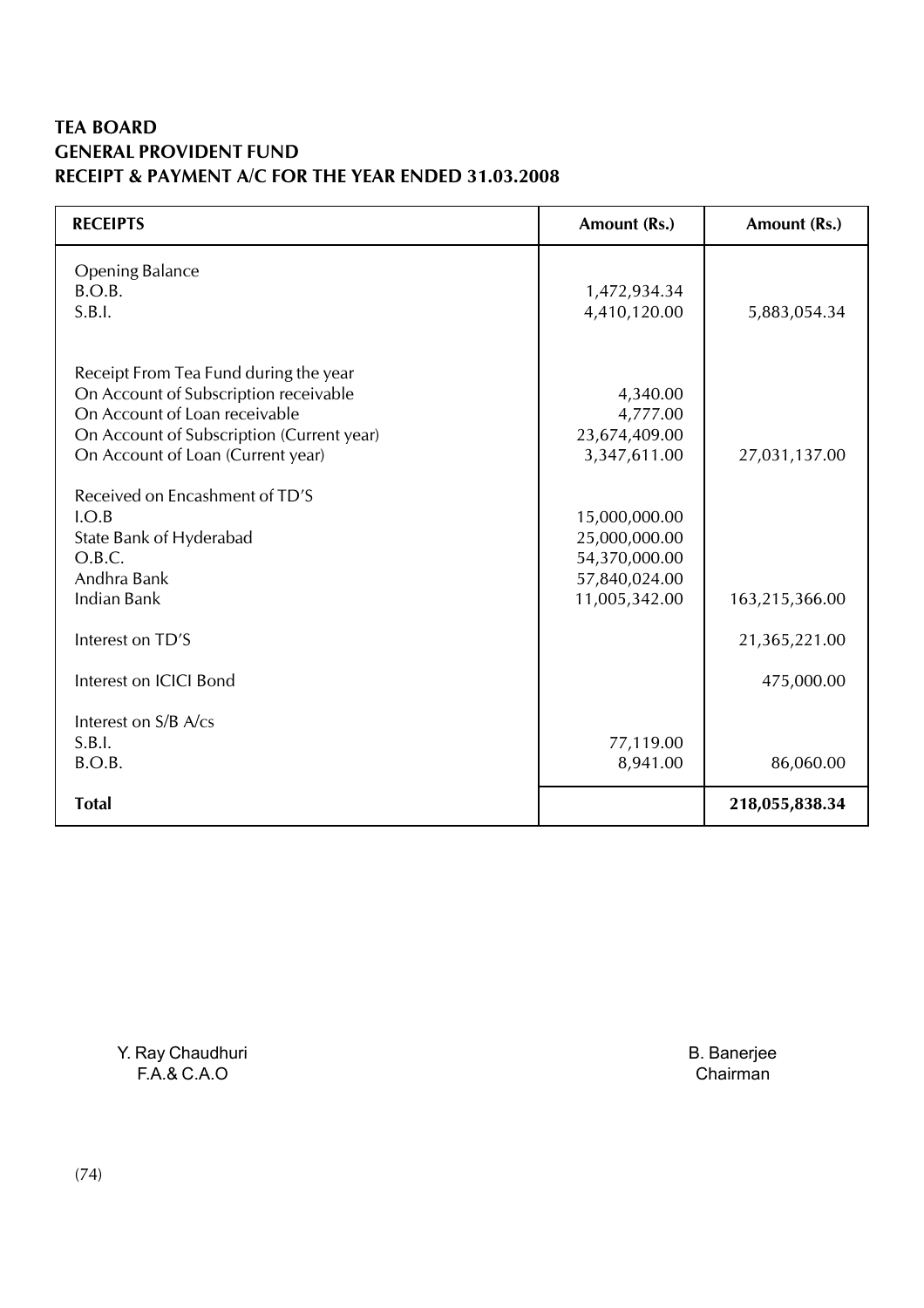| <b>PAYMENTS</b>                                                                                                                                                                                                                        | Amount (Rs.)                                                                    | Amount (Rs.)                                                 |
|----------------------------------------------------------------------------------------------------------------------------------------------------------------------------------------------------------------------------------------|---------------------------------------------------------------------------------|--------------------------------------------------------------|
| Investments on TD'S<br>B.O.B<br>Bank of India<br>State Bank of Hyderabad<br>Refund to T.B.T.F.<br>On Account of Loan/F.S./FW Payable<br>On Account of Loan/F.S./FW (Current year)<br>Payment of Loan/F.S./F.W.<br>Misc(Service Charge) | 27,000,000.00<br>13,000,000.00<br>143,000,000.00<br>635,863.00<br>10,959,407.00 | 183,000,000.00<br>11,595,270.00<br>18,129,175.00<br>2,040.00 |
| <b>Closing Balance</b><br>B.O.B.<br>S.B.I.                                                                                                                                                                                             | 2,614,880.34<br>2,714,473.00                                                    | 5,329,353.34                                                 |
| <b>Total</b>                                                                                                                                                                                                                           |                                                                                 | 218,055,838.34                                               |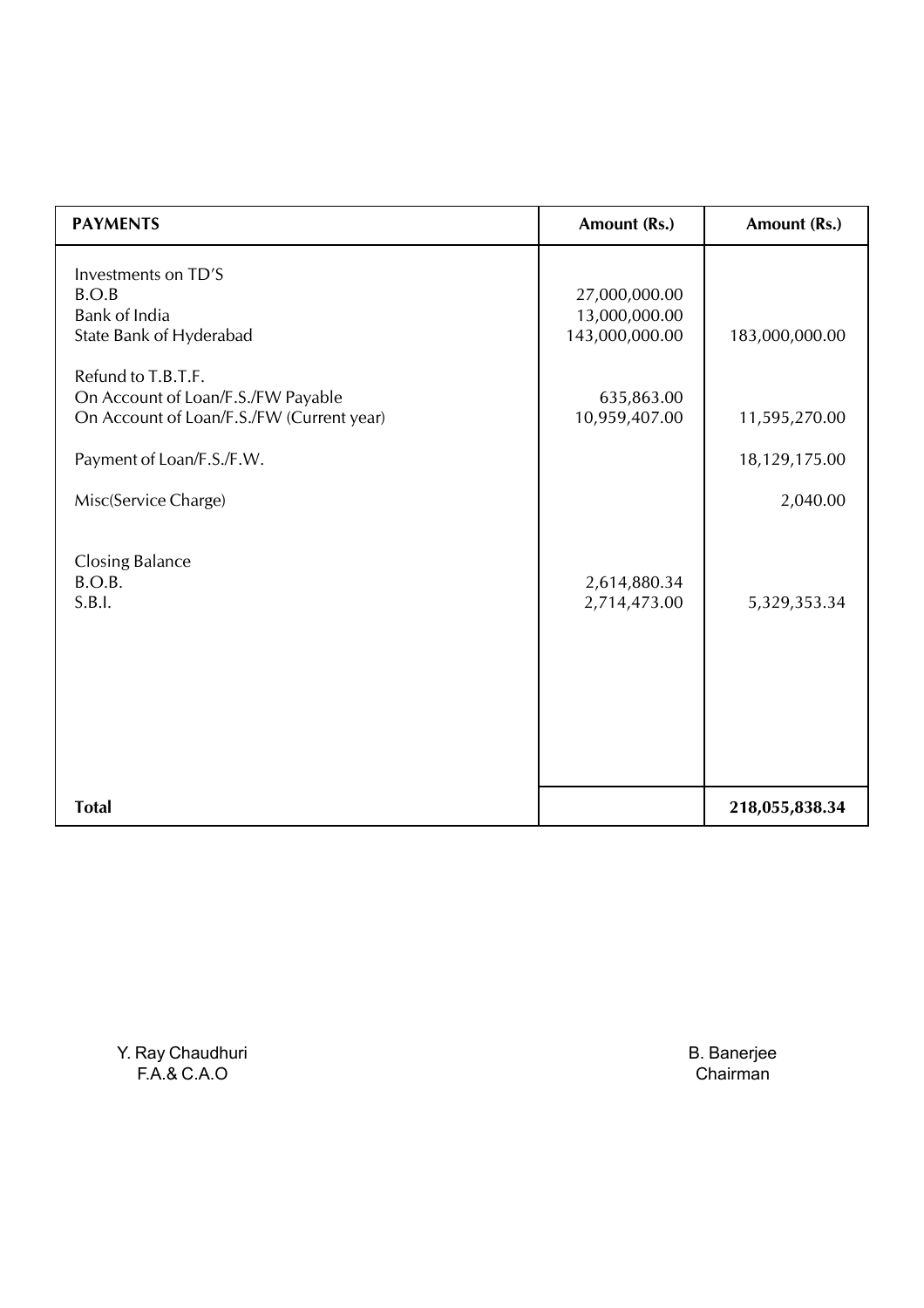#### **TEA BOARD GENERAL PROVIDENT FUND INCOME & EXPENDITURE A/C FOR THE YEAR ENDED 31.03.2008**

| <b>EXPENDITURE</b>                | Amount (Rs.) | Amount (Rs.)  |
|-----------------------------------|--------------|---------------|
| Interest Payable to Subscribers   |              | 10,610,084.00 |
| Misc. (Service Charge)            |              | 2,040.00      |
| Excess Of Income Over Expenditure |              | 397,591.00    |
|                                   |              |               |
|                                   |              |               |
|                                   |              |               |
|                                   |              |               |
|                                   |              |               |
|                                   |              |               |
|                                   |              |               |
|                                   |              |               |
|                                   |              |               |
|                                   |              |               |
| <b>Total</b>                      |              | 11,009,715.00 |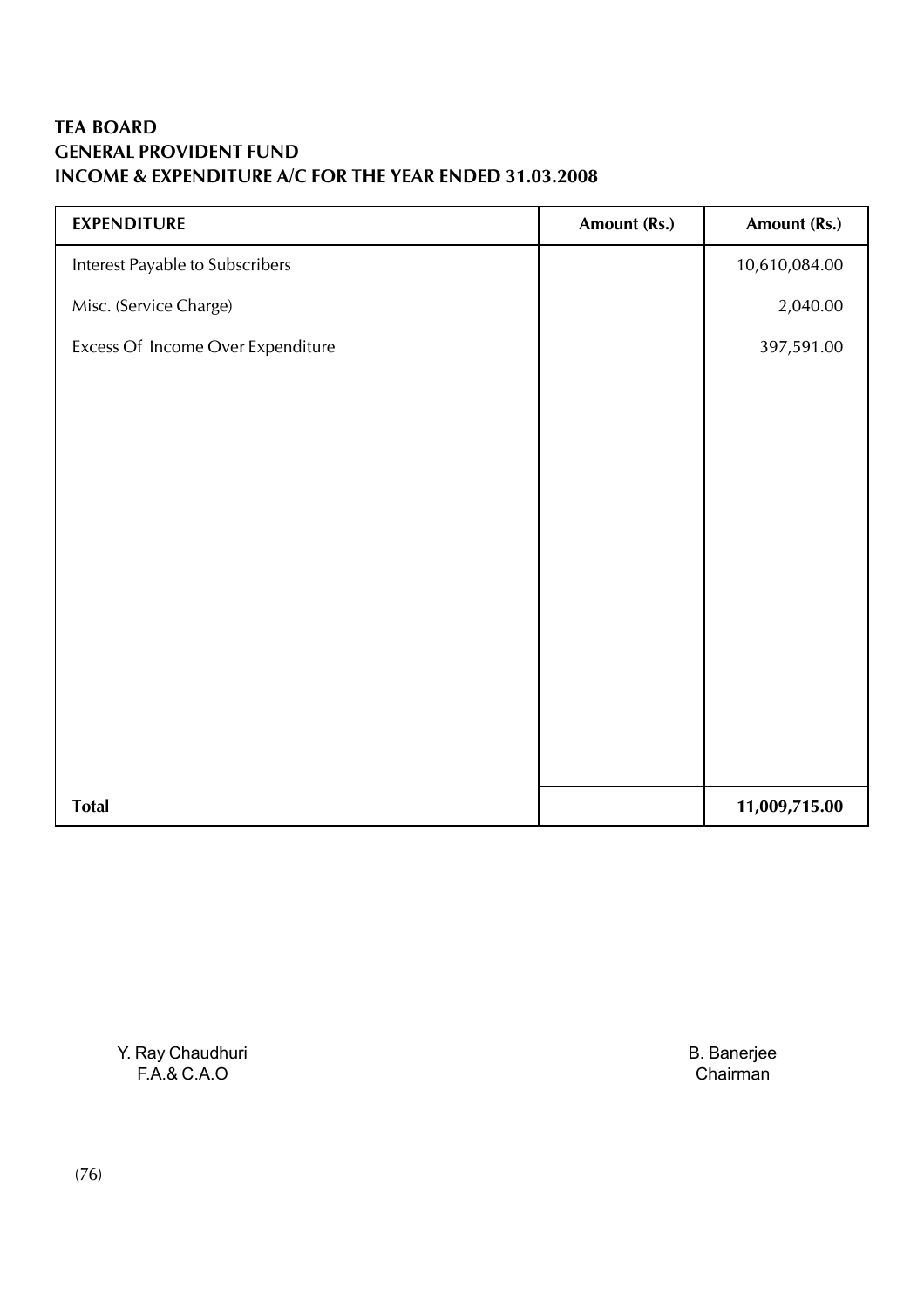| <b>INCOME</b>                                                         | Amount (Rs.)                   | Amount (Rs.)  |
|-----------------------------------------------------------------------|--------------------------------|---------------|
| Interest on S/B A/c                                                   |                                | 86,060.00     |
| Interest Received on ICICI Bond<br>Less: Last year's Accrued Interest | 475,000.00<br>435,416.65       | 39,583.35     |
| <b>Interest Received on TDs</b><br>Less: Last year's Accrued Interest | 21,365,221.00<br>16,474,536.00 | 4,890,685.00  |
| Accrued Interest receivable On TD                                     |                                | 5,557,970.00  |
| Accrued Interest receivable on ICICI Bond                             |                                | 435,416.65    |
|                                                                       |                                |               |
|                                                                       |                                |               |
|                                                                       |                                |               |
|                                                                       |                                |               |
|                                                                       |                                |               |
|                                                                       |                                |               |
|                                                                       |                                |               |
| <b>TOTAL</b>                                                          |                                | 11,009,715.00 |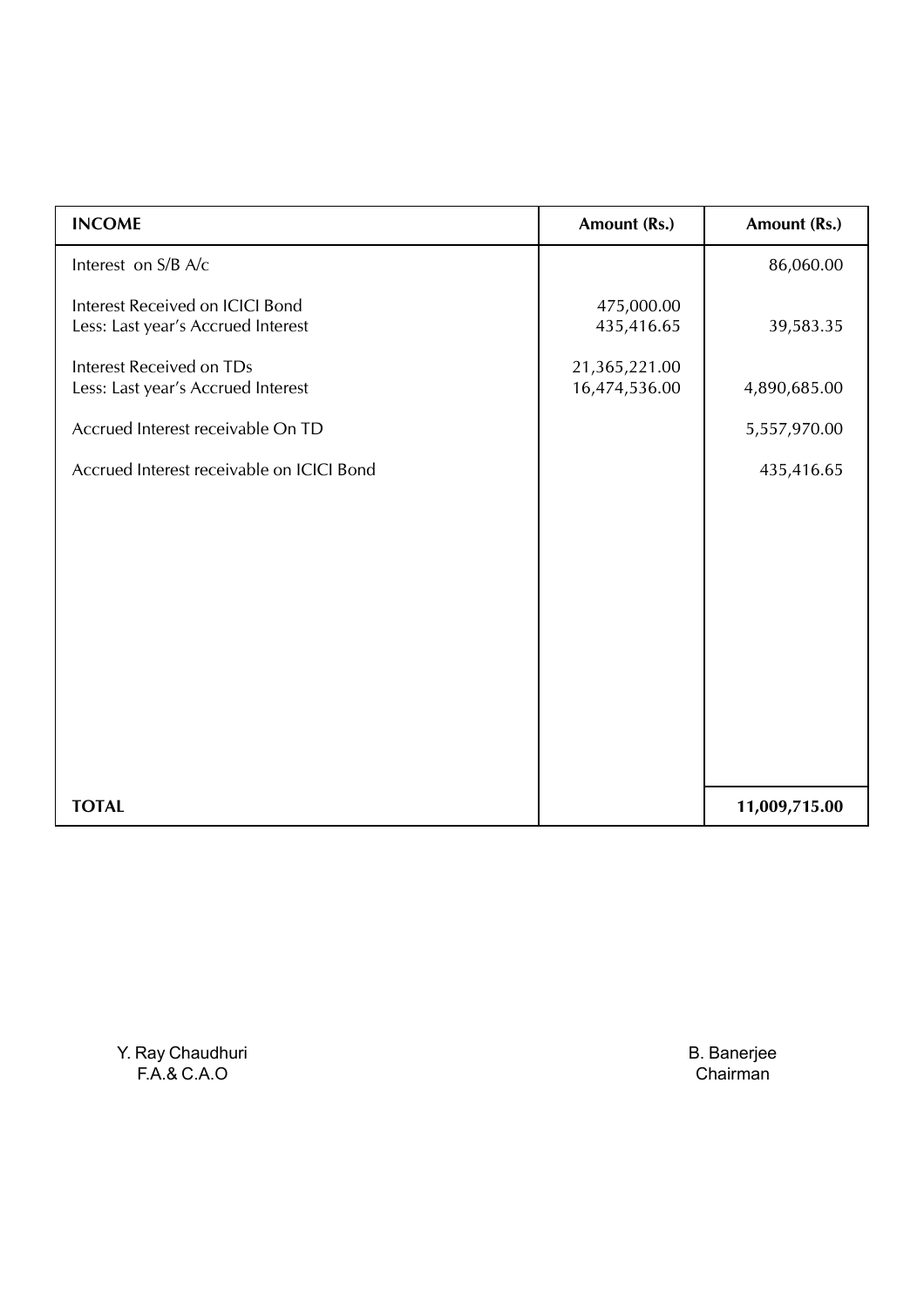#### **TEA BOARD GENERAL PROVIDENT FUND BALANCE SHEET ON 31.03.2008**

| <b>LIABILITIES</b>                                                        | Amount (Rs.)  | Amount (Rs.)   |
|---------------------------------------------------------------------------|---------------|----------------|
| Subscription as per Schedule A<br>Liabilities towards C.P.F. Contribution |               | 142,122,805.00 |
| as per last year's Balance Sheet                                          |               | 3,692,240.35   |
| Nett amount payable to Tea Fund<br><b>Excess Income Over Expenditure</b>  |               | 633,145.00     |
| as per last year's Balance Sheet                                          | 52,476,958.64 |                |
| Less : Prior Period Adjustment as per<br>Schedule C                       | 0.00          |                |
| Add : Excess Income over Expenditure                                      | 52,476,958.64 |                |
| (As Per Current Year)                                                     | 397,591.00    | 52,874,549.64  |
|                                                                           |               |                |
|                                                                           |               |                |
|                                                                           |               |                |
|                                                                           |               |                |
|                                                                           |               |                |
|                                                                           |               |                |
|                                                                           |               |                |
|                                                                           |               |                |
|                                                                           |               |                |
| <b>Total</b>                                                              |               | 199,322,739.99 |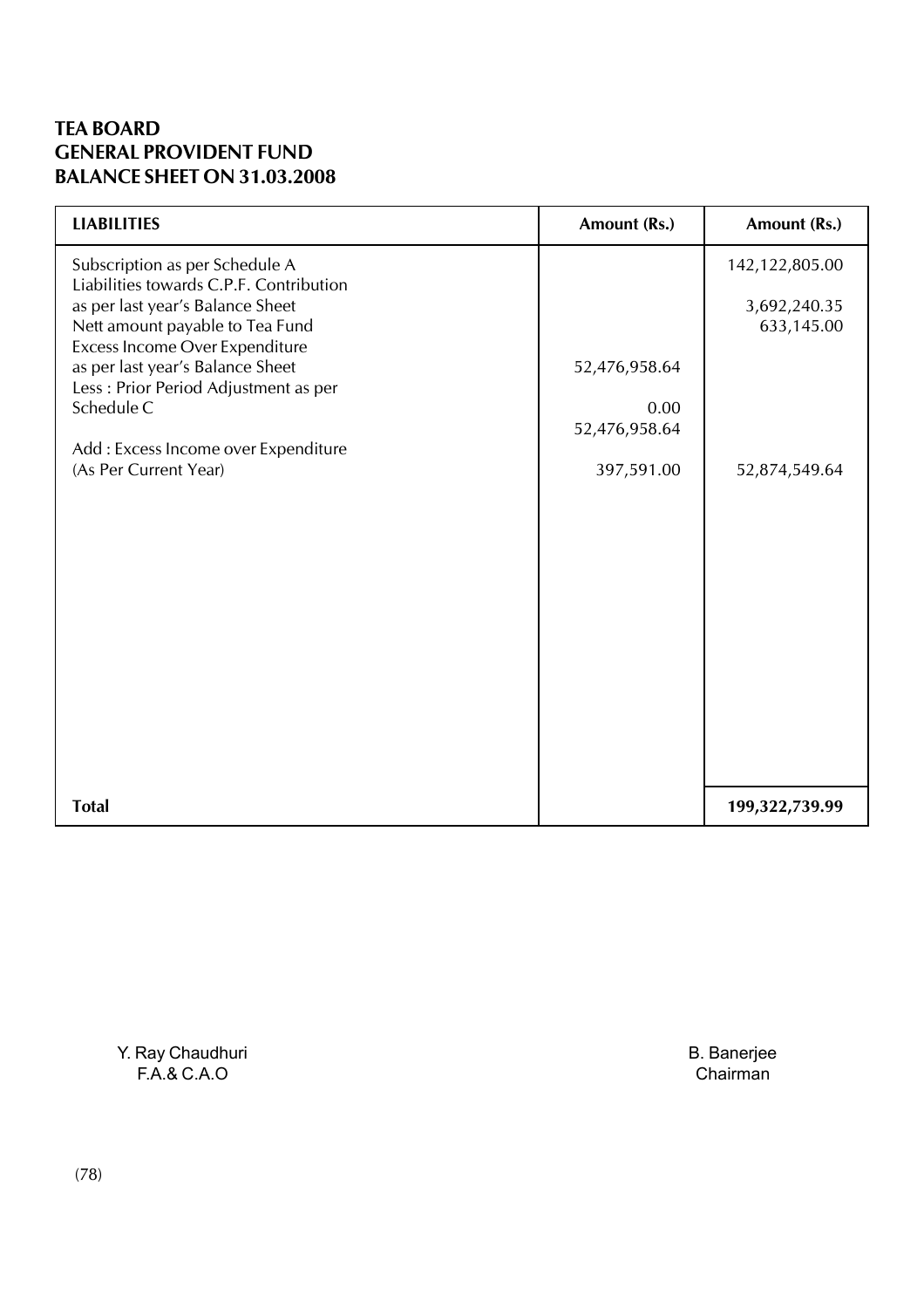| <b>ASSETS</b>                                                                                                                                                                                                                                                               | Amount (Rs.)                                                                     | Amount (Rs.)   |
|-----------------------------------------------------------------------------------------------------------------------------------------------------------------------------------------------------------------------------------------------------------------------------|----------------------------------------------------------------------------------|----------------|
| Investment as per Schedule B                                                                                                                                                                                                                                                |                                                                                  | 188,000,000.00 |
| <b>Accrued Interest Receivable</b><br>as per last year<br>Less: Prior Period Adjustment<br>as per Schedule C<br>Less: Accrued Interest On ICICI<br>Bond, shown Seperately and Adjusted<br>(Last Year)<br>Less: InterestAccrued Interest On TD'S<br>received during the year | 16,474,536.00<br>0.00<br>16,474,536.00<br>0.00<br>16,474,536.00<br>16,474,536.00 |                |
| Add: Interest Accrued On TD'S During<br>the year                                                                                                                                                                                                                            | 0.00<br>5,557,970.00                                                             | 5,557,970.00   |
| Accrued Interest On ICICI Bond<br>During the year                                                                                                                                                                                                                           |                                                                                  | 435,416.65     |
| <b>Closing Balance</b><br><b>BOB</b><br><b>SBI</b>                                                                                                                                                                                                                          | 2,614,880.34<br>2,714,473.00                                                     | 5,329,353.34   |
| <b>TOTAL</b>                                                                                                                                                                                                                                                                |                                                                                  | 199,322,739.99 |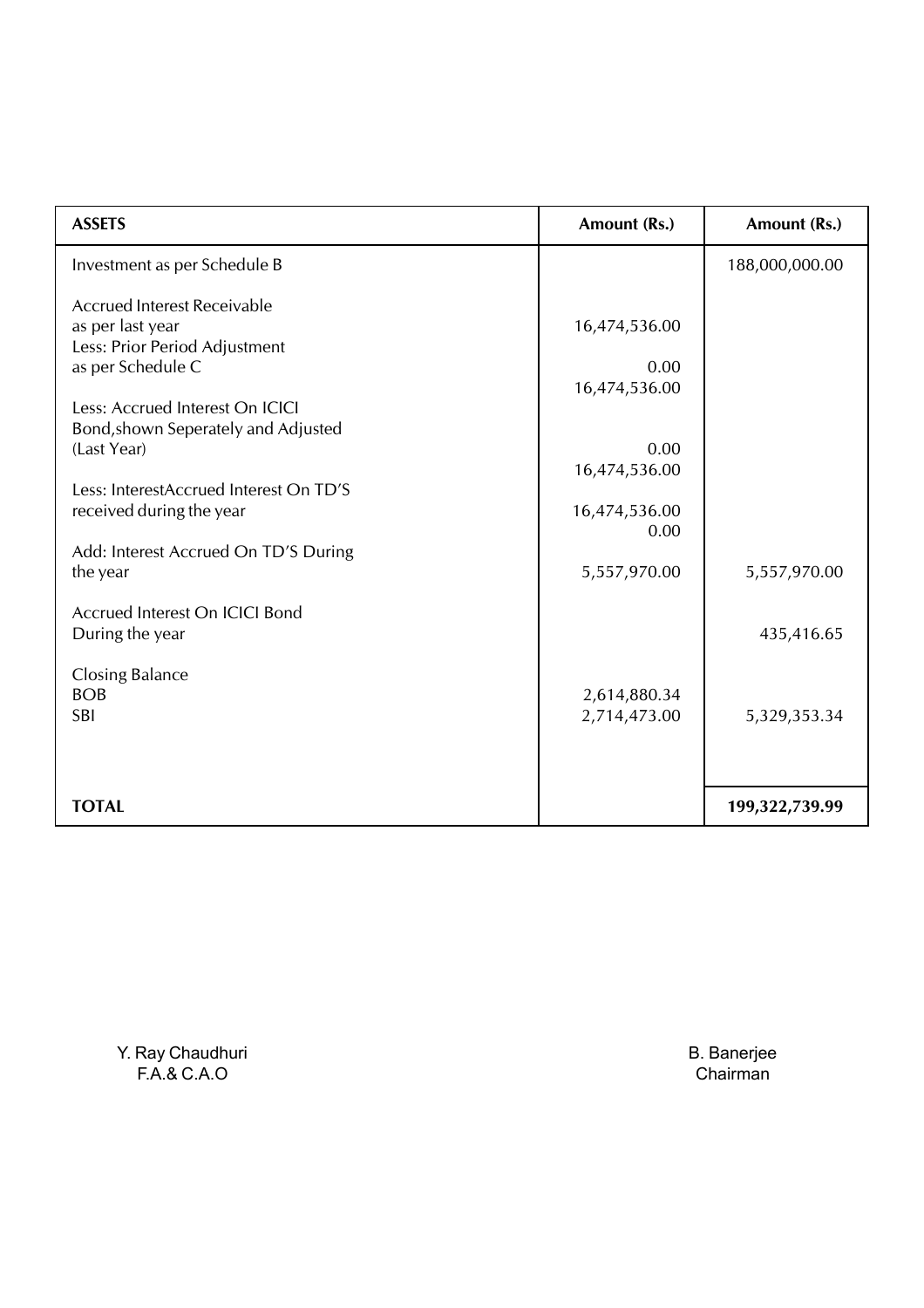# SCHEDULE FORMING THE PART OF THE BALANCE SHEET AS ON 31<sup>ST</sup> MARCH, 2008 **SCHEDULE A : SUBSCRIPTION**

|                                                                                     | Amount                          | <b>Amount</b>    |
|-------------------------------------------------------------------------------------|---------------------------------|------------------|
| Liabilities as per last year's Balance Sheet                                        | 134,212,428.00                  |                  |
| Add: Amount received from T.B.T.F. during the year<br>on A/c. Subs. & Loan recovery | 27,022,020.00                   |                  |
| Add: Amount receivable from T.B.T.F. on A/c Sub & Loan.                             | 0.00<br>161,234,448.00          |                  |
| Less: Refunded to TBTF during the year A/c Loan/FW/FS                               | 10,959,407.00                   |                  |
| Less: Payment of Loan/F.S./F.W.                                                     | 18,129,175.00                   |                  |
| Less: Amount Payable to T.B.T.F. on a/c loan/F.W. F.S.                              | 633,145.00                      |                  |
| Add: Interest                                                                       | 131,512,721.00<br>10,610,084.00 | 142, 122, 805.00 |
|                                                                                     |                                 |                  |
|                                                                                     |                                 |                  |
|                                                                                     |                                 |                  |
| <b>TOTAL</b>                                                                        |                                 | 142, 122, 805.00 |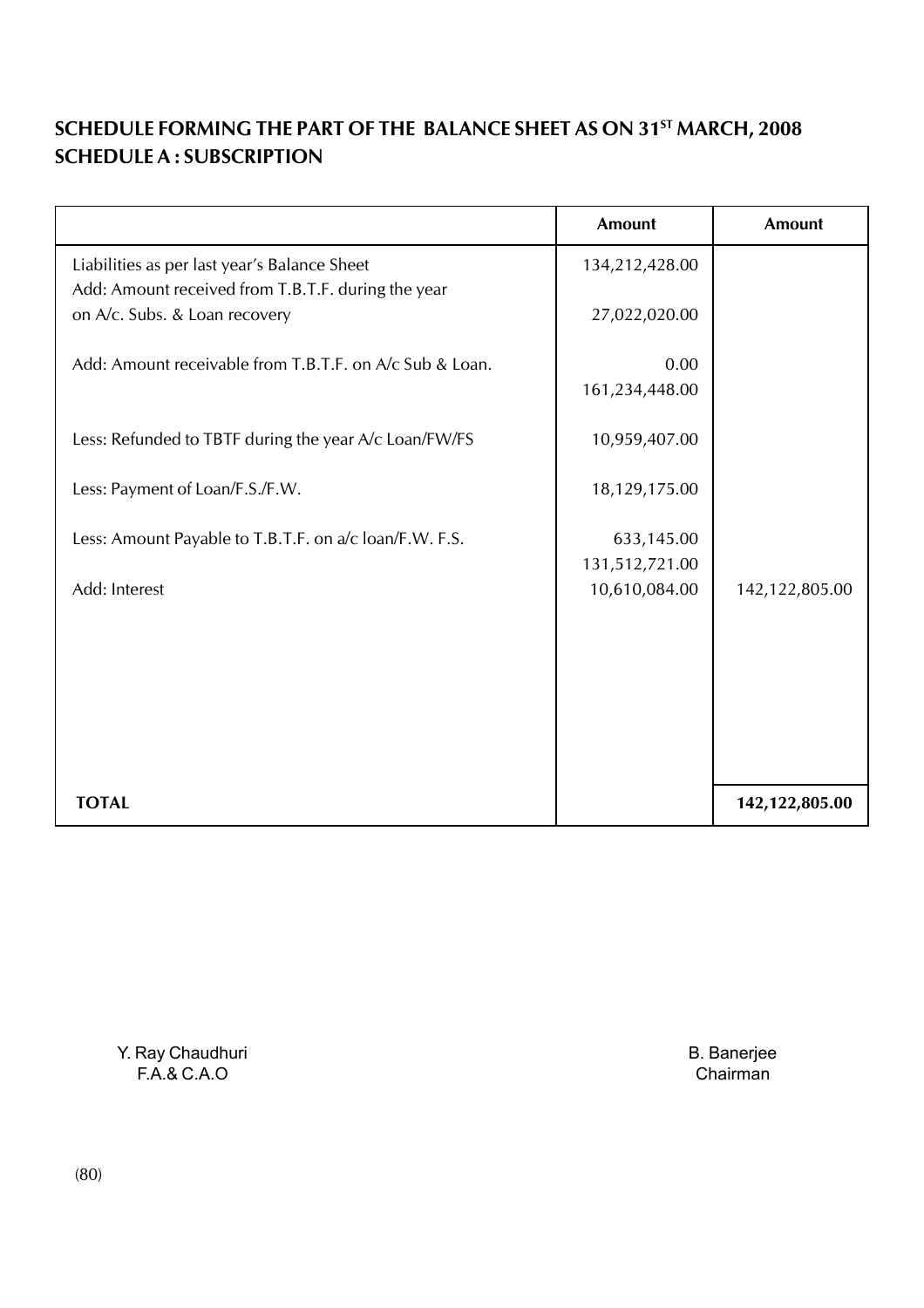# SCHEDULE FORMING THE PART OF THE BALANCE SHEET AS ON 31<sup>ST</sup> MARCH, 2008 **SCHEDULE B : INVESTMENT**

|                                                                                                                                 | <b>Amount</b>                                    | <b>Amount</b>          |
|---------------------------------------------------------------------------------------------------------------------------------|--------------------------------------------------|------------------------|
| Investment with Andhra Bank as per last year<br>Less: Encashment during the year                                                | 57,840,024.00<br>57,840,024.00                   | 0.00                   |
| Investment with B.O.B.                                                                                                          |                                                  | 27,000,000.00          |
| Investment with India Overseas Bank as per last year<br>Less: Encashment during the year                                        | 15,000,000.00<br>15,000,000.00                   | 0.00                   |
| Investment with Oriental Bank of Commerce as per last year<br>Less: Encashment during the year                                  | 54,370,000.00<br>54,370,000.00                   | 0.00                   |
| Investment with Bank of India                                                                                                   |                                                  | 13,000,000.00          |
| Investment with State Bank of Hyderabad as per last year<br>Add: Investment during the year<br>Less: Encashment during the year | 25,000,000.00<br>143,000,000.00<br>25,000,000.00 | 143,000,000.00         |
| Investment with Indian Bank during the year<br>Less: Encashment during the year<br><b>Total investment in TD</b>                | 11,005,342.00<br>11,005,342.00                   | 0.00<br>183,000,000.00 |
| Investment with ICICI Bond as per last year<br>Less: Encashment during the year                                                 | 5,000,000.00<br>0.00                             | 5,000,000.00           |
| <b>TOTAL</b>                                                                                                                    |                                                  | 188,000,000.00         |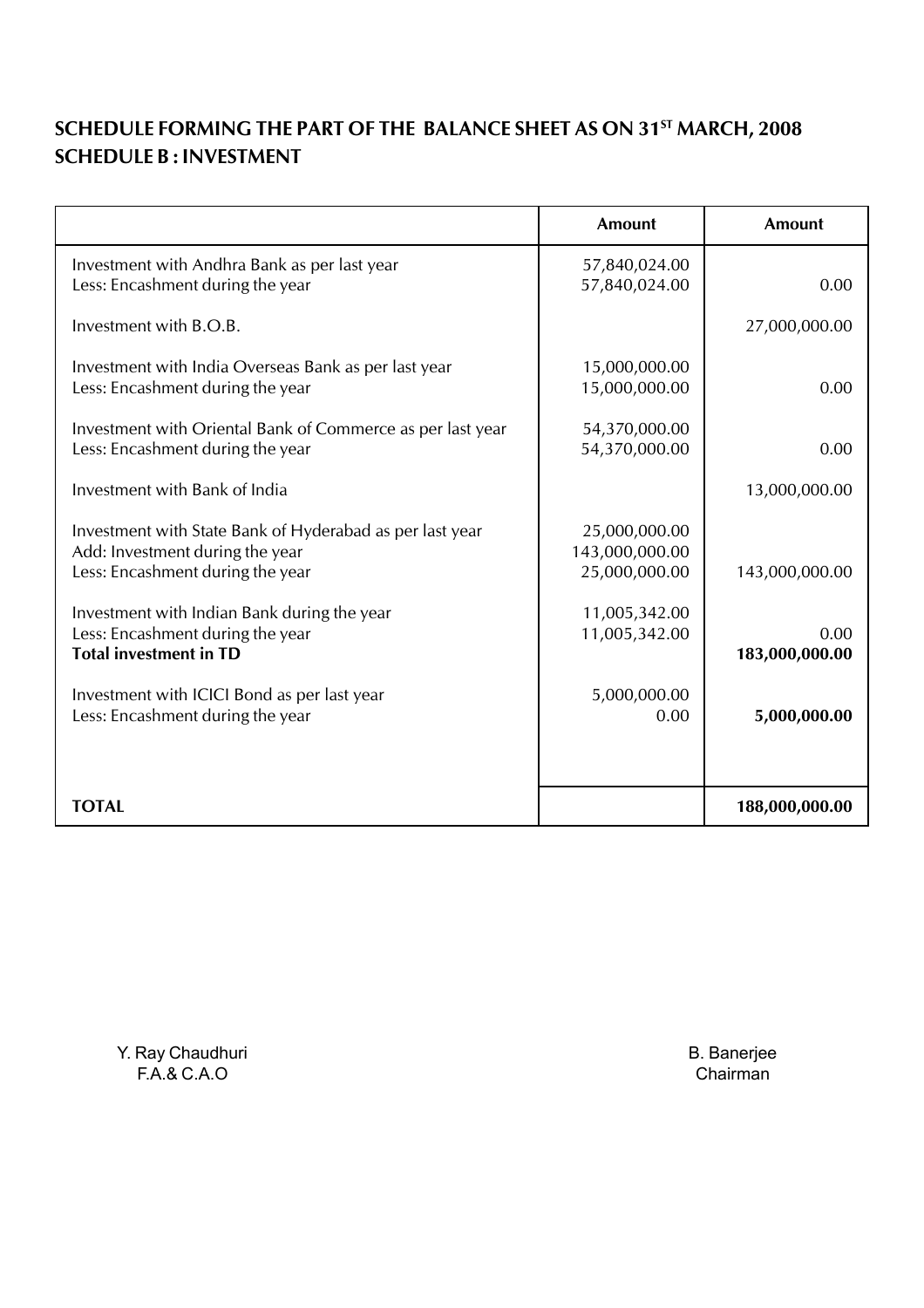#### **TEA BOARD NEW PENSION SCHEME RECEIPT & PAYMENT A/C FOR THE YEAR ENDED 31.03.2008**

| <b>RECEIPTS</b>                       | Amount (Rs.) | Amount (Rs.) |
|---------------------------------------|--------------|--------------|
| <b>Opening Balance</b>                |              |              |
| <b>Corporation Bank</b>               |              | 10,573.00    |
| <b>Received from TBTF</b>             |              |              |
| On Account of Employee's Contribution |              | 232,398.00   |
| On Account of Employer's Contribution |              | 232,398.00   |
| Received interest on S/B A/c          |              | 360.00       |
| Received interest on investment       |              | 26,641.51    |
| <b>Encashment of Investment</b>       |              | 302,452.87   |
|                                       |              |              |
|                                       |              |              |
|                                       |              |              |
|                                       |              |              |
|                                       |              |              |
|                                       |              |              |
|                                       |              |              |
|                                       |              |              |
|                                       |              |              |
|                                       |              |              |
|                                       |              |              |
|                                       |              |              |
|                                       |              |              |
|                                       |              |              |
|                                       |              |              |
| <b>TOTAL</b>                          |              | 804,823.38   |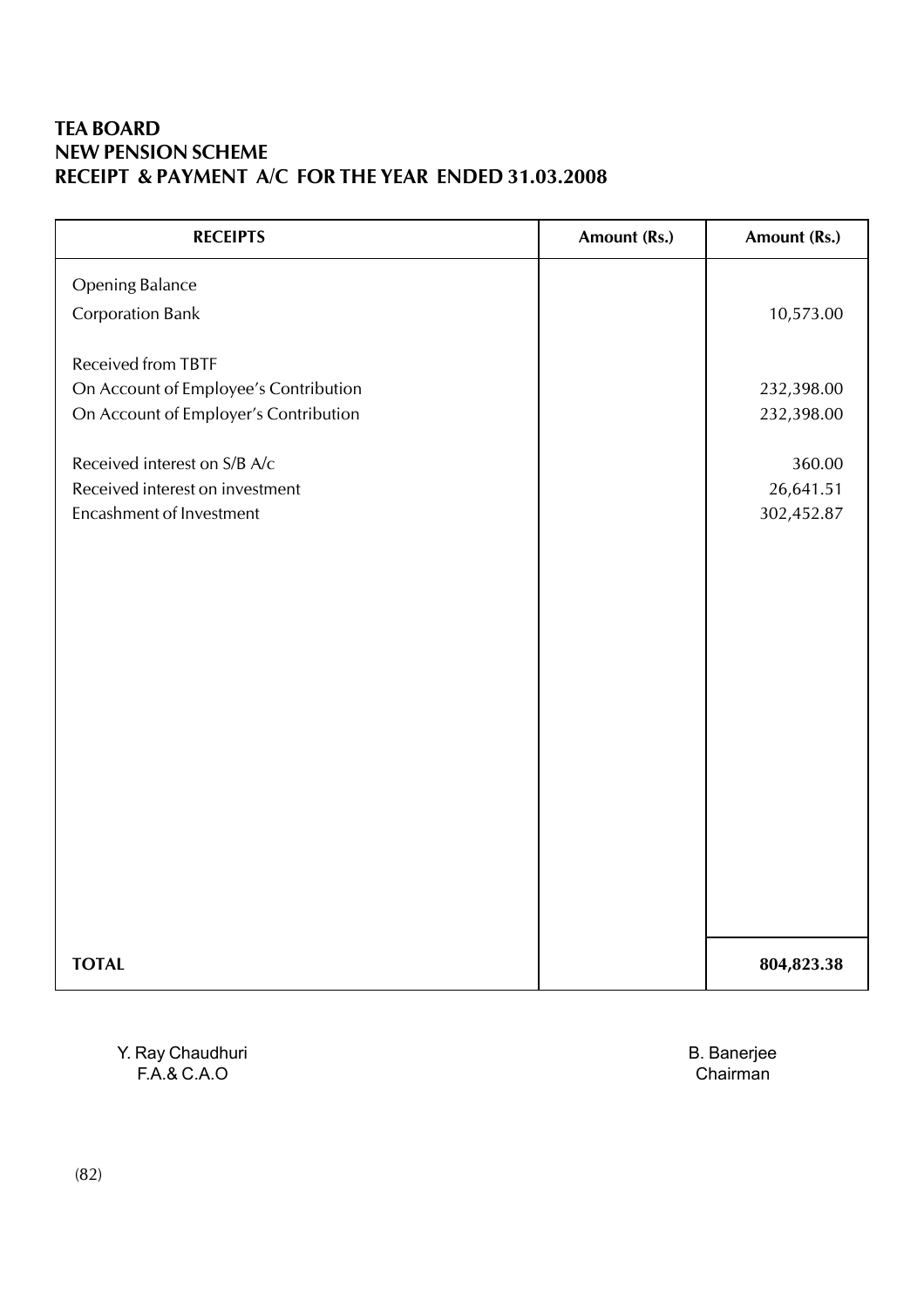| <b>PAYMENT</b>                        | Amount (Rs.) | Amount (Rs.) |
|---------------------------------------|--------------|--------------|
| Invesment                             |              |              |
| Corporation Bank (CLTD)               |              | 475,668.67   |
| <b>Corporation Bnk (Term Deposit)</b> |              | 300,000.00   |
| <b>Final Settlement</b>               |              | 18,676.00    |
| <b>Bank Charge</b>                    |              | 56.00        |
|                                       |              |              |
| <b>Closing Balance</b>                |              |              |
| Corporation Bank                      |              | 10,422.71    |
|                                       |              |              |
|                                       |              |              |
|                                       |              |              |
|                                       |              |              |
|                                       |              |              |
|                                       |              |              |
|                                       |              |              |
|                                       |              |              |
|                                       |              |              |
|                                       |              |              |
|                                       |              |              |
|                                       |              |              |
|                                       |              |              |
|                                       |              |              |
|                                       |              |              |
|                                       |              |              |
|                                       |              |              |
| <b>TOTAL</b>                          |              | 804,823.38   |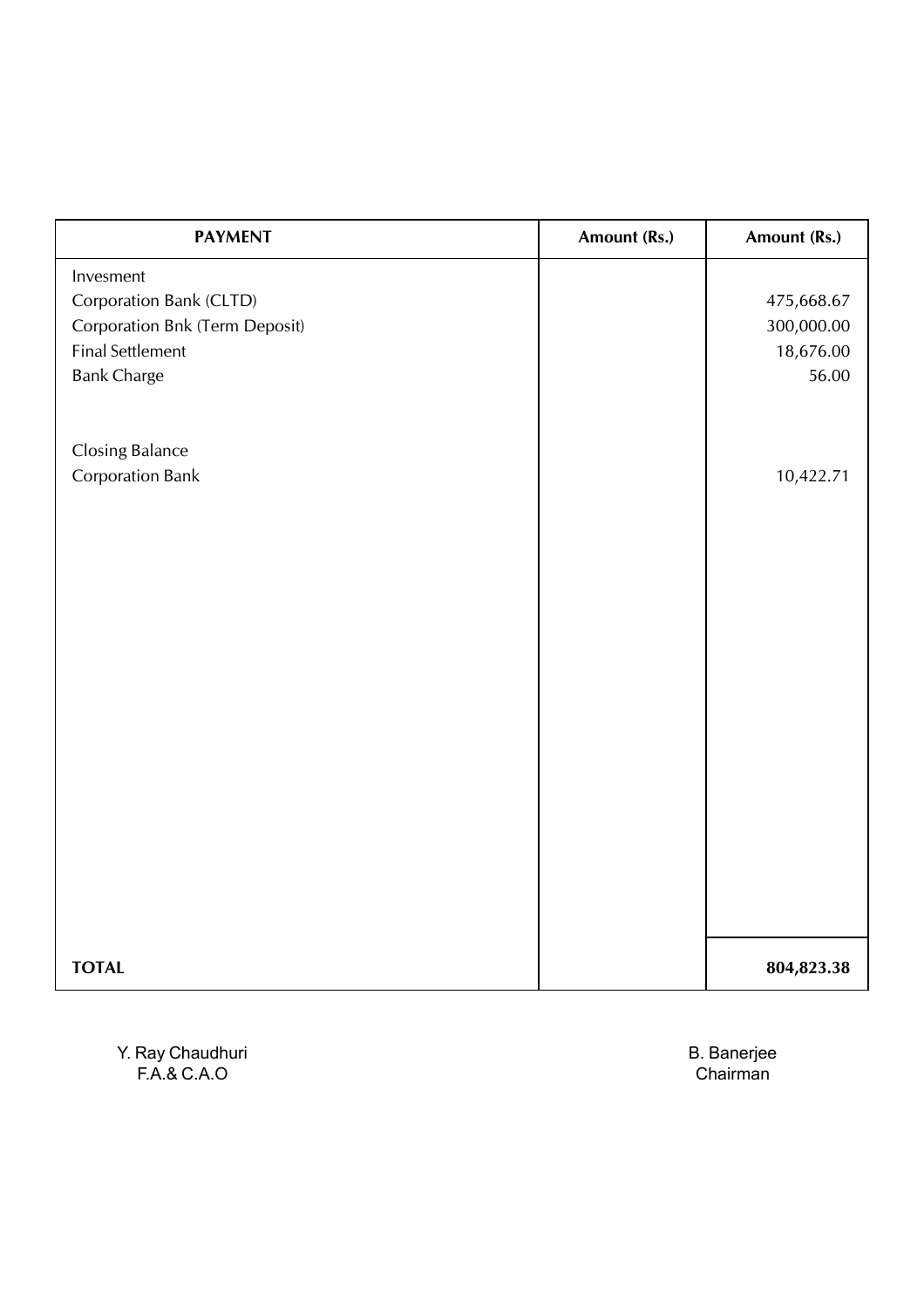#### **TEA BOARD NEW PENSION SCHEME INCOME & EXPENDITURE A/C FOR THE YEAR ENDED 31.03.2008**

| <b>EXPENDITURE</b>                                    | Amount (Rs.) | Amount(Rs.)        |
|-------------------------------------------------------|--------------|--------------------|
| Interest payable to subscribers<br><b>Bank Charge</b> |              | 42,812.00<br>56.00 |
| Excess of Income over expenditure                     |              | 6,152.95           |
|                                                       |              |                    |
|                                                       |              |                    |
|                                                       |              |                    |
|                                                       |              |                    |
|                                                       |              |                    |
|                                                       |              |                    |
| TOTAL                                                 |              | 49,020.95          |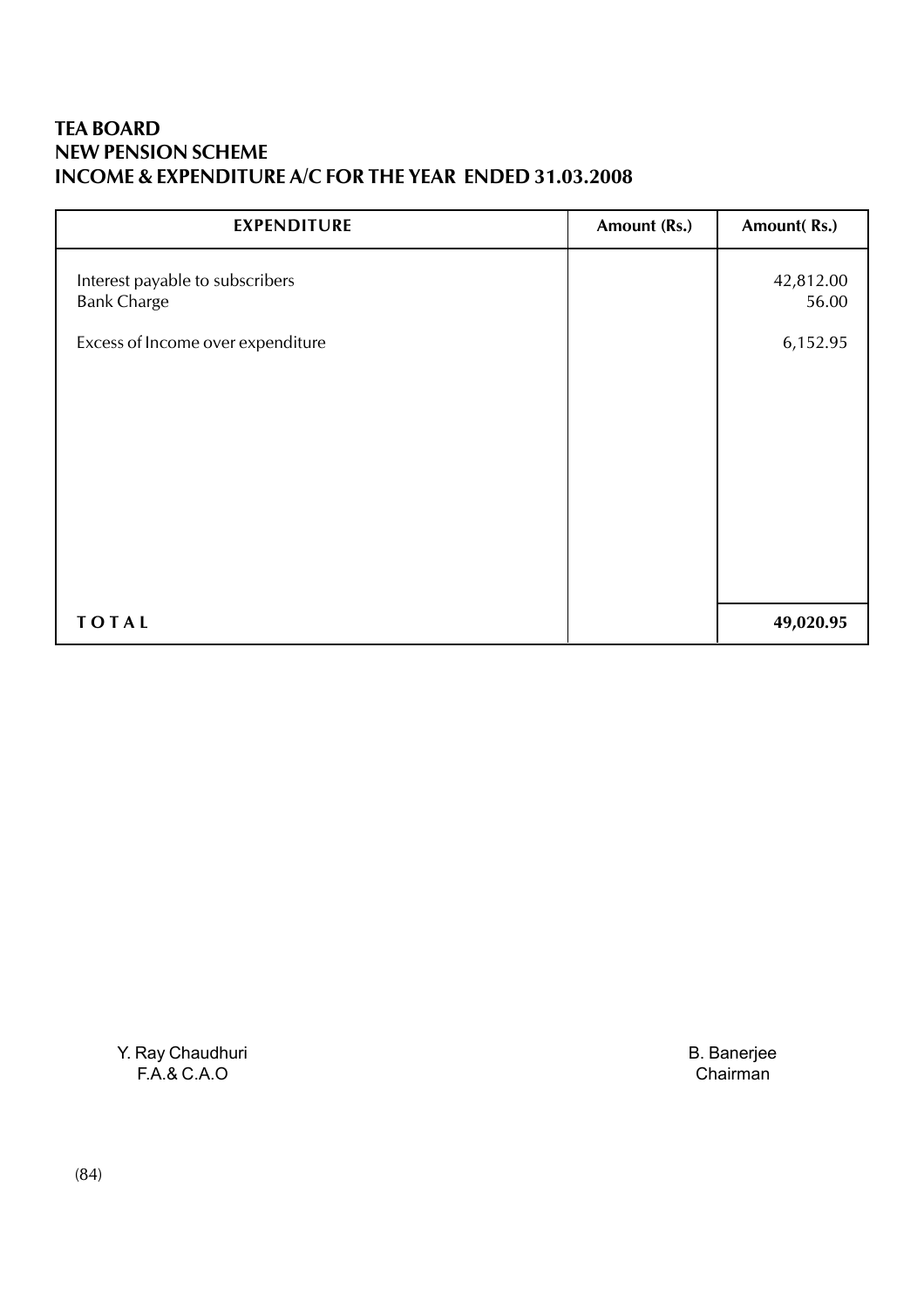| <b>INCOME</b>                                                            | Amount (Rs.)          | Amount (Rs.) |
|--------------------------------------------------------------------------|-----------------------|--------------|
| Interest received on S/B A/c                                             |                       | 360.00       |
| Interest receied on investment<br>Less accrued interest as per last year | 26,641.51<br>4,997.00 | 21,644.51    |
| Accrued Interest on Term Deposit                                         |                       | 27,016.44    |
|                                                                          |                       |              |
|                                                                          |                       |              |
|                                                                          |                       |              |
|                                                                          |                       |              |
|                                                                          |                       |              |
|                                                                          |                       |              |
| TOTAL                                                                    |                       | 49,020.95    |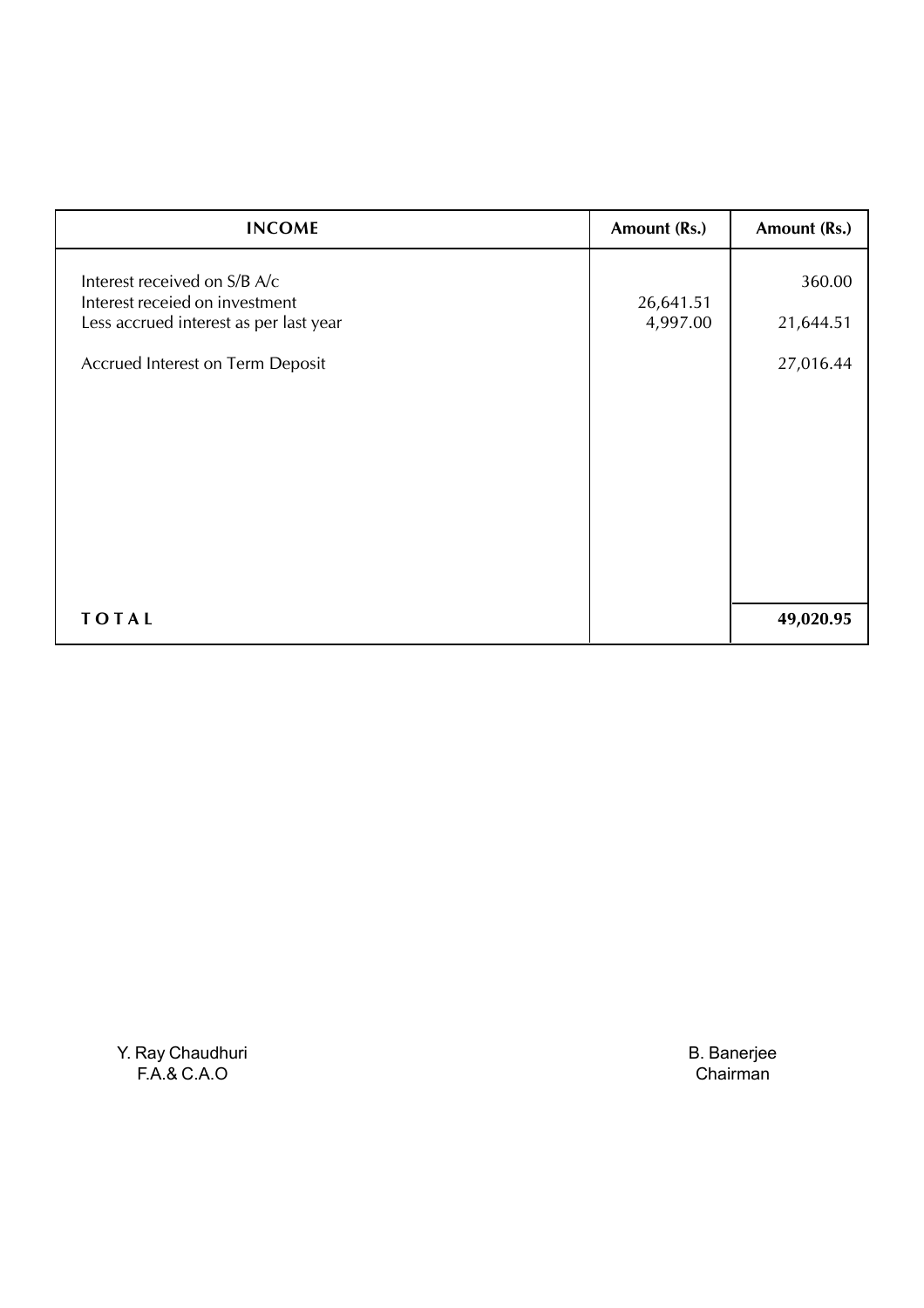#### **TEA BOARD NEW PENSION SCHEME BALANCE SHEET AS ON 31.03.08**

| <b>LIABILITIES</b>                        | Amount (Rs.) | Amount(Rs.) |
|-------------------------------------------|--------------|-------------|
| Liabilities as per last year's B/s        | 309,633.00   |             |
| Add contribution received during the year | 464,796.00   |             |
|                                           | 774,429.00   |             |
| Add interest                              | 42,812.00    |             |
|                                           | 817,241.00   |             |
| Less refund towards final settlement      | 18,676.00    | 798,565.00  |
|                                           |              |             |
|                                           |              |             |
|                                           |              |             |
|                                           |              |             |
|                                           |              |             |
|                                           |              |             |
|                                           |              |             |
| <b>TOTAL</b>                              |              | 798,565.00  |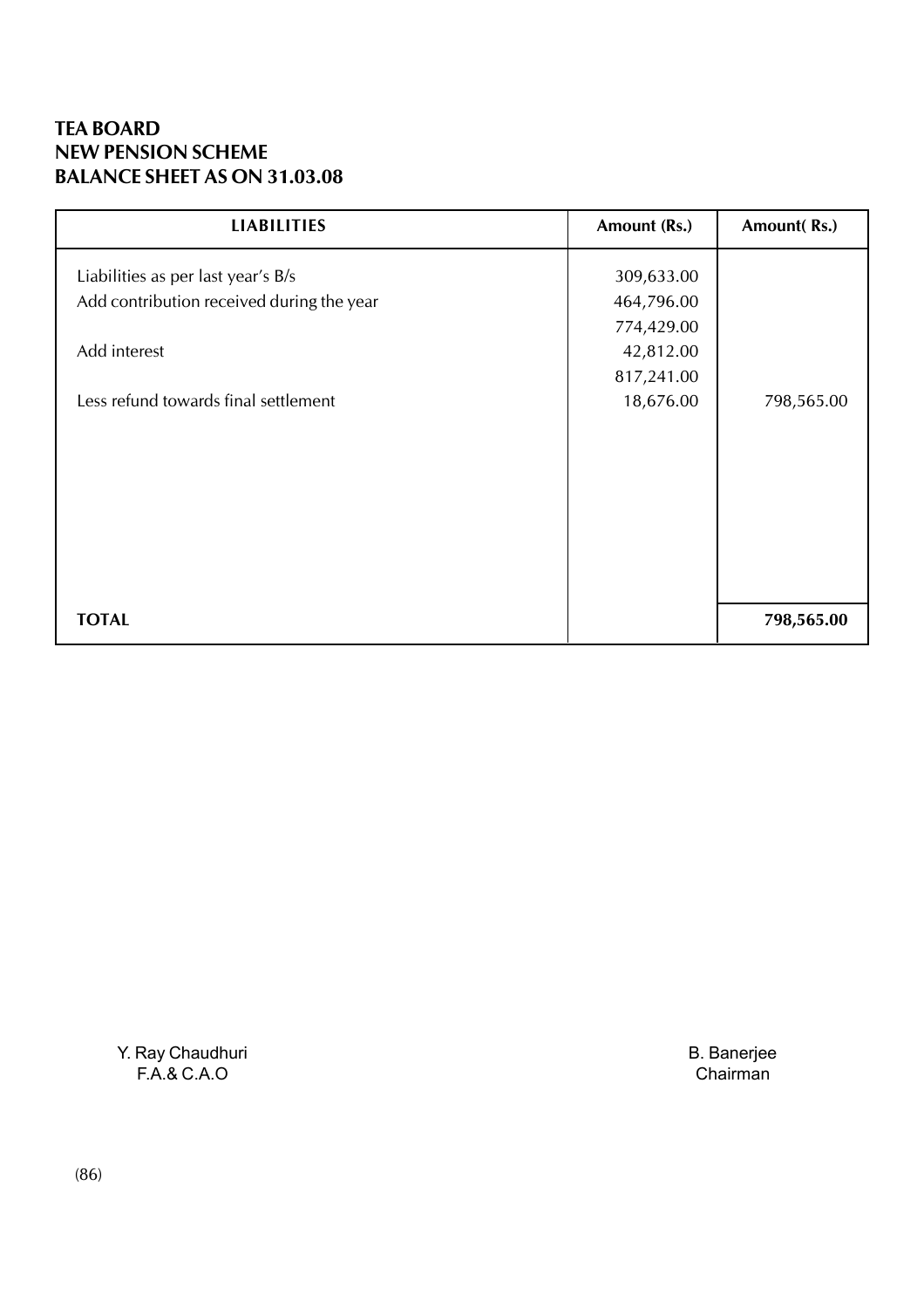| <b>ASSETS</b>                          | Amount (Rs.) | Amount (Rs.) |
|----------------------------------------|--------------|--------------|
| Investments                            |              |              |
| <b>Corporation Bank (Term Deposit)</b> |              | 300,000.00   |
| Corporation Bank (CLTD) as per         |              |              |
| last year                              | 282,000.00   |              |
| Add investment during the year         | 475,668.67   |              |
|                                        | 757,668.67   |              |
| Less encashment during the year        | 302,452.87   |              |
|                                        |              | 455,215.80   |
| Accrued Interest receivable on T.D     |              | 27,016.44    |
| Excess of expenditure over Income      |              |              |
| as per last year                       | 12,063.00    |              |
| Less excess of Income over             |              |              |
| expenditure during the year            | 6,152.95     | 5,910.05     |
|                                        |              |              |
| Closing Balance                        |              |              |
| Corporation Bank                       |              | 10,422.71    |
| <b>TOTAL</b>                           |              | 798,565.00   |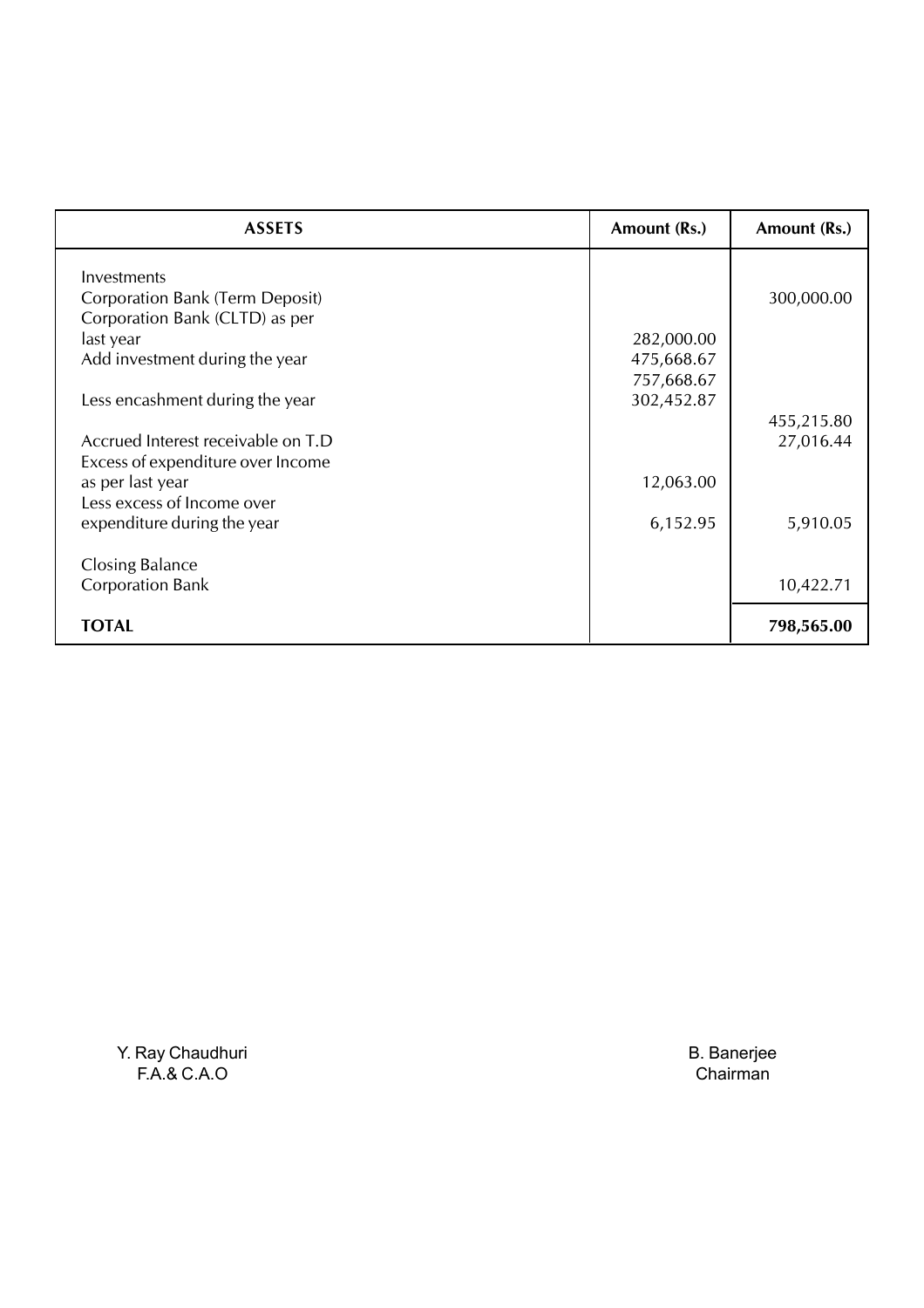Loan Corpus Fund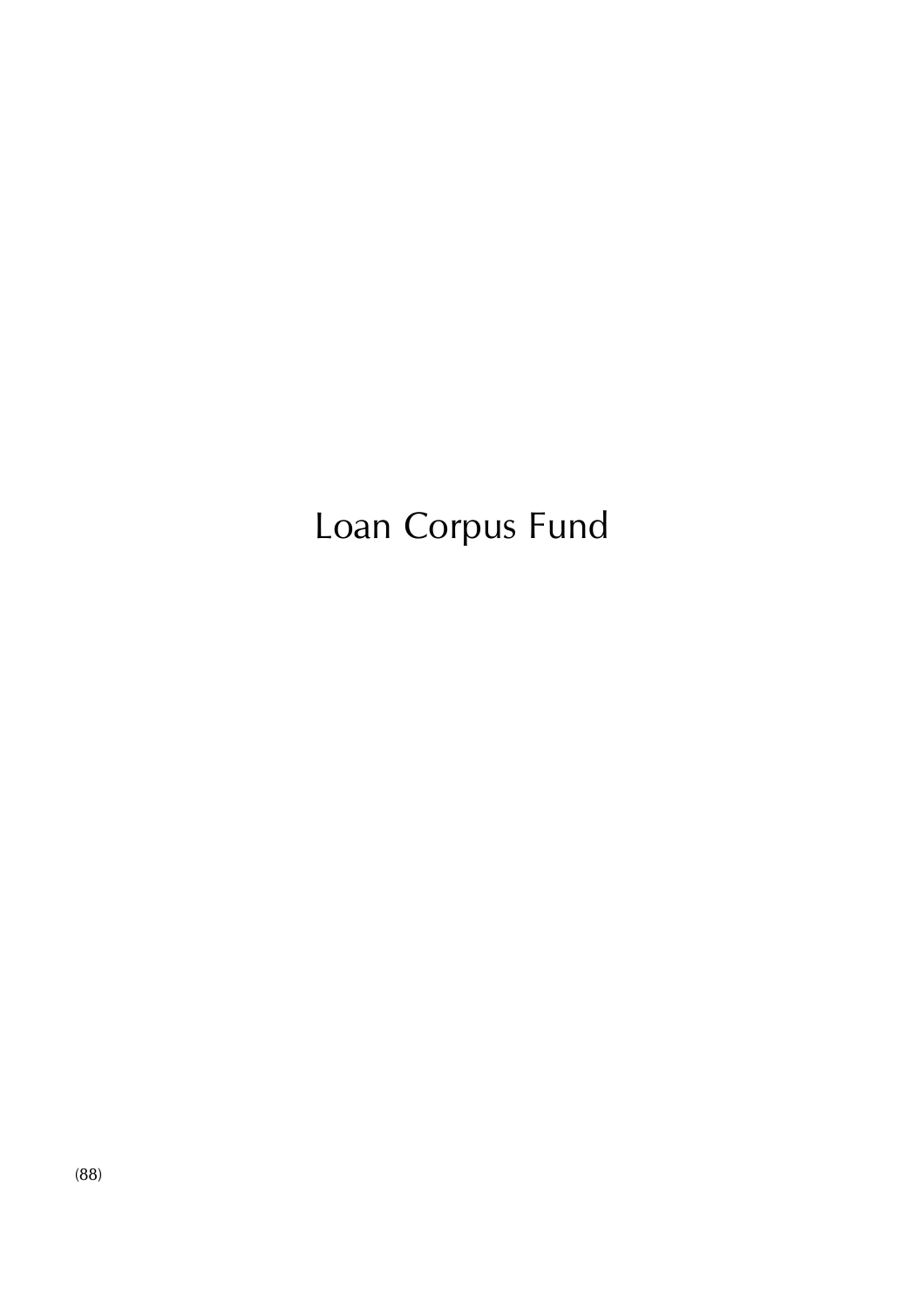## **PANORAMIC VIEW OF LOAN SCHEME 2007 - 08**

| Name of the scheme                    | <b>Received</b><br>from Govt. | <b>Recovery</b><br>of loan & interest | $133.1111$ $19.11$<br>Expenditure |
|---------------------------------------|-------------------------------|---------------------------------------|-----------------------------------|
| Revolving corpus fund for loan Scheme | 0.00                          |                                       |                                   |
| Recovery of Principal                 |                               | 477.86                                |                                   |
| Interest                              |                               | 263.58                                | 25.40                             |
|                                       |                               |                                       |                                   |
|                                       |                               |                                       |                                   |
| <b>TOTAL</b>                          |                               | 741.44                                | 25.40                             |

Rs. in lakh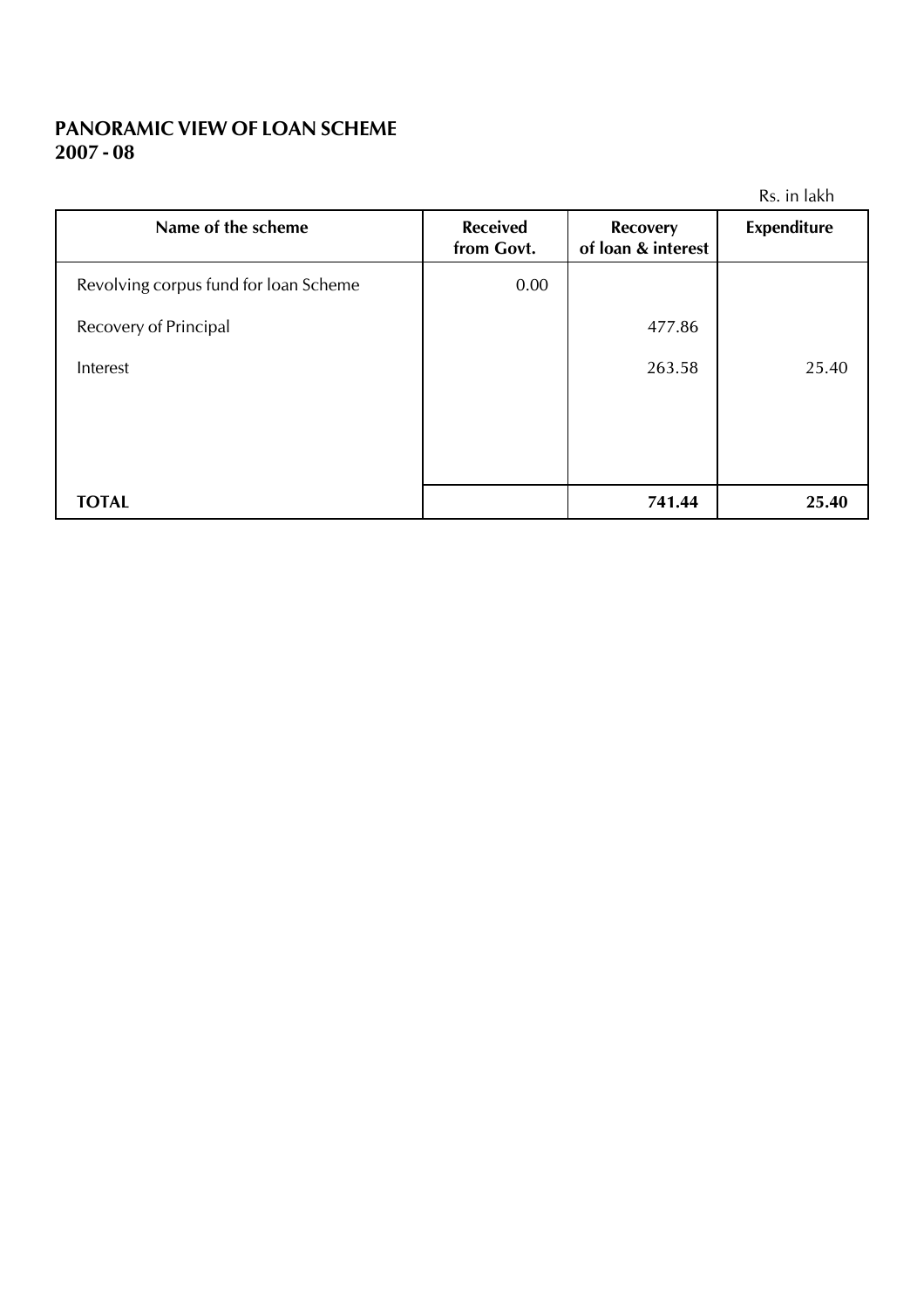#### **TEA BOARD REVOLVING CORPUS FUND FOR LOAN SCHEME RECEIPT & PAYMENT ACCOUNTS FOR THE YEAR 2007-2008**

| <b>RECEIPT</b>                                                            | Amount (Rs.)               | Amount (Rs.)   |
|---------------------------------------------------------------------------|----------------------------|----------------|
| Opening Balance as on 01.04.2007                                          |                            |                |
| <b>Head Office</b>                                                        | 55,811,966.45              |                |
| Guwahati                                                                  | 15,233,229.04              |                |
| Coonoor                                                                   | 642,889.30                 |                |
| <b>Brand Promotion Fund</b>                                               | 266,837.16                 |                |
| Sophisticated Tea Packaging Arrangement                                   | 413,861.51                 | 72,368,783.46  |
| <b>Recovery of Principal</b>                                              |                            |                |
| <b>Head Office</b>                                                        | 29,545,869.48              |                |
| Guwahati                                                                  | 16,970,721.76              |                |
| Coonoor                                                                   | 1,269,587.60               | 47,786,178.84  |
| Recovery of Interest                                                      |                            |                |
| <b>Head Office</b>                                                        | 16,924,211.93              |                |
| Guwahati                                                                  | 8,710,834.13               |                |
| Coonoor                                                                   | 574,308.19                 | 26,209,354.25  |
| <b>Deffered Interest</b><br>FD Withdrawal                                 |                            | 148,641.95     |
| <b>Head Office</b>                                                        | 107,632,800.00             |                |
| Guwahati                                                                  | 132,045,680.00             | 239,678,480.00 |
| Loan Refunded                                                             |                            |                |
| M.P.S.                                                                    |                            | 20,000,000.00  |
| Received From :-<br>Q.U.P.D. Scheme<br>P.D.S.<br>(Last year's Receivable) | 1,900,000.00<br>100,000.00 | 2,000,000.00   |
| <b>Interest on Fixed Deposit</b>                                          |                            |                |
| <b>Head Office</b>                                                        | 3,823,585.00               |                |
| Guwahati                                                                  | 8,334,915.00               | 12,158,500.00  |
|                                                                           |                            |                |
| Suspense                                                                  |                            |                |
| <b>Head Office</b>                                                        | 101,154.00                 |                |
| Guwahati                                                                  | 10,138,381.00              | 10,239,535.00  |
| <b>TOTAL</b>                                                              |                            | 430,589,473.50 |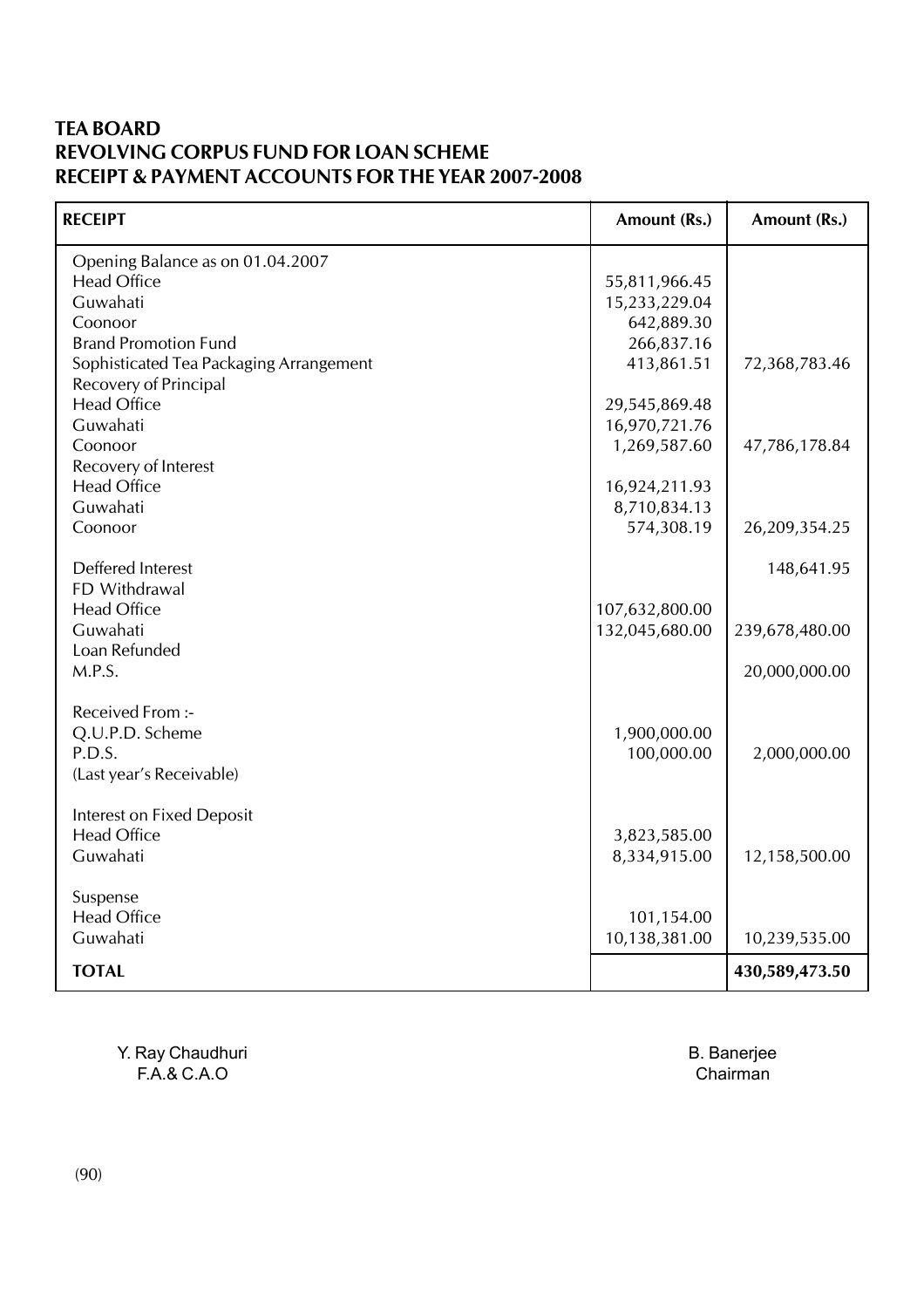| <b>PAYMENT</b>                          | Amount (Rs.)   | Amount (Rs.)   |
|-----------------------------------------|----------------|----------------|
| Payment of Loan to Tea Estate           |                |                |
| <b>Head Office</b>                      | 1,388,460.00   |                |
| Guwahati                                | 98,280.00      |                |
| Coonoor                                 | 568,800.00     | 2,055,540.00   |
| Legal Charges                           |                |                |
| <b>Head Office</b>                      | 386,281.00     |                |
| Guwahati                                | 46,750.00      | 433,031.00     |
| <b>Bank charges</b>                     |                |                |
| <b>Head Office</b>                      | 28,227.00      |                |
| Guwahati                                | 8,917.00       |                |
| Coonoor                                 | 153.50         | 37,297.50      |
| Other Exp.                              |                | 14,295.00      |
| Payment to R&D (Guwahati)               |                | 310,191.00     |
| Fixed Deposit :-                        |                |                |
| <b>Head Office</b>                      | 307,483,371.00 |                |
| Guwahati                                | 15,000,000.00  | 322,483,371.00 |
| Loan to $\cdot$ -                       |                |                |
| Head Office: TBTF A/c                   | 10,000,000.00  |                |
| M.P.S.                                  | 20,000,000.00  | 30,000,000.00  |
| Amount Paid to Govt.                    |                |                |
| Principal                               | 18,125,000.00  |                |
| Interest                                | 22,002,000.00  | 40,127,000.00  |
| <b>CLOSING BALANCE</b>                  |                |                |
| <b>Head Office</b>                      | 18,842,439.81  |                |
| Guwahati                                | 11,688,327.93  |                |
| Coonoor                                 | 3,917,831.59   |                |
| <b>Brand Promotion Fund</b>             | 266,287.16     |                |
| Sophisticated Tea Packaging Arrangement | 413,861.51     | 35,128,748.00  |
|                                         |                |                |
| <b>TOTAL</b>                            |                | 430,589,473.50 |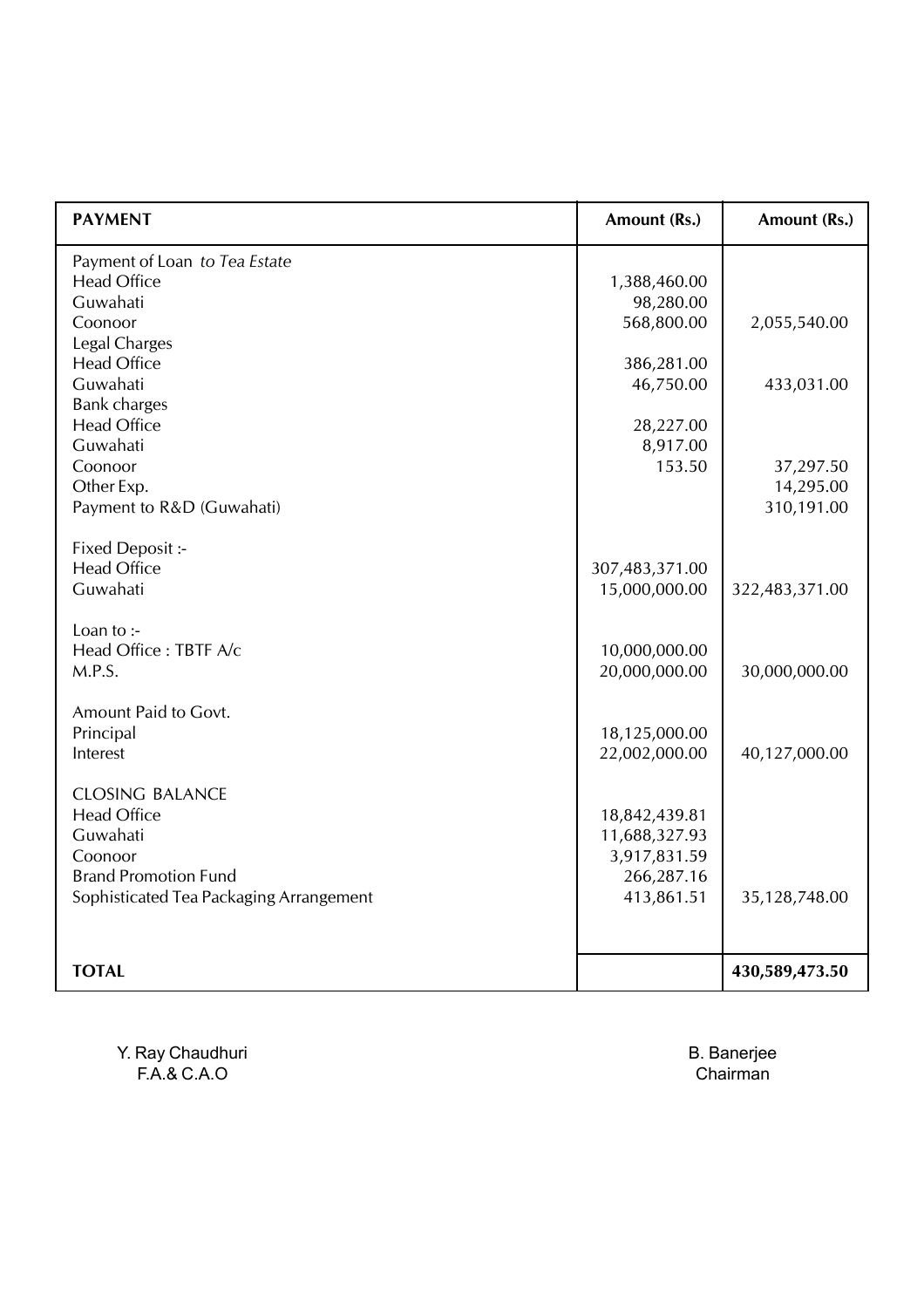# **TEA BOARD REVOLVING CORPUS FUND FOR LOAN SCHEMES INCOME & EXPENDITURE ACCOUNT FOR THE YEAR 2007- 08**

| <b>EXPENDITURE</b>                                                                         | Amount (Rs.) | Amount (Rs.)                                          |
|--------------------------------------------------------------------------------------------|--------------|-------------------------------------------------------|
| <b>Bank Charges</b><br>Legal Charges<br>Interest Payable to the Govt.<br>Other Expenditure |              | 37,297.50<br>433,031.00<br>19,759,000.00<br>14,295.00 |
|                                                                                            |              |                                                       |
| <b>TOTAL</b>                                                                               |              | 20,243,623.50                                         |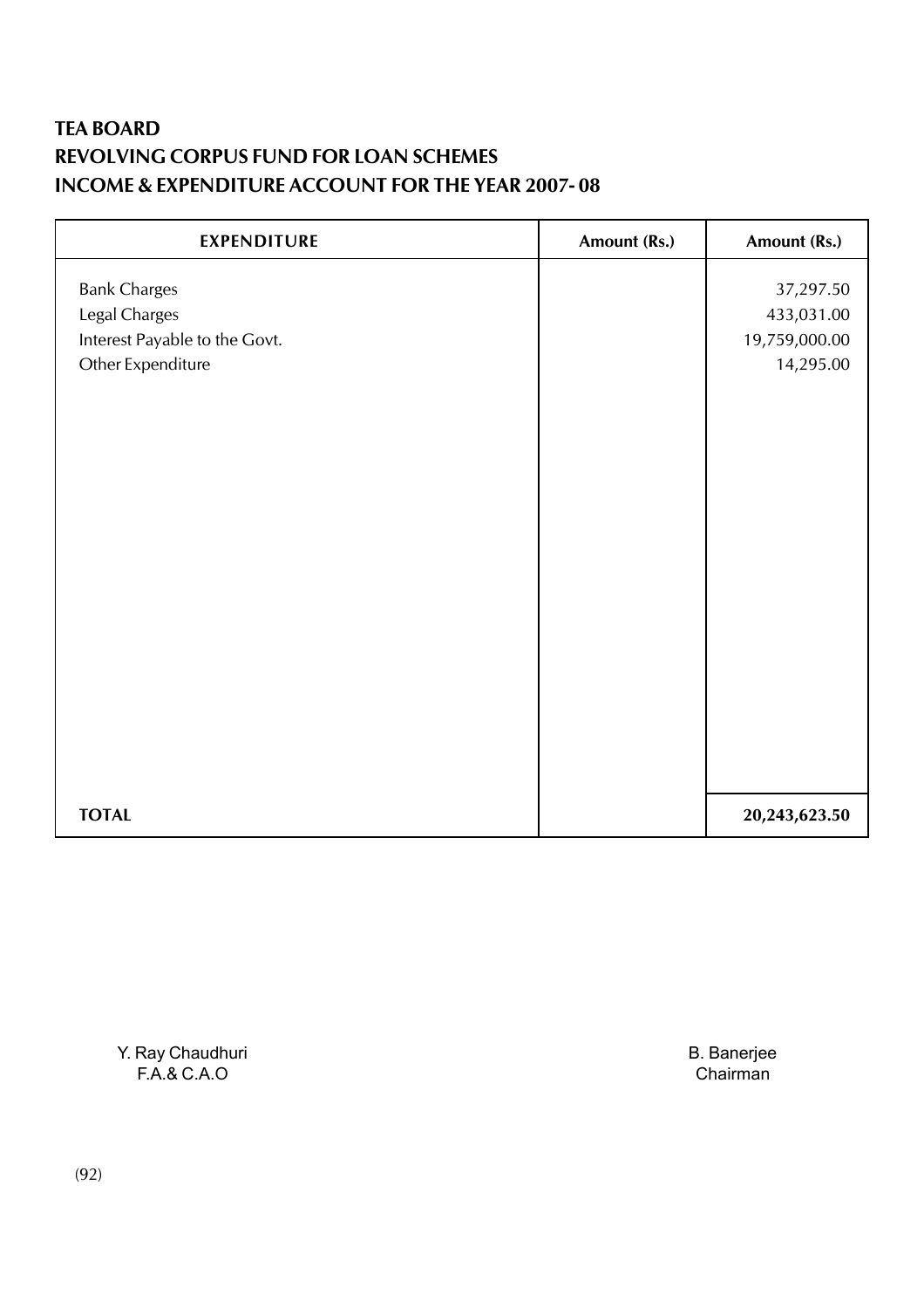| <b>INCOME</b>                                                                                                                                                                                    | Amount (Rs.)                   | Amount (Rs.)                                |
|--------------------------------------------------------------------------------------------------------------------------------------------------------------------------------------------------|--------------------------------|---------------------------------------------|
| Interest received from Tea Estate during the year.<br>Less: Accrued Interest last year<br>Interest on Investment including Brand<br>Promotion during the year:<br>Excess expenditure over Income | 26,209,354.25<br>18,297,310.00 | 7,912,044.25<br>282,530.00<br>12,049,049.25 |
| <b>TOTAL</b>                                                                                                                                                                                     |                                | 20,243,623.50                               |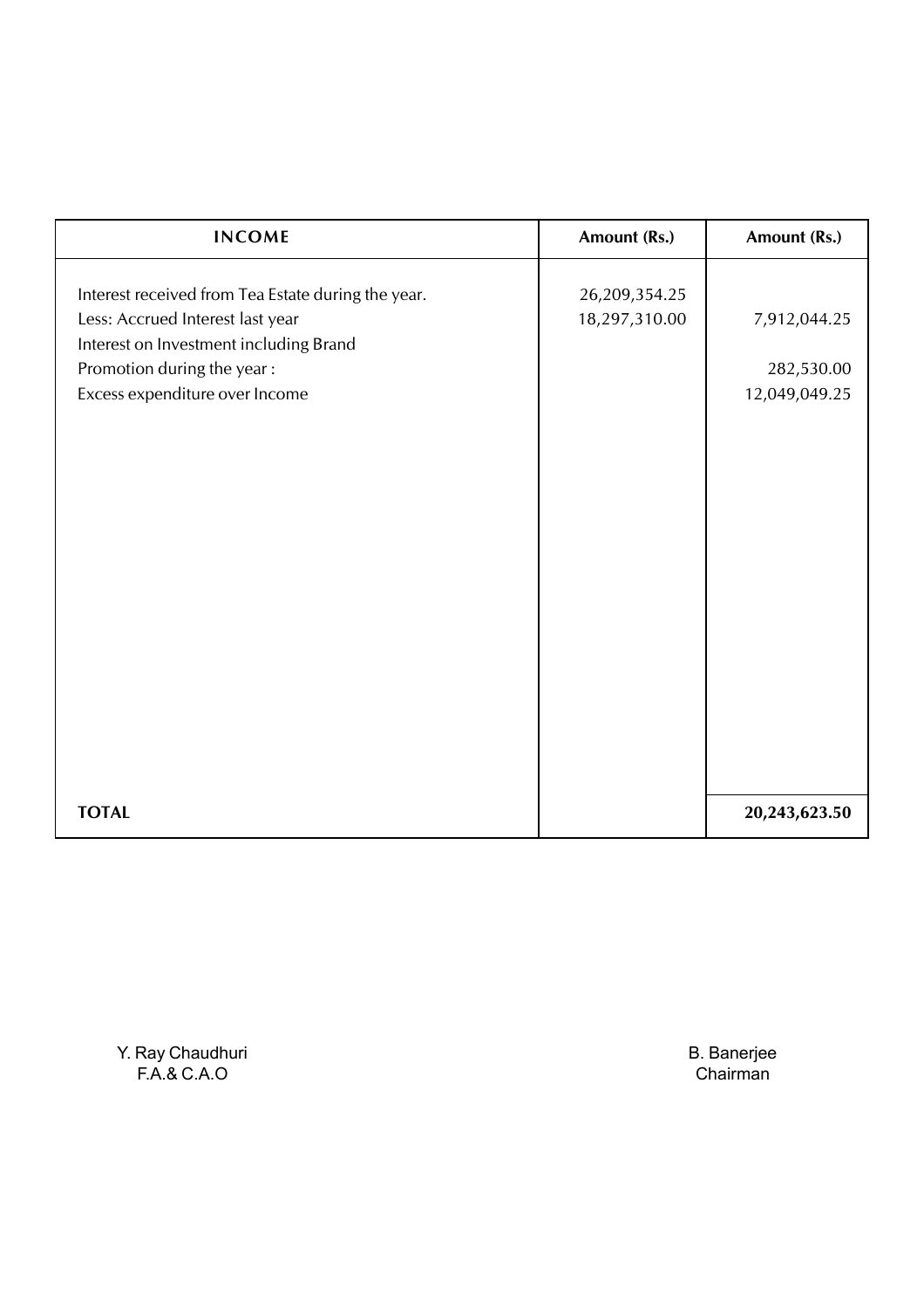# **TEA BOARD REVOLVING CORPUS FUND FOR LOAN SCHEME BALANCE SHEET AS AT 31ST MARCH 2008**

| <b>LIABILITY</b>                                                                                  | Amount (Rs.)                  | Amount (Rs.)                                      | Amount (Rs.)      |
|---------------------------------------------------------------------------------------------------|-------------------------------|---------------------------------------------------|-------------------|
| Loan from Govt. as per last year A/c.<br>Less: Paid during the year                               |                               | 448,826,982.10<br>18,125,000.00<br>430,701,982.10 |                   |
| Less: Provision for Bad & Doubtful Debts<br>as per last year A/c.<br>Less: Provision made for     | 51,632,655.64                 |                                                   |                   |
| Current year                                                                                      | 47,059,591.76<br>4,573,063.88 | 47,059,591.76                                     | 383,642,390.34    |
| Less: Adjusted<br>Interest payable to Govt. as per.                                               | 4,573,063.88                  | 0.00                                              |                   |
| last year A/c<br>Add: Interest payable to Govt.                                                   | 240,575,226.70                |                                                   |                   |
| during the year                                                                                   | 19,759,000.00                 | 260, 334, 226. 70                                 |                   |
| Less: Paid during the year                                                                        |                               | 22,002,000.00                                     | 238, 332, 226. 70 |
| Suspense H.O.<br>Suspense Guwahati                                                                |                               | 101,154.00<br>10,138,381.00                       | 10,239,535.00     |
| Excess Income over expenditure as per<br>Last year a/c<br>Less: Excess of Expenditure Over Income |                               | 189,839,008.50                                    |                   |
| during the year                                                                                   |                               | 12,049,049.25                                     | 177,789,959.25    |
|                                                                                                   |                               |                                                   |                   |
|                                                                                                   |                               |                                                   |                   |
|                                                                                                   |                               |                                                   |                   |
|                                                                                                   |                               |                                                   |                   |
| C/F                                                                                               |                               |                                                   | 810,004,111.29    |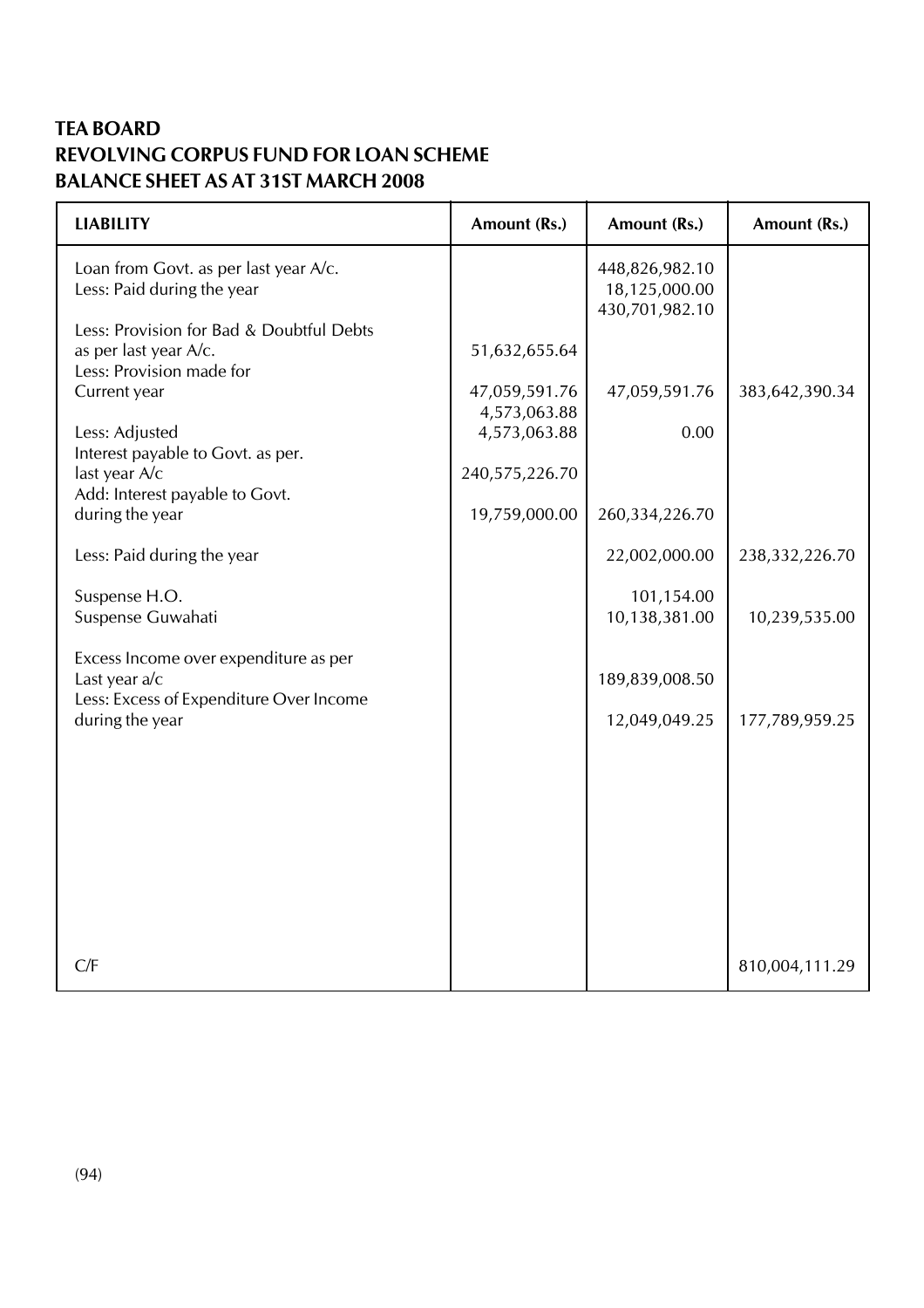| <b>ASSETS</b>                                  | Amount (Rs.)     | Amount (Rs.)     | Amount (Rs.)   |
|------------------------------------------------|------------------|------------------|----------------|
| Loan to Tea Estate as per last year A/c        |                  | 516,326,556.42   |                |
| Payment during the year                        |                  |                  |                |
| Head Office at Kolkata                         | 1,388,460.00     |                  |                |
| Guwahati Office                                | 98,280.00        |                  |                |
| Coonoor Office                                 | 568,800.00       | 2,055,540.00     |                |
|                                                |                  | 518,382,096.42   |                |
| Less: Refund during the year                   |                  |                  |                |
| Head Office, Kolkata                           | 29,545,869.48    |                  |                |
| Guwahati Office                                | 16,970,721.76    |                  |                |
| Coonoor Office                                 | 1,269,587.60     | 47,786,178.84    |                |
|                                                |                  | 470,595,917.58   |                |
| Less: Provision for Bad & Doubtful Debts       |                  |                  |                |
| as per last year A/c.                          | 51,632,655.64    |                  |                |
| Less: Provision made for Current year          | $-47,059,591.76$ | $-47,059,591.76$ | 423,536,325.82 |
|                                                | 4,573,063.88     |                  |                |
| Less: Adjusted against Govt. Loan              | 4,573,063.88     | 0.00             |                |
| Bank Charges recoverable as per last year A/c. |                  |                  | 16,341.22      |
| Fixed Deposit as per last year A/c (H.O)       | 26,528,400.00    |                  |                |
| Add: Deposit during the year                   |                  |                  |                |
| Guwahati                                       | 132,045,680.00   |                  |                |
| Coonoor                                        | 69,316,259.00    | 227,890,339.00   |                |
| Add: Deposit during the year                   |                  |                  |                |
| H.O.                                           | 307,483,371.00   |                  |                |
| Guwahati                                       | 15,000,000.00    | 322,483,371.00   |                |
|                                                |                  | 550,373,710.00   |                |
| Less: Withdraw during the year                 |                  |                  |                |
| H.O.                                           | 107,632,800.00   |                  |                |
| Guwahati                                       | 132,045,680.00   | 239,678,480.00   | 310,695,230.00 |
| Receivable from R&D A/c                        |                  |                  | 310,191.00     |
| Cheque collection charge as per last year A/c  |                  |                  | 9,833.28       |
| Interest on FD including Brand promotion A/c   |                  |                  |                |
| as per last year A/c                           |                  | 14,247,314.00    |                |
| Less: Adjusted during the year :               |                  | 12,158,500.00    | 2,088,814.00   |
| C/F                                            |                  |                  | 736,656,735.32 |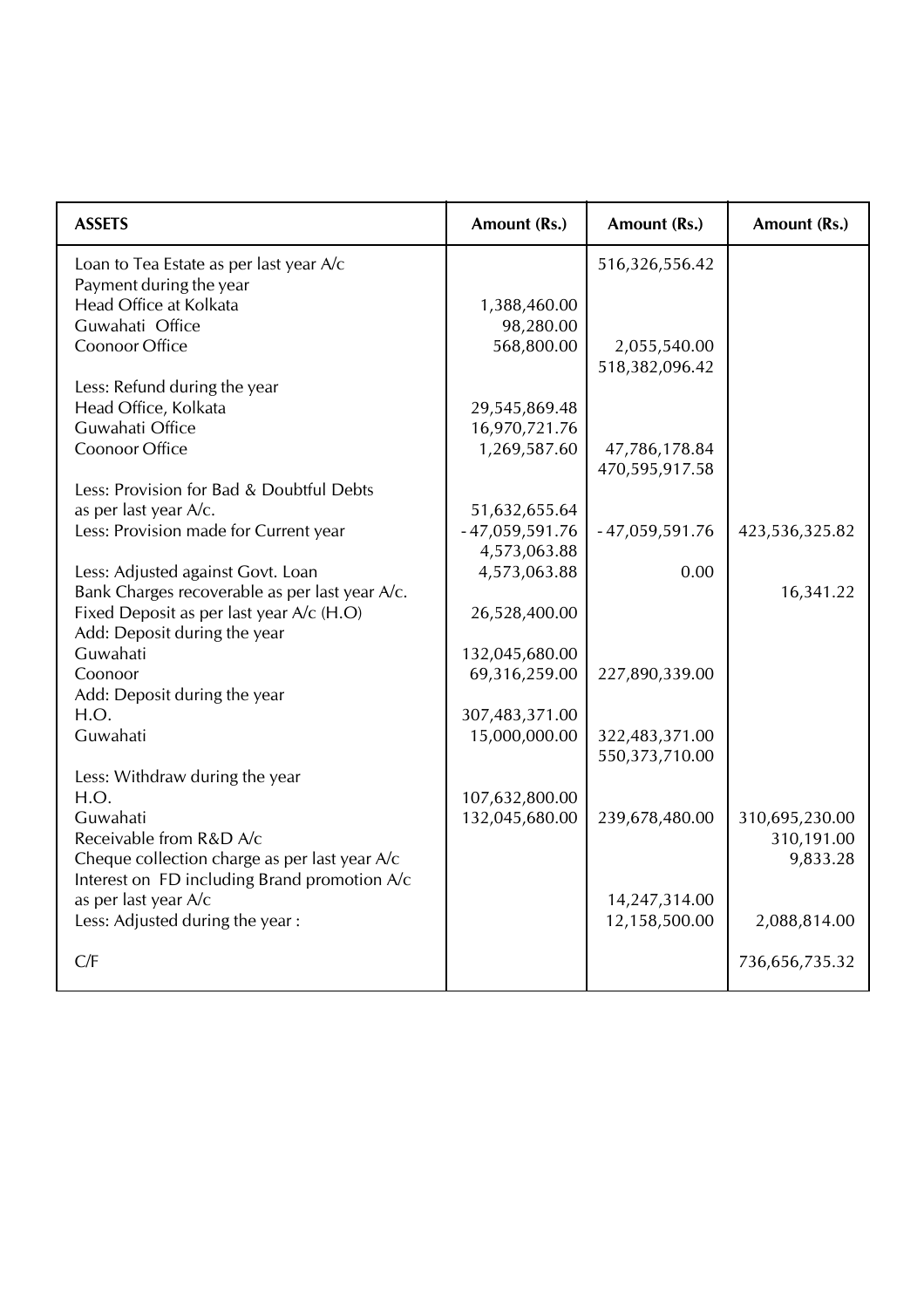# **TEA BOARD REVOLVING CORPUS FUND FOR LOAN SCHEME BALANCE SHEET AS AT 31ST MARCH 2008**

| <b>LIABILITY</b>        | Amount (Rs.) | Amount (Rs.) | Amount (Rs.)   |
|-------------------------|--------------|--------------|----------------|
| $\mathsf{B}/\mathsf{F}$ |              |              | 810,004,111.29 |
|                         |              |              |                |
|                         |              |              |                |
|                         |              |              |                |
|                         |              |              |                |
|                         |              |              |                |
|                         |              |              |                |
|                         |              |              |                |
|                         |              |              |                |
|                         |              |              |                |
|                         |              |              |                |
|                         |              |              |                |
|                         |              |              |                |
|                         |              |              |                |
|                         |              |              |                |
|                         |              |              |                |
| <b>TOTAL</b>            |              |              | 810,004,111.29 |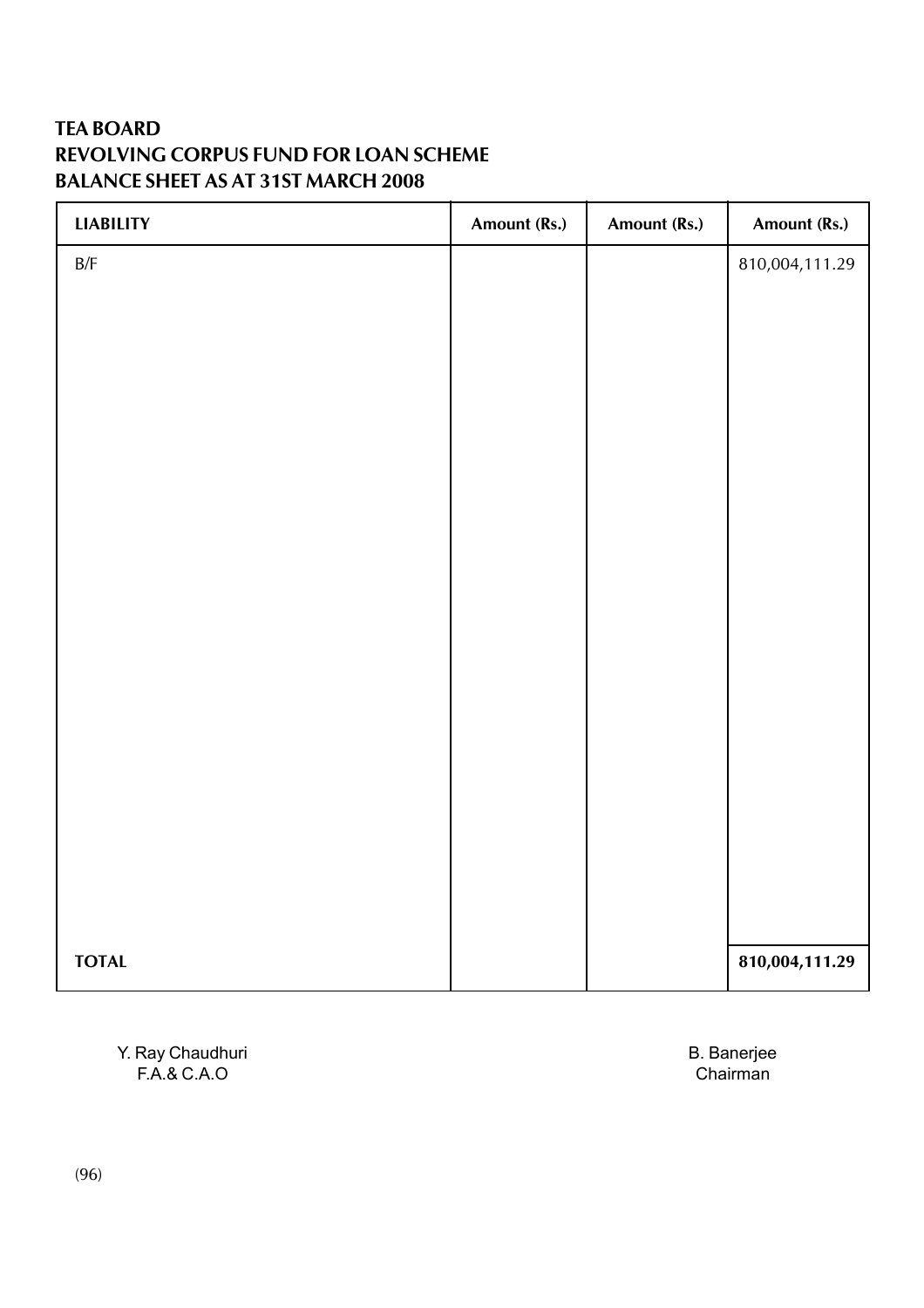| <b>ASSETS</b>                                                                                                  | Amount (Rs.)               | Amount (Rs.)                  | Amount (Rs.)                   |
|----------------------------------------------------------------------------------------------------------------|----------------------------|-------------------------------|--------------------------------|
| B/F<br>Hirer's A/c as per last year (Brand Promotion)<br>Deferred Interest A/c as per last year                |                            | 1,963,231.52                  | 736,656,735.32<br>2,000,000.00 |
| Less: Interest received during the year<br>Loan to Tea Board Tea Fund A/c as per last year                     |                            | 148,641.95<br>20,000,000.00   | 1,814,589.57                   |
| Add: Amount paid during the year<br>Amount receivable from:                                                    |                            | 10,000,000.00                 | 30,000,000.00                  |
| QUPD Scheme (Coonoor)<br>PD Scheme (Coonoor)                                                                   | 1,900,000.00<br>100,000.00 | 2,000,000.00                  |                                |
| Less: Paid during the year<br>Sales Tax suspense as per last year A/c.<br>Fixed Deposit Brand Promotion as per |                            | 2,000,000.00                  | 0.00<br>111,621.40             |
| last year A/c.<br>Add: Investment during the year (interest).                                                  |                            | 4,009,887.00<br>282,530.00    | 4,292,417.00                   |
| Closing Balance:<br><b>Head Office</b>                                                                         |                            | 18,842,439.81                 |                                |
| Guwahati<br>Coonoor Office                                                                                     |                            | 11,688,327.93<br>3,917,831.59 |                                |
| <b>Brand Promotion</b><br>Sophisticated Tea Packaging Arangement                                               |                            | 266,287.16<br>413,861.51      | 35,128,748.00                  |
|                                                                                                                |                            |                               |                                |
|                                                                                                                |                            |                               |                                |
|                                                                                                                |                            |                               |                                |
|                                                                                                                |                            |                               |                                |
|                                                                                                                |                            |                               |                                |
|                                                                                                                |                            |                               |                                |
| <b>TOTAL</b>                                                                                                   |                            |                               | 810,004,111.29                 |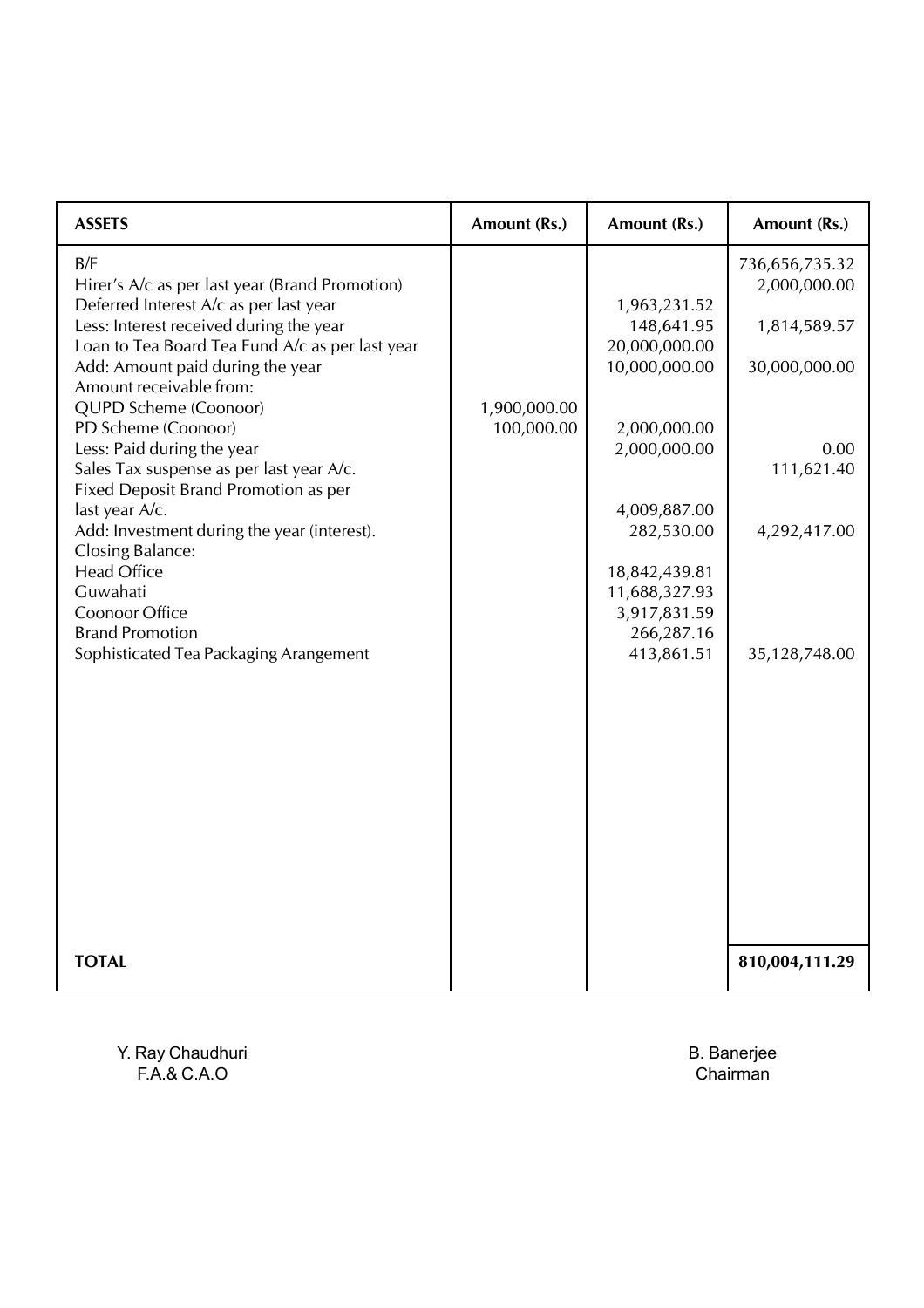(98)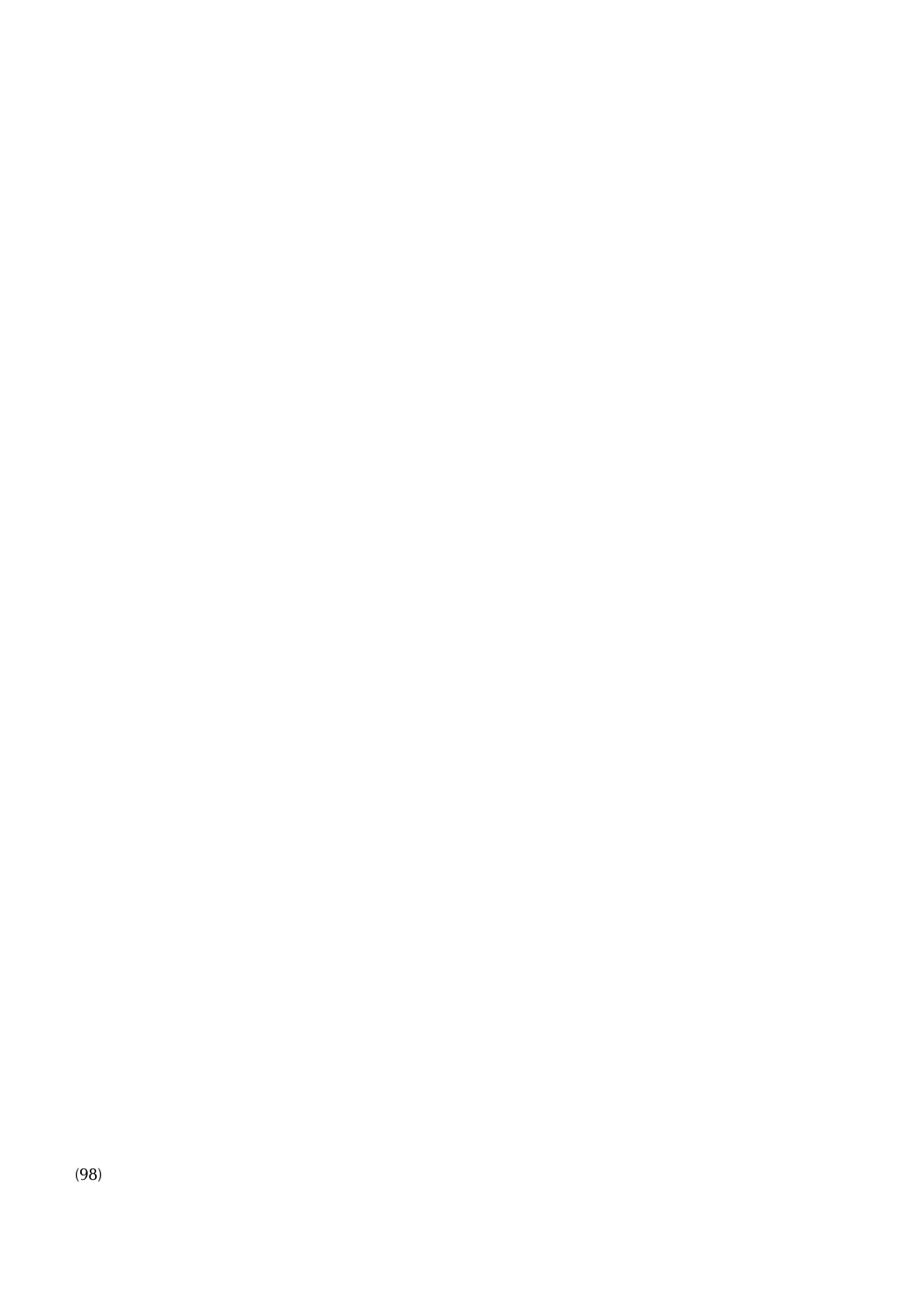Subsidy Schemes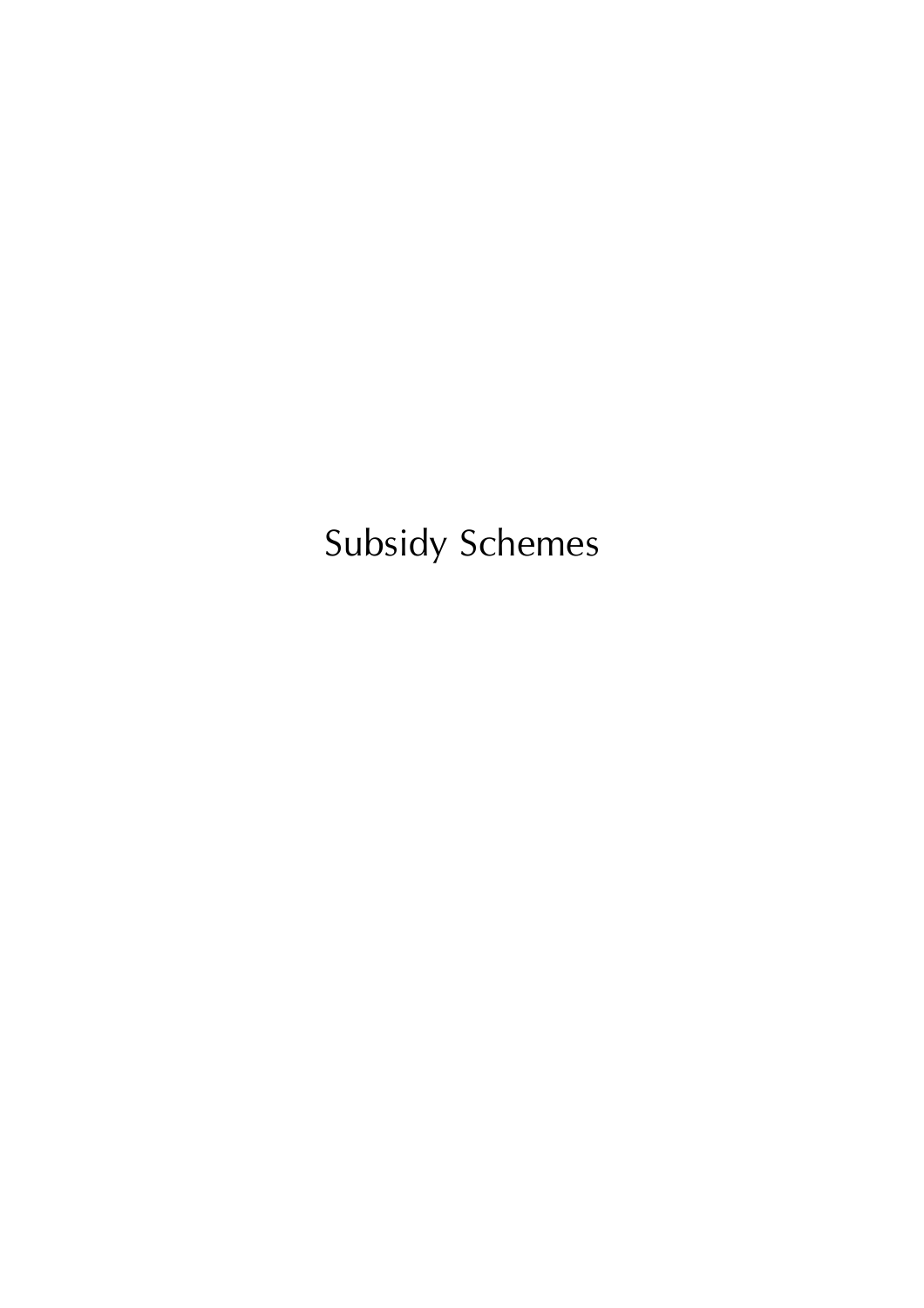## **PANORAMIC VIEW OF SUBSIDY SCHEMES FOR THE YEAR 2007 - 08**

|                                                                |           | <b>Fund received from Govt.</b> |              |
|----------------------------------------------------------------|-----------|---------------------------------|--------------|
| <b>NAME OF THE SCHEME</b>                                      | <b>NE</b> | <b>ONE</b>                      | <b>TOTAL</b> |
| <b>Plantation Subsidy Scheme</b>                               | 96.30     | 389.00                          | 485.30       |
| Human Resource Dev. Scheme                                     | 200.00    | 300.00                          | 500.00       |
| Quality Upgradation & Product<br><b>Diversification Scheme</b> | 1,603.70  | 1,211.00                        | 2,814.70     |
| <b>Market Promotion Scheme</b>                                 | 300.00    | 2,100.00                        | 2,400.00     |
|                                                                | 2,200.00  | 4,000.00                        | 6,200.00     |
| Research & Development Scheme                                  | 600.00    | 800.00                          | 1,400.00     |
|                                                                | 2,800.00  | 4,800.00                        | 7,600.00     |
| Special Fund (AED)                                             |           |                                 |              |
| <b>Orthodox Tea Promotion Subsidy Scheme</b>                   |           |                                 | 1,572.00     |
| Research                                                       |           |                                 | 370.00       |
|                                                                |           |                                 | 1,942.00     |
| Special Purpose Tea Fund (Subsidy)                             |           |                                 | 1,500.00     |
| Total                                                          | 2,800.00  | 4,800.00                        | 11,042.00    |
| Special Purpose Tea Fund (Capital Contribution)                |           |                                 | 1,500.00     |
|                                                                |           |                                 | 12,542.00    |

Out of Rs. 1638.07 lakh, Rs. 1500.00 lakh has been invested under Fixed Deposit as capital fund and operational cost was met from earnings viz. interest received on investment, sale of publications and loan processing fee etc.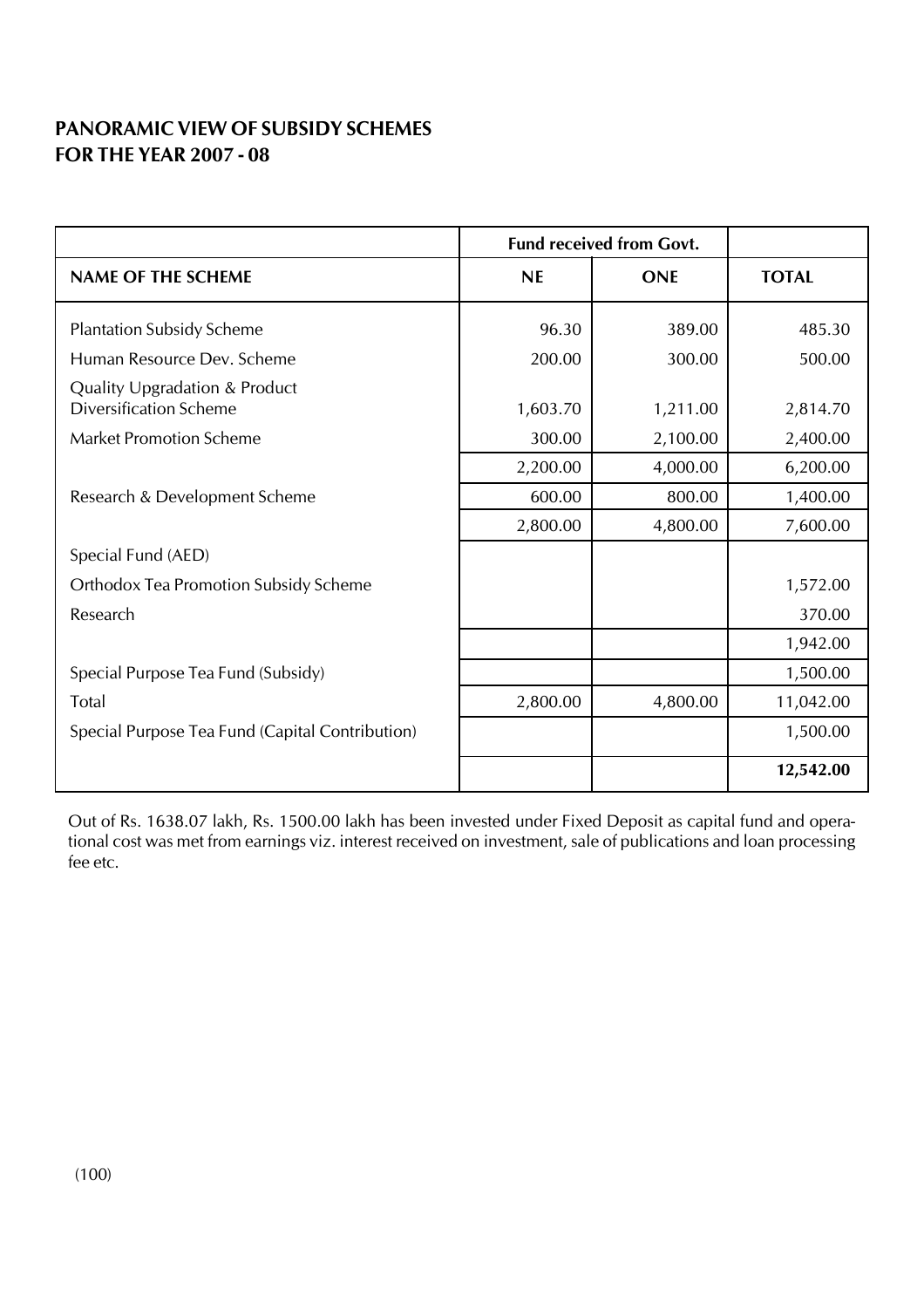|                    | <b>Expenditure During The Year</b> |                      |
|--------------------|------------------------------------|----------------------|
| NE                 | ONE                                | <b>TOTAL</b>         |
| 103.52             | 176.11                             | 279.63               |
| 39.87              | 361.02                             | 400.89               |
| 1,601.30<br>300.00 | 1,122.24<br>1,877.89               | 2,723.54<br>2,177.89 |
| 2,044.69           | 3,537.26                           | 5,581.95             |
| 610.02             | 573.69                             | 1,183.71             |
| 2,654.71           | 4,110.95                           | 6,765.66             |
|                    |                                    |                      |
|                    |                                    | 1,400.23             |
|                    |                                    | 322.21               |
|                    |                                    | 1,722.44             |
|                    |                                    | 1,601.39             |
| 2,654.71           | 4,110.95                           | 10,089.49            |
|                    |                                    | $*1,638.07$          |
|                    |                                    |                      |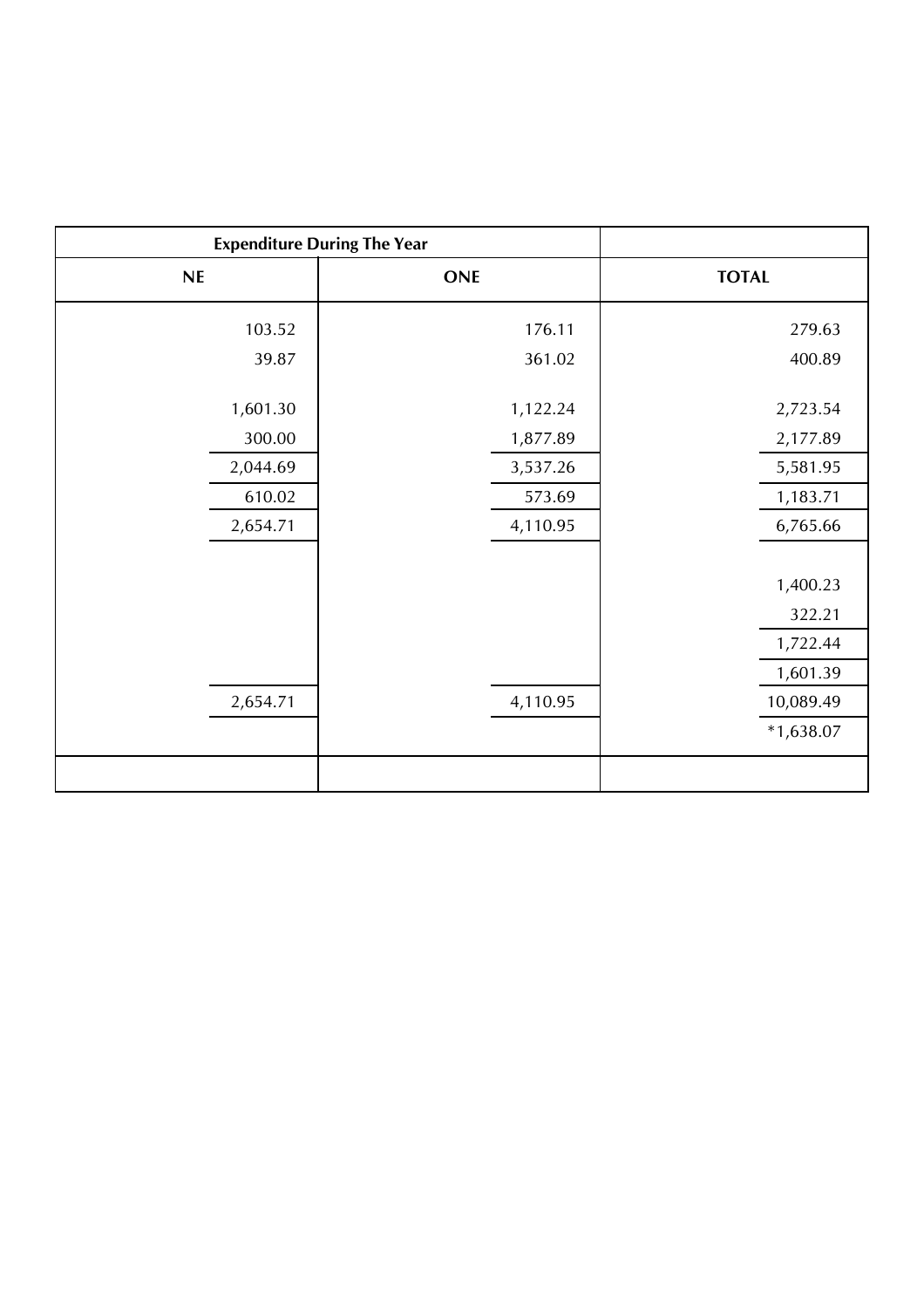#### **TEA BOARD TEA PLANTATION DEVELOPMENT SUBSIDY SCHEME RECEIPT & PAYMENT ACCOUNT FOR THE YEAR 2007-08**

| <b>RECEIPTS</b>                                                                                                                            | Amount (Rs.)                                                                               | Amount (Rs.)  |
|--------------------------------------------------------------------------------------------------------------------------------------------|--------------------------------------------------------------------------------------------|---------------|
| <b>Opening Balance</b><br>Head office<br><b>Coonoor Office</b><br>Guwahati Office<br>Agartala Office<br>Kottayam Office<br>Palampur Office | 2,108,748.90<br>1,139.75<br>9,566.74<br>12,569.00<br>8,266.80<br>237,046.60                | 2,377,337.79  |
| <b>Received from Govt</b><br>Head office<br>Coonoor Office<br>Guwahati Office<br>Agartala Office<br>Kottayam Office<br>Palampur Office     | 27,000,943.00<br>11,240,000.00<br>8,630,000.00<br>1,000,000.00<br>160,000.00<br>499,057.00 | 48,530,000.00 |
| <b>Received from SPTF</b>                                                                                                                  |                                                                                            | 10,000,000.00 |
| <b>Cancellation of Cheques</b><br>Guwahati (2006-2007)<br>Agartala (2006-2007)                                                             | 730,801.00<br>23,600.00                                                                    | 754,401.00    |
| <b>TOTAL</b>                                                                                                                               |                                                                                            | 61,661,738.79 |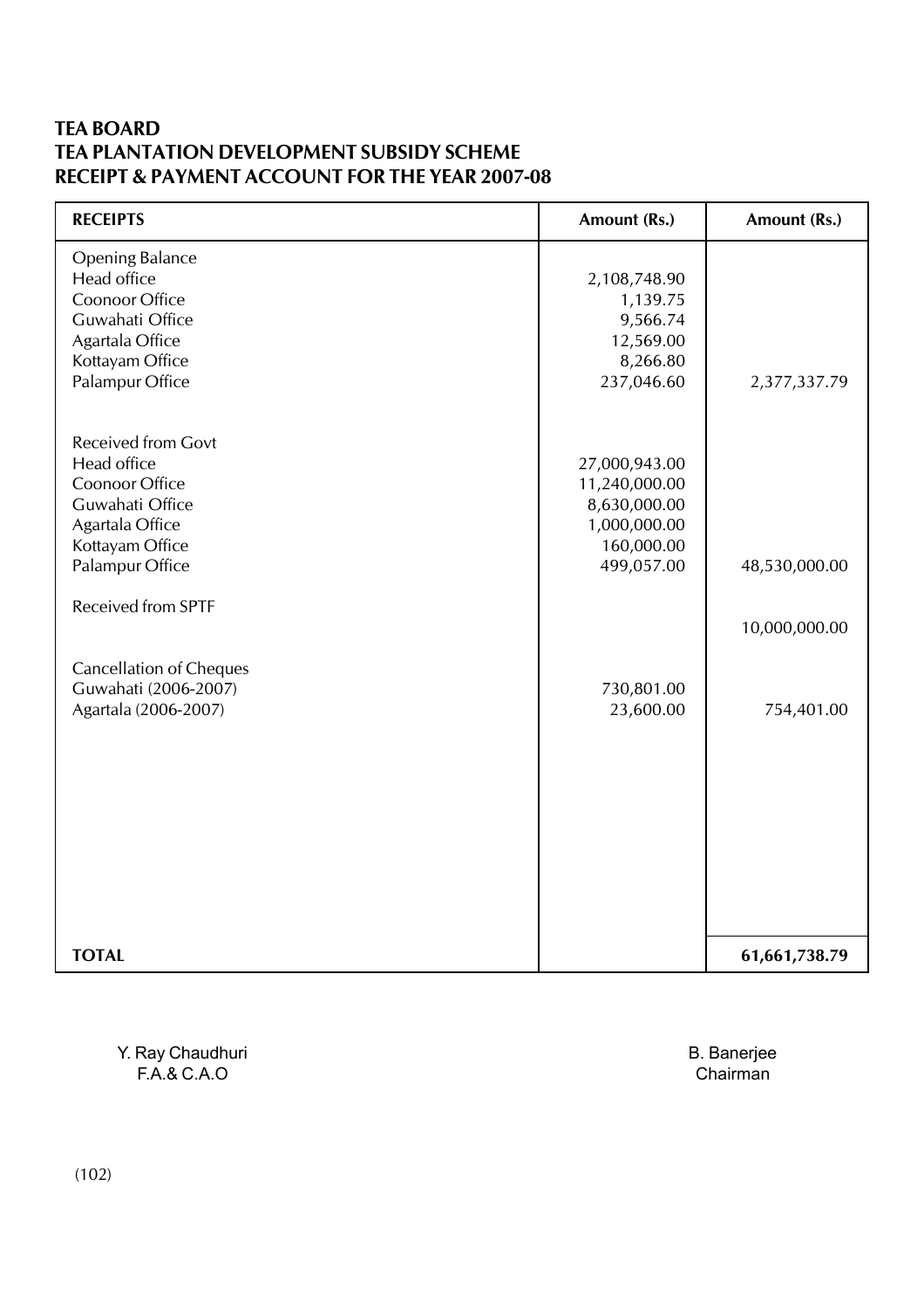| <b>PAYMENTS</b>              | Amount (Rs.)  | Amount (Rs.)  |
|------------------------------|---------------|---------------|
| Disbursement during the year |               |               |
| Head office                  | 6,345,800.00  |               |
| <b>Coonoor Office</b>        | 11,114,063.00 |               |
| Guwahati Office              | 9,325,838.00  |               |
| Agartala Office              | 1,007,544.00  |               |
| Kottayam Office              | 147,390.00    | 27,940,635.00 |
| <b>Disbursement for SPTF</b> |               | 33,190,041.50 |
| Adm. Expenditure             |               |               |
| Agartala Office              | 5,000.00      |               |
| Guwahati Office              | 7,225.00      | 12,225.00     |
| <b>Bank charges</b>          |               |               |
| Head office                  | 1,259.70      |               |
| Coonoor Office               | 112.50        |               |
| Guwahati Office              | 4,024.00      |               |
| Agartala Office              | 2,200.00      |               |
| Kottayam Office              | 2,100.00      | 9,696.20      |
| Payment to R.C.F. towards    |               |               |
| last year liability          |               | 100,000.00    |
| <b>Closing Balance</b>       |               |               |
| Head office                  | 6,270.70      |               |
| Coonoor Office               | 26,964.25     |               |
| Guwahati Office              | 33,280.74     |               |
| Agartala Office              | 21,425.00     |               |
| Kottayam Office              | 18,776.80     |               |
| Palampur Office              | 302,423.60    | 409,141.09    |
|                              |               |               |
| <b>TOTAL</b>                 |               |               |
|                              |               | 61,661,738.79 |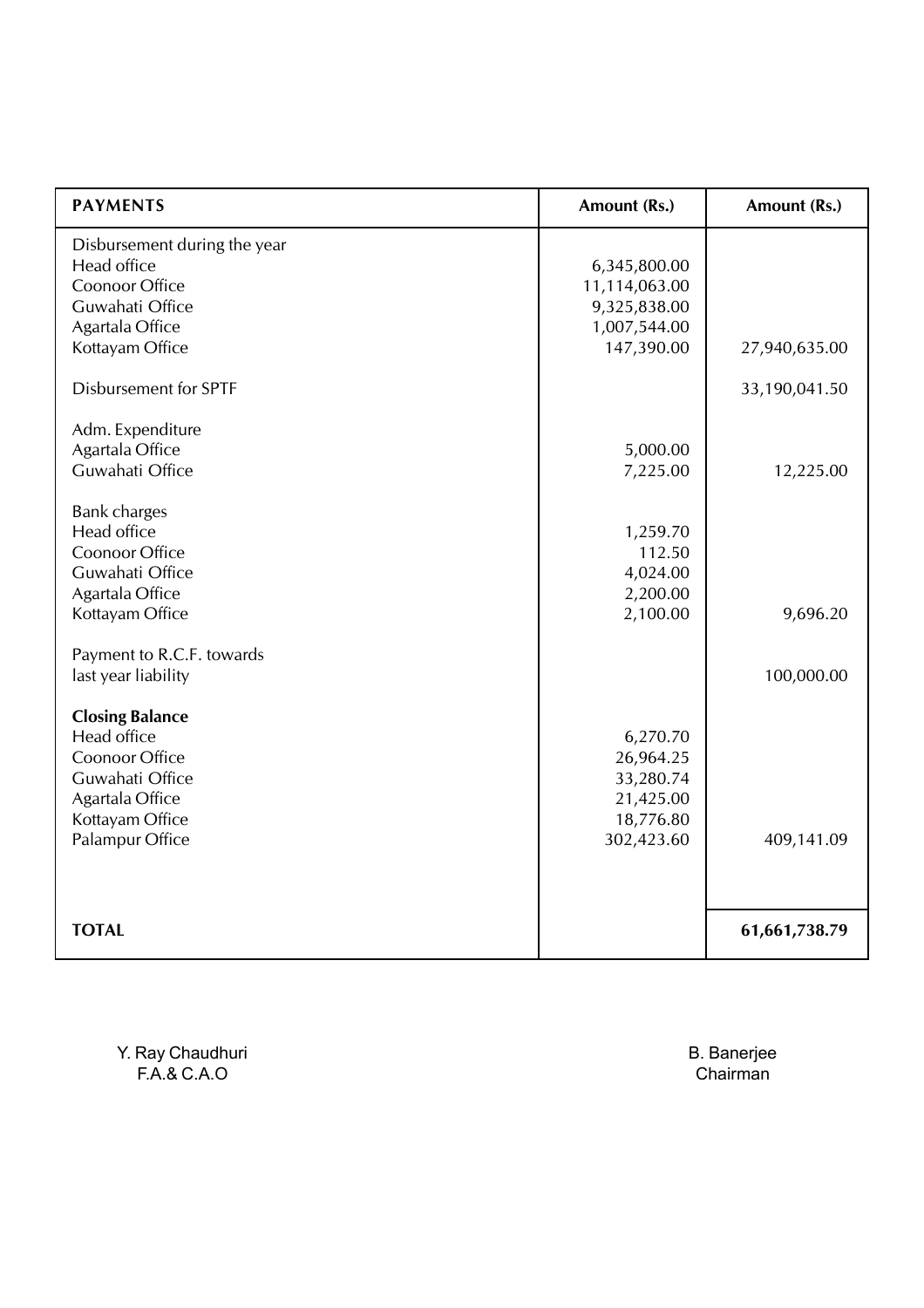#### **TEA BOARD TEA PLANTATION DEVELOPMENT SUBSIDY SCHEME INCOME & EXPENDITURE FOR THE YEAR 2007-08**

| Expenditure                       | Amount (Rs.) | Amount (Rs.)  |
|-----------------------------------|--------------|---------------|
| Disbursement During the year      |              | 27,940,635.00 |
| Administrative Expenditure        |              | 12,225.00     |
| <b>Bank Charges</b>               |              | 9,696.20      |
| Excess of Income over Expenditure |              | 22,535,640.50 |
|                                   |              |               |
|                                   |              |               |
|                                   |              |               |
|                                   |              |               |
|                                   |              |               |
|                                   |              |               |
|                                   |              |               |
|                                   |              |               |
|                                   |              |               |
|                                   |              |               |
|                                   |              |               |
|                                   |              |               |
|                                   |              |               |
|                                   |              |               |
| <b>TOTAL</b>                      |              | 50,498,196.70 |

Y. Ray Chaudhuri B. Banerjee F.A.& C.A.O Chairman

(104)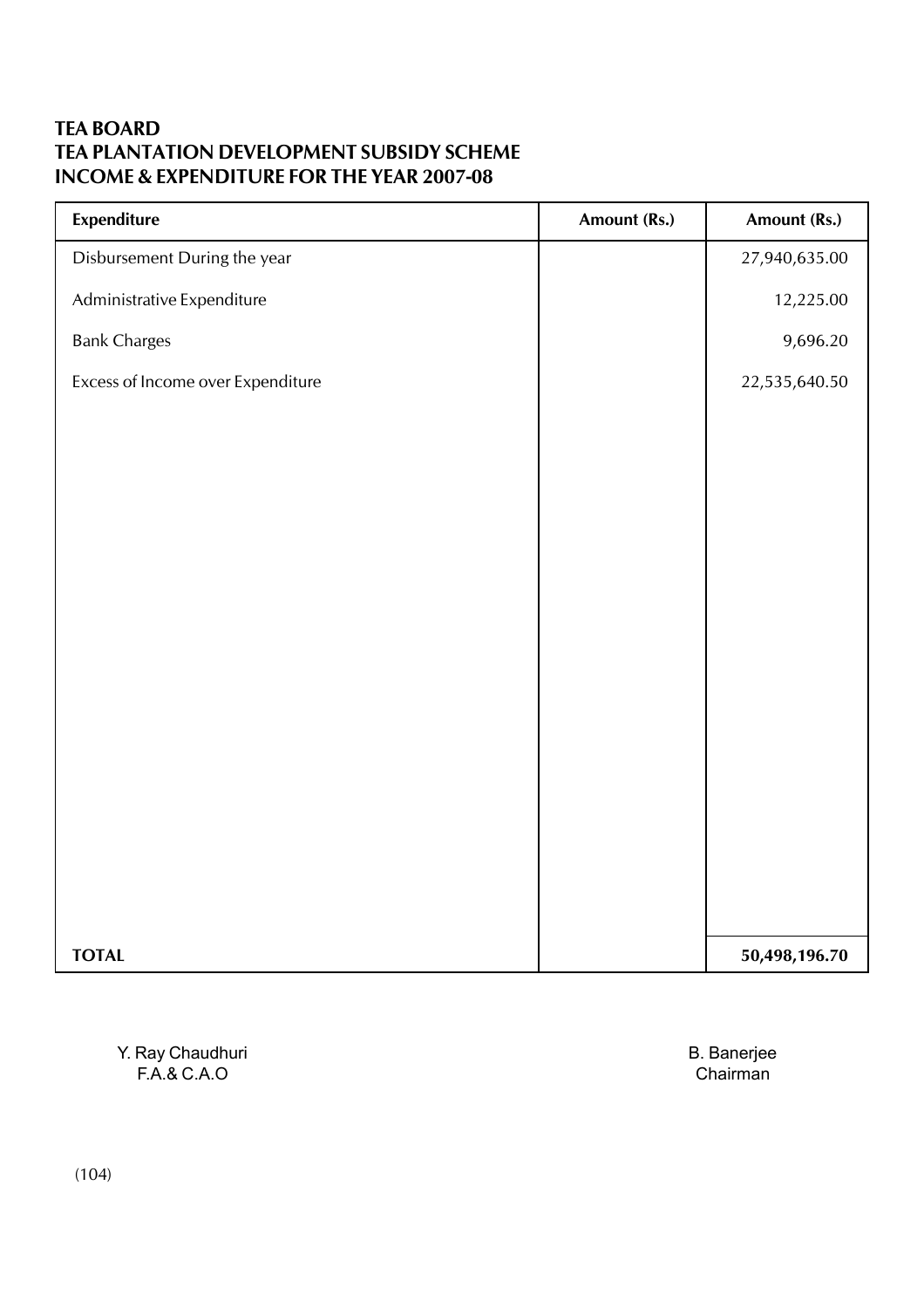| <b>INCOME</b>                                                 | Amount (Rs.)                                   | Amount (Rs.)  |
|---------------------------------------------------------------|------------------------------------------------|---------------|
| <b>Received from Government</b><br>Add: Unspent Grant 2006-07 | 48,530,000.00<br>2,377,337.79<br>50,907,337.79 |               |
| Less: Unspent Grant 2007-08                                   | 409,141.09                                     | 50,498,196.70 |
|                                                               |                                                |               |
|                                                               |                                                |               |
|                                                               |                                                |               |
|                                                               |                                                |               |
|                                                               |                                                |               |
|                                                               |                                                |               |
|                                                               |                                                |               |
|                                                               |                                                |               |
|                                                               |                                                |               |
| <b>TOTAL</b>                                                  |                                                | 50,498,196.70 |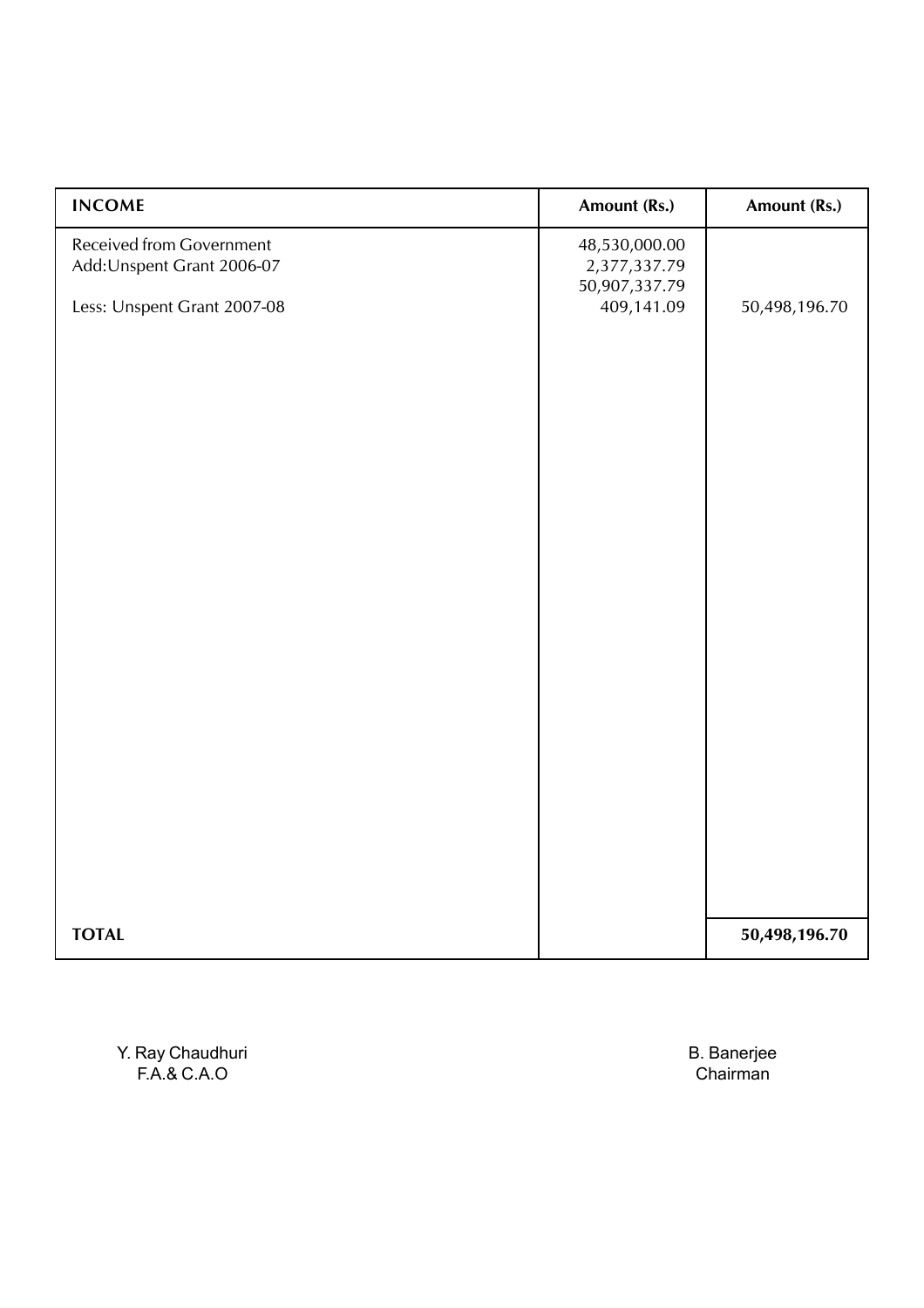#### **TEA BOARD TEA PLANTATION DEVELOPMENT SUBSIDY SCHEME BALANCE SHEET AS ON 31ST MARCH, 2008**

| <b>Liabilities</b>                                                                                                                                  | Amount (Rs.)                                               | Amount (Rs.)  |
|-----------------------------------------------------------------------------------------------------------------------------------------------------|------------------------------------------------------------|---------------|
| Amount Payable to R.C.F. as per last<br>year accounts<br>Less: paid during the year                                                                 | 100,000.00<br>100,000.00                                   | 0.00          |
| Excess of income over expenditure<br>Less: Excess of Expenditure Over Income<br>as per last Balance sheet<br>Add:Expenditure excess shown last year | 22,535,640.50<br>100,000.00<br>22,435,640.50<br>754,401.00 | 23,190,041.50 |
| Unspent amount                                                                                                                                      |                                                            | 409,141.09    |
|                                                                                                                                                     |                                                            |               |
|                                                                                                                                                     |                                                            |               |
|                                                                                                                                                     |                                                            |               |
|                                                                                                                                                     |                                                            |               |
|                                                                                                                                                     |                                                            |               |
|                                                                                                                                                     |                                                            |               |
|                                                                                                                                                     |                                                            |               |
| <b>TOTAL</b>                                                                                                                                        |                                                            | 23,599,182.59 |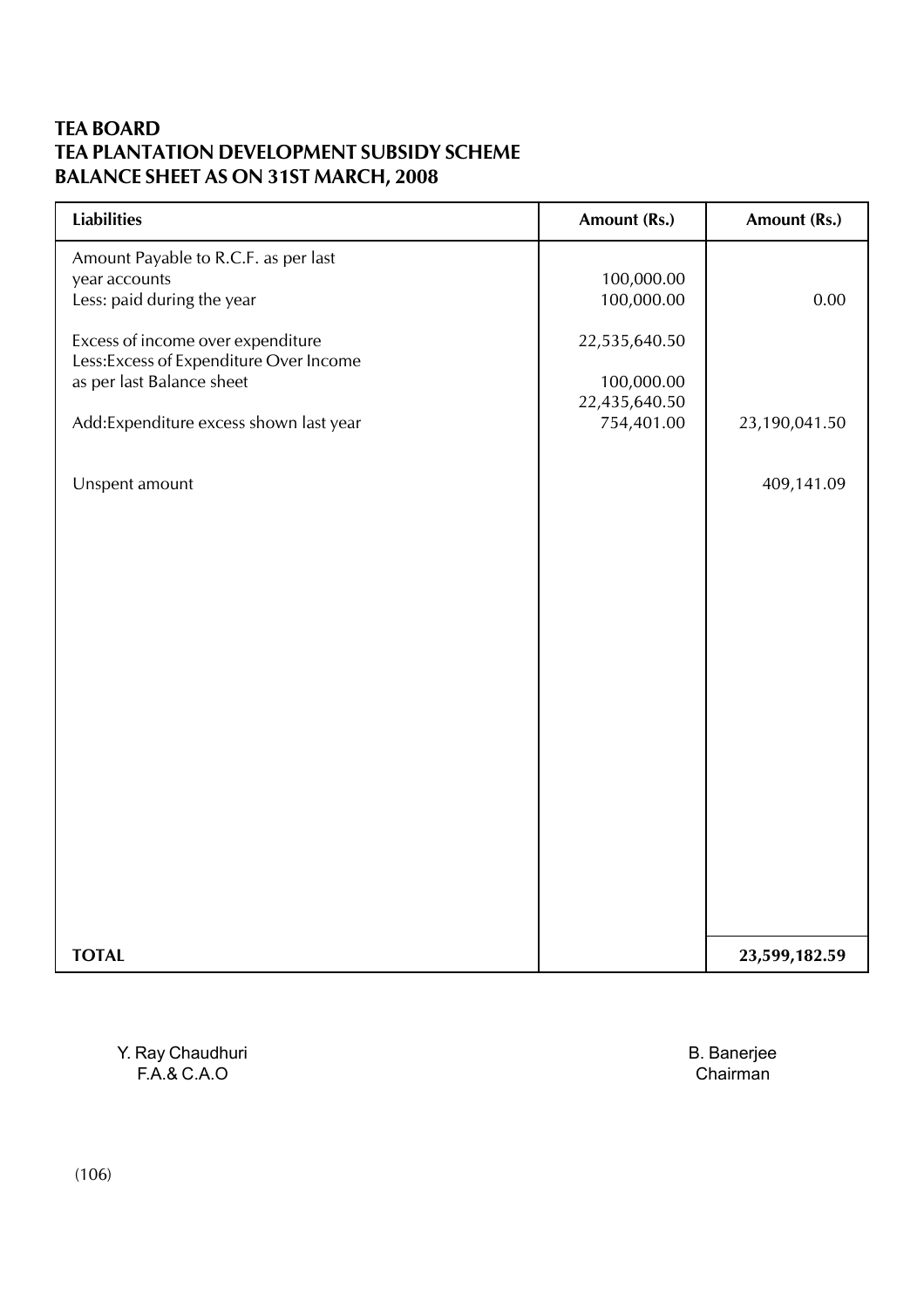| <b>ASSETS</b>               | Amount (Rs.) | Amount (Rs.)  |
|-----------------------------|--------------|---------------|
|                             |              |               |
| Amount Receivable from SPTF |              | 23,190,041.50 |
| <b>Closing Blance</b>       |              | 409,141.09    |
|                             |              |               |
|                             |              |               |
|                             |              |               |
|                             |              |               |
|                             |              |               |
|                             |              |               |
|                             |              |               |
|                             |              |               |
|                             |              |               |
| <b>TOTAL</b>                |              | 23,599,182.59 |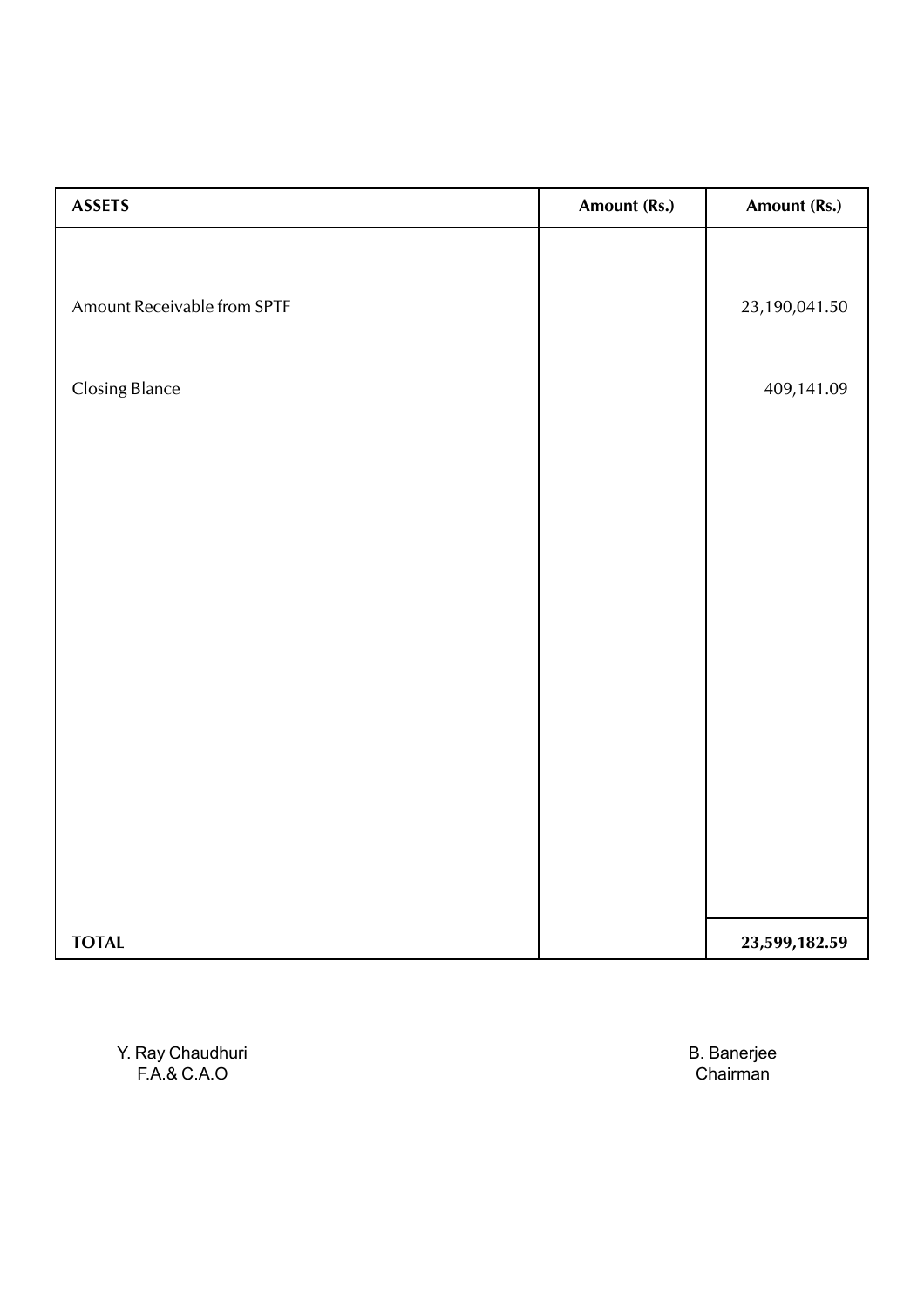# **TEA BOARD RECEIPTS & PAYMENT ACCOUNT IN RESPECT OF QU & PDS FOR THE YEAR 2007 - 08**

| <b>RECEIPTS</b>                                                                                                    | Amount (Rs.)                                                                              | Amount (Rs.)                 |
|--------------------------------------------------------------------------------------------------------------------|-------------------------------------------------------------------------------------------|------------------------------|
| To Opening Balance<br>Kolkata<br>Guwahati<br>Coonoor<br>Fund Received from Govt.<br>Kolkata<br>Guwahati<br>Coonoor | 383,126.85<br>42,234.93<br>16,501.50<br>102,500,000.00<br>160,370,000.00<br>18,600,000.00 | 441,863.28<br>281,470,000.00 |
| <b>TOTAL</b>                                                                                                       |                                                                                           | 281,911,863.28               |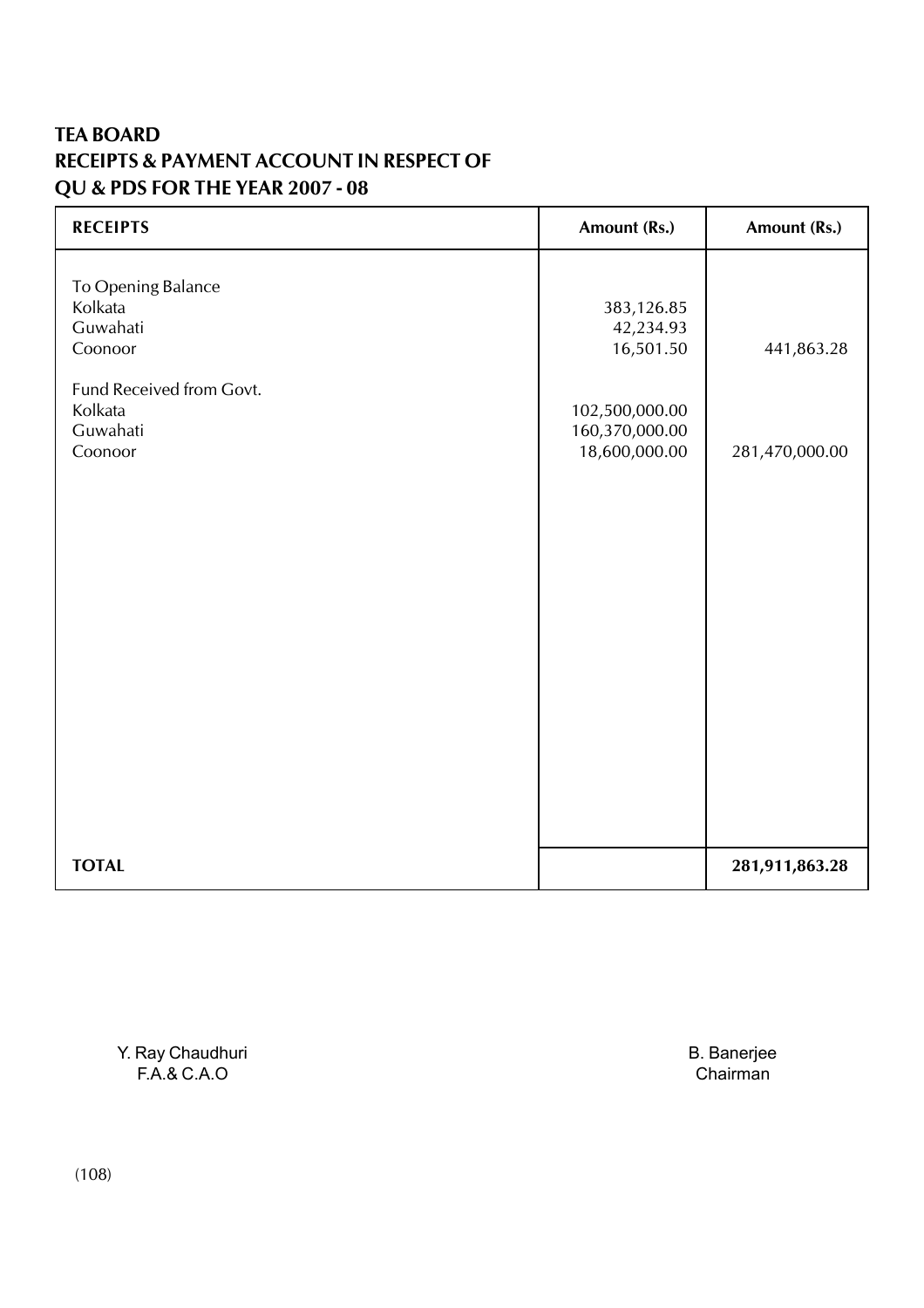| <b>PAYMENTS</b>                                       | Amount (Rs.)                            | Amount (Rs.)   |
|-------------------------------------------------------|-----------------------------------------|----------------|
| By Disbursement<br>Kolkata<br>Guwahati                | 95,598,511.00                           |                |
| Coonoor                                               | 160,060,669.00<br>15,747,370.00         | 271,406,550.00 |
| By Bank Charge<br>Kolkata<br>Guwahati<br>Coonoor      | 140.00<br>48,186.00<br>11,568.00        | 59,894.00      |
| By Adm. Charge<br>Kolkata<br>Guwahati<br>Coonoor      | 0.00<br>21,030.00<br>196,282.00         | 217,312.00     |
| <b>Grant to UPASI</b>                                 |                                         | 670,000.00     |
| By Payment of<br>last year's Liability<br>Corpus Fund |                                         | 1,900,000.00   |
| By Closing Balance<br>Kolkata<br>Guwahati<br>Coonoor  | 7,284,475.85<br>282,349.93<br>91,281.50 | 7,658,107.28   |
| <b>TOTAL</b>                                          |                                         | 281,911,863.28 |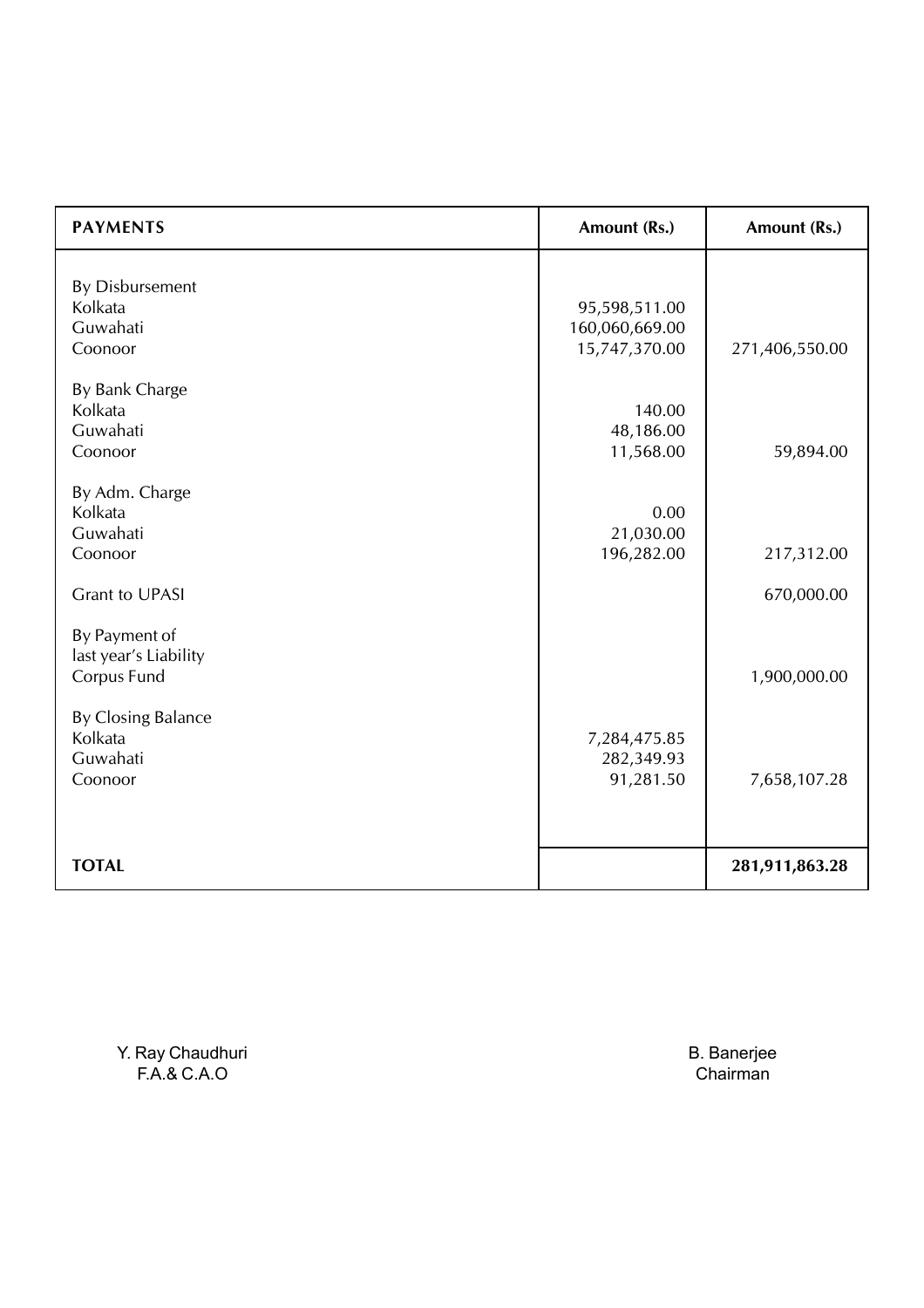### **INCOME & EXPENDITURE ACCOUNT IN RESPECT OF QU & PDS FOR THE YEAR 2007 - 08**

| <b>EXPENDITURE</b>                                                       | Amount (Rs.)                                     | Amount (Rs.)   |
|--------------------------------------------------------------------------|--------------------------------------------------|----------------|
| Payment of Subsidy towards Quality<br>Upgradation/ISO/HACCP/             |                                                  |                |
| <b>Quality Awareness</b><br>Programme:<br>Kolkata<br>Guwahati<br>Coonoor | 95,598,511.00<br>160,060,669.00<br>15,747,370.00 | 271,406,550.00 |
| <b>Grant to UPASI</b>                                                    |                                                  | 670,000.00     |
| By Adm. Charge<br>Kolkata<br>Guwahati<br>Coonoor                         | 0.00<br>21,030.00<br>196,282.00                  | 217,312.00     |
| By Bank Charge<br>Kolkata<br>Guwahati<br>Coonoor                         | 140.00<br>48,186.00<br>11,568.00                 | 59,894.00      |
| Excess of Income over Exp.                                               |                                                  | 1,900,000.00   |
|                                                                          |                                                  |                |
| <b>TOTAL</b>                                                             |                                                  | 274,253,756.00 |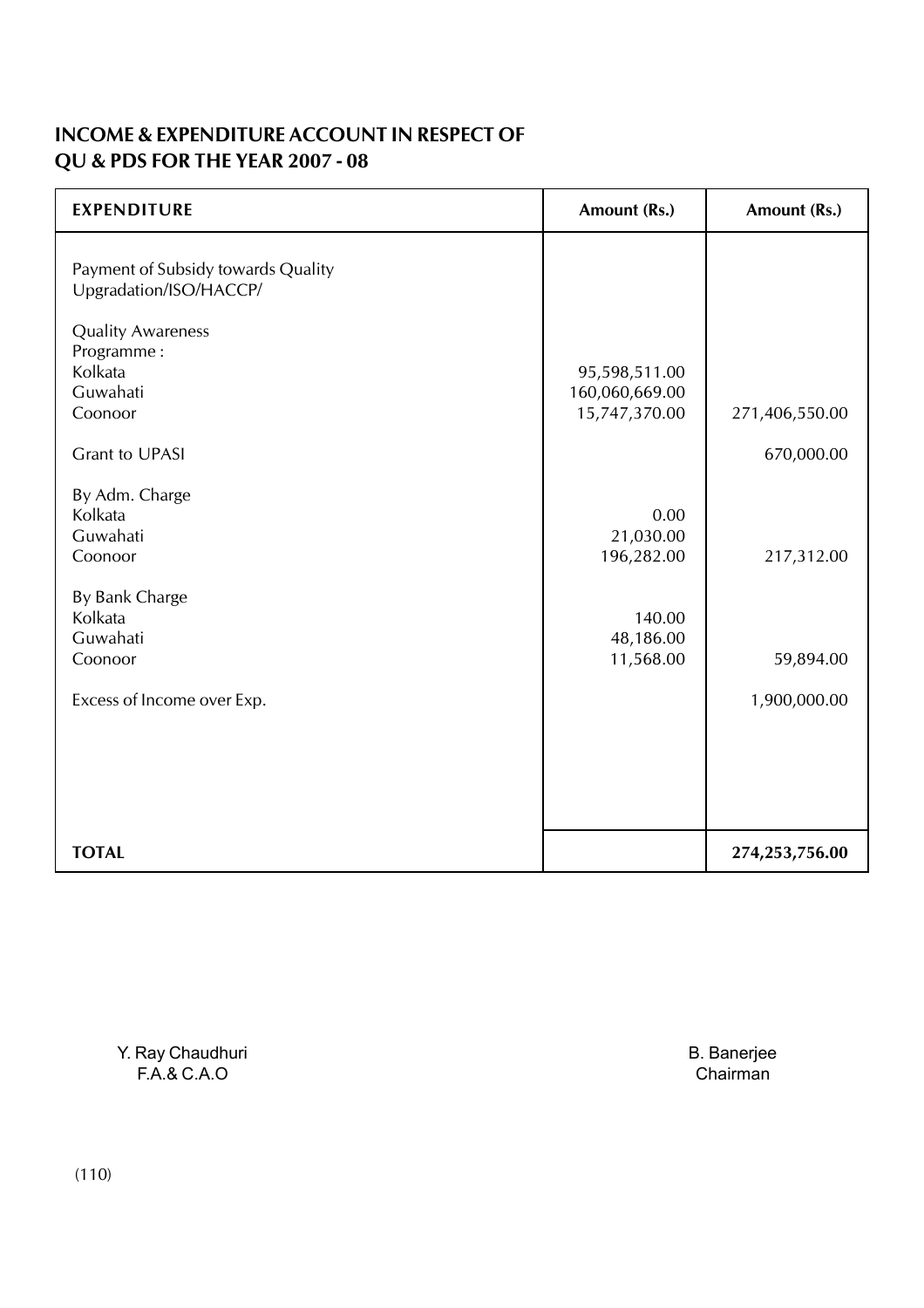| <b>INCOME</b>                                                                                  | Amount (Rs.)                                                                                        | Amount (Rs.)     |
|------------------------------------------------------------------------------------------------|-----------------------------------------------------------------------------------------------------|------------------|
| Fund Received from Govt.<br>Kolkata<br>Guwahati<br>Coonoor<br>Add:<br>Unspent Grant of 06 - 07 | 102,500,000.00<br>160,370,000.00<br>18,600,000.00<br>281,470,000.00<br>441,863.28<br>281,911,863.28 |                  |
| Less :<br>Unspent Grant of 07 - 08                                                             | 7,658,107.28                                                                                        | 274,253,756.00   |
| <b>TOTAL</b>                                                                                   |                                                                                                     | 274, 253, 756.00 |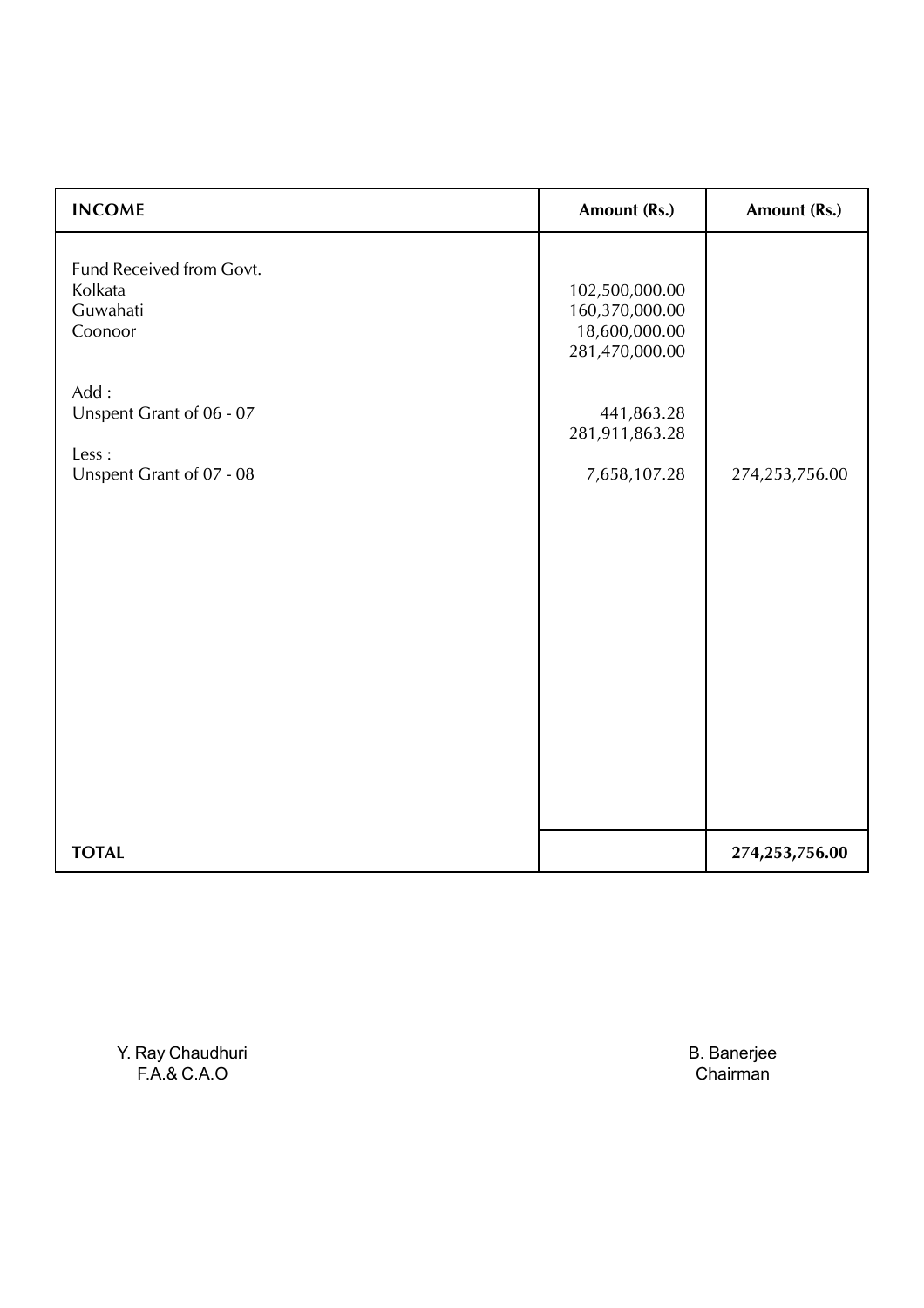### **BALANCE SHEET IN RESPECT OF QU & PDS AS ON 31/03/2008**

| <b>LIABILITIES</b>                   | Amount (Rs.) | Amount (Rs.) |
|--------------------------------------|--------------|--------------|
| Payable to R & D scheme -<br>Coonoor |              | 458,223.00   |
| Unspent Grant Payable to Govt.       |              | 7,658,107.28 |
|                                      |              |              |
|                                      |              |              |
|                                      |              |              |
|                                      |              |              |
|                                      |              |              |
|                                      |              |              |
| <b>TOTAL</b>                         |              | 8,116,330.28 |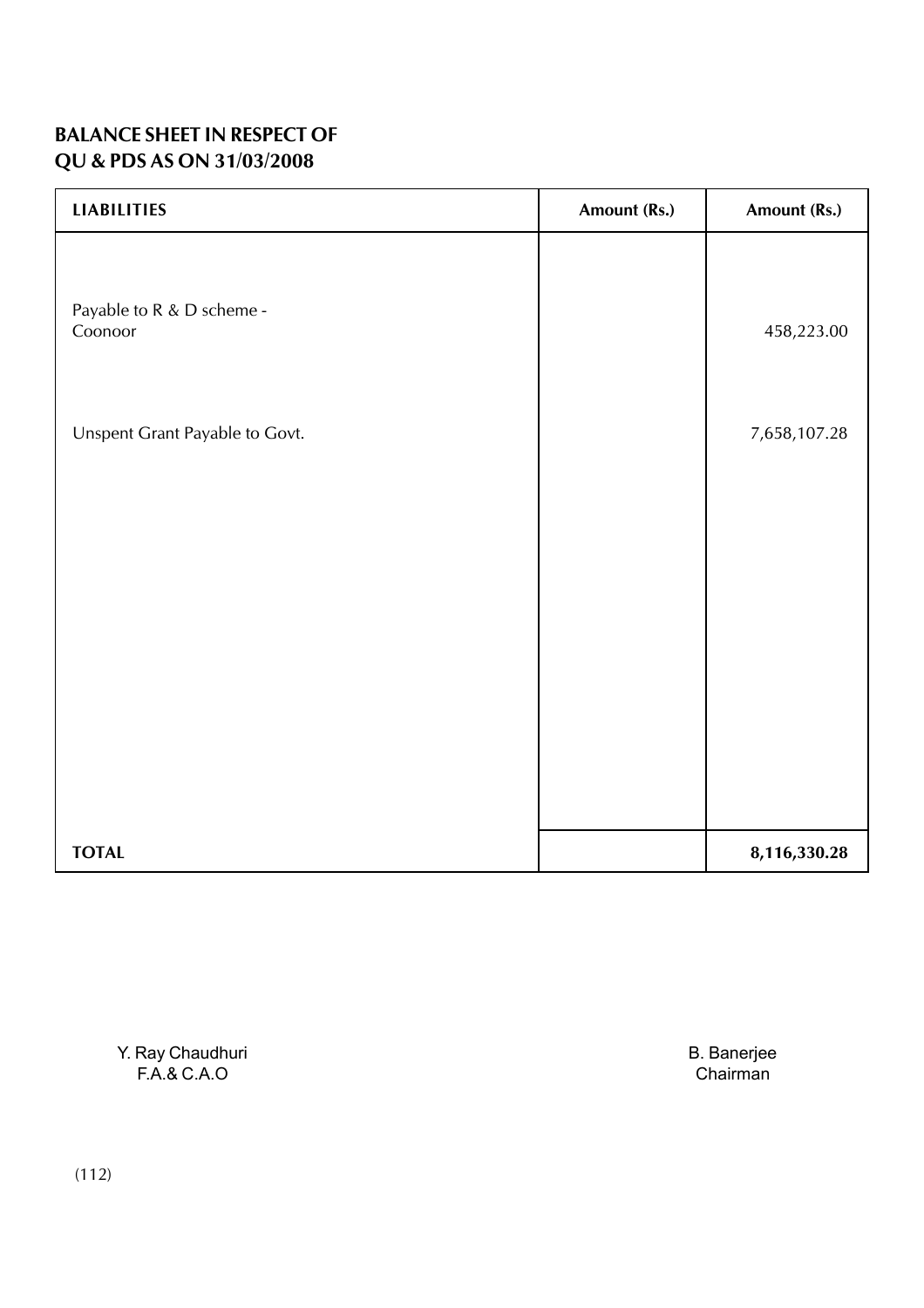| <b>ASSETS</b>                                                                                                                                                                     | Amount (Rs.)                                                            | Amount (Rs.)               |
|-----------------------------------------------------------------------------------------------------------------------------------------------------------------------------------|-------------------------------------------------------------------------|----------------------------|
| Excess of expenditure<br>over Income<br>As per last Balance Sheet<br>Less: Excess of income over expenditure for the year<br>By Closing Balance<br>Kolkata<br>Guwahati<br>Coonoor | 2,358,223.00<br>1,900,000.00<br>7,284,475.85<br>282,349.93<br>91,281.50 | 458,223.00<br>7,658,107.28 |
| <b>TOTAL</b>                                                                                                                                                                      |                                                                         | 8,116,330.28               |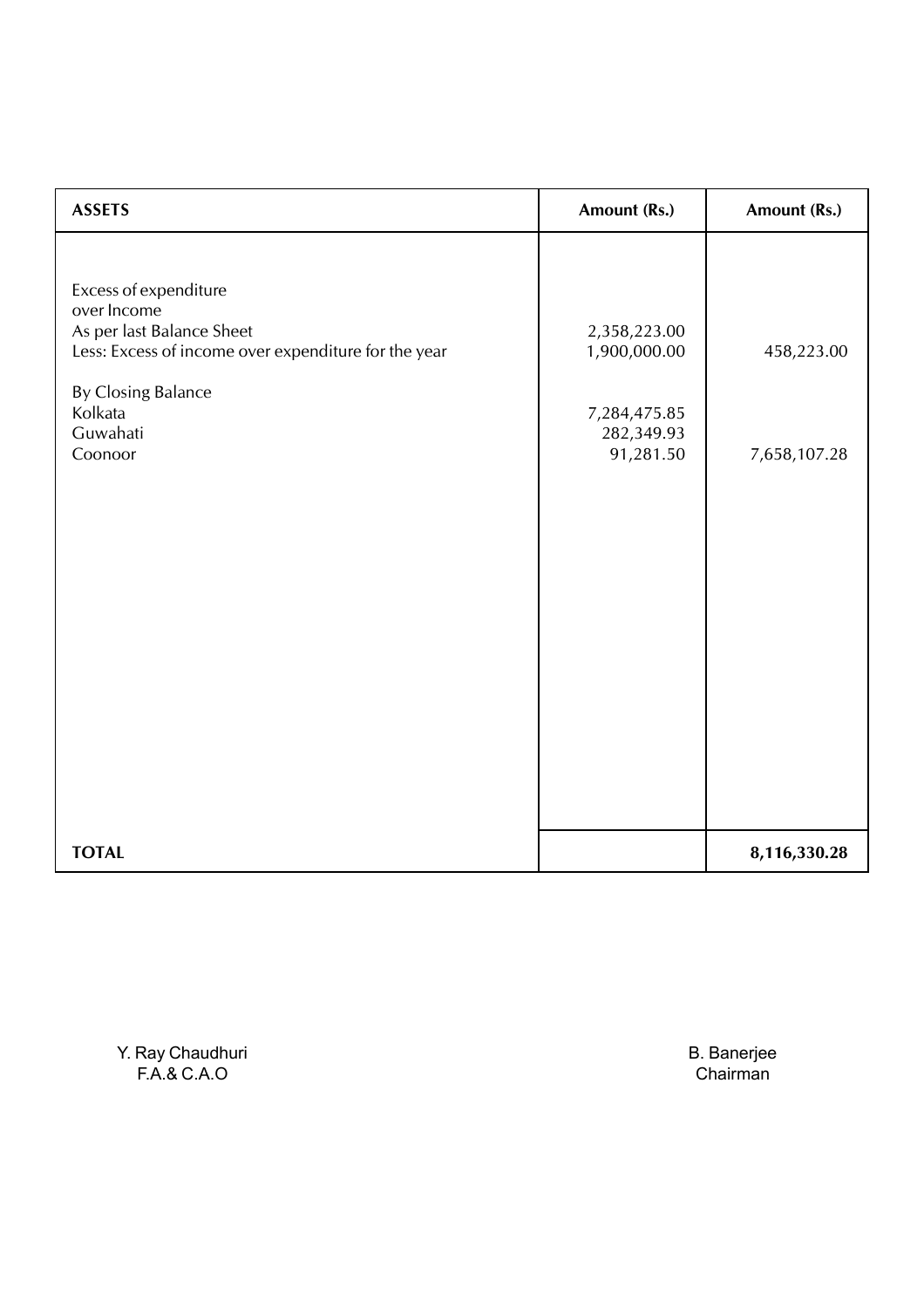#### **TEA BOARD Human Resource Deveopment Scheme Fund Account Receipts and Payments Accounts for the year 2007-08**

| <b>RECEIPTS</b>                              | AMOUNT (Rs.)        |
|----------------------------------------------|---------------------|
|                                              |                     |
| <b>Opening Balance</b>                       |                     |
| <b>Head Office</b>                           | 128,007.65          |
| Balance with chennai Office not reflected in |                     |
| earlier A/c.                                 | 17,283.00           |
| Amount received from Govt.                   | $50,\!000,\!000.00$ |
|                                              |                     |
|                                              |                     |
|                                              |                     |
|                                              |                     |
|                                              |                     |
|                                              |                     |
| <b>TOTAL</b>                                 | 50, 145, 290. 65    |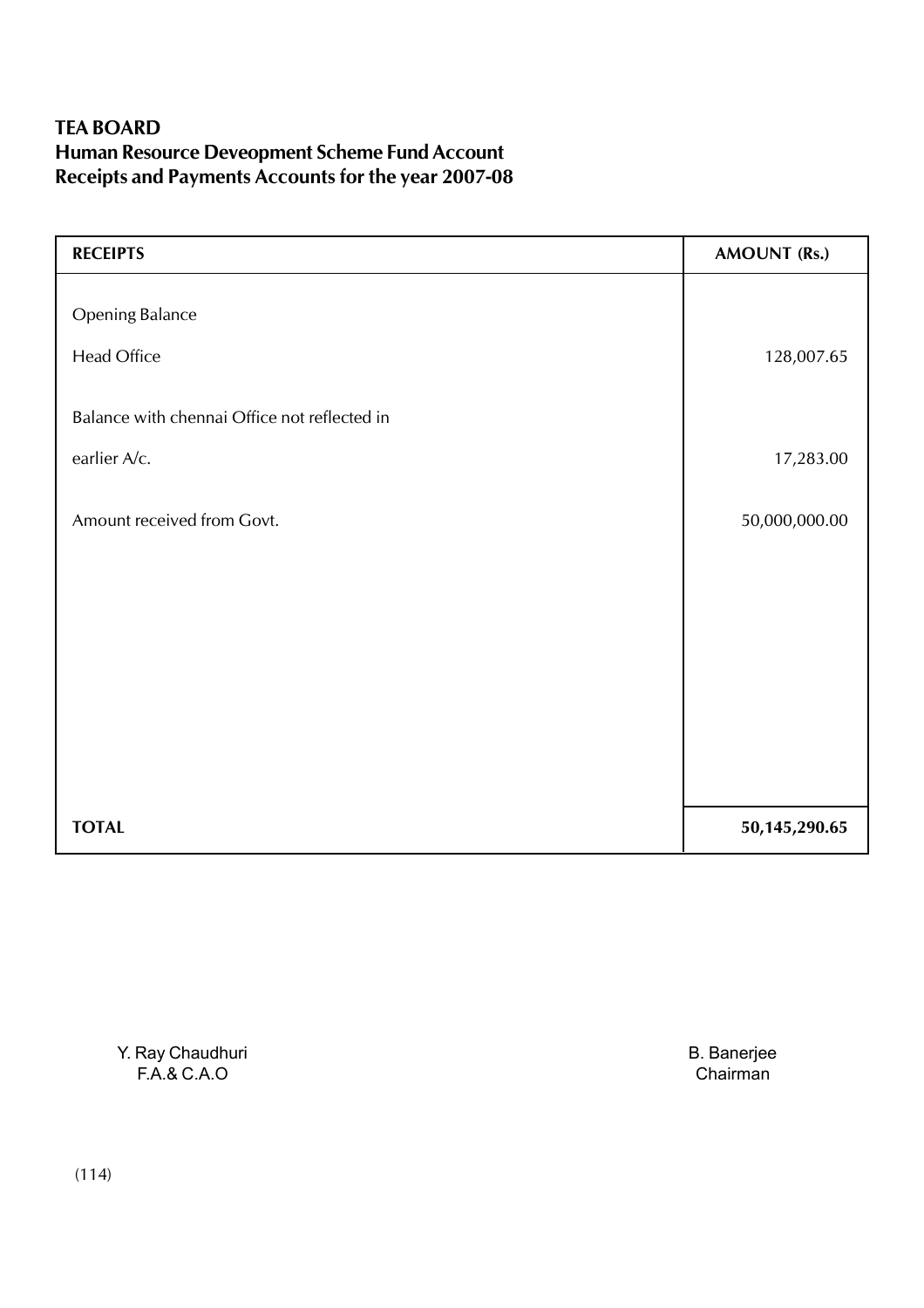| <b>PAYMENT</b>                                                                                  |                              | AMOUNT (Rs.)     |
|-------------------------------------------------------------------------------------------------|------------------------------|------------------|
| Expenditure for Labour Welfare                                                                  |                              | 34,875,659.00    |
| Expenditure for Development of<br>Human Resource/Training Workshop,<br>Seminor for Small Grower |                              | 5,189,250.00     |
| <b>Bank Charges</b>                                                                             |                              | 24,539.00        |
| <b>Closing Balance</b><br><b>Head Office</b><br>Chennai                                         | 4,148,928.65<br>5,906,914.00 | 10,055,842.65    |
| <b>TOTAL</b>                                                                                    |                              | 50, 145, 290. 65 |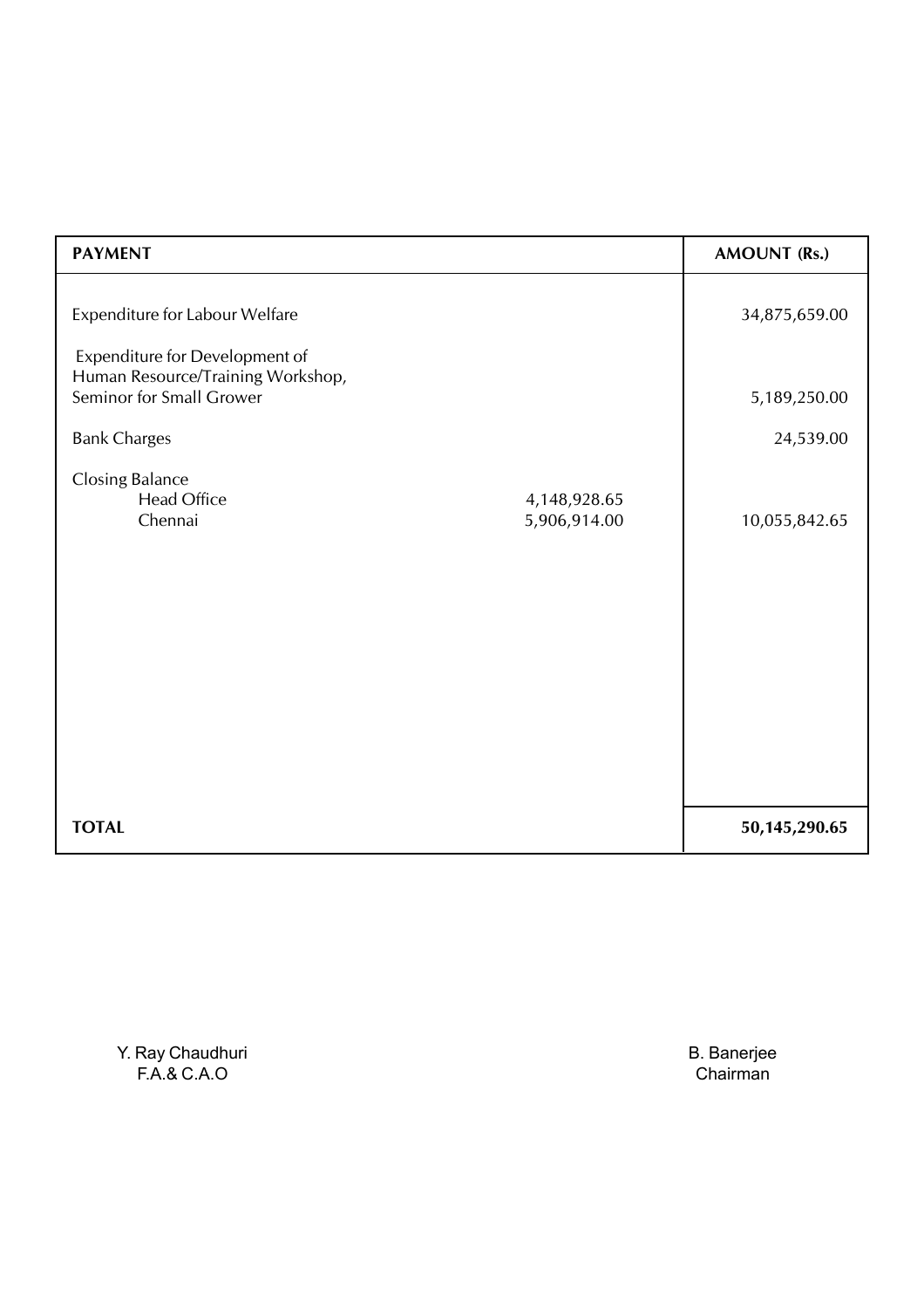#### **TEA BOARD Human Resource Deveopment Scheme Fund Account Income & expenditure accounts for the year 2007-08**

| <b>EXPENDITURE</b>           | AMOUNT (Rs.)  |
|------------------------------|---------------|
| Disbursement during the year | 40,064,909.00 |
| <b>Bank Charges</b>          | 24,539.00     |
|                              |               |
|                              |               |
|                              |               |
|                              |               |
| <b>TOTAL</b>                 | 40,089,448.00 |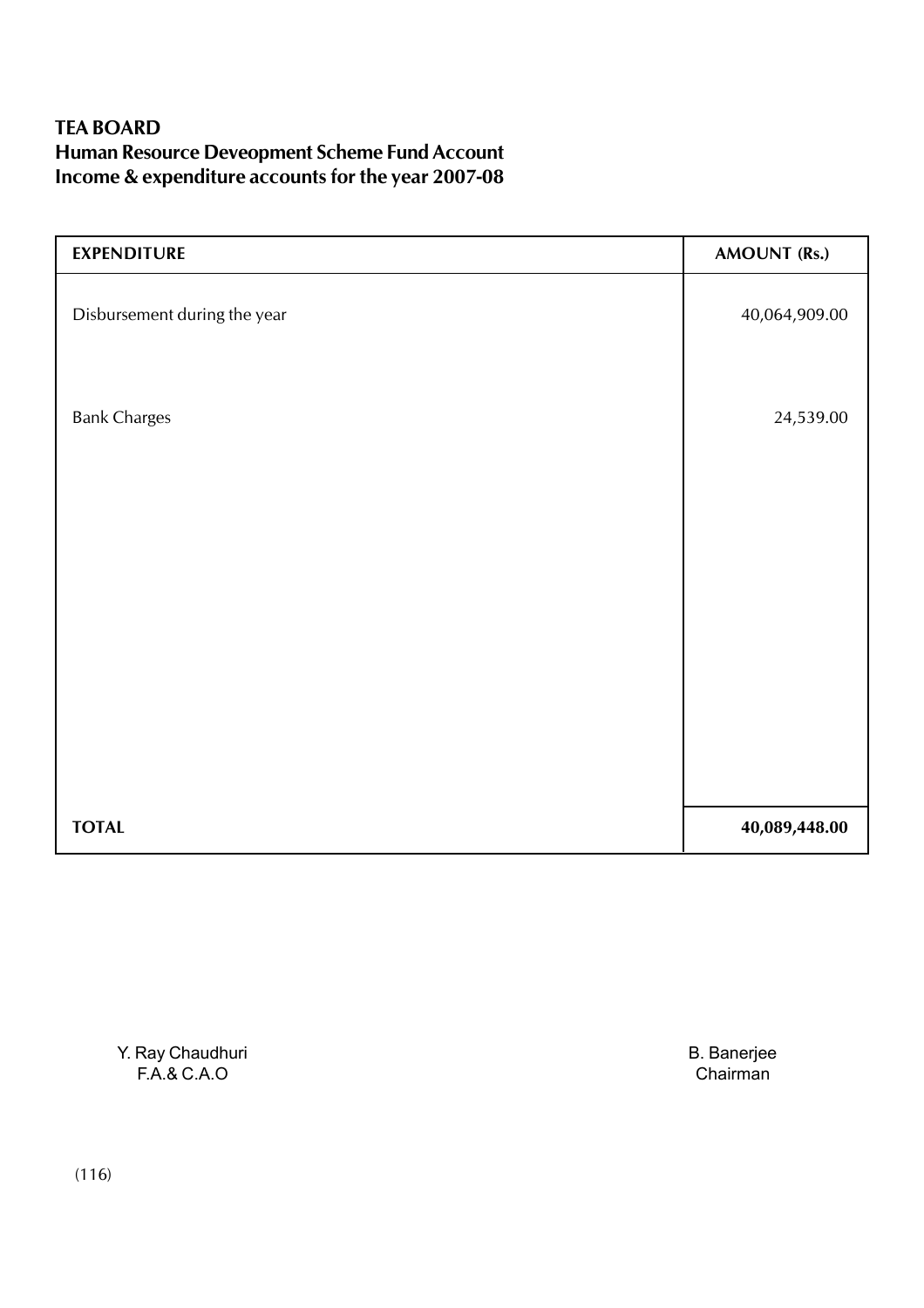| <b>INCOME</b>                           | AMOUNT (Rs.)  | AMOUNT (Rs.)  |
|-----------------------------------------|---------------|---------------|
|                                         |               |               |
| Amount Received from Govt.              | 50,000,000.00 |               |
| Add: Unspent balance of last year(H.O.) | 128,007.65    |               |
|                                         | 50,128,007.65 |               |
| Less: Unspent balance of H.O. & Chennai | 10,055,842.65 | 40,072,165.00 |
| Excess of Expenditure over income       |               | 17,283.00     |
|                                         |               |               |
|                                         |               |               |
|                                         |               |               |
|                                         |               |               |
|                                         |               |               |
|                                         |               |               |
|                                         |               |               |
|                                         |               |               |
|                                         |               |               |
|                                         |               |               |
|                                         |               |               |
|                                         |               |               |
|                                         |               |               |
|                                         |               |               |
| <b>TOTAL</b>                            |               | 40,089,448.00 |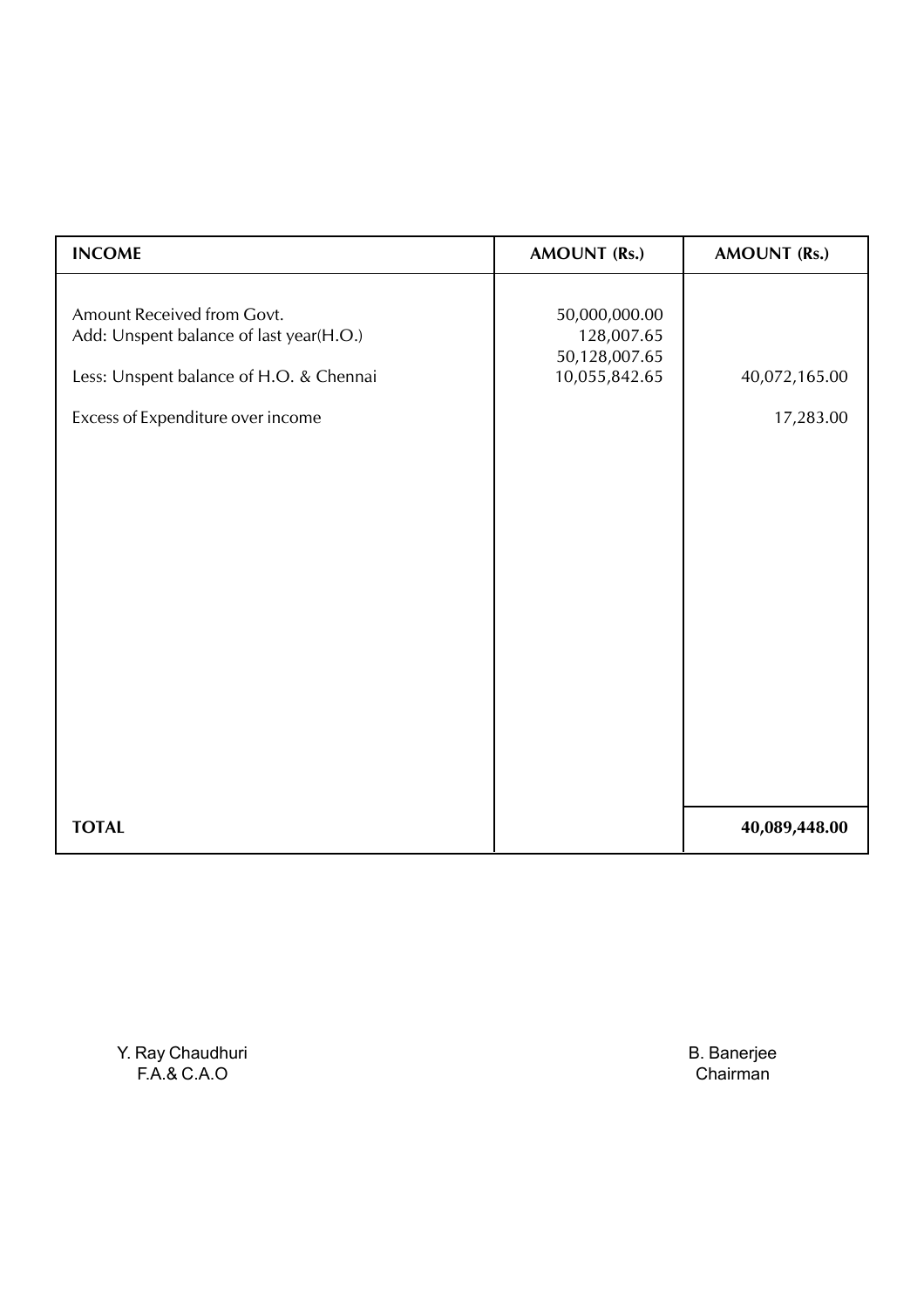#### **TEA BOARD**

### **Human Resource Deveopment Scheme Fund Account Balance sheet as on 31-03-08**

| <b>Previous Year</b><br>2006-07 | <b>LIABILITY</b>                  | Amount (Rs.) | Amount (Rs.)<br>2007-08 |
|---------------------------------|-----------------------------------|--------------|-------------------------|
| 1,28,007.65                     | Unspent Grant Payable<br>to Govt. |              | 1,00,55,842.65          |
| 1,28,007.65                     | <b>TOTAL</b>                      |              | 1,00,55,842.65          |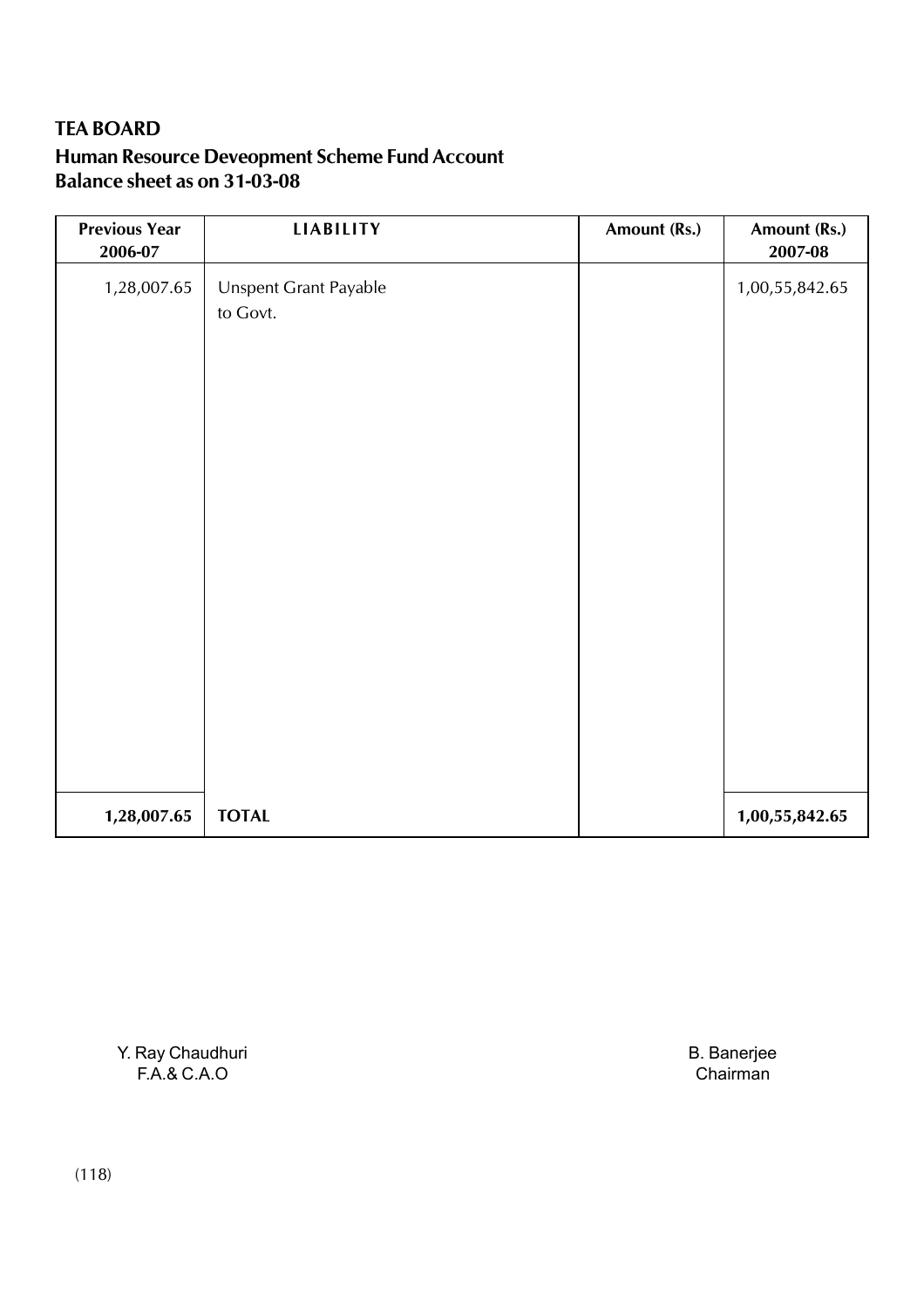| <b>Previous Year</b> | <b>ASSET</b>                                | Amount (Rs.) | Amount (Rs.)  |
|----------------------|---------------------------------------------|--------------|---------------|
| 2006-07              | Excess of Expenditure Over Income           | 17,283.00    | 2007-08       |
|                      | Less: Expenditure Excess shown<br>Last year | 17,283.00    | $0.00\,$      |
| 128,007.65           | <b>Closing Balance</b>                      |              | 10,055,842.65 |
|                      |                                             |              |               |
|                      |                                             |              |               |
|                      |                                             |              |               |
|                      |                                             |              |               |
|                      |                                             |              |               |
|                      |                                             |              |               |
|                      |                                             |              |               |
|                      |                                             |              |               |
| 128,007.65           | <b>TOTAL</b>                                |              | 10,055,842.65 |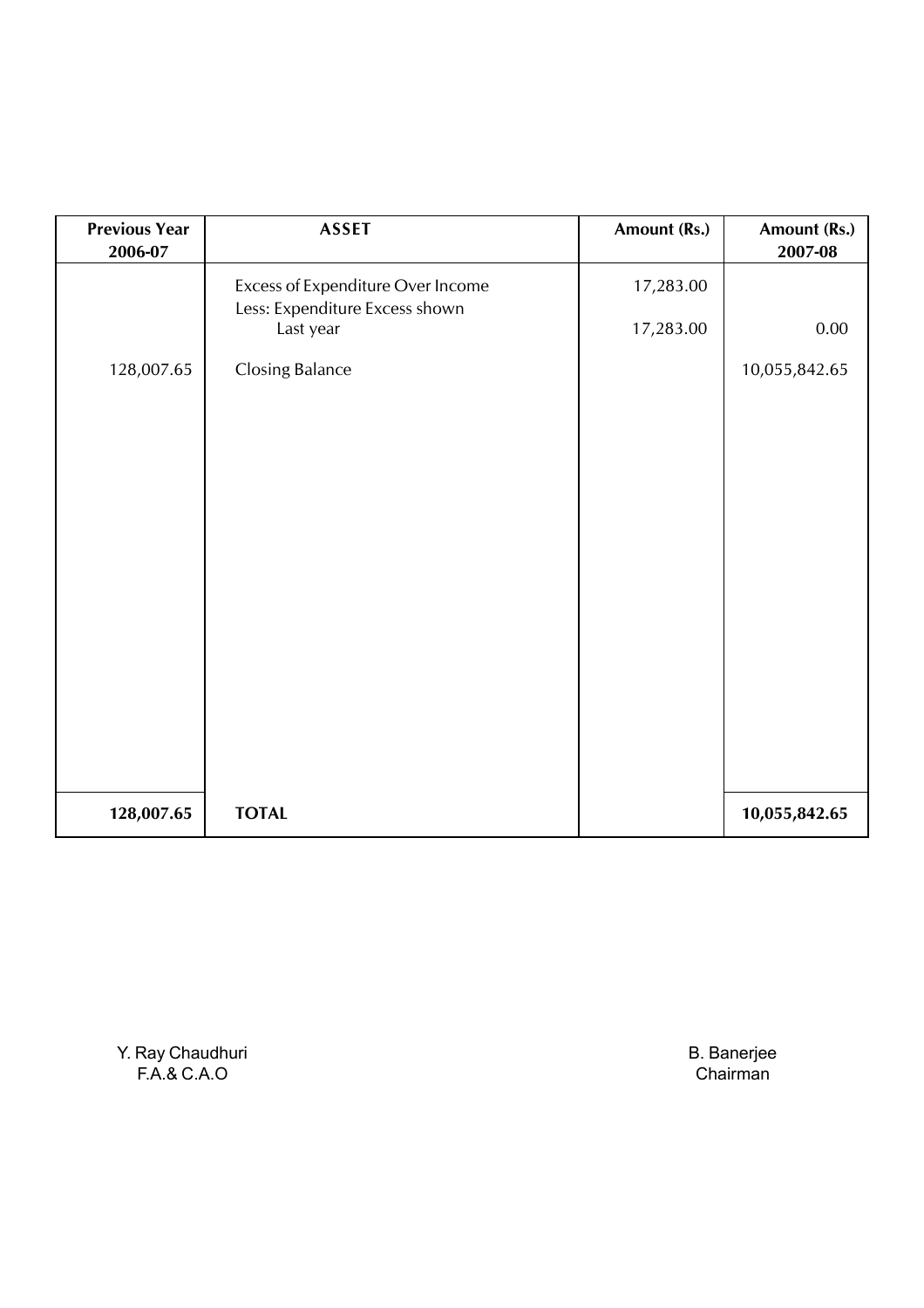## **TEA BOARD Market Development & Export Promotion (Subsidy Plan) Scheme(MPS) Receipt & payment accounts for the year 2007-08**

| <b>RECEIPTS</b>                                                                                                                                                         | Amount (Rs.)                                              | Amount (Rs.)                                           |
|-------------------------------------------------------------------------------------------------------------------------------------------------------------------------|-----------------------------------------------------------|--------------------------------------------------------|
| <b>Opening Balance</b>                                                                                                                                                  |                                                           |                                                        |
| Cash at Bank HO                                                                                                                                                         |                                                           | 4,039,127.39                                           |
| Cash with DTPS/El Abroad                                                                                                                                                |                                                           |                                                        |
| Cash with DTPS London<br>Cash with DTPS Moscow<br>Cash with DTPS Dubai<br>Cash with/El Japan                                                                            | 74,106.00<br>7,204,914.00<br>5,758,134.00<br>3,337,094.00 | 16,374,248.00                                          |
| Loan Received from :-                                                                                                                                                   |                                                           |                                                        |
| Revolving corpus Fund<br><b>IT Portal</b><br><b>Orthodox Production subsidy Scheme</b>                                                                                  | 20,000,000.00<br>25,000,000.00<br>20,000,000.00           | 65,000,000.00                                          |
| Adjustment Receipt from TBTF(NP)                                                                                                                                        |                                                           | 6,583,441.00                                           |
| Grant In Aid                                                                                                                                                            |                                                           | 240,000,000.00                                         |
| Earnest/Security/Caution Money<br>Interest on F.D.(CLTD)<br>Receipt from Non Plan (Guwahati)<br>Prior Period Adjustment(as per Bank<br><b>Reconciliation Statement)</b> |                                                           | 960,593.00<br>228,804.00<br>167,000.00<br>1,511,389.60 |
| <b>Suspense Receipt</b>                                                                                                                                                 |                                                           | 9,573,782.90                                           |
| Miscellaneous Receipt                                                                                                                                                   |                                                           | 776,566.00                                             |
|                                                                                                                                                                         |                                                           |                                                        |
| C/F                                                                                                                                                                     |                                                           | 345,214,951.89                                         |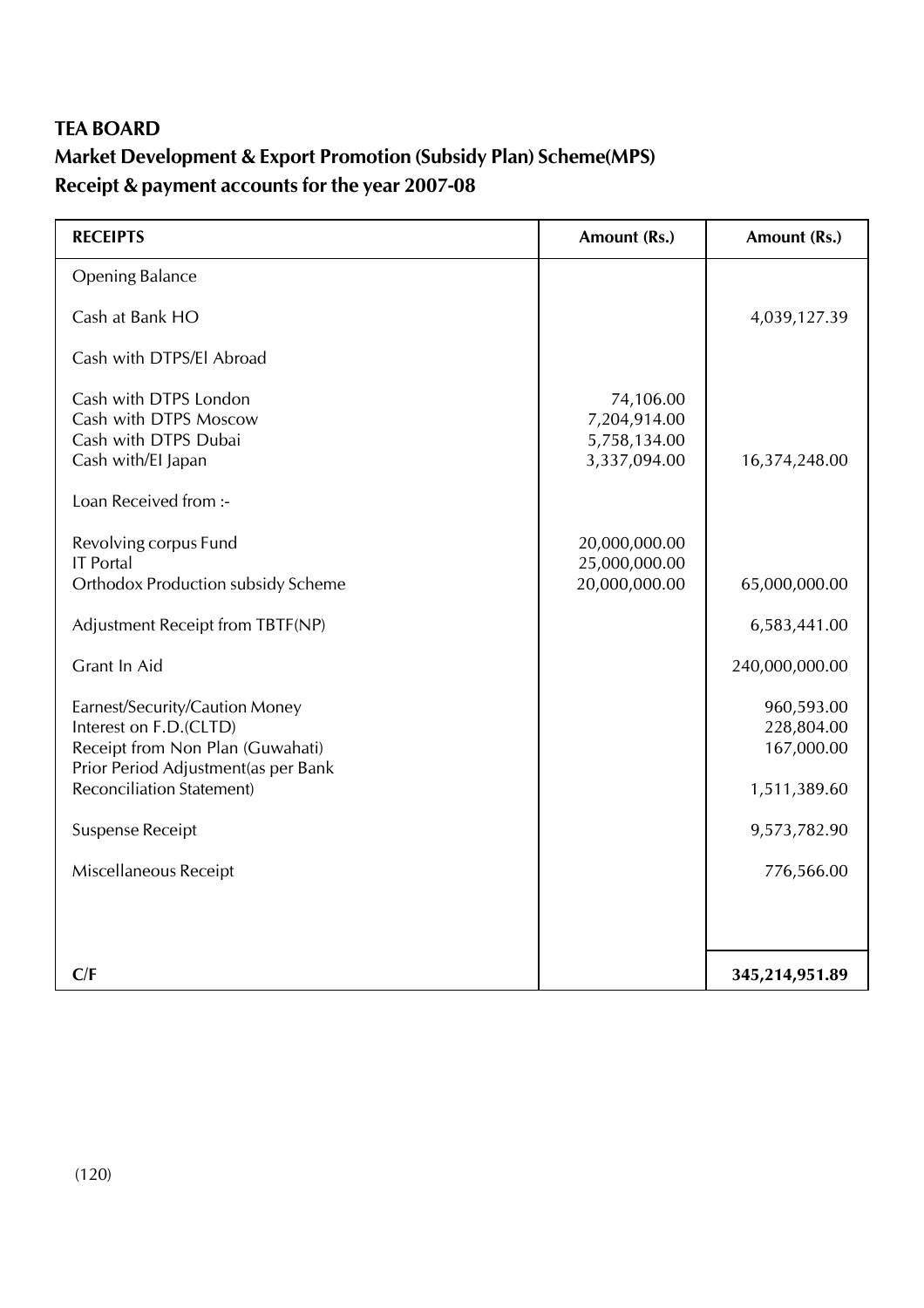| <b>PAYMENT</b>                                                                                                                                                                                                                                                                                                                                                                                                                                                                                                                                                                                                                                                                                                                                     | Amount (Rs.)                                    | Amount (Rs.)                                                                                                                                                                                                                                                                                                                                                                                             |
|----------------------------------------------------------------------------------------------------------------------------------------------------------------------------------------------------------------------------------------------------------------------------------------------------------------------------------------------------------------------------------------------------------------------------------------------------------------------------------------------------------------------------------------------------------------------------------------------------------------------------------------------------------------------------------------------------------------------------------------------------|-------------------------------------------------|----------------------------------------------------------------------------------------------------------------------------------------------------------------------------------------------------------------------------------------------------------------------------------------------------------------------------------------------------------------------------------------------------------|
| Spl. Promotion Vat Exp.<br>Market Research<br>Media Campaign<br><b>Contribution to Tea Councils</b><br><b>Domestic Advertisement</b><br>Domestic Advertisement(other)<br>Domestic Fair<br>Gift Item<br>Computer/Website<br>Loan Payment :-<br>Corpus Fund<br><b>IT Portal</b><br><b>Orthodox Production Subsidy Scheme</b><br>Adj. Payment TBTF(Non Plan)<br><b>Export Promotion Scheme</b><br>Purchase of Tea<br>It. Overseas Promotion<br>Jt. Promotion Activity<br><b>Transport Subsidy</b><br><b>Overseas Office Promotion</b><br>Overseas Campaign<br>Publication<br><b>Printing Material</b><br>Seminar/Conference<br>Freight & Insurance<br><b>Greetings Card</b><br>Deputation-Delegation(out bound)<br>Deputation - Delegation (in bound) | 20,000,000.00<br>25,000,000.00<br>20,000,000.00 | 11,977,121.00<br>10,263,145.00<br>50,948,388.00<br>11,219,983.00<br>9,260,481.00<br>2,303,716.00<br>5,102,478.00<br>1,040,163.00<br>5,270,080.00<br>65,000,000.00<br>8,548,191.00<br>2,245,473.00<br>4,216,102.00<br>1,140,028.00<br>5,647,722.00<br>31,900,299.00<br>2,499,920.00<br>905,588.00<br>15,800.00<br>3,968,255.00<br>175,286.00<br>2,493,683.00<br>93,600.00<br>6,672,938.00<br>1,970,065.00 |
| C/F                                                                                                                                                                                                                                                                                                                                                                                                                                                                                                                                                                                                                                                                                                                                                |                                                 | 244,878,505.00                                                                                                                                                                                                                                                                                                                                                                                           |
|                                                                                                                                                                                                                                                                                                                                                                                                                                                                                                                                                                                                                                                                                                                                                    |                                                 |                                                                                                                                                                                                                                                                                                                                                                                                          |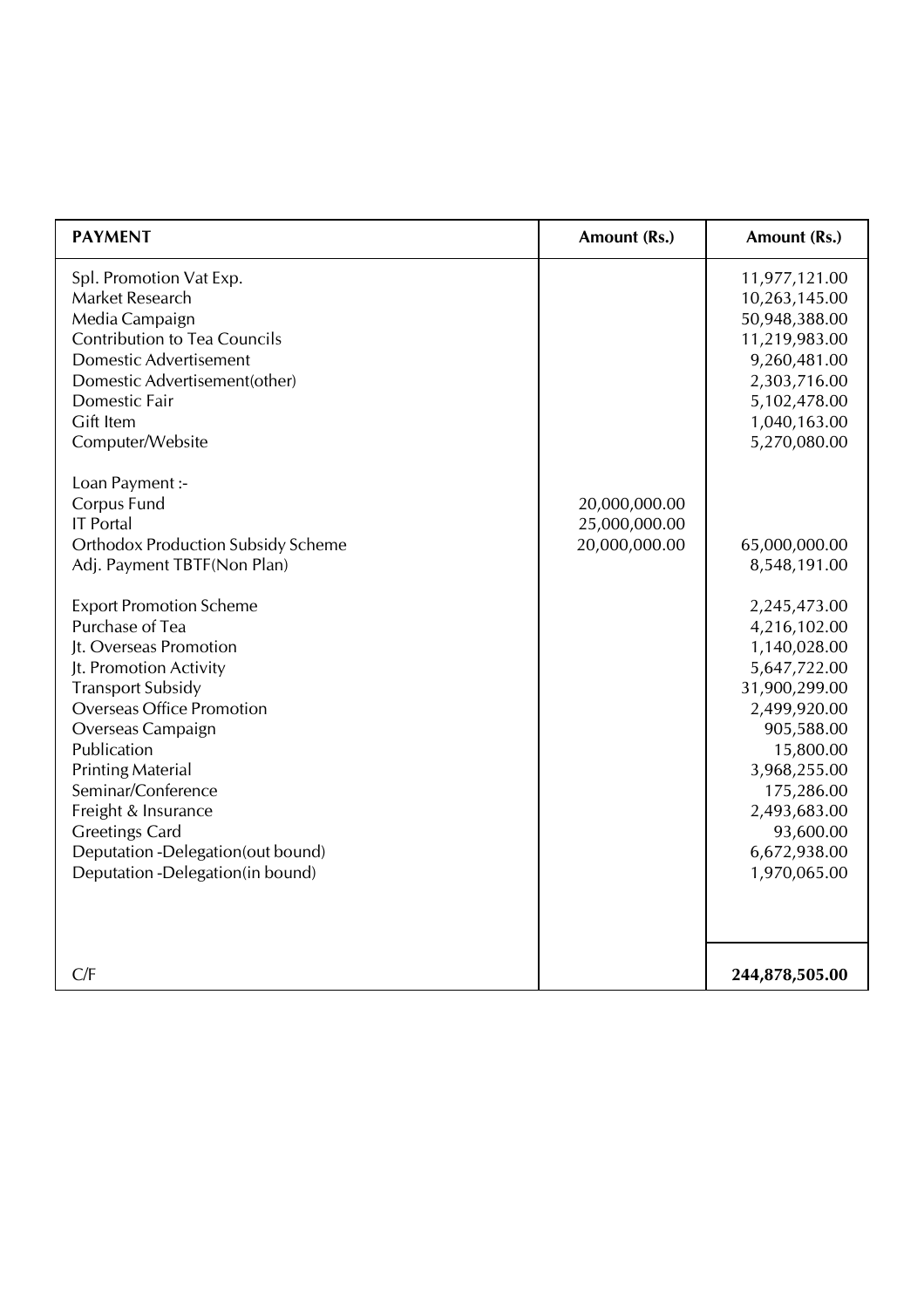### **TEA BOARD Market Development & Export Promotion (Subsidy Plan) Scheme(MPS) Receipt & payment accounts for the year 2007-08**

| <b>RECEIPTS</b>         | Amount (Rs.) | Amount (Rs.)   |
|-------------------------|--------------|----------------|
| $\mathsf{B}/\mathsf{F}$ |              | 345,214,951.89 |
|                         |              |                |
|                         |              |                |
|                         |              |                |
|                         |              |                |
|                         |              |                |
|                         |              |                |
|                         |              |                |
|                         |              |                |
|                         |              |                |
|                         |              |                |
|                         |              |                |
|                         |              |                |
|                         |              |                |
|                         |              |                |
|                         |              |                |
|                         |              |                |
|                         |              |                |
| <b>TOTAL</b>            |              | 345,214,951.89 |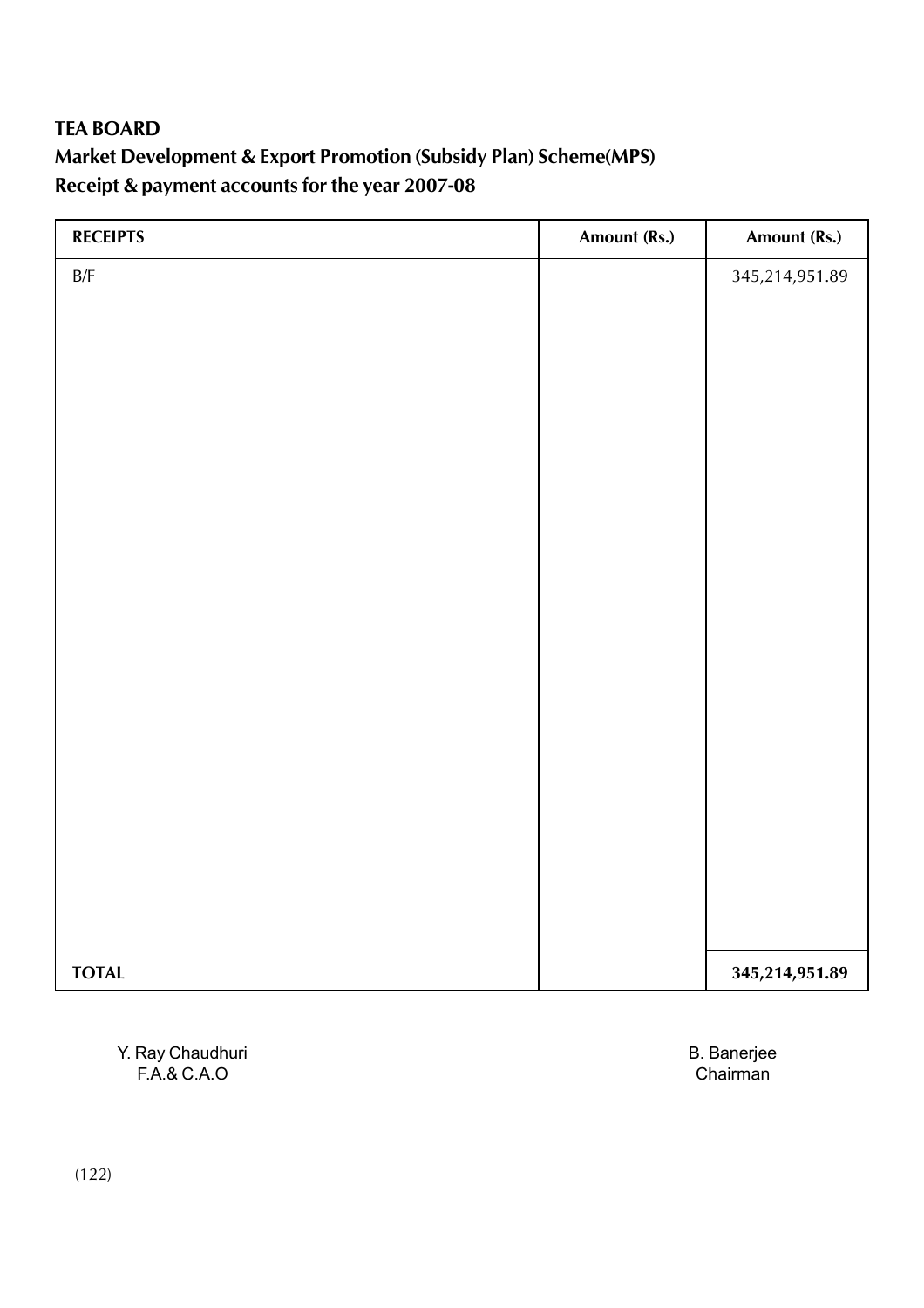| <b>PAYMENT</b>                                                                                                                                                                                                                                                                                                            | Amount (Rs.)                                               | Amount (Rs.)                                                                                                                               |
|---------------------------------------------------------------------------------------------------------------------------------------------------------------------------------------------------------------------------------------------------------------------------------------------------------------------------|------------------------------------------------------------|--------------------------------------------------------------------------------------------------------------------------------------------|
| B/F                                                                                                                                                                                                                                                                                                                       |                                                            | 244,878,505.00                                                                                                                             |
| Legal & Consultancy Fees<br>Suspense Advance<br><b>Earnest/Security/Caution Money</b><br>Intermational Fair & Exhibition<br>Prior Period Adjustment (as per Bank<br><b>Reconciliation Statement)</b><br><b>Electronic Auction</b><br>India International Tea Convention<br>Caddies/Carton/Chest let<br><b>Bank Charge</b> |                                                            | 7,964,422.00<br>12,562,783.00<br>910,400.00<br>12,050,799.73<br>1,346,254.37<br>16,505,200.00<br>8,209,357.00<br>1,711,398.00<br>17,448.50 |
| <b>Closing Balance HO</b>                                                                                                                                                                                                                                                                                                 | 28,372,192.29                                              |                                                                                                                                            |
| <b>Closing Balance DTP's/El abroad</b><br>Dubai VAT<br>Moscow VAT<br>London VAT<br>El Japan                                                                                                                                                                                                                               | 3,007,037.00<br>4,149,506.00<br>192,555.00<br>3,337,094.00 | 39,058,384.29                                                                                                                              |
| <b>TOTAL</b>                                                                                                                                                                                                                                                                                                              |                                                            |                                                                                                                                            |
|                                                                                                                                                                                                                                                                                                                           |                                                            | 345,214,951.89                                                                                                                             |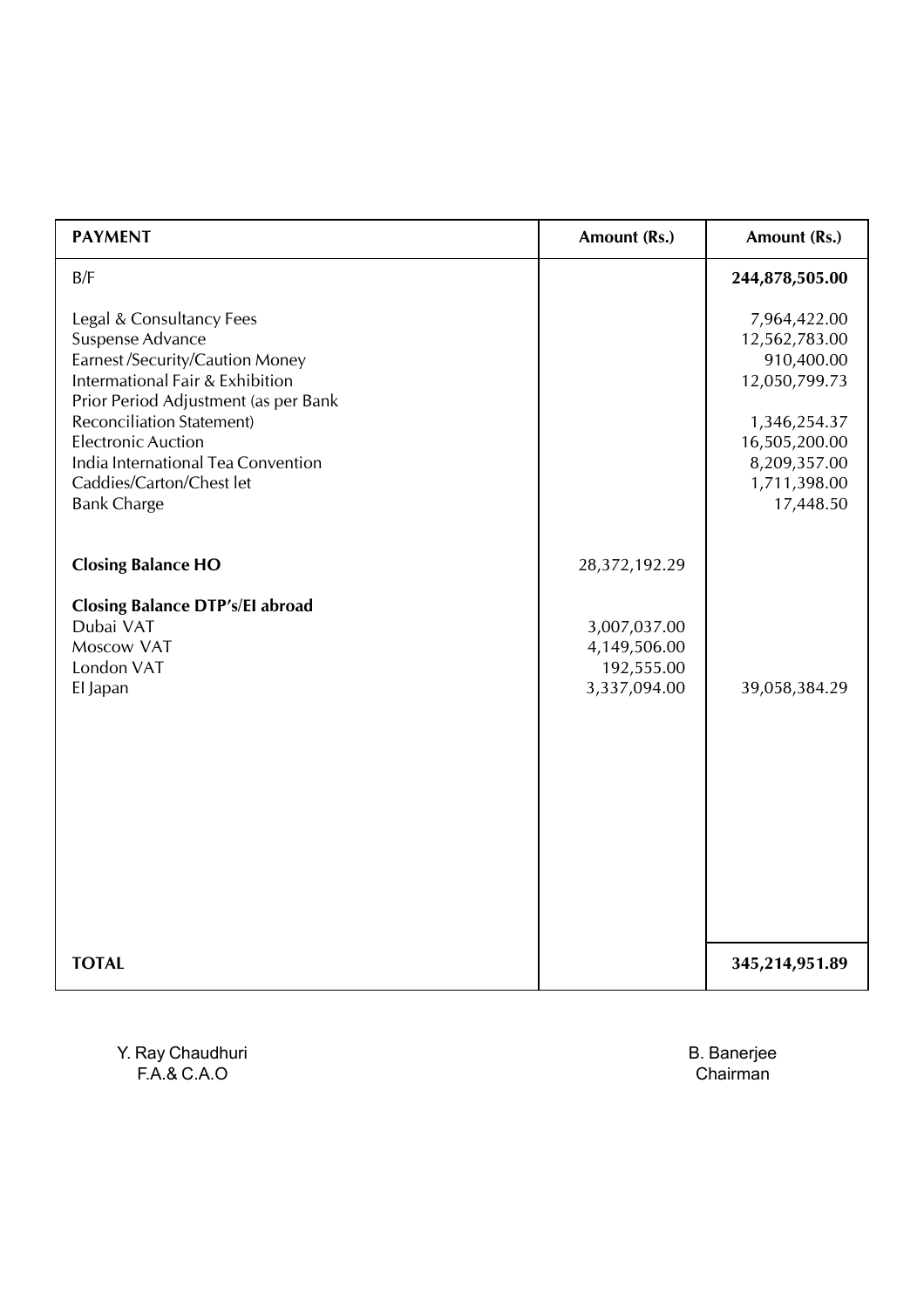## **TEA BOARD Market Development & Export Promotion (Subsidy Plan) Scheme(MPS) Income & Expenditure A/c. for the year 2007-08**

| Expenditure                                            | Amount (Rs.)                   | Amount (Rs.)      |
|--------------------------------------------------------|--------------------------------|-------------------|
| Expenditure during the year<br>Less : Capital purchase | 217,788,939.23<br>1,619,812.00 | 216, 169, 127. 23 |
| Depreciation during the year                           |                                | 388,517.13        |
| Excess of Income over Exp.                             |                                | 4, 182, 904. 74   |
|                                                        |                                |                   |
|                                                        |                                |                   |
|                                                        |                                |                   |
|                                                        |                                |                   |
|                                                        |                                |                   |
|                                                        |                                |                   |
|                                                        |                                |                   |
|                                                        |                                |                   |
|                                                        |                                |                   |
|                                                        |                                |                   |
|                                                        |                                |                   |
|                                                        |                                |                   |
| <b>TOTAL</b>                                           |                                | 220,740,549.10    |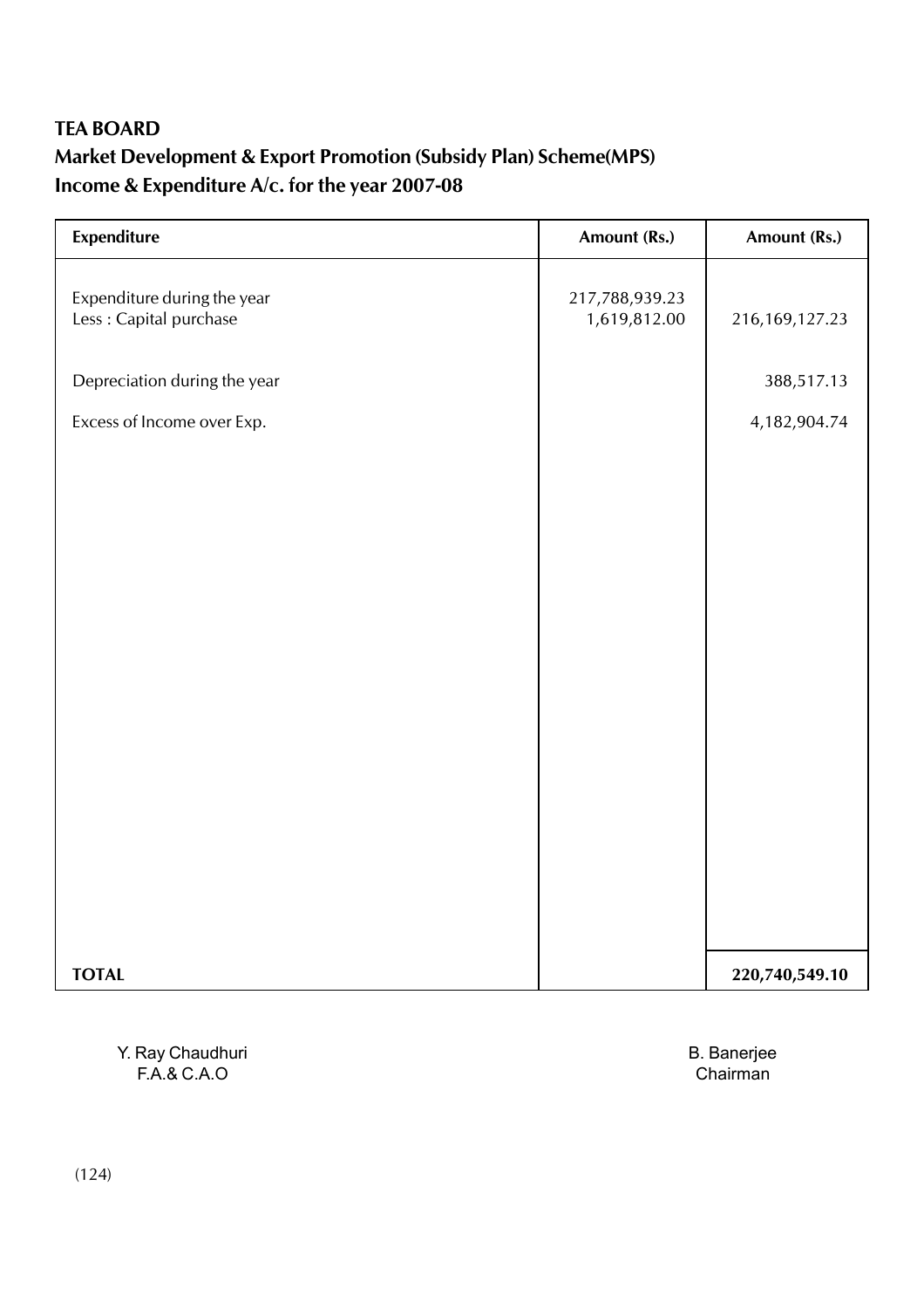| <b>INCOME</b>                                       | Amount (Rs.)                                      | Amount (Rs.)   |
|-----------------------------------------------------|---------------------------------------------------|----------------|
| Received from Govt.<br>Add:Unspent balance of 06-07 | 240,000,000.00<br>20,413,375.39<br>260,413,375.39 |                |
| Less: Unspent balance of 07-08                      | 39,058,384.29<br>221,354,991.10                   |                |
| Less: Capital purchase during<br>the year           | 1,619,812.00                                      | 219,735,179.10 |
| Miscellanious Receipt                               |                                                   | 1,005,370.00   |
|                                                     |                                                   |                |
|                                                     |                                                   |                |
|                                                     |                                                   |                |
|                                                     |                                                   |                |
|                                                     |                                                   |                |
|                                                     |                                                   |                |
|                                                     |                                                   |                |
|                                                     |                                                   |                |
| <b>TOTAL</b>                                        |                                                   | 220,740,549.10 |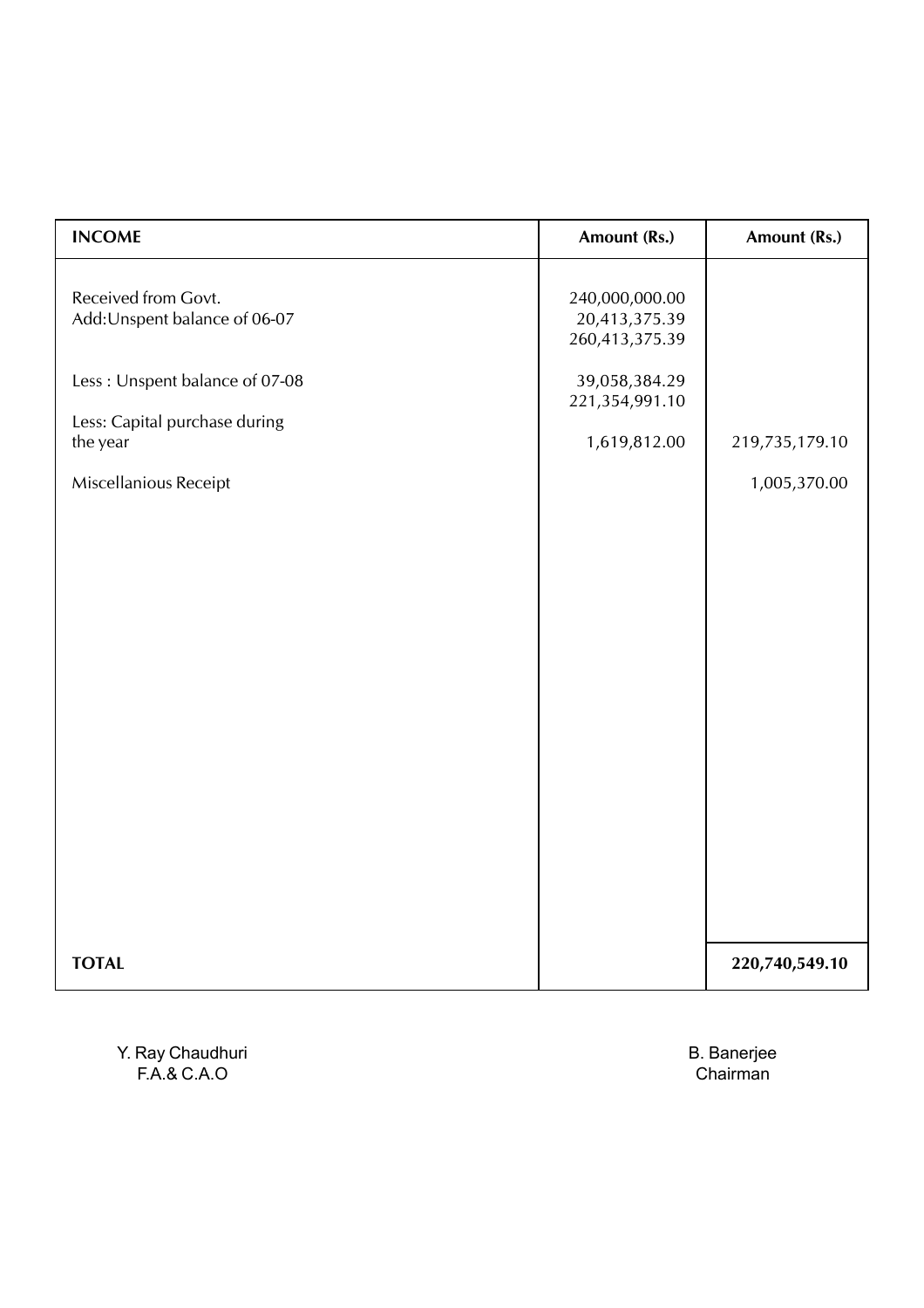| <b>ACTUAL EXPENDITURE 2007-08</b>   | AMOUNT (Rs.)   |
|-------------------------------------|----------------|
| Market Research                     | 10,263,145.00  |
| Media Campaign                      | 50,948,388.00  |
| <b>Contribution to Tea Councils</b> | 11,219,983.00  |
| Domestic Advertisement              | 9,260,481.00   |
| Domestic Advertisement (Other)      | 2,303,716.00   |
| Domestic Fair                       | 5,102,478.00   |
| Gift Item                           | 1,040,163.00   |
| Computer/Website                    | 5,270,080.00   |
| <b>Export Promotion Scheme</b>      | 2,245,473.00   |
| Purchase of Tea                     | 4,216,102.00   |
| Transport Subsidy (ICD)             | 31,900,299.00  |
| <b>Jt.Overseas Promotion</b>        | 1,140,028.00   |
| Publication                         | 15,800.00      |
| <b>Printing Material</b>            | 3,968,255.00   |
| Seminar Conference                  | 175,286.00     |
| Freight & Insurance                 | 2,493,683.00   |
| Deputation Delegation (Out Bound)   | 6,672,938.00   |
| Deputation Delegation (In Bound)    | 1,970,065.00   |
| Legal & Consultancy Fees            | 7,964,422.00   |
| International Fair & Exhibition     | 12,050,799.73  |
| Caddies/Carton/Chestlet             | 1,711,398.00   |
| <b>Electronic Auction</b>           | 16,505,200.00  |
| <b>Greeting Cards</b>               | 93,600.00      |
| India International Tea Convention  | 8,209,357.00   |
| Jt. Promotion Activities            | 5,647,722.00   |
| Overseas Campaign                   | 905,588.00     |
| <b>Overseas Office Promotion</b>    | 2,499,920.00   |
| <b>Bank Charges</b>                 | 17,448.50      |
| Spl. Promotion VAT Exp.             | 11,977,121.00  |
| <b>TOTAL</b>                        | 217,788,939.23 |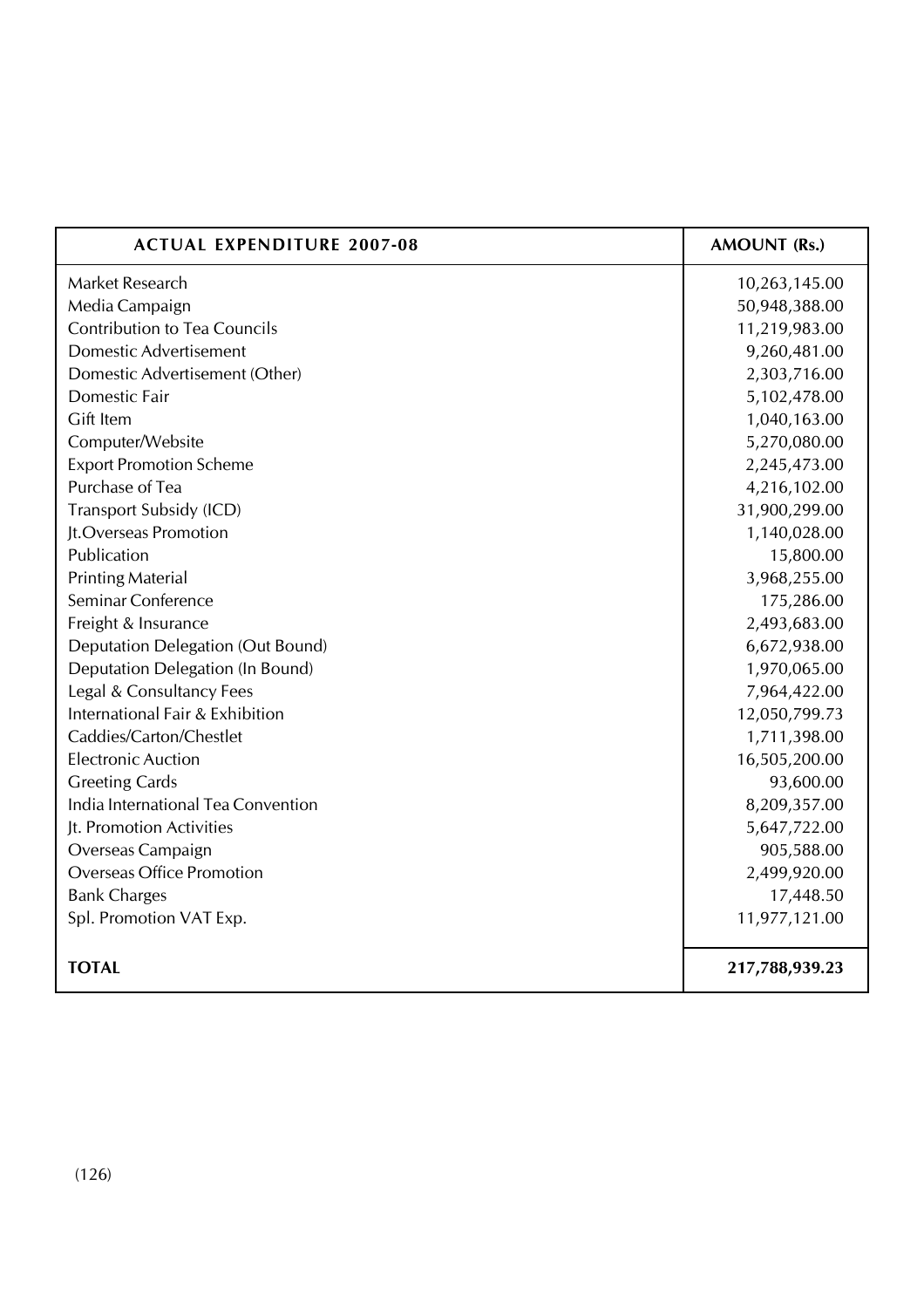### **TEA BOARD Market Development & Export Promotion (Subsidy Plan) Scheme(MPS) Balance sheet as on 31.3.2008**

| <b>LIABILITY</b>                                                                                                                                                                                                                           | Amount (Rs.)<br>2006-07    | Amount (Rs.)<br>2007-08                                                                  | Amount (Rs.)<br>2007-08    |
|--------------------------------------------------------------------------------------------------------------------------------------------------------------------------------------------------------------------------------------------|----------------------------|------------------------------------------------------------------------------------------|----------------------------|
| Capital A/c.(Fixed Assets)<br>Add : Purchase during the year<br>Earnest/Security money Payable                                                                                                                                             | 5,367,610.21<br>190,605.38 | 5,367,610.21<br>1,619,812.00                                                             | 6,987,422.21<br>240,798.38 |
| <b>Excess of Income Over Expenditure</b><br>As per Income & Expenditure<br>Less: As per last year Balance Sheet<br>Add: Prior Period Adjustment (Expenditure<br>Excess Shown Previous year)<br>Add: Depreciation Excess Shown Last<br>Year |                            | 4,182,904.74<br>201,934.85<br>3,980,969.89<br>165,135.23<br>4, 146, 105. 12<br>51,281.92 | 4,197,387.04               |
| Payable to TBTF(Non Plan -Guwahati)                                                                                                                                                                                                        |                            |                                                                                          | 167,000.00                 |
| Unspent Balance Payable to Govt.                                                                                                                                                                                                           | 20,413,375.39              |                                                                                          | 39,058,384.29              |
| <b>TOTAL</b>                                                                                                                                                                                                                               | 25,971,590.98              |                                                                                          | 50,650,991.92              |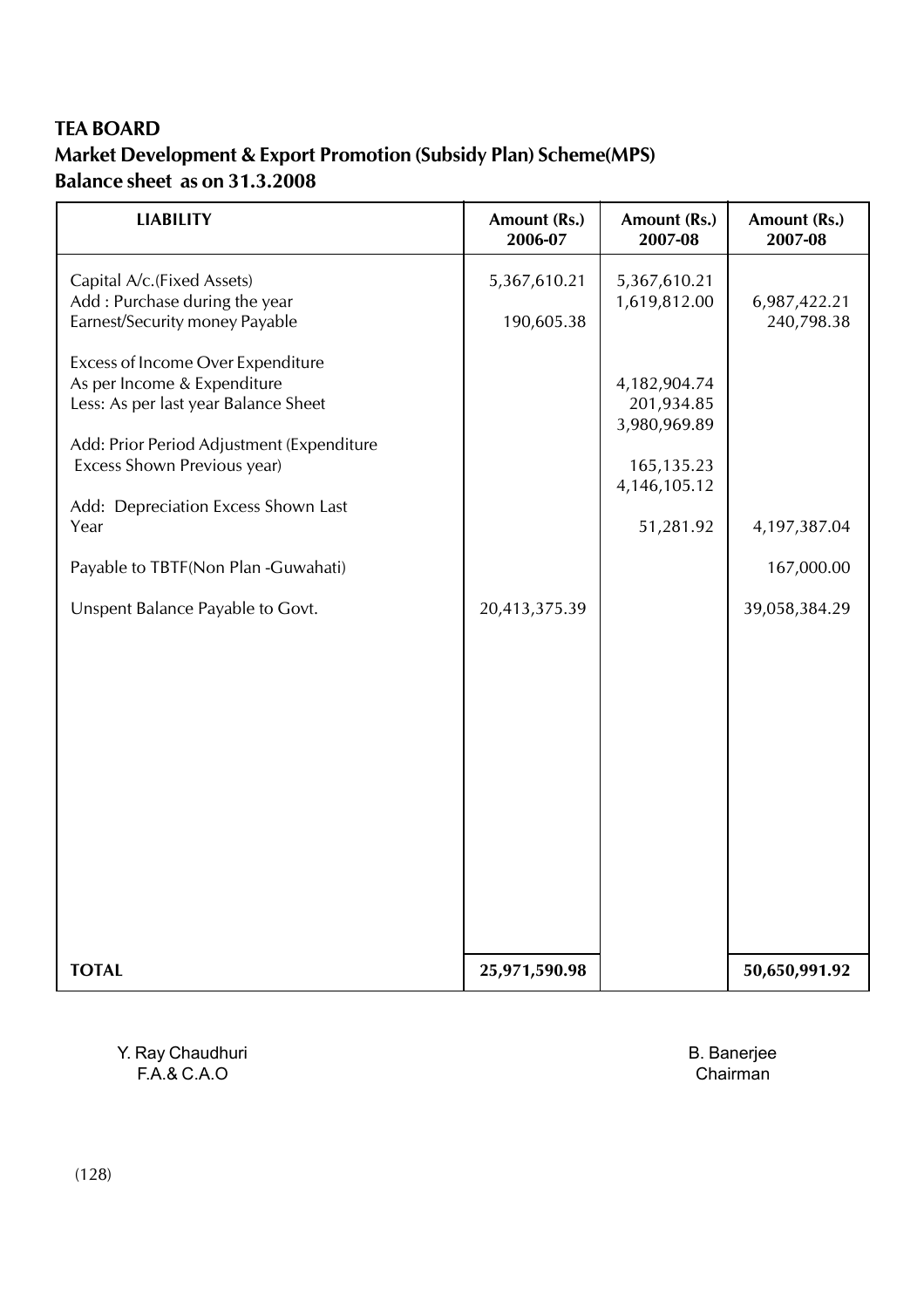| <b>ASSETS</b>                                                           | Amount (Rs.)<br>2006-07                    | Amount (Rs.)<br>2007-08                      |
|-------------------------------------------------------------------------|--------------------------------------------|----------------------------------------------|
| <b>Fixed Assets</b><br>Suspense Advance<br>Receivable from T.B.T.F.(NP) | 1,084,456.33<br>3,488,224.33<br>783,600.08 | 2,367,033.12<br>6,477,224.43<br>2,748,350.08 |
| <b>Excess of Expenditure Over Income</b><br>As per last Balance Sheet   | 201,934.85                                 |                                              |
| <b>Closing Balance</b>                                                  | 20,413,375.39                              | 39,058,384.29                                |
|                                                                         |                                            |                                              |
|                                                                         |                                            |                                              |
|                                                                         |                                            |                                              |
|                                                                         |                                            |                                              |
|                                                                         |                                            |                                              |
|                                                                         |                                            |                                              |
| <b>TOTAL</b>                                                            | 25,971,590.98                              | 50,650,991.92                                |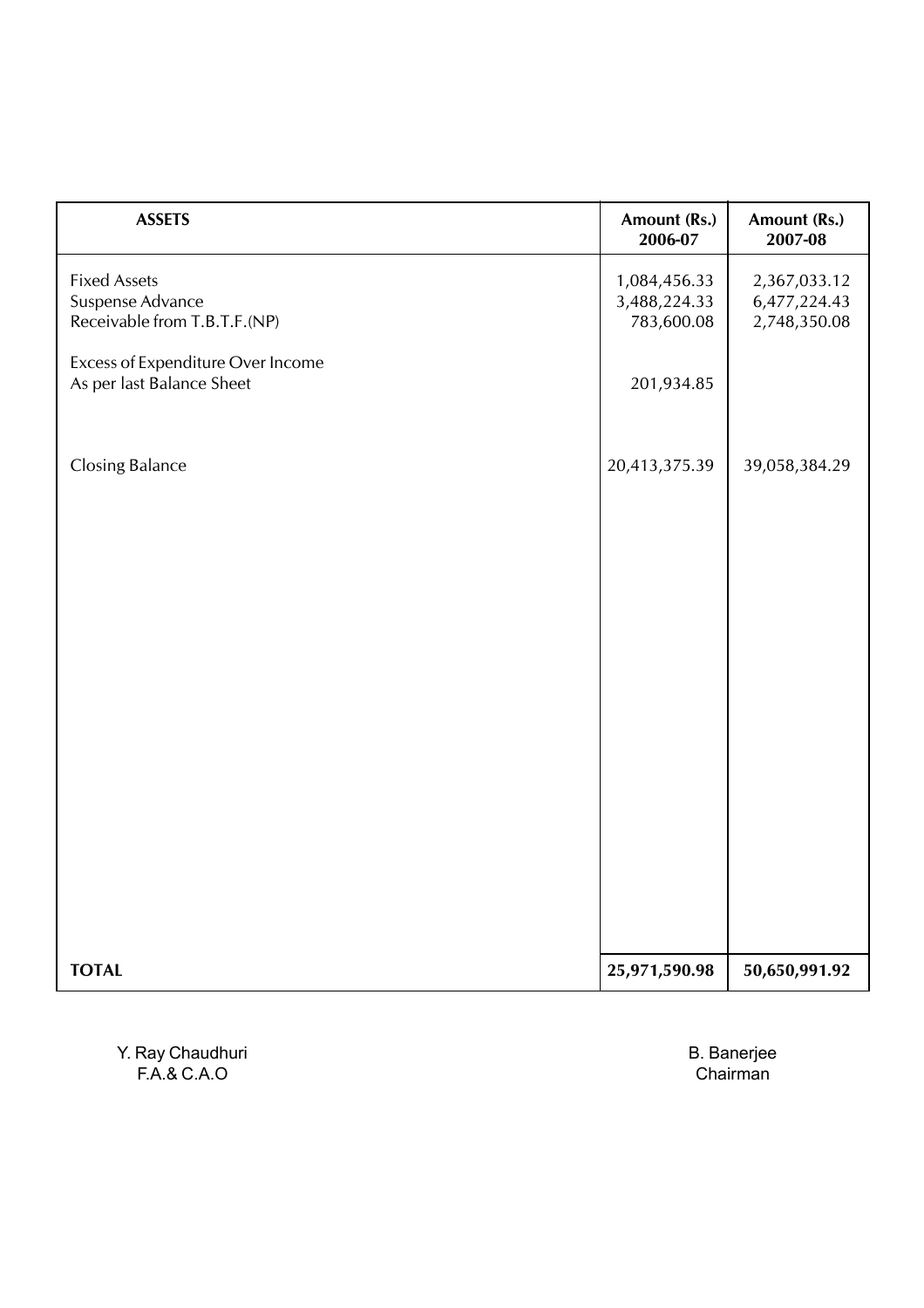#### **SCHEDULE FORMING PART OF THE BALANCE SHEET (MDEP) AS ON 31ST MARCH, 2008 FIXED ASSETS**

|                                  | <b>GROSS BLOCK</b>      |            |                           |                              |
|----------------------------------|-------------------------|------------|---------------------------|------------------------------|
| <b>ITEM</b>                      | Value as on<br>01.04.07 | Adjustment | Value after<br>Adjustment | Addiition<br>during the year |
| <b>BUILDING</b>                  |                         |            |                           |                              |
| <b>VEHICLE</b>                   |                         |            |                           |                              |
| PLANT & MACHINERY/EQUIPMENT      | 145,187.08              | 19,358.28  | 164,545.36                |                              |
| FURNITURE/FIXTURE                | 417,077.28              | 31,923.64  | 449,000.92                | 194,736.00                   |
| <b>COMPUTER&amp; PERIPHERALS</b> | 522,191.97              | 0.00       | 522,191.97                | 1,425,076.00                 |
|                                  |                         |            |                           |                              |
| <b>TOTAL</b>                     | 1,084,456.33            | 51,281.92  | 1,135,738.25              | 1,619,812.00                 |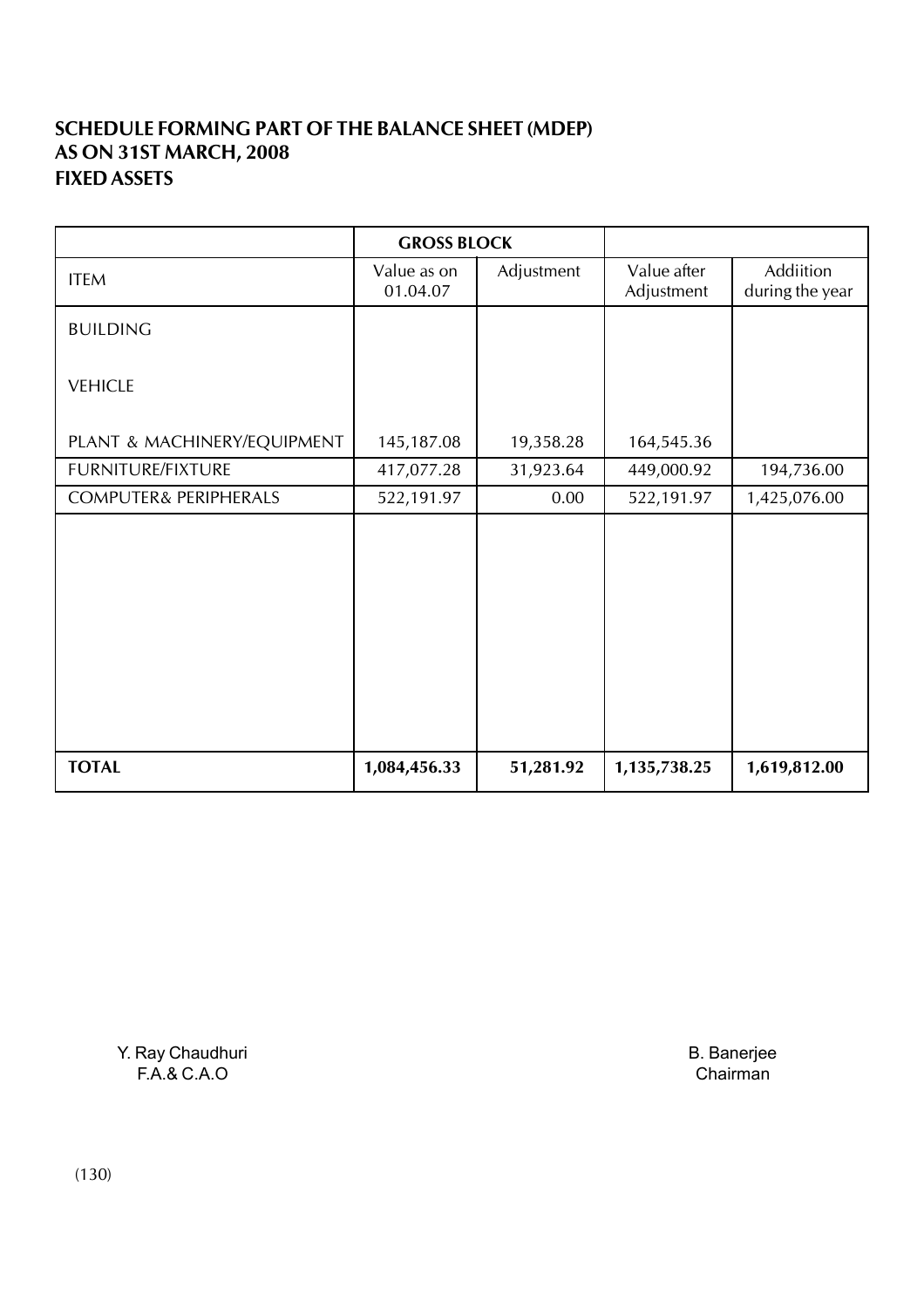|                      |                            | <b>NET BLOCK</b>          |              |                                  |
|----------------------|----------------------------|---------------------------|--------------|----------------------------------|
| Sold/<br>written off | Depreciation<br>adjustment | Value after<br>adjustment | Depreciation | <b>VALUE AS ON</b><br>31.03.2008 |
|                      |                            |                           |              |                                  |
| 0.00                 | 0.00                       | 164,545.36                | 24,681.80    | 139,863.56                       |
| $0.00\,$             | 0.00                       | 643,736.92                | 50,520.14    | 593,216.78                       |
| 0.00                 | 0.00                       | 1,947,267.97              | 313,315.19   | 1,633,952.78                     |
|                      |                            |                           |              |                                  |
| 0.00                 | 0.00                       | 2,755,550.25              | 388,517.13   | 2,367,033.12                     |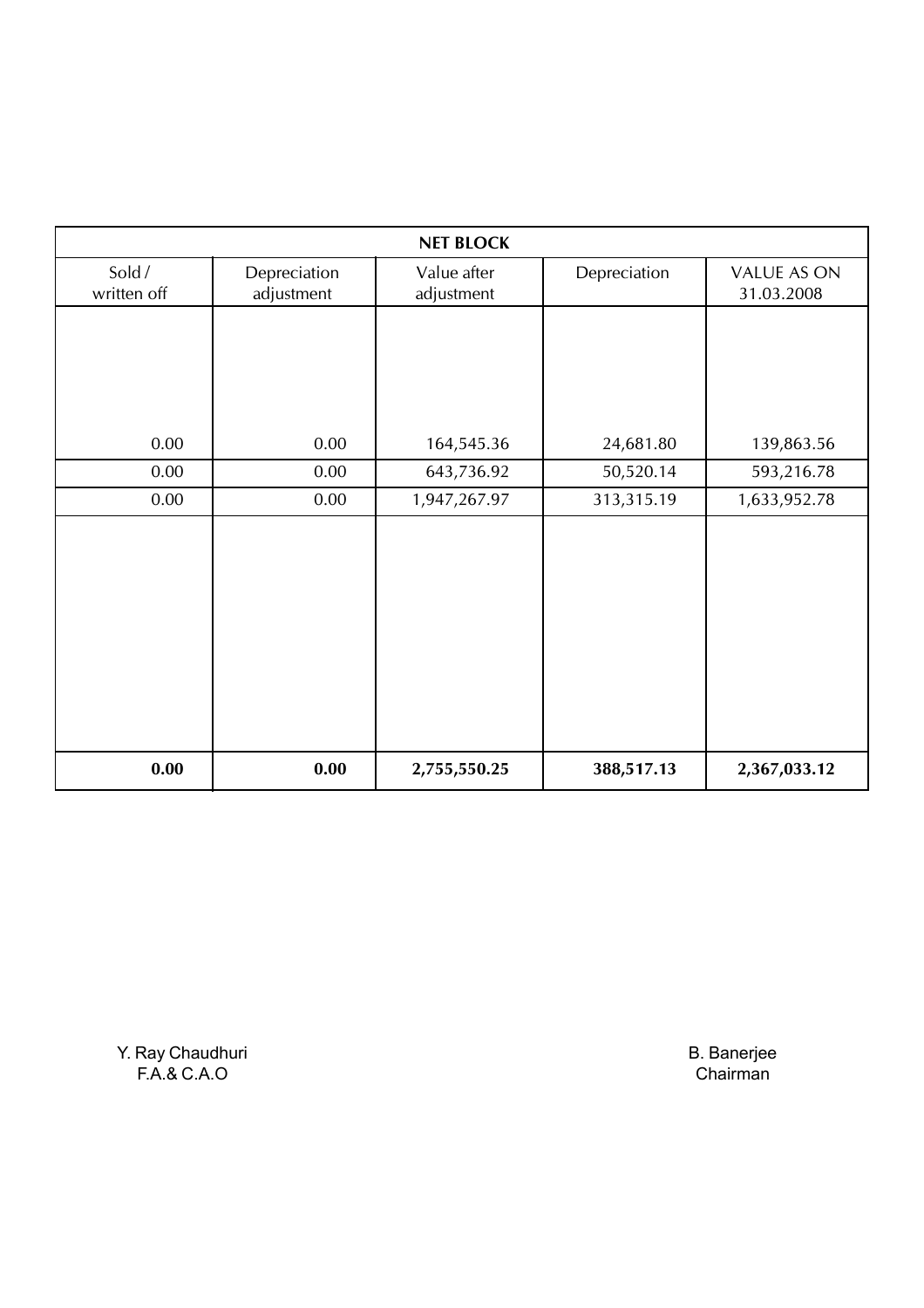### **TEA BOARD Special Purpose Tea Fund Receipt and payment Accounts for the year 2007-08**

| <b>RECEIPTS</b>                                                                      | Amount (Rs.)<br>$2007 - 08$     | Amount (Rs.)<br>$2006 - 07$ |
|--------------------------------------------------------------------------------------|---------------------------------|-----------------------------|
| <b>Opening Balance</b><br>(Cheque in hand)                                           | 300,000,000.00                  |                             |
| Received from Govt.<br>Capital fund                                                  | 150,000,000.00                  | 300,000,000.00              |
| <b>Subsidy Grant</b><br><b>Received from PDS</b>                                     | 150,000,000.00<br>23,190,041.50 |                             |
| Income Received on Bank Deposit<br>a) Capital Fund<br>b) Subsidy Fund                | 13,019,594.00<br>2,671,233.00   |                             |
| <b>Other Receipts</b><br>a) From Sale of SPTF application<br>b) Loan Processing Fees | 33,425.00<br>15,000.00          |                             |
|                                                                                      |                                 |                             |
|                                                                                      |                                 |                             |
|                                                                                      |                                 |                             |
| <b>TOTAL</b>                                                                         | 638,929,293.50                  | 300,000,000.00              |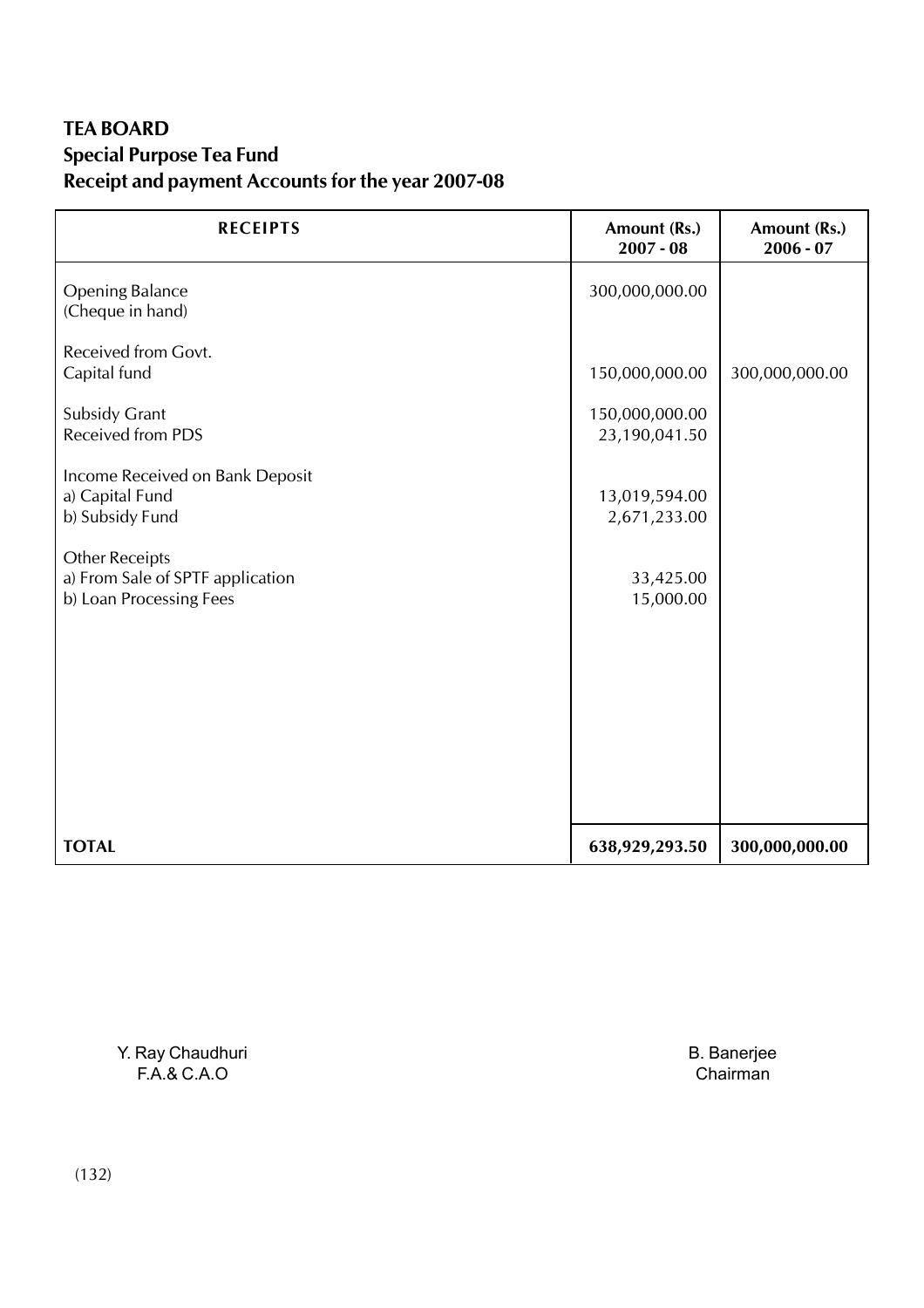| <b>PAYMENT</b>                                                                                                            | Amount (Rs.)<br>$2007 - 08$                                     | Amount (Rs.)<br>$2006 - 07$ |
|---------------------------------------------------------------------------------------------------------------------------|-----------------------------------------------------------------|-----------------------------|
| Fixed Deposit with Bank                                                                                                   | 449,987,445.00                                                  |                             |
| Disbursement during the year<br>SPTF Subsidy -Tea Board<br><b>Head Office</b><br>Guwahati office<br><b>Coonoor Office</b> | 31,199,016.00<br>33,190,041.50<br>90,941,569.00<br>3,453,785.00 |                             |
| Kottayam Office<br>Administrative Expenditure<br>SPTF Office - Tea Board                                                  | 1,354,924.00<br>8,978,828.70                                    |                             |
| <b>Bank Charges</b><br>SPTF Office - Tea Board<br>Guwahati Office<br>Coonoor Office<br>Kottayam Office                    | 13,294.00<br>1,250.00<br>1,300.00                               |                             |
| <b>Balance With:-</b><br>Guwahati Office<br>Coonoor Office<br>Kottayam Office                                             | 57,181.00<br>46,215.00<br>143,776.00                            |                             |
| <b>Closing Balance</b><br>SPTF Office - Tea Board<br>(Cheque in Hand)                                                     | 19,560,668.30                                                   | 300,000,000.00              |
| <b>TOTAL</b>                                                                                                              | 638,929,293.50                                                  | 300,000,000.00              |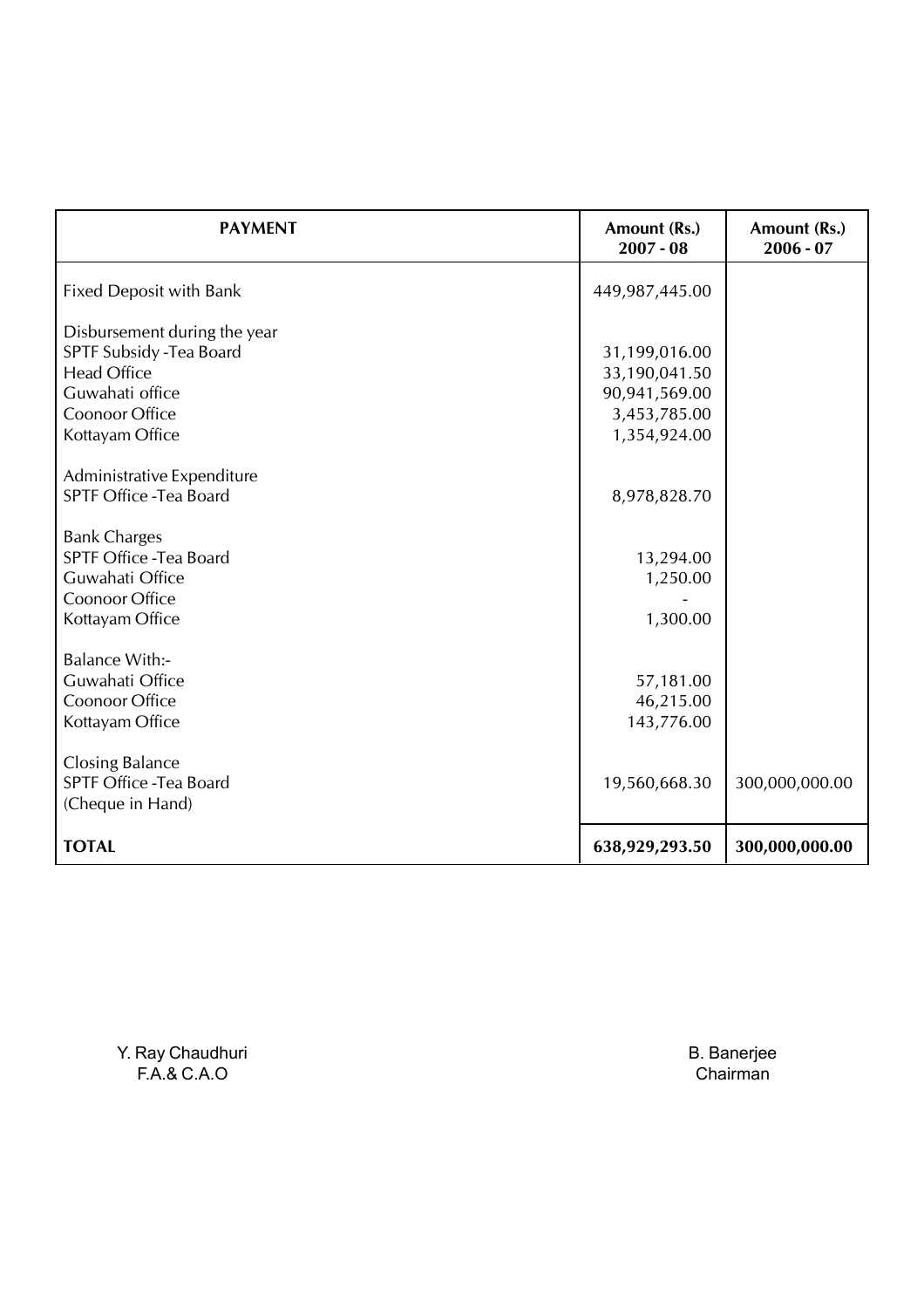# **TEA BOARD Special Purpose Tea Fund Income and Expenditure Account for the year 2007-08**

| Expenditure                   | Amount (Rs.) | Amount (Rs.)   |
|-------------------------------|--------------|----------------|
|                               |              |                |
| Subsidy disbursment           |              | 160,139,335.50 |
| <b>Advertisement Expenses</b> |              | 66,780.00      |
| <b>Advisory Services Fees</b> |              | 12,716,588.00  |
| <b>Bank Charges</b>           |              | 15,844.00      |
| Legal Charges                 |              | 152,617.00     |
| <b>Loan Ceremony Expenses</b> |              | 702,605.00     |
| Maintenance Expenses          |              | 550.00         |
| Miscellaneous Expenses        |              | 6,541.00       |
| Postage & Telegram            |              | 240.00         |
| Printing & Stationery         |              | 83,571.00      |
| Travelling & Conveyance       |              | 62,011.70      |
|                               |              |                |
|                               |              |                |
|                               |              |                |
|                               |              |                |
|                               |              |                |
|                               |              |                |
| <b>TOTAL</b>                  |              | 173,946,683.20 |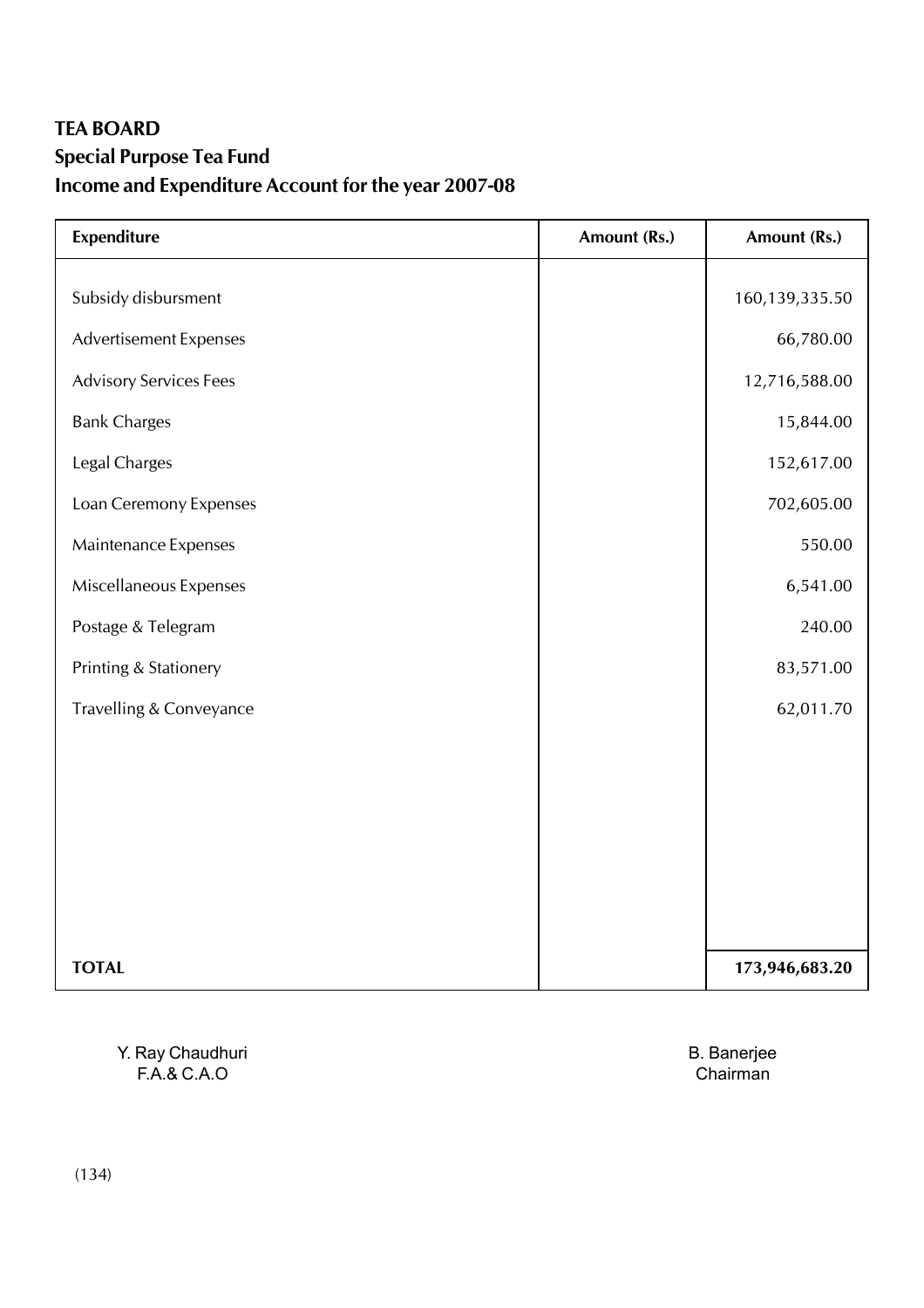| Income                                                         | Amount (Rs.)                  | Amount (Rs.)   |
|----------------------------------------------------------------|-------------------------------|----------------|
| Subsidy Received from Govt.                                    |                               | 150,000,000.00 |
| Interest recd on Fixed Deposit<br>From Capital<br>From Subsidy | 13,019,594.00<br>2,671,233.00 | 15,690,827.00  |
| <b>Loan Processing Fees</b>                                    |                               | 15,000.00      |
| Sale of SPTF Application                                       |                               | 33,425.00      |
| Excess of expenditure over income                              |                               | 8,207,431.20   |
|                                                                |                               |                |
| <b>TOTAL</b>                                                   |                               | 173,946,683.20 |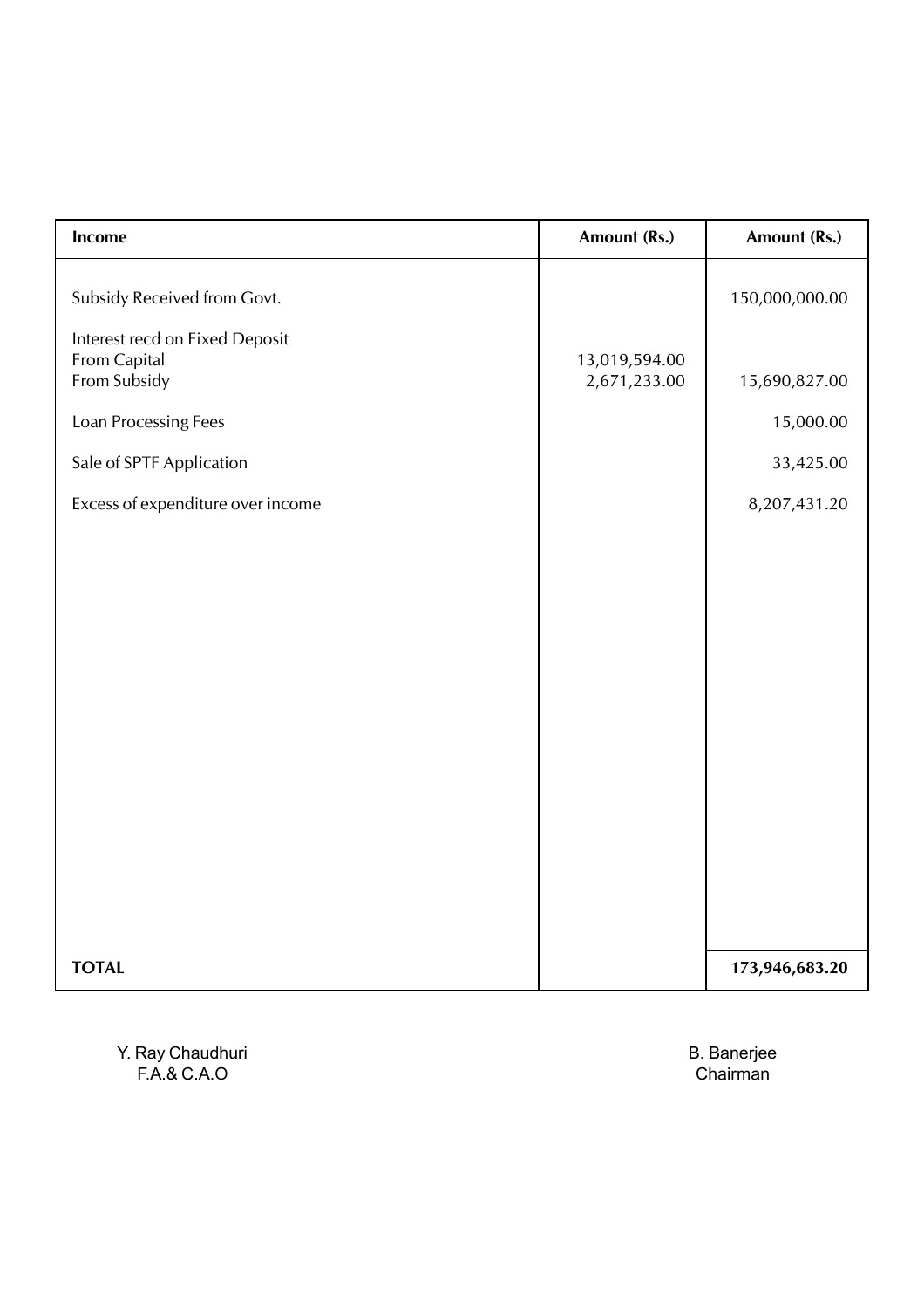# **TEA BOARD Special Purpose Tea Fund Balance Sheet As at 31st March, 2008**

| <b>Liabilities</b>                | Amount (Rs.) | Amount (Rs.)   |
|-----------------------------------|--------------|----------------|
| Capital Grant Received from Govt. |              | 450,000,000.00 |
| Amount Payable to Creditors       |              | 4,812,675.00   |
| Payable to PDS                    |              | 23,190,041.50  |
|                                   |              |                |
|                                   |              |                |
|                                   |              |                |
|                                   |              |                |
|                                   |              |                |
|                                   |              |                |
|                                   |              |                |
|                                   |              |                |
|                                   |              |                |
|                                   |              |                |
|                                   |              |                |
| <b>TOTAL</b>                      |              | 478,002,716.50 |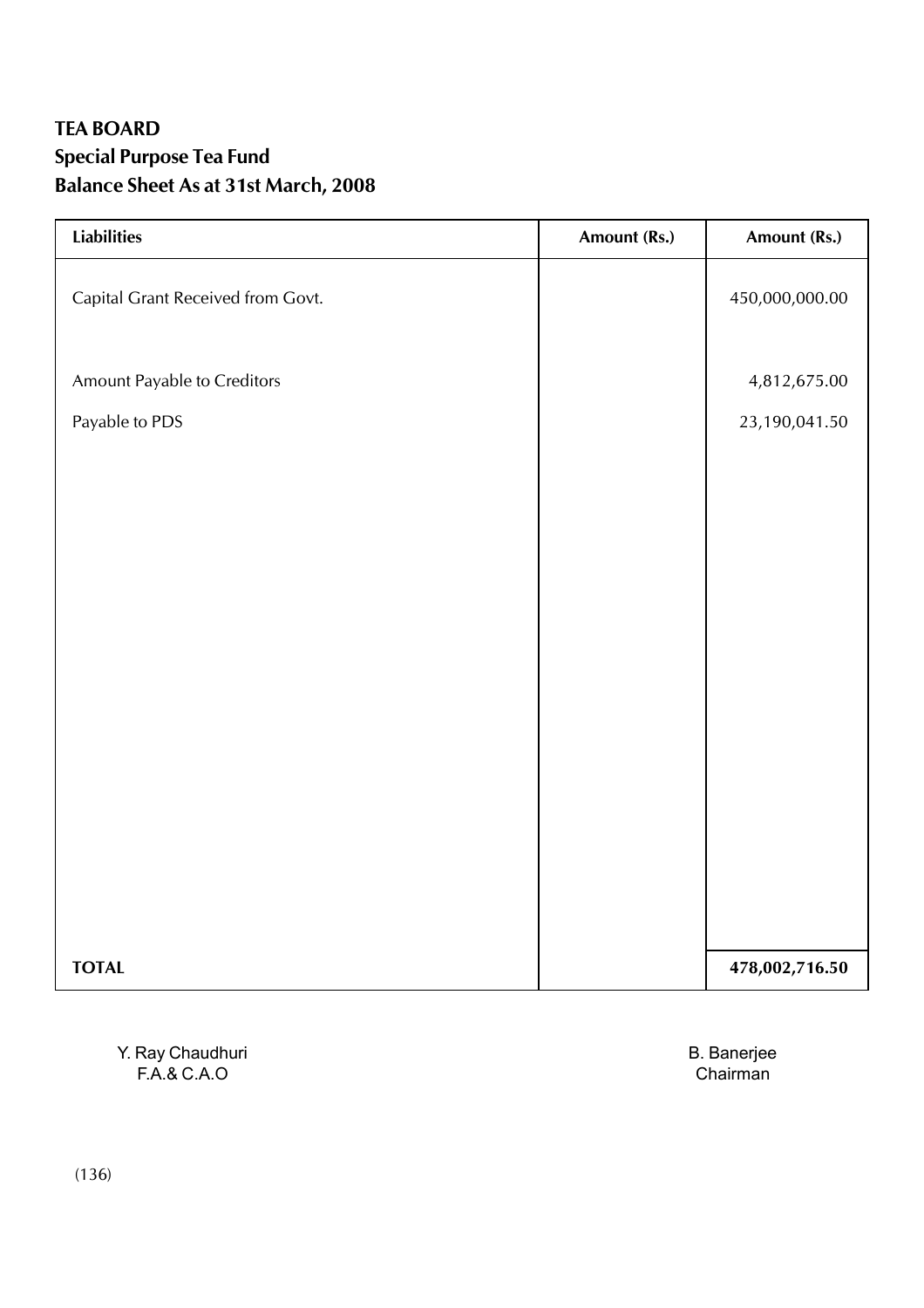| <b>Assets</b>                                                                                                                                | Amount (Rs.)                         | Amount (Rs.)                                |
|----------------------------------------------------------------------------------------------------------------------------------------------|--------------------------------------|---------------------------------------------|
| Fixed Deposits with Bank                                                                                                                     |                                      | 449,987,445.00                              |
| Balance with:-<br>Coonoor<br>Guwahati<br>Kottayam<br>Excess of expenditure over income<br>Closing Balance in hand SPTF<br>Office - Tea Board | 46,215.00<br>57,181.00<br>143,776.00 | 247,172.00<br>8,207,431.20<br>19,560,668.30 |
| <b>TOTAL</b>                                                                                                                                 |                                      | 478,002,716.50                              |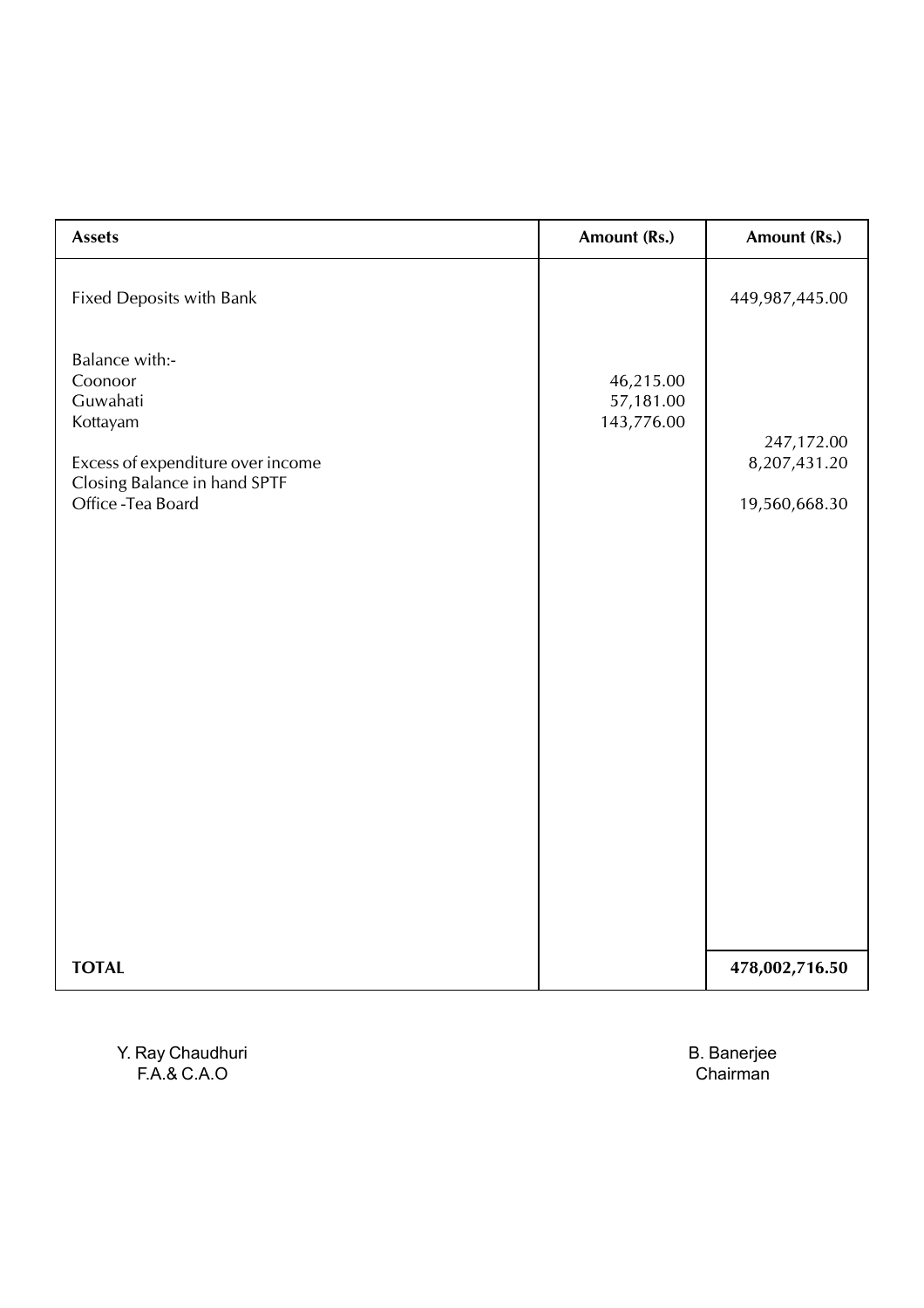#### **TEA BOARD**

## **Orthodox Tea Production Subsidy Scheme Fund Receipt & Payment Accounts for the year 2007-08 Special Fund set up with collection of Additional Duty of Excise on Tea**

| <b>RECEIPT</b>                              | AMOUNT (Rs.)   |
|---------------------------------------------|----------------|
|                                             |                |
| <b>Opening Balance</b>                      | 36,836,836.35  |
| Amount Received from Govt.                  | 157,200,000.00 |
| <b>Interest Received from Bank</b>          | 1,514,690.88   |
| Amount Received from Tea Board Tea Fund A/c | 15,000,000.00  |
| Amount Received from M.D.E.P. Scheme        | 20,000,000.00  |
|                                             |                |
|                                             |                |
|                                             |                |
|                                             |                |
|                                             |                |
|                                             |                |
|                                             |                |
|                                             |                |
| <b>TOTAL</b>                                | 230,551,527.23 |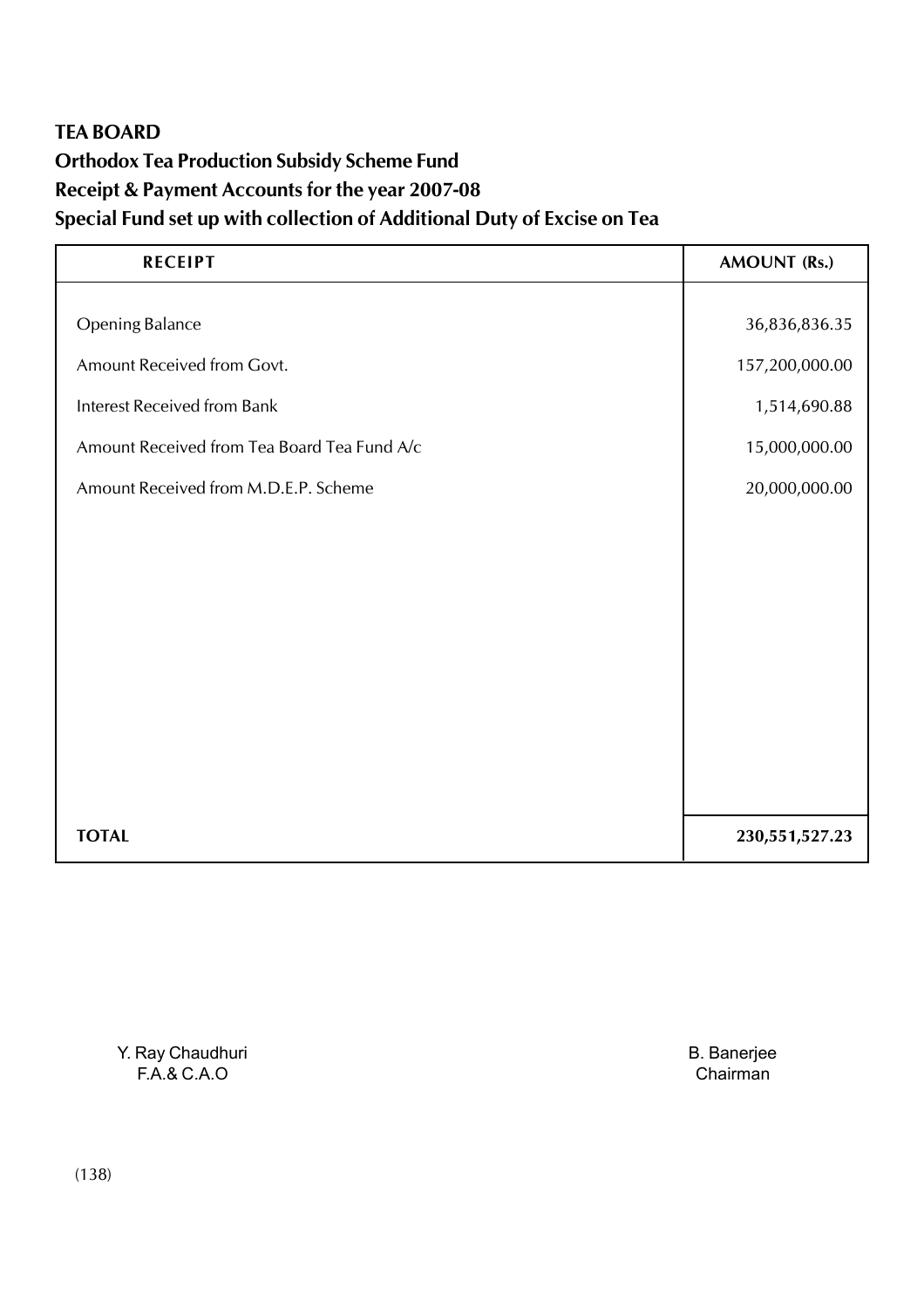| <b>PAYMENT</b>                                                          | AMOUNT (Rs.)                   |
|-------------------------------------------------------------------------|--------------------------------|
| Subsidy Paid to T.E.                                                    | 139,507,712.25                 |
| Administrative Expenditure<br><b>Bank Charges</b>                       | 515,000.00<br>276.32           |
| Amount Paid to Tea Board Tea Fund A/c<br>Amount paid to M.D.E.P. Scheme | 15,000,000.00<br>20,000,000.00 |
| <b>Closing Balance</b>                                                  | 55,528,538.66                  |
|                                                                         |                                |
|                                                                         |                                |
|                                                                         |                                |
| <b>TOTAL</b>                                                            | 230,551,527.23                 |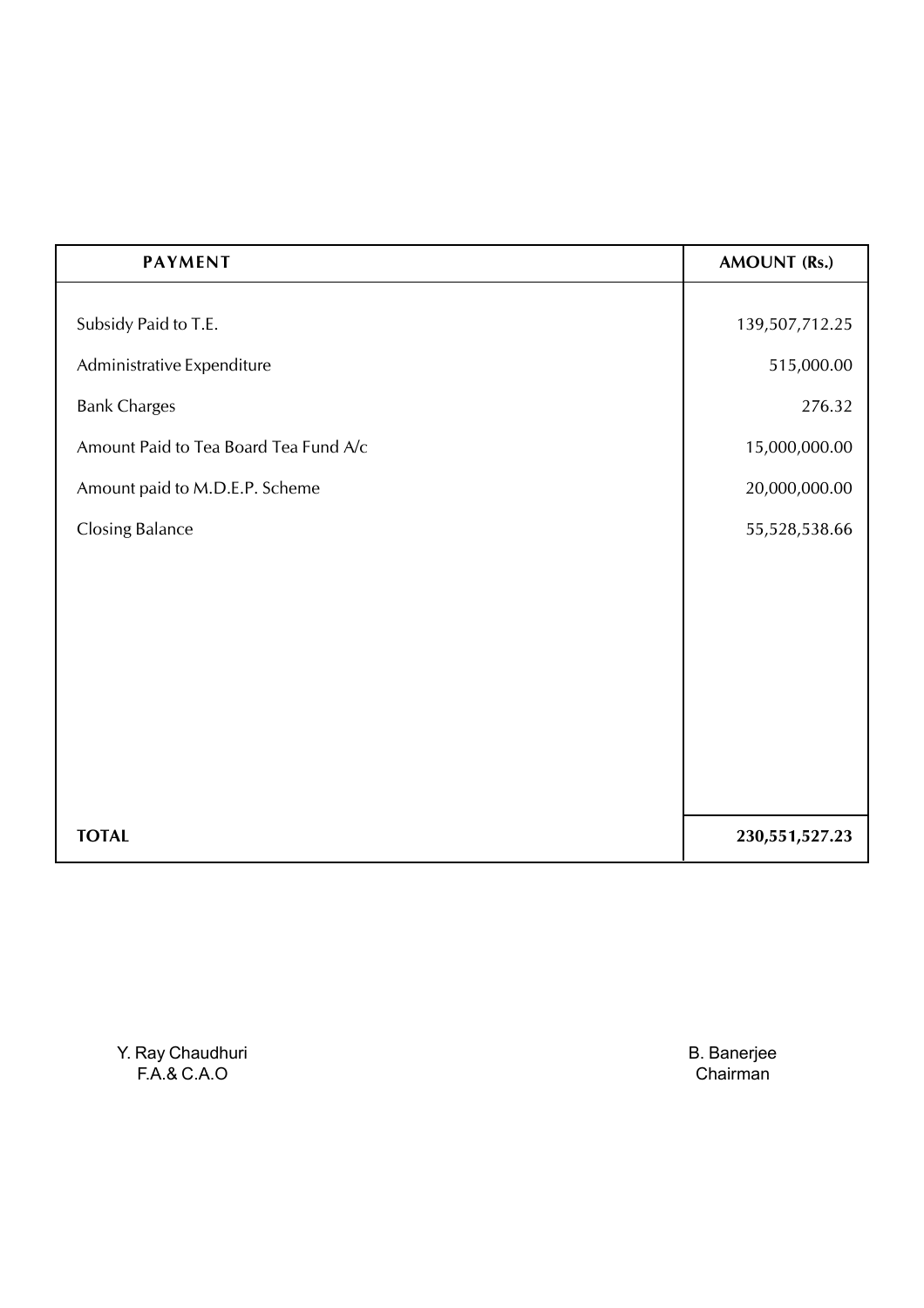### **TEA BOARD Orthodox Tea Production Subsidy Scheme Fund Income & Expenditure Accounts for the year 2007-08 Special Fund set up with collection of Additional Duty of Excise on Tea**

| <b>EXPENDITURE</b>                            | Amount (Rs.) | Amount (Rs.)   |
|-----------------------------------------------|--------------|----------------|
| Disbursement during the year                  |              | 139,507,712.25 |
| Administrative expenditure<br>during the year |              | 515,000.00     |
| <b>Bank Charges</b>                           |              | 276.32         |
|                                               |              |                |
|                                               |              |                |
|                                               |              |                |
|                                               |              |                |
|                                               |              |                |
|                                               |              |                |
|                                               |              |                |
|                                               |              |                |
|                                               |              |                |
|                                               |              |                |
| <b>TOTAL</b>                                  |              | 140,022,988.57 |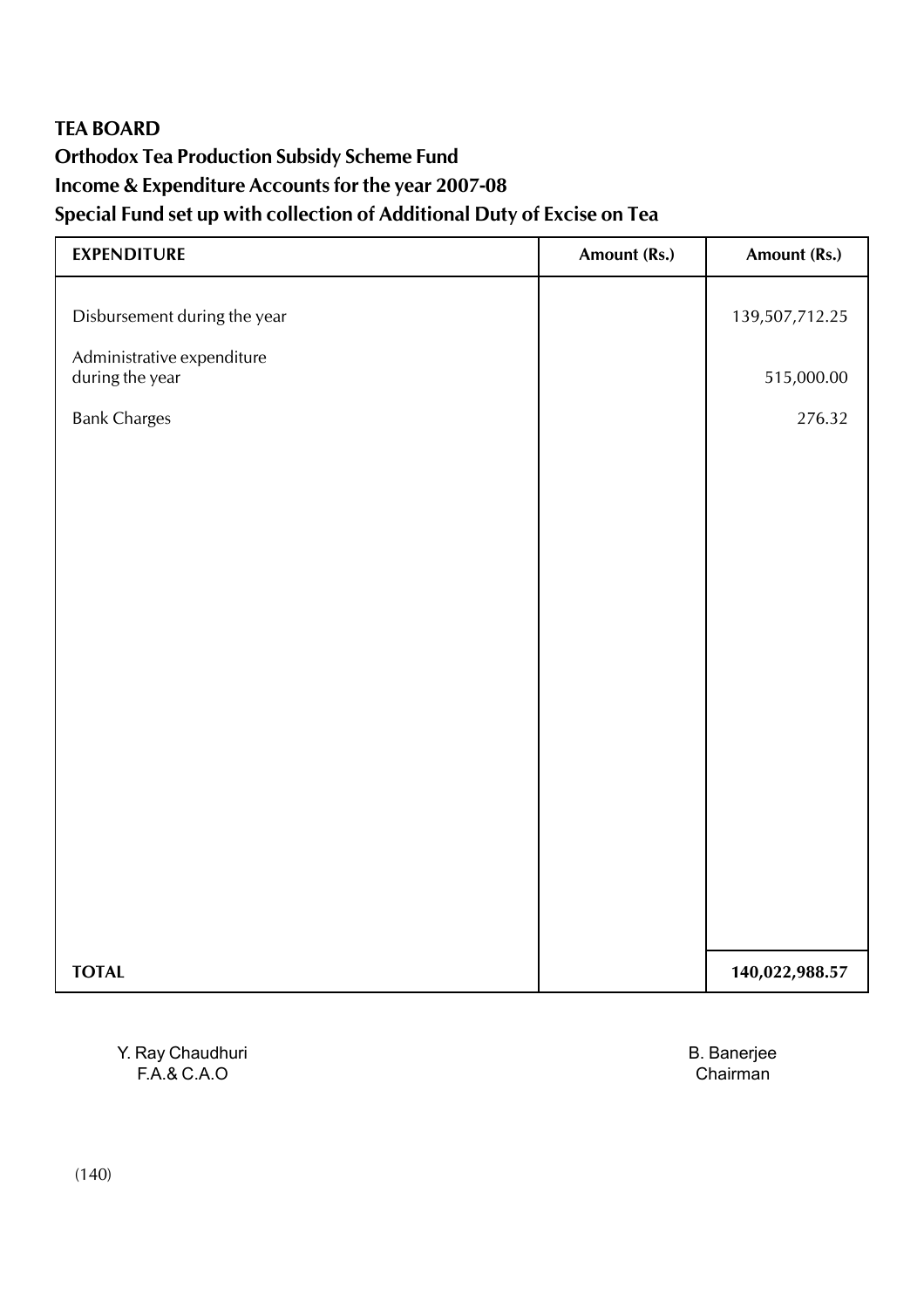| <b>INCOME</b>                             | Amount (Rs.)   | Amount (Rs.)   |
|-------------------------------------------|----------------|----------------|
| Amount Received from Govt.                | 157,200,000.00 |                |
|                                           |                |                |
| Add : Unspent balance of<br>last year     | 36,836,836.35  |                |
|                                           | 194,036,836.35 |                |
| Less : Unspent balance<br>during the year | 55,528,538.66  |                |
|                                           |                | 138,508,297.69 |
| <b>Interest Received from bank</b>        |                | 1,514,690.88   |
|                                           |                |                |
|                                           |                |                |
|                                           |                |                |
|                                           |                |                |
|                                           |                |                |
|                                           |                |                |
|                                           |                |                |
|                                           |                |                |
|                                           |                |                |
|                                           |                |                |
|                                           |                |                |
|                                           |                |                |
|                                           |                |                |
| <b>TOTAL</b>                              |                | 140,022,988.57 |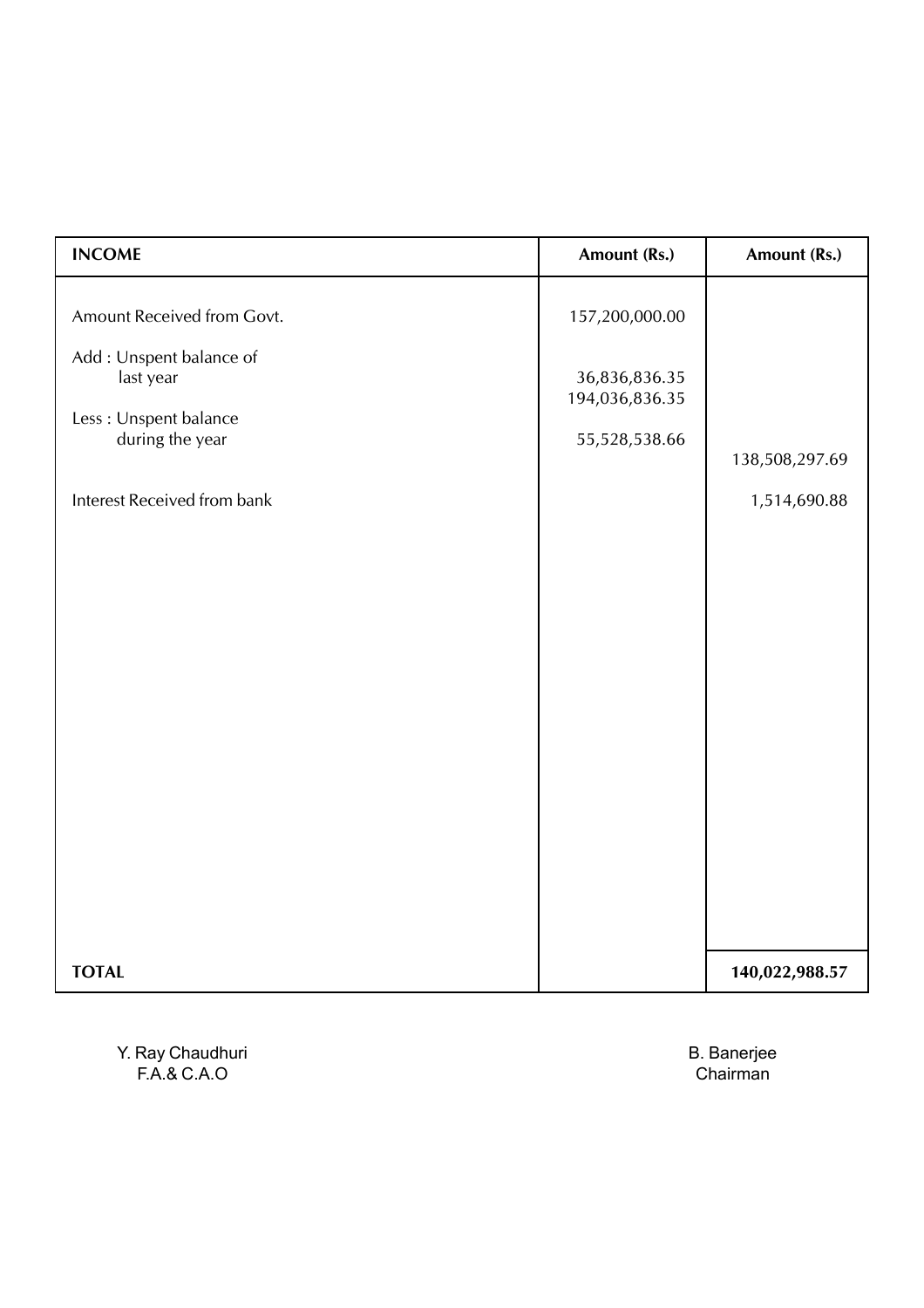# **TEA BOARD Orthodox Tea Production Subsidy Scheme Fund Balance Sheet as on 31.03.2008 Special Fund set up with collection of Additional Duty of Excise on Tea**

| <b>Previous Year</b><br>2006-07 | <b>LIABILITY</b>                  | Amount (Rs.)<br>$2007 - 08$ |
|---------------------------------|-----------------------------------|-----------------------------|
| 36,836,836.35                   | Unspent Grant Payable<br>to Govt. | 55,528,538.66               |
| 36,836,836.35                   | <b>TOTAL</b>                      | 55,528,538.66               |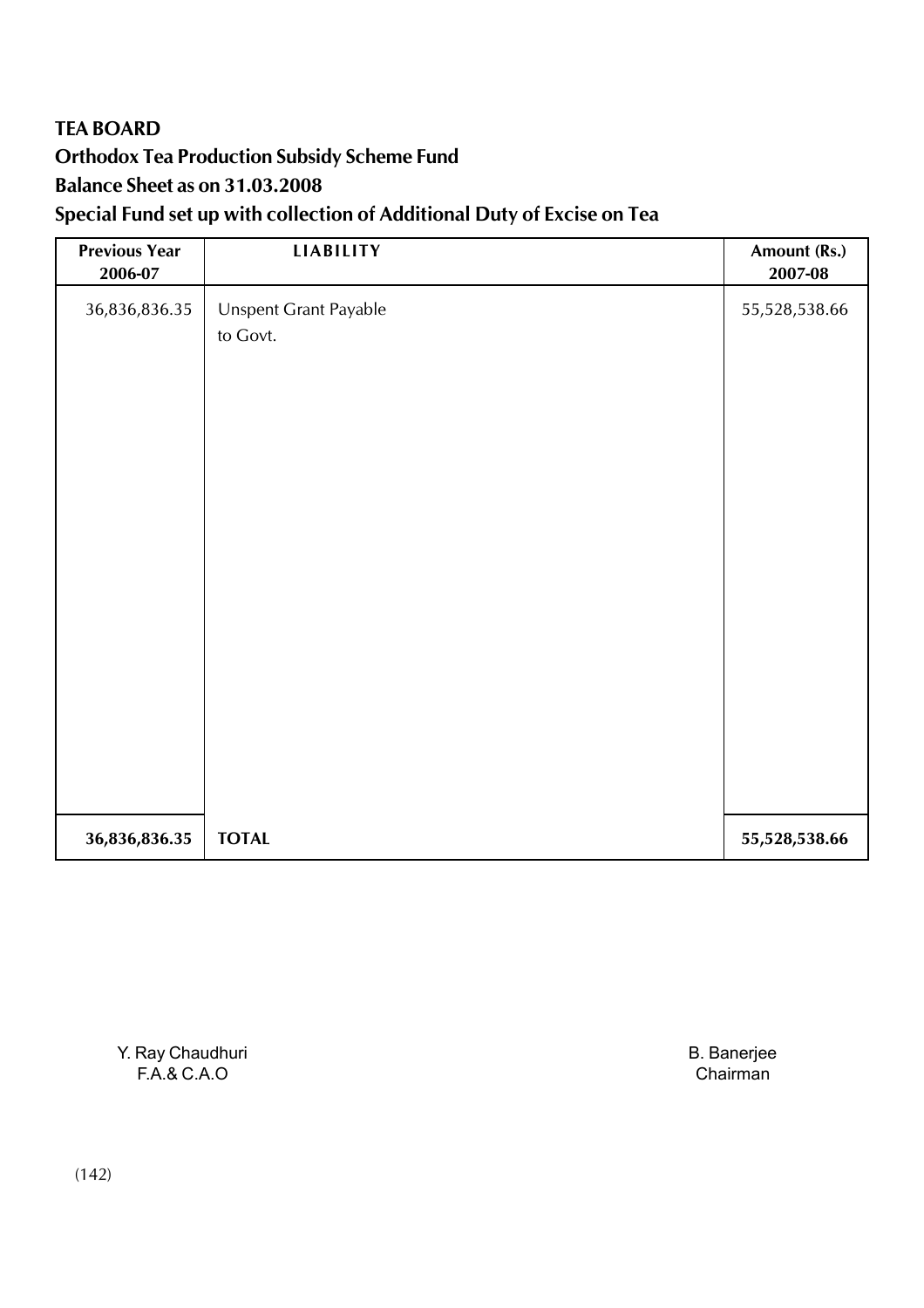| <b>Previous Year</b><br>2006-07 | <b>ASSETS</b>   | Amount (Rs.)<br>$2007 - 08$ |
|---------------------------------|-----------------|-----------------------------|
| 36,836,836.35                   | Closing balance | 55,528,538.66               |
|                                 |                 |                             |
|                                 |                 |                             |
|                                 |                 |                             |
|                                 |                 |                             |
|                                 |                 |                             |
|                                 |                 |                             |
|                                 |                 |                             |
|                                 |                 |                             |
|                                 |                 |                             |
|                                 |                 |                             |
| 36,836,836.35                   | <b>TOTAL</b>    | 55,528,538.66               |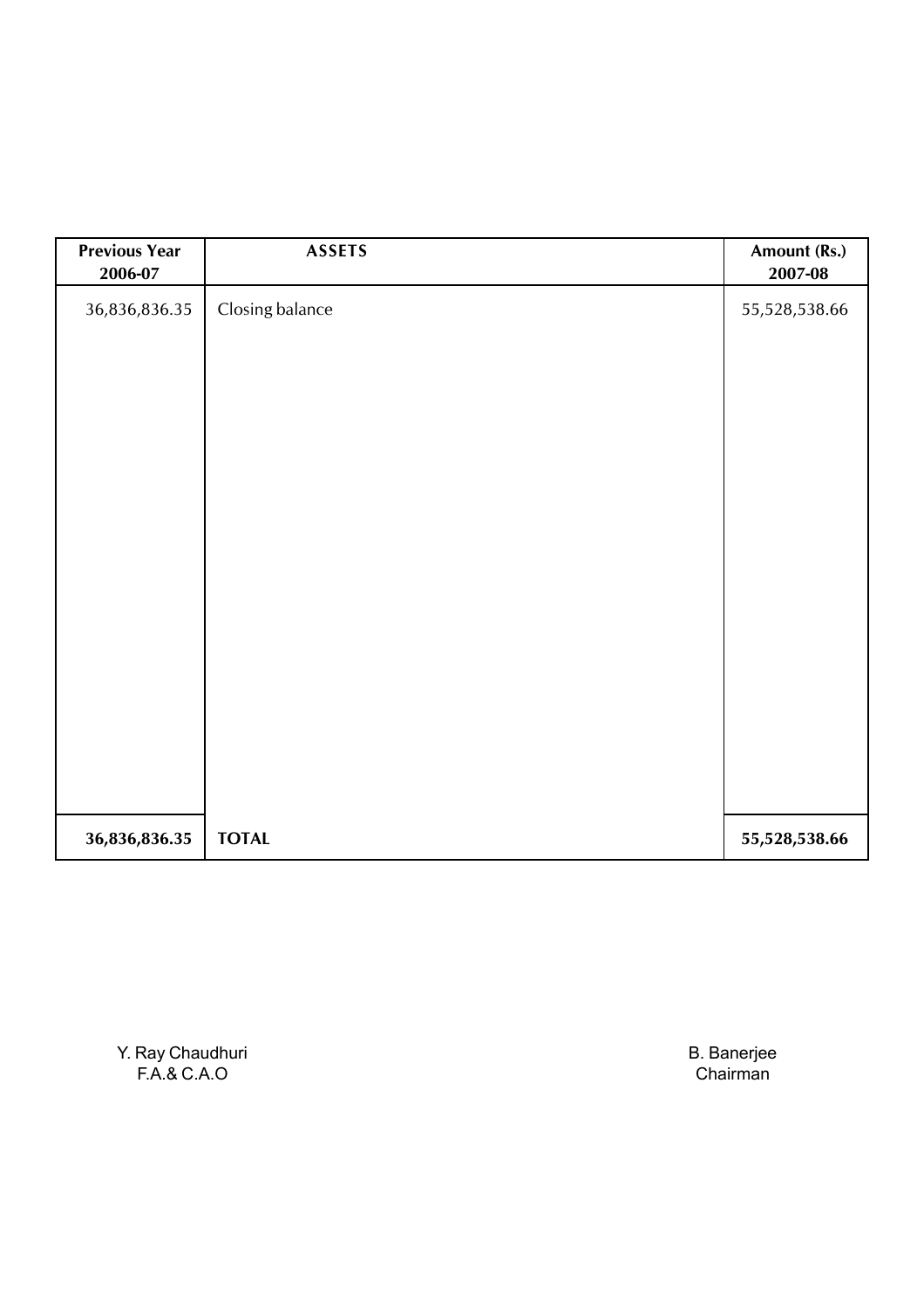# **TEA BOARD Receipt and Payment under Special Grant (AED) Research Fund A/c for the year 2007-08**

| <b>RECEIPT</b>     | AMOUNT (Rs.)  |
|--------------------|---------------|
|                    |               |
| Opening Balance    | 4,616,000.00  |
| Receipt from Govt. | 37,000,000.00 |
|                    |               |
|                    |               |
|                    |               |
|                    |               |
|                    |               |
|                    |               |
|                    |               |
|                    |               |
|                    |               |
|                    |               |
|                    |               |
|                    |               |
| <b>TOTAL</b>       | 41,616,000.00 |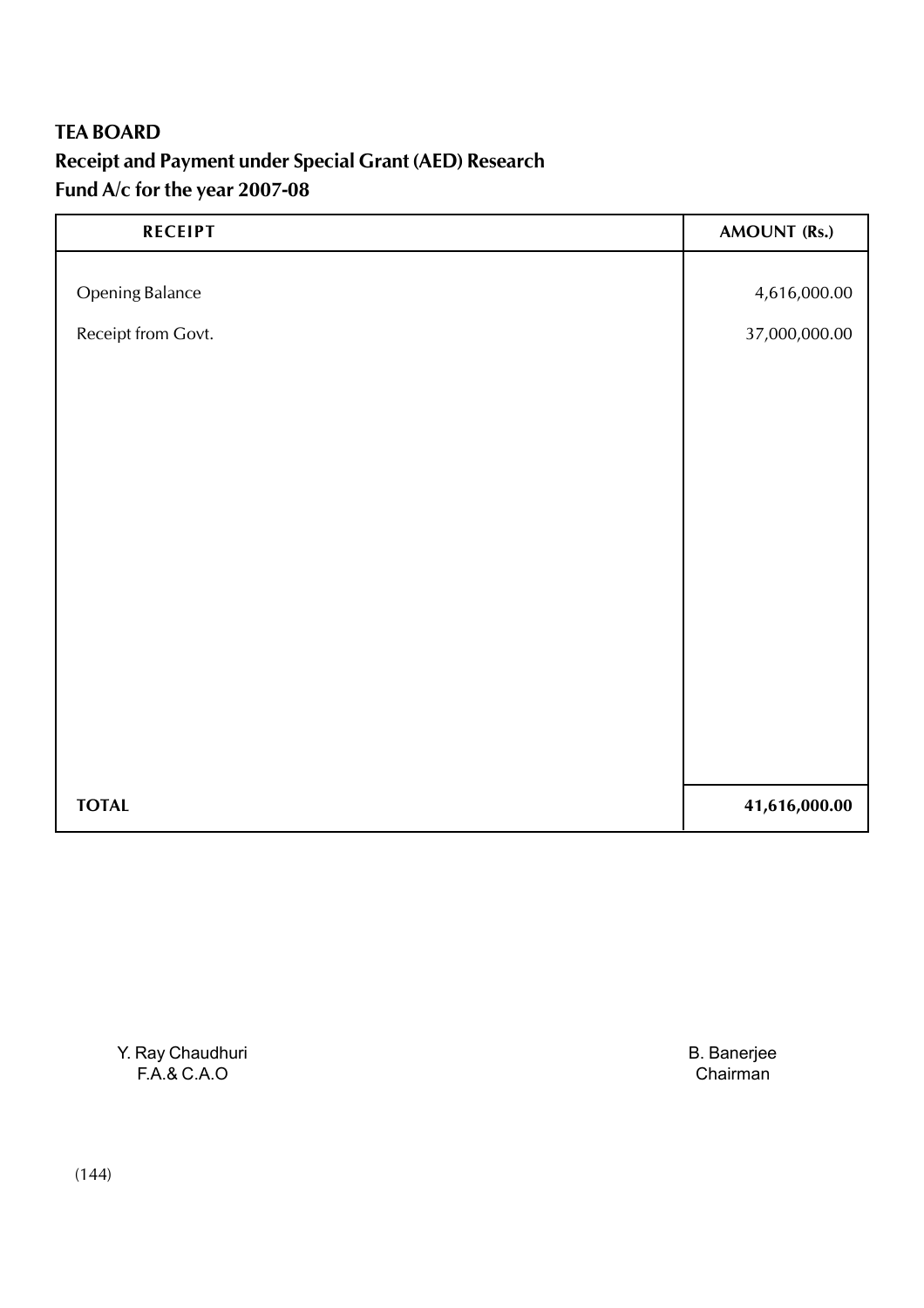| <b>PAYMENT</b>       | AMOUNT (Rs.)  |
|----------------------|---------------|
|                      |               |
| Grant to TRA         | 26,600,000.00 |
| Grant to UPASI - TRF | 5,621,000.00  |
|                      |               |
| Closing Balance      | 9,395,000.00  |
|                      |               |
|                      |               |
|                      |               |
|                      |               |
|                      |               |
|                      |               |
|                      |               |
|                      |               |
|                      |               |
|                      |               |
| <b>TOTAL</b>         | 41,616,000.00 |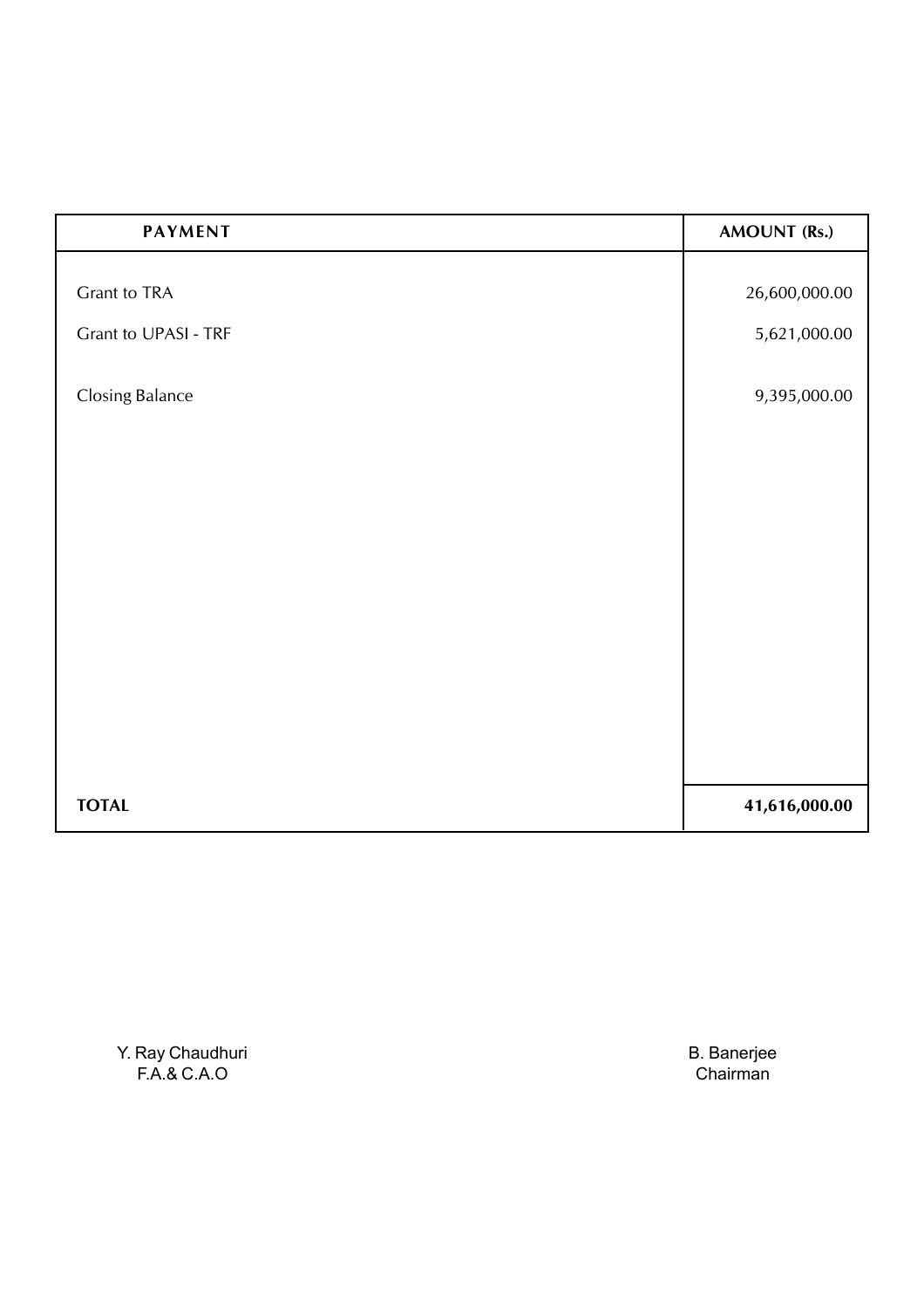# **TEA BOARD Special Grant Under AED (Research) Fund Income and Expenditure Account for the year 2007-08**

| <b>EXPENDITURE</b>          | AMOUNT (Rs.)  |
|-----------------------------|---------------|
| Expenditure during the year | 32,221,000.00 |
|                             |               |
|                             |               |
|                             |               |
|                             |               |
|                             |               |
|                             |               |
|                             |               |
| <b>TOTAL</b>                | 32,221,000.00 |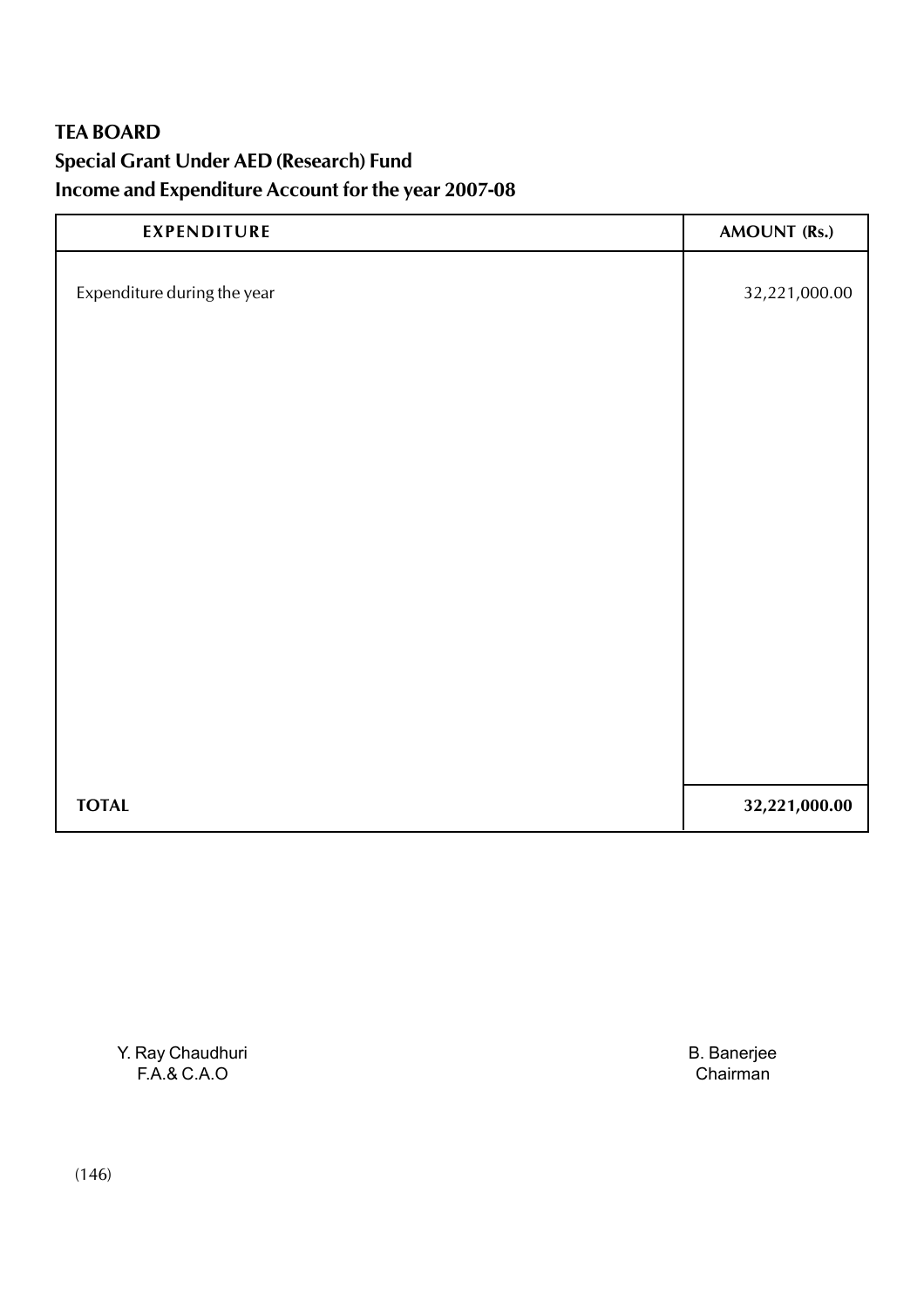| <b>INCOME</b>              | AMOUNT (Rs.)                  | AMOUNT (Rs.)  |
|----------------------------|-------------------------------|---------------|
| Receipt from Govt.         | 37,000,000.00                 |               |
| Add: Unspent Grant 2006-07 | 4,616,000.00<br>41,616,000.00 |               |
| Less: Unspent Grant 07-08  | 9,395,000.00                  | 32,221,000.00 |
|                            |                               |               |
|                            |                               |               |
|                            |                               |               |
|                            |                               |               |
|                            |                               |               |
|                            |                               |               |
| <b>TOTAL</b>               |                               | 32,221,000.00 |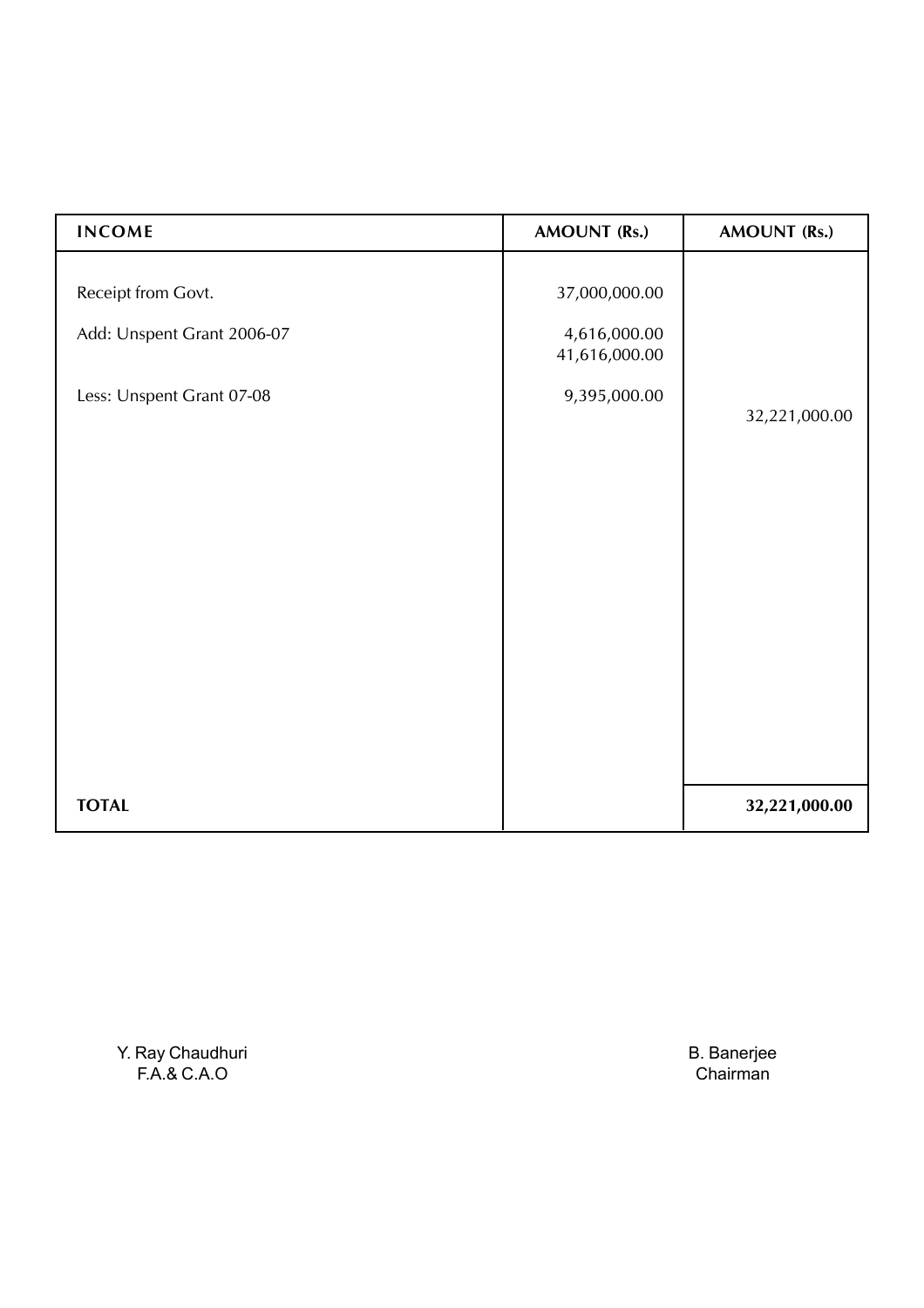# **TEA BOARD Special grant under AED (Research) Fund Balance sheet for the year 2007-08**

| <b>LIABILITY</b>                         | Amount in Rs. | <b>ASSETS</b>          | Amount in Rs. |
|------------------------------------------|---------------|------------------------|---------------|
| <b>Unspent Grant</b><br>Payable to Govt. | 9,395,000.00  | <b>Closing Balance</b> | 9,395,000.00  |
|                                          |               |                        |               |
|                                          |               |                        |               |
|                                          |               |                        |               |
| <b>TOTAL</b>                             | 9,395,000.00  | <b>TOTAL</b>           | 9,395,000.00  |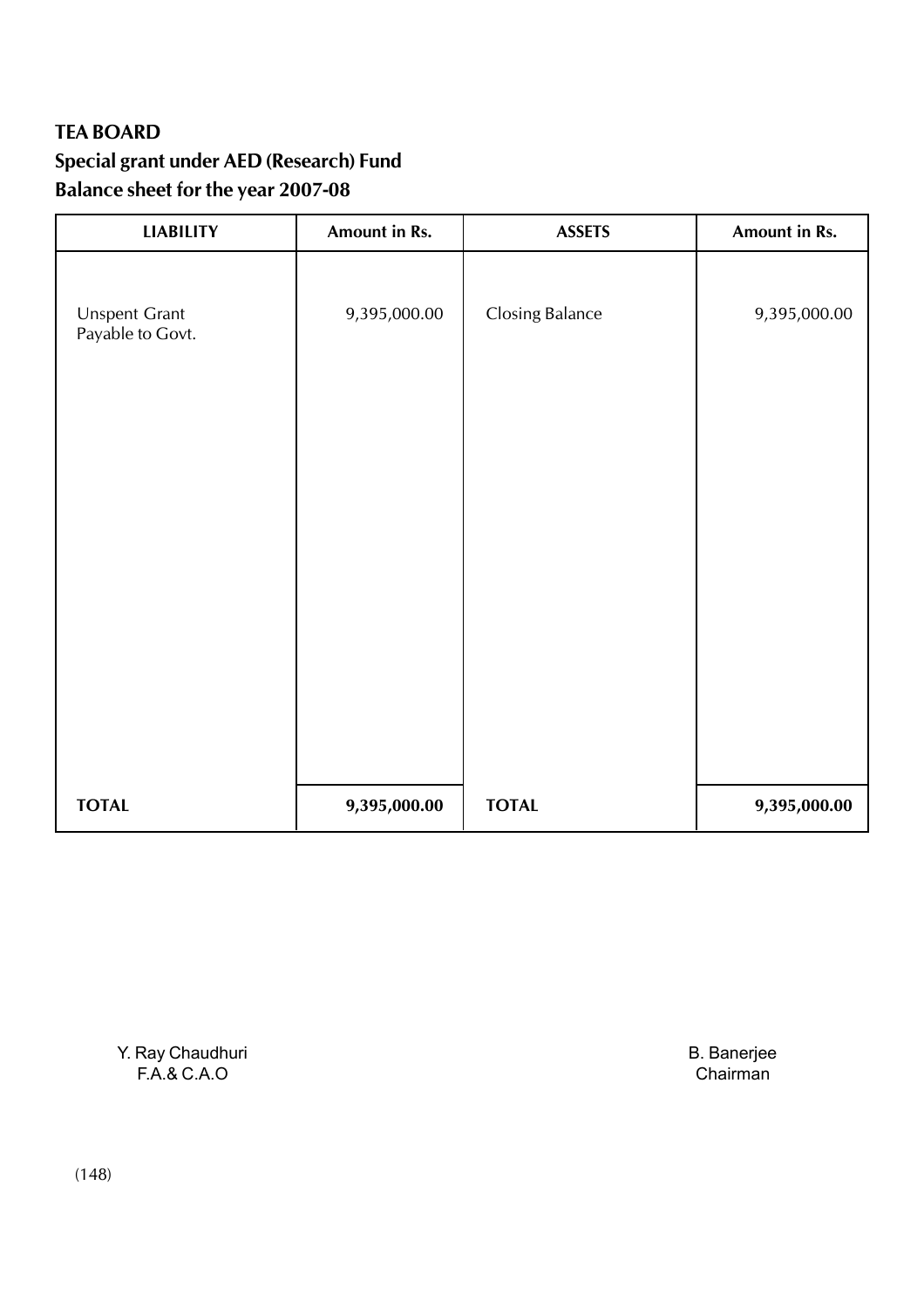# **TEA BOARD Research & Development Scheme Fund Receipt and payment a/c for the year 2007-2008**

| <b>RECEIPT</b>                                                                                                                                              | Amount (Rs.)                                                | Amount (Rs.)                |
|-------------------------------------------------------------------------------------------------------------------------------------------------------------|-------------------------------------------------------------|-----------------------------|
| <b>Opening Balance</b><br><b>Head Office</b><br>Guwahati<br>I /T Portal<br>Coonoor                                                                          | 8,446,991.38<br>791,898.25<br>26,576,060.80<br>2,528,706.25 | 38, 343, 656. 68            |
| Govt. Grant                                                                                                                                                 |                                                             | 140,000,000.00              |
| Amount received from united India Insurance<br>Company towards Insurance Claim (I.T.Portal)<br>Loan received from MPS A/c.<br>Receicved from T.B.T.F.D A/c. | 25,000,000.00<br>7,000,000.00                               | 582,183.00<br>32,000,000.00 |
| Adj.Receipt from TBTF towards salary<br>Component<br>Misc.Receipt by Coonoor Office (Coonoor<br>Office $A/c$ .)                                             |                                                             | 32,871,960.00<br>200.00     |
| Amt.Received by Guwahati Office from Zonal<br>Imprest A/c.Non-Plan (Guwahati A/c.)                                                                          |                                                             | 88,897.00                   |
| Amt. Received by Guwahati Office from Corpus<br>Fund Non-Plan (Guwahati A/c.)                                                                               |                                                             | 310,191.00                  |
| <b>TOTAL</b>                                                                                                                                                |                                                             | 244, 197, 087. 68           |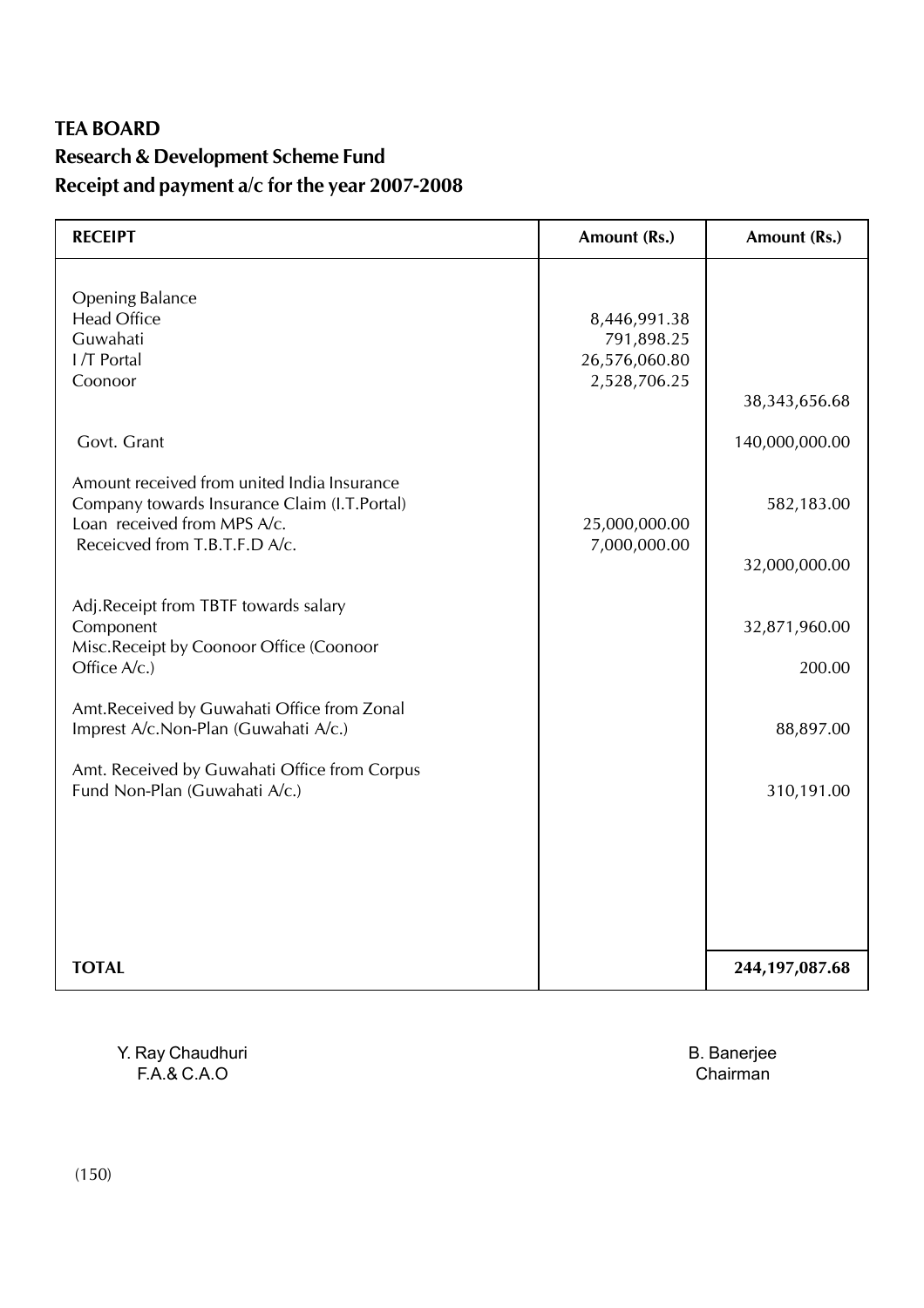| <b>PAYMENT</b>                                                                                                                                                                                                                                                                                                                                                                                                                                                                                                                                                      | Amount (Rs.)                                   | Amount (Rs.)                                                                                                                                                                                                                                                        |
|---------------------------------------------------------------------------------------------------------------------------------------------------------------------------------------------------------------------------------------------------------------------------------------------------------------------------------------------------------------------------------------------------------------------------------------------------------------------------------------------------------------------------------------------------------------------|------------------------------------------------|---------------------------------------------------------------------------------------------------------------------------------------------------------------------------------------------------------------------------------------------------------------------|
| Grant in aid TRA<br>Grant in aid UPASI<br>Workshop Seminar<br>Sundry<br>Research Grant HPKW<br>Demo Pruning (Coonoor A/c)<br><b>DTRDC</b><br><b>Advisory Service</b><br><b>Study Tour for small Growers</b><br><b>Administrative Expenses</b><br>I/T Component<br>I/T Portal<br>Repayment of loan of MPS(I.T.Portal A/c.)<br>Repayment of loan to TBTFD A/c.<br><b>Bank Charge</b><br>Refund of last Year's liability TBTF Dis. A/c.<br>Grant - in - Aid (AAU)<br>Adj.Payment from TBTF towards salary<br>component<br><b>Closing Balance</b><br><b>Head Office</b> | 25,000,000.00<br>7,000,000.00<br>56,043,732.78 | 42,000,000.00<br>8,886,000.00<br>413,388.60<br>17,633,027.00<br>350,000.00<br>1,704,668.00<br>1,211,484.00<br>1,100,000.00<br>518,035.65<br>32,871,960.00<br>5,321,141.00<br>6,148,347.00<br>32,000,000.00<br>12,525.00<br>28,800.00<br>200,000.00<br>32,871,960.00 |
| Guwahati<br>Coonoor<br>I/T Portal                                                                                                                                                                                                                                                                                                                                                                                                                                                                                                                                   | 188,834.60<br>1,183,287.25<br>3,509,896.80     | 60,925,751.43                                                                                                                                                                                                                                                       |
|                                                                                                                                                                                                                                                                                                                                                                                                                                                                                                                                                                     |                                                | 244, 197, 087. 68                                                                                                                                                                                                                                                   |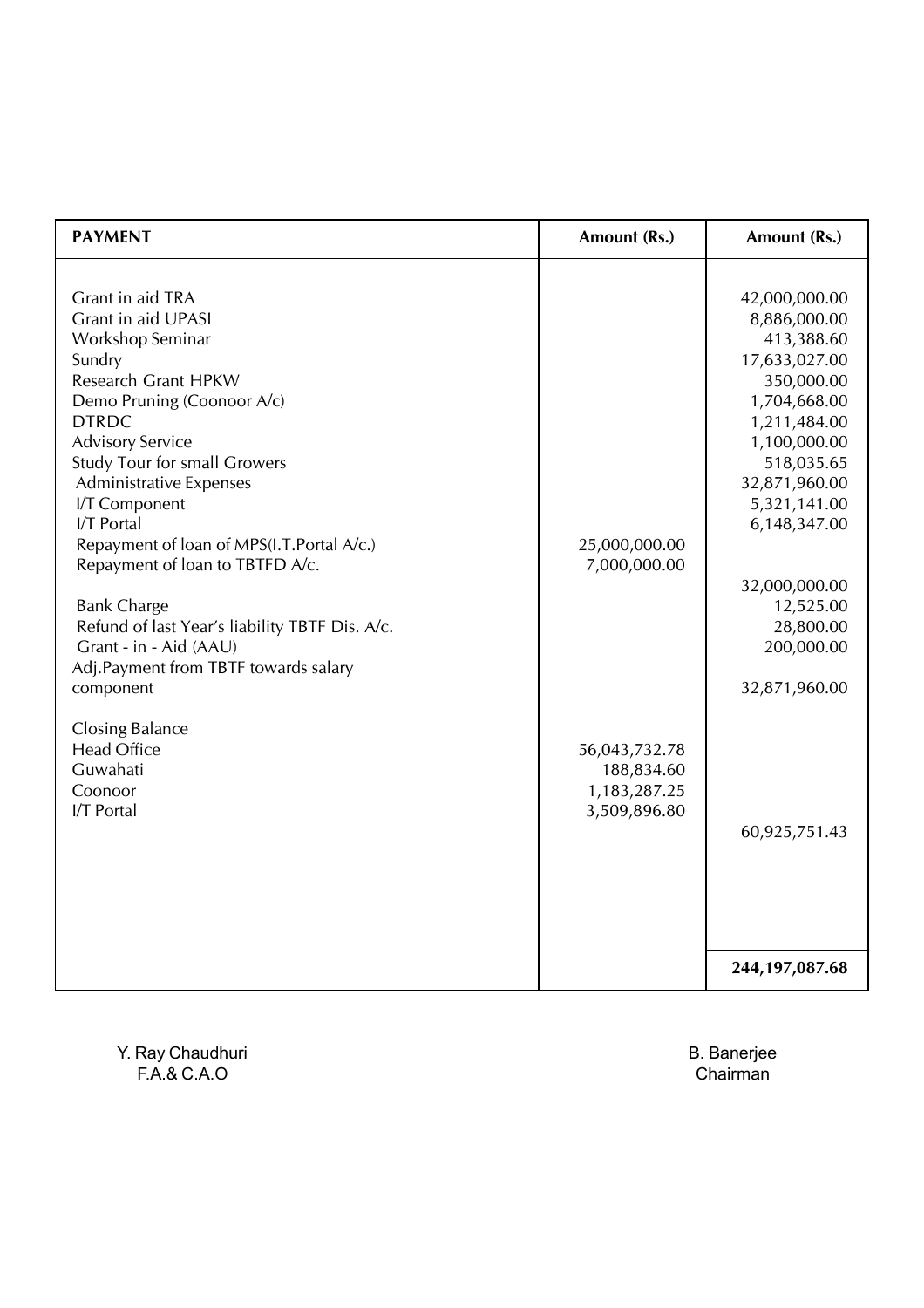# **TEA BOARD Research & Development Scheme Income & Expenditure Account for the year 2007 - 2008**

| <b>EXPENDITURE</b>                      | Amount (Rs.)       | Amount (Rs.)   |
|-----------------------------------------|--------------------|----------------|
| Expenditure during this year            | 118,370,576.25     |                |
| Less : Capital purchase during the year | $(-)$ 4,621,425.09 | 113,749,151.16 |
| Depreciation during the year            |                    | 11,591,406.73  |
|                                         |                    |                |
|                                         |                    |                |
|                                         |                    |                |
|                                         |                    |                |
|                                         |                    |                |
|                                         |                    |                |
|                                         |                    |                |
|                                         |                    |                |
| <b>TOTAL</b>                            |                    | 125,340,557.89 |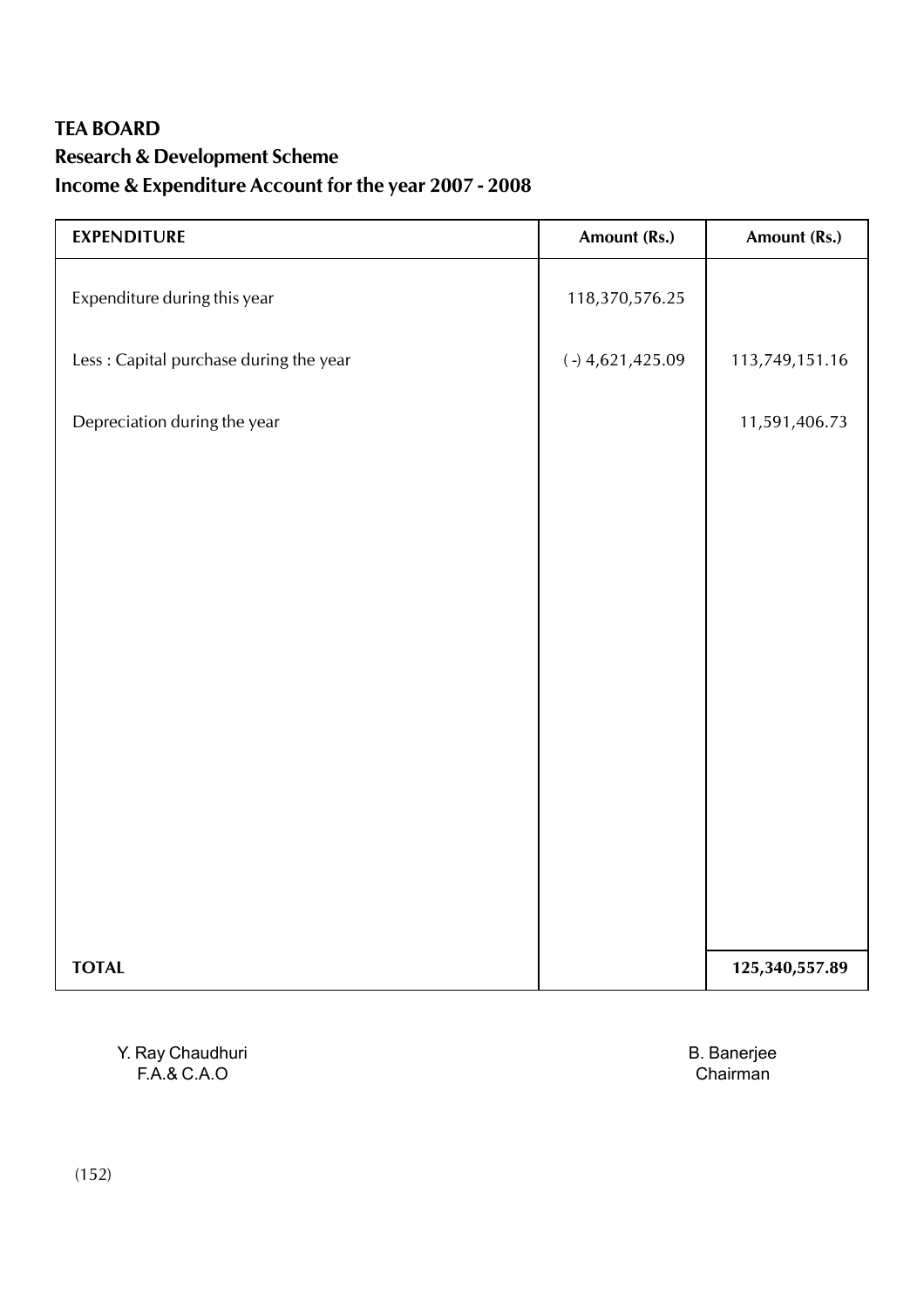| <b>INCOME</b>                           | Amount (Rs.)                               | Amount (Rs.)   |
|-----------------------------------------|--------------------------------------------|----------------|
| Received from Govt.                     | 140,000,000.00                             |                |
| Add : Unspent Balance of last year      | $(+)$ 38, 343, 656.68<br>178, 343, 656. 68 |                |
| Less: Unspent grant (07 - 08)           | $(-) 60,925,751.43$<br>117,417,905.25      |                |
| Less : capital purchase during the year | $(-)$ 4,621,425.09                         | 112,796,480.16 |
| Other receipt (G)                       |                                            | 200.00         |
| Other receipt (I.T.Portal)              |                                            | 582,183.00     |
| Execess of Expenditure over income      |                                            | 11,961,694.73  |
|                                         |                                            |                |
| <b>TOTAL</b>                            |                                            | 125,340,557.89 |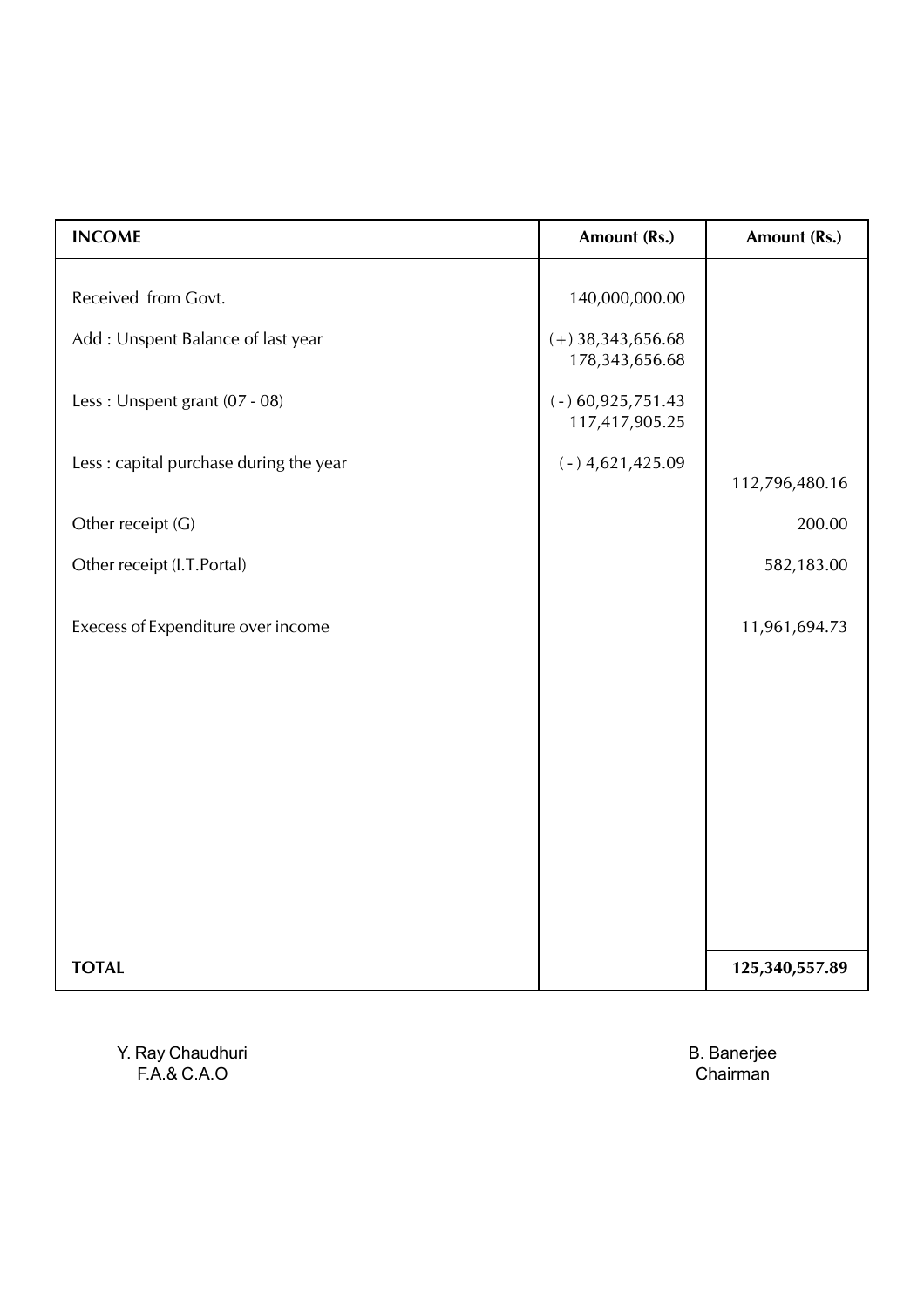### **TEA BOARD**

# **Details of Expenditure shown as expenditure in the Income & Expenditure Account**

| DETAILS OF EXPENDITURE SHOWN AS EXPENDITURE IN<br>THE INCOME & EXPENDITURE ACCOUNT                                                                                                                                                                                                                                                                                                                                                             | AMOUNT (Rs.)                                                                                                                                                                                                         |
|------------------------------------------------------------------------------------------------------------------------------------------------------------------------------------------------------------------------------------------------------------------------------------------------------------------------------------------------------------------------------------------------------------------------------------------------|----------------------------------------------------------------------------------------------------------------------------------------------------------------------------------------------------------------------|
| Grant in aid TRA<br>Grant in aid UPASI<br>Workshop Seminar<br>Sundry<br><b>Research Grant UPASI</b><br><b>Research Grant TRA</b><br><b>DTRDC</b><br><b>Advisory Service</b><br><b>Study Tour for small Growers</b><br><b>Administrative Expenses</b><br>I/T component<br>I/T Portal<br>Research Grant Uttaranchal<br>Research Grant HPKVV<br>Setting up of Nursuries /Dev. Plot<br>Grant -in -aid (AAU)<br><b>Bank Charge</b><br>Demo Prunning | 42,000,000.00<br>8,886,000.00<br>413,388.60<br>17,633,027.00<br>1,211,484.00<br>1,100,000.00<br>518,035.65<br>32,871,960.00<br>5,321,141.00<br>6,148,347.00<br>350,000.00<br>200,000.00<br>12,525.00<br>1,704,668.00 |
| <b>TOTAL</b>                                                                                                                                                                                                                                                                                                                                                                                                                                   | 118,370,576.25                                                                                                                                                                                                       |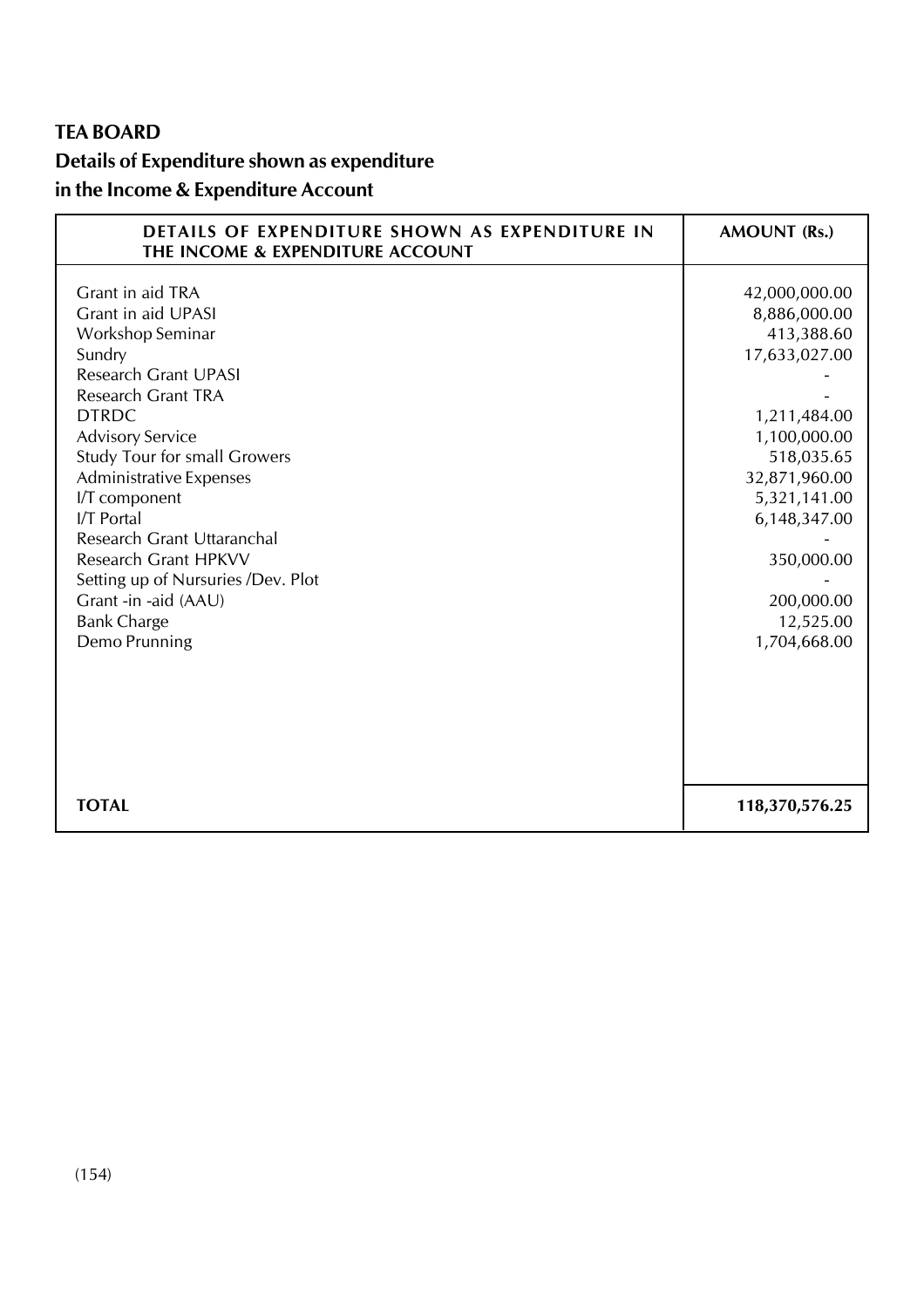### **TEA BOARD Research And Development Scheme Balance Sheet As On 31.03.2008**

| <b>LIABILITIES</b>                                            | Amount (Rs.)<br>2006-07 | Amount (Rs.)<br>2007-08 | Amount (Rs.)<br>2007-08 |
|---------------------------------------------------------------|-------------------------|-------------------------|-------------------------|
| Capital A/C as per last B/S                                   | 123,007,349.55          | 123,007,349.55          |                         |
| Add: Addition during the year                                 |                         | $+4,621,425.09$         | 127,628,774.64          |
| <b>Security Deposit</b>                                       | 379,016.00              |                         | 379,016.00              |
| Payable to TBTF(Non Plan)<br>Less: Paid during the year       | 28,800.00               | 28,800.00<br>28,800.00  |                         |
| Unspent balance payable<br>to Govt.                           | 38, 343, 656. 68        |                         | 60,925,751.43           |
| Amount Payable to Zonal<br>Imprest A/c(Non-Plan)-<br>Guwahati |                         |                         | 88,897.00               |
| Amount Payable to Carpus<br>Fund (Guwahati)                   |                         |                         | 310,191.00              |
|                                                               |                         |                         |                         |
|                                                               |                         |                         |                         |
|                                                               |                         |                         |                         |
| <b>TOTAL</b>                                                  | 161,758,822.23          |                         | 189,332,630.07          |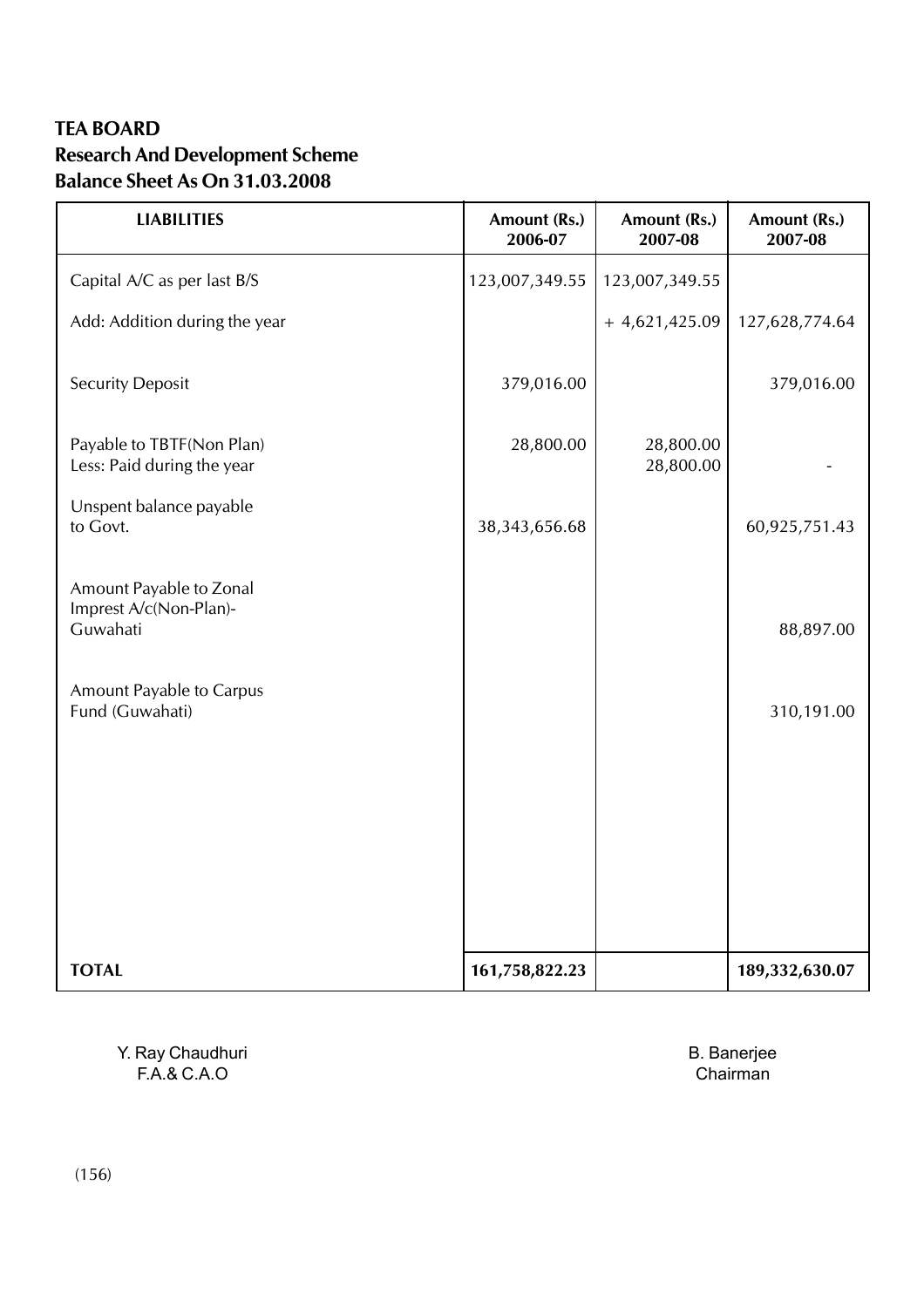| <b>ASSETS</b>                                                                                                                                  | Amount (Rs.)<br>2006-07 | Amount (Rs.)<br>2007-08                                         | Amount (Rs.)<br>2007-08 |
|------------------------------------------------------------------------------------------------------------------------------------------------|-------------------------|-----------------------------------------------------------------|-------------------------|
| Fixed Assets as per last B/S                                                                                                                   | 38,142,489.50           |                                                                 | 34,556,911.86           |
| Investment (IT portal)                                                                                                                         | 100,000.00              |                                                                 | 100,000.00              |
| Excess of Expd.Over Income<br>(as per last year Balance Sheet)<br>Add: During this year(07-08)<br>Less: Exp.On Dep.(excess Shown<br>last year) | 84,714,453.05           | 84,714,453.05<br>11,961,694.73<br>96,676,147.78<br>3,384,404.00 | 93,291,743.78           |
| Receivable from QUPD(Coonoor)                                                                                                                  | 458,223.00              |                                                                 | 458,223.00              |
| <b>Closing Balance</b>                                                                                                                         | 38, 343, 656. 68        |                                                                 | 60,925,751.43           |
| <b>TOTAL</b>                                                                                                                                   | 161,758,822.23          |                                                                 | 189,332,630.07          |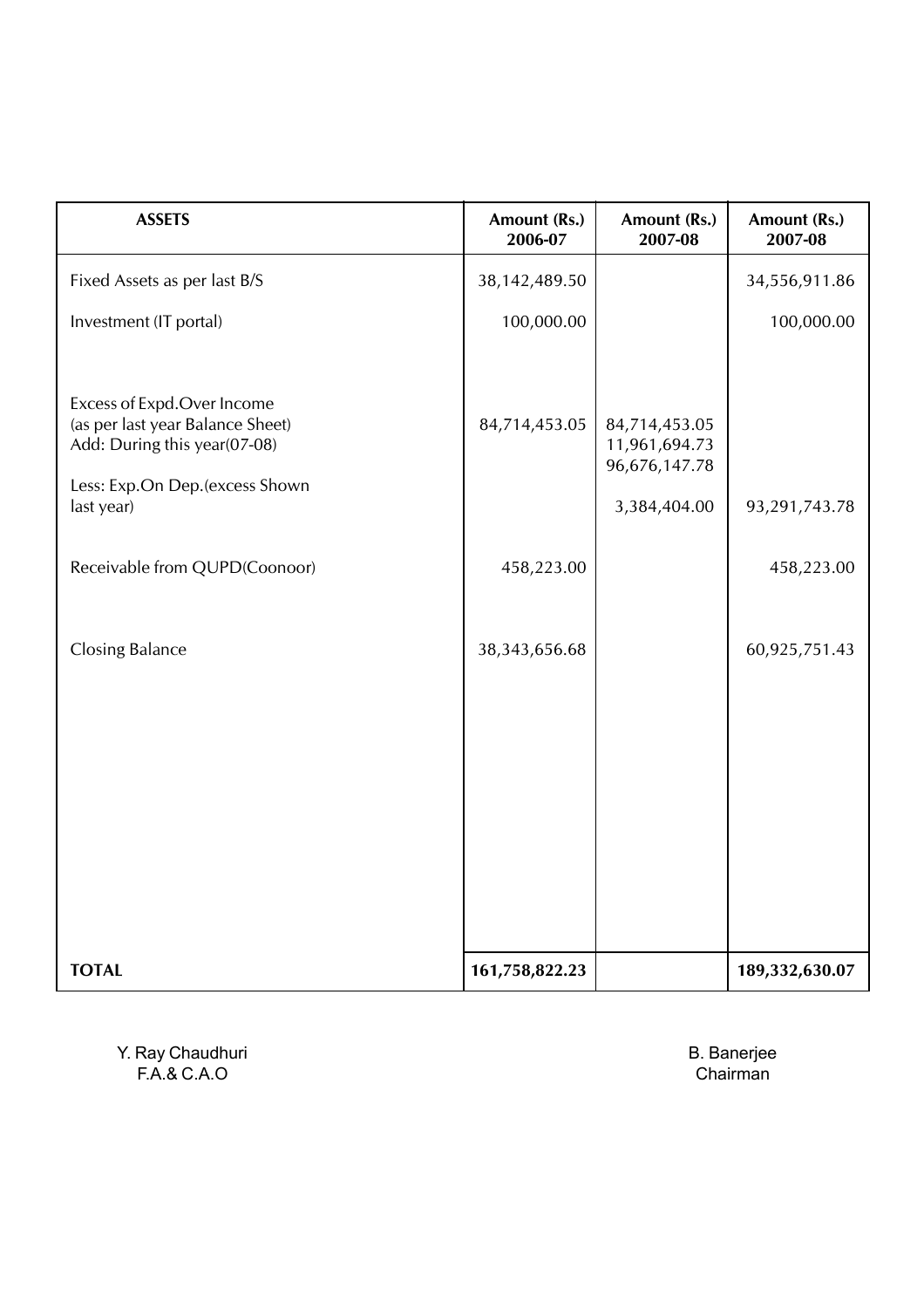### **SCHEDULE FORMING PART OF THE BALANCE SHEET (R&D) AS ON 31ST MARCH, 2008**

| <b>FIXED ASSETS</b>              | <b>GROSS BLOCK</b>      |              |                           |                              |
|----------------------------------|-------------------------|--------------|---------------------------|------------------------------|
| <b>ITEM</b>                      | Value as on<br>01.04.07 | Adjustment   | Value after<br>Adjustment | Addiition<br>during the year |
| <b>BUILDING</b>                  | 0.00                    | 0.00         | 0.00                      | 0.00                         |
| <b>VEHICLE</b>                   | 1,243,438.08            | 77,714.88    | 1,321,152.96              | 1,085,674.00                 |
| PLANT & MACHINERY                | 49,368.85               | 6,582.52     | 55,951.37                 | 733,767.00                   |
| <b>FURNITURE/FIXTURE</b>         |                         |              |                           |                              |
| H.O.                             | 3,969,565.51            | 289,882.53   | 4,259,448.04              | 550,717.97                   |
| $1.$ T                           | 3,049,179.76            | 286,554.64   | 3,335,734.40              | 108,976.00                   |
| <b>TOTAL</b>                     | 7,018,745.27            | 576,437.17   | 7,595,182.44              | 659,693.97                   |
| OFFICE EQUIPMENT                 |                         |              |                           |                              |
| H.O.                             | 1,227,012.68            | 63,524.16    | 1,290,536.84              | 295,571.12                   |
| 1.7                              | 154,662.68              | 9,097.81     | 163,760.49                | 0.00                         |
| <b>TOTAL</b>                     | 1,381,675.36            | 72,621.97    | 1,454,297.33              | 295,571.12                   |
| <b>COMPUTER&amp; PERIPHERALS</b> |                         |              |                           |                              |
| H.O.                             | 1,732,936.09            | 0.00         | 1,732,936.09              | 1,843,969.00                 |
| I.T.                             | 12,581,655.58           | 0.00         | 12,581,655.58             | 0.00                         |
| <b>TOTAL</b>                     | 14,314,591.67           | 0.00         | 14,314,591.67             | 1,843,969.00                 |
| <b>ELECTRIC INSTALLATION</b>     |                         |              |                           |                              |
| H.O.                             | 338,286.75              | 67,657.35    | 405,944.10                | 2,750.00                     |
| I.T.                             | 13,796,383.52           | 2,583,390.11 | 16,379,773.63             | 0.00                         |
| <b>TOTAL</b>                     | 14,134,670.27           | 2,651,047.46 | 16,785,717.73             | 2,750.00                     |
|                                  |                         |              |                           |                              |
| <b>GRAND TOTAL</b>               | 38, 142, 489.50         | 3,384,404.00 | 41,526,893.50             | 4,621,425.09                 |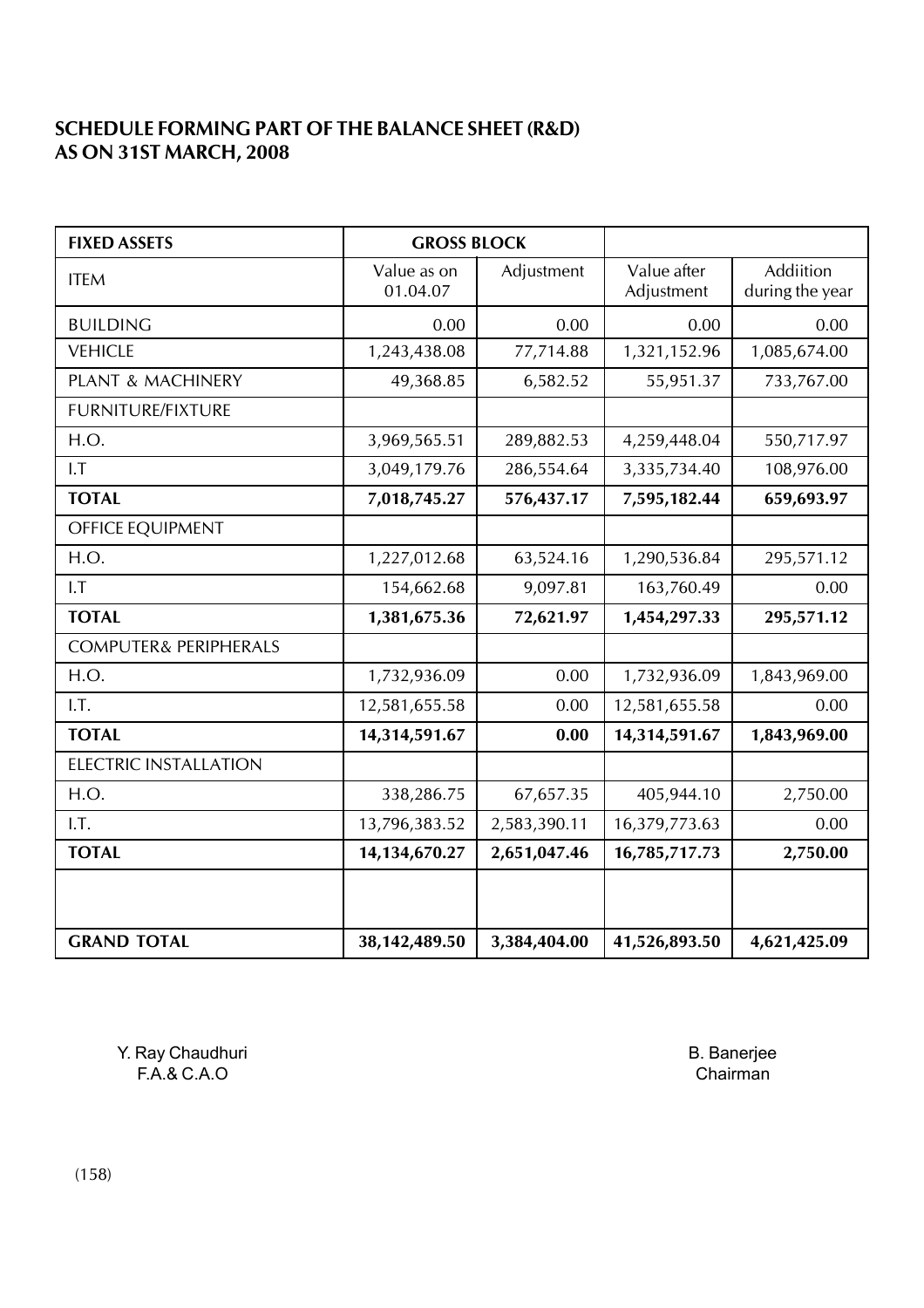|                      |                            | <b>NET BLOCK</b>          |               |                                  |
|----------------------|----------------------------|---------------------------|---------------|----------------------------------|
| Sold/<br>written off | Depreciation<br>adjustment | Value after<br>adjustment | Depreciation  | <b>VALUE AS ON</b><br>31.03.2008 |
|                      |                            | 0.00                      |               | 0.00                             |
| 0.00                 |                            | 2,406,826.96              | 198,172.94    | 2,208,654.02                     |
| 0.00                 |                            | 789,718.37                | 8,392.71      | 781,325.66                       |
|                      |                            |                           |               |                                  |
| 0.00                 |                            | 4,810,166.01              | 471,724.41    | 4,338,441.60                     |
| 0.00                 |                            | 3,444,710.40              | 500,360.16    | 2,944,350.24                     |
| 0.00                 | 0.00                       | 8,254,876.41              | 972,084.57    | 7,282,791.84                     |
|                      |                            |                           |               |                                  |
| 0.00                 |                            | 1,586,107.96              | 129,053.69    | 1,457,054.27                     |
| 0.00                 |                            | 163,760.49                | 16,376.05     | 147,384.44                       |
| 0.00                 | 0.00                       | 1,749,868.45              | 145,429.74    | 1,604,438.71                     |
|                      |                            |                           |               |                                  |
|                      |                            | 3,576,905.09              | 1,039,761.65  | 2,537,143.44                     |
| 0.00                 |                            | 12,581,655.58             | 7,548,993.35  | 5,032,662.23                     |
| 0.00                 | 0.00                       | 16,158,560.67             | 8,588,755.00  | 7,569,805.67                     |
|                      |                            |                           |               |                                  |
| 0.00                 |                            | 408,694.10                | 40,594.41     | 368,099.69                       |
| 0.00                 |                            | 16,379,773.63             | 1,637,977.36  | 14,741,796.27                    |
| 0.00                 | 0.00                       | 16,788,467.73             | 1,678,571.77  | 15,109,895.96                    |
|                      |                            |                           |               |                                  |
| 0.00                 | 0.00                       | 46, 148, 318.59           | 11,591,406.73 | 34,556,911.86                    |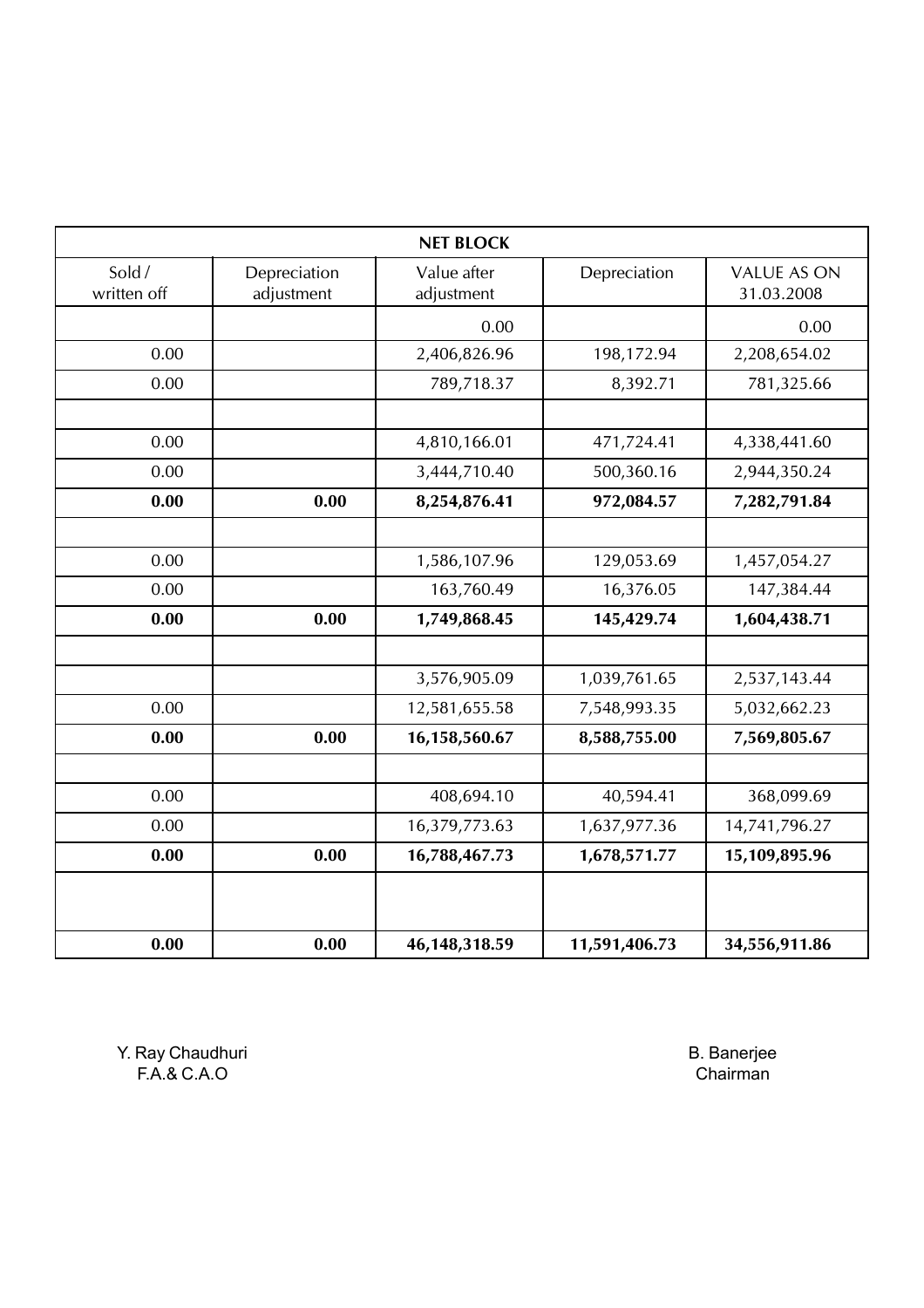FOR OFFICE USE ONLY

# ANNUAL ACCOUNTS

# for the year 2007 - 2008

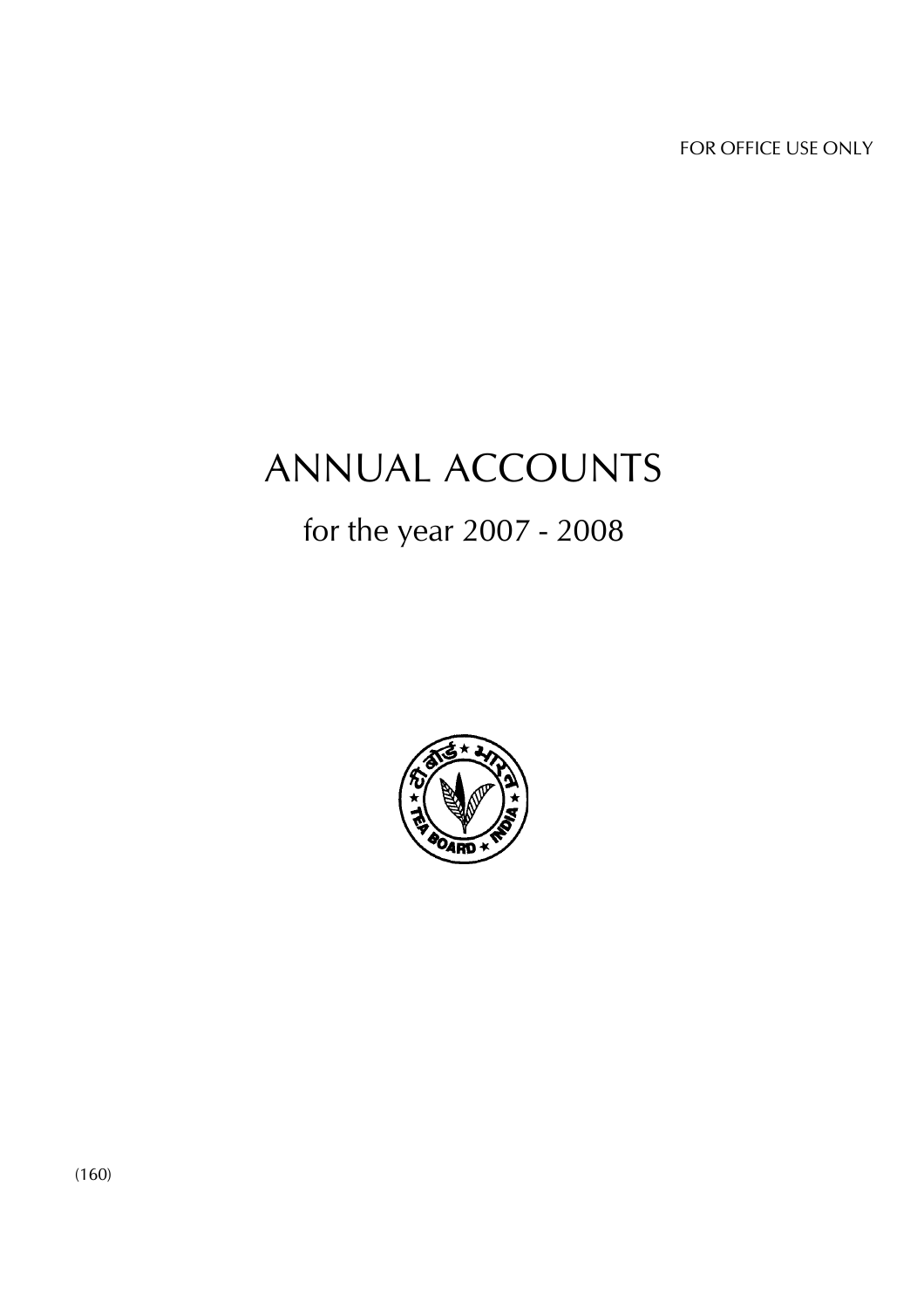# **TABLE OF CONTENTS**

|                                                          | PAGE NO.           |
|----------------------------------------------------------|--------------------|
| <b>Audit Report &amp; Certificate</b>                    | I to IX            |
| <b>CONSOLIDATED ACCOUNTS PLAN AND NON PLAN</b>           |                    |
| <b>Consolidated Receipt &amp; Payment Account</b>        | $\overline{2} - 9$ |
| Consolidated Income & Expenditure Account                | 10                 |
| Consolidated Balance Sheet                               | 11                 |
| <b>Significant Accounting Policies Notes on Accounts</b> | $12 - 13$          |
| <b>Schedules of Balance Sheet</b>                        | $14 - 29$          |
| Schedules of Income & Expenditure Account                | $30 - 35$          |
| <b>Tea Board Tea Fund Account Non Plan</b>               |                    |
| Receipt & Payment Account                                | $38 - 49$          |
| Enclosure to Receipt & Payment A/c                       | $50 - 51$          |
| Income & Expenditure Account                             | $52 - 53$          |
| Enclosure to Income & Expenditure A/c                    | $54 - 56$          |
| <b>Balance Sheet</b>                                     | $58 - 59$          |
| Schedules                                                | $60 - 71$          |
| <b>General Provident Fund</b>                            |                    |
| Receipt & Payment Account                                | $74 - 75$          |
| Income & Expenditure Account                             | $76 - 77$          |
| <b>Balance Sheet</b>                                     | 78 - 79            |
| Schedules                                                | $80 - 81$          |
| <b>New Pension Scheme</b>                                |                    |
| Receipt & Payment Account                                | $82 - 83$          |
| Income & Expenditure Account                             | $84 - 85$          |
| <b>Balance Sheet</b>                                     | $86 - 87$          |
| Loan corpus Fund                                         |                    |
| Panoramic view of Loan Scheme                            | 89                 |
| Receipt & Payment Account                                | $90 - 91$          |
| Income & Expenditure Account                             | $92 - 93$          |
| <b>Balance Sheet</b>                                     | $94 - 97$          |
| <b>Subsidy Schemes</b>                                   |                    |
| Panoramic view of Subsidy Schemes                        | $100 - 101$        |
| <b>Tea Plantation Development Subsidy Scheme</b>         |                    |
| Receipt & Payment Account                                | $102 - 103$        |
| Income & Expenditure Account                             | $104 - 105$        |
| <b>Balance Sheet</b>                                     | $106 - 107$        |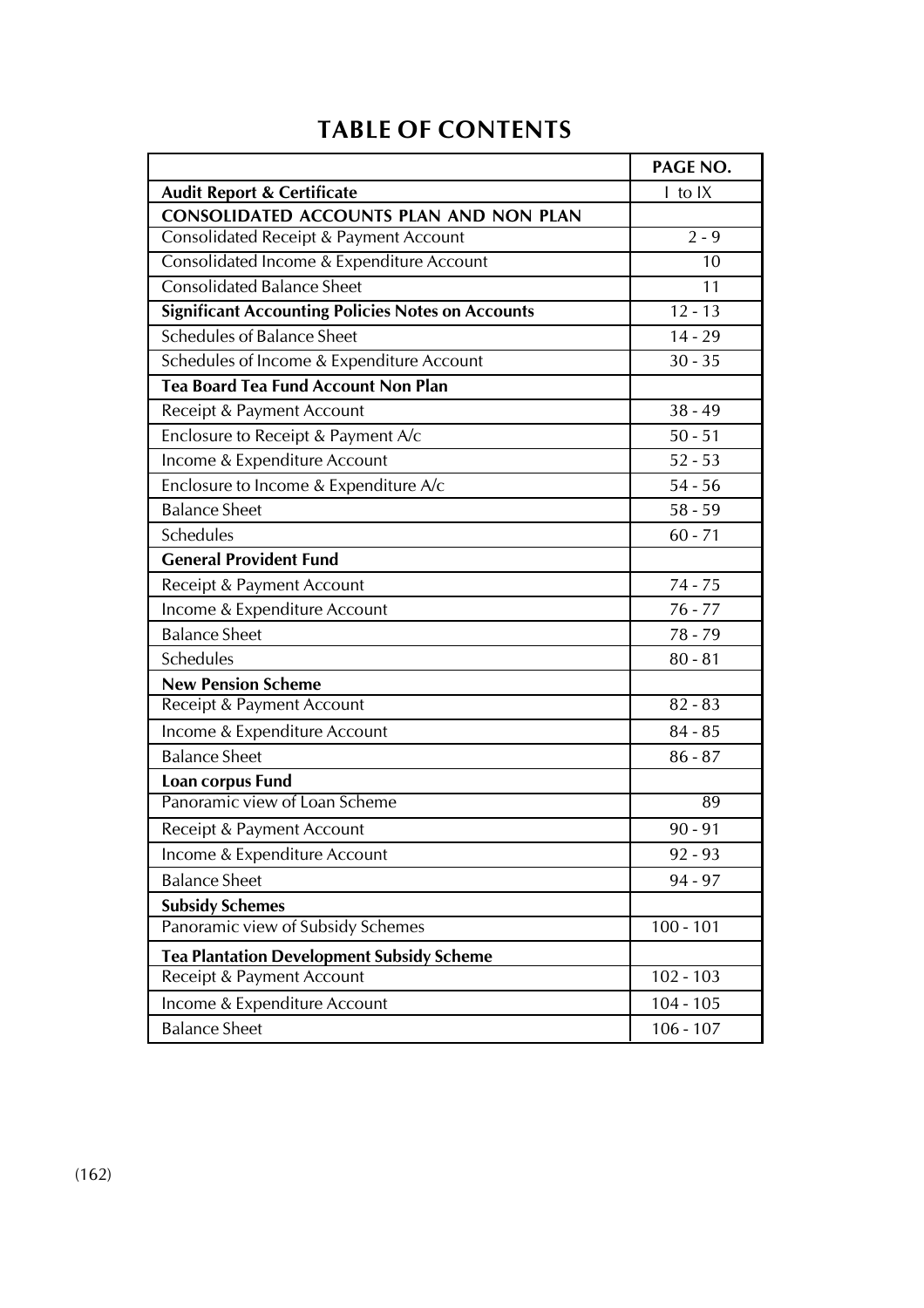# **TABLE OF CONTENTS**

| <b>Quality Upgradation &amp; Product Diversification Scheme</b> |             |
|-----------------------------------------------------------------|-------------|
| Receipt & Payment Account                                       | $108 - 109$ |
| Income & Expenditure Account                                    | $110 - 111$ |
| <b>Balance Sheet</b>                                            | $112 - 113$ |
| <b>Human Resource Development Scheme</b>                        |             |
| Receipt & Payment Account                                       | $114 - 115$ |
| Income & Expenditure Account                                    | $116 - 117$ |
| <b>Balance Sheet</b>                                            | $118 - 119$ |
| <b>Market Development &amp; Export Promotion Scheme</b>         |             |
| Receipt & Payment Account                                       | $120 - 123$ |
| Income & Expenditure Account                                    | $124 - 125$ |
| Enclosure to Income & Expenditure A/c                           | 126         |
| <b>Balance Sheet</b>                                            | 128 - 129   |
| Schedule                                                        | $130 - 131$ |
| <b>Special Perpose Tea Fund</b>                                 |             |
| <b>Receipt &amp; Payment Account</b>                            | 132 - 133   |
| Income & Expenditure Account                                    | $134 - 135$ |
| <b>Balance Sheet</b>                                            | $136 - 137$ |
| <b>Special Grant (AED)</b>                                      |             |
| <b>Orthodox Tea Production Subsidy Scheme</b>                   |             |
| Receipt & Payment Account                                       | 138 - 139   |
| Income & Expenditure Account                                    | $140 - 141$ |
| <b>Balance Sheet</b>                                            | $142 - 143$ |
| <b>Research</b>                                                 |             |
| Receipt & Payment Account                                       | 144 - 145   |
| Income & Expenditure Account                                    | $146 - 147$ |
| <b>Balance Sheet</b>                                            | 148 - 149   |
| <b>Research &amp; Development Scheme</b>                        |             |
| Receipt & Payment Account                                       | $150 - 151$ |
| Income & Expenditure Account                                    | $152 - 153$ |
| Enclosure to Income & Expenditure A/c                           | 154         |
| <b>Balance Sheet</b>                                            | $156 - 157$ |
| Schedule                                                        | $158 - 159$ |
|                                                                 |             |
|                                                                 |             |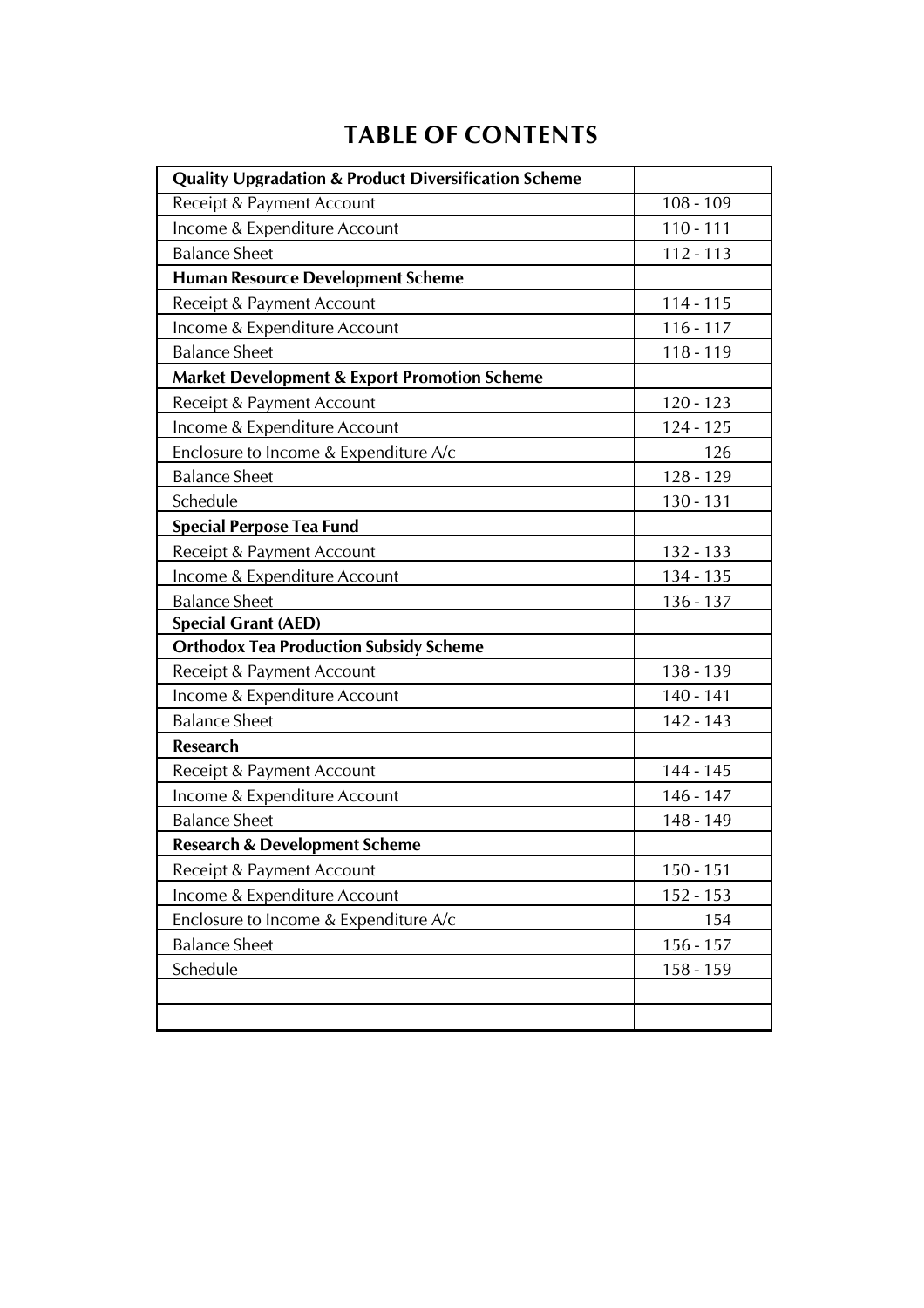### **Separate Audit Report of the Comptroller and Auditor General of India on the Accounts of Tea Board,Kolkata for the year ended 31st March 2008.**

- 1. We have audited the attached Balance sheet of Tea Board, Kolkata as at 31<sup>st</sup> March 2008 and the Income and Expenditure Account/Receipts and Payment Account for the year ended on that date under Section 20(1) of the Comptroller and Auditor General's (Duties Power and Conditions of Service) Act, 1971 read with section 25(1) of the Tea Act,1953. The audit has been entrusted for a period of five years from 2007-08 to 2011-12. These financial statements include the accounts of Two Zonal offices, 12 Regional offices and three foreign offices. These financial statements are the responsibility of the Tea Board's management. Our responsibility is to express an opinion on these financial statements based on our audit.
- 2. This separate Audit Report contains the comments of the Comptroller and Auditor General of India (CAG) on the accounting treatment only with regard to classification conformity with the best accounting practices, accounting standards and disclosure norms etc. Audit observations on financial transactions with regard to compliance with Law, Rules and Regulations (Propriety and Regularity) and efficiency –cum- performance aspects etc. if any are reported through Inspection Report /CAG's Audit Reports separately.
- 3. We have conducted our audit in accordance with the auditing standards generally accepted in India. These standards require that we plan and perform the audit to obtain reasonable assurance about whether the financial statements are free from material misstatements. An audit includes examining on a test basis evidences supporting the amounts and disclosure in the financial statements. An audit also includes assessing the accounting principles used and significant estimates made by management, as well as evaluating the overall presentation of financial statements. We believe that our audit provides a reasonable basis for our opinion.
- 4. Based on our audit, we report that :
	- i. We have obtained all the information and explanations, which to the best of our knowledge and belief were necessary for the purpose of our audit.
	- ii. The Balance Sheet and Income and Expenditure  $A$ ccount / Receipt and Payment Account dealt with by this report have been drawn up in the format approved by the Ministry of Finance, New Delhi.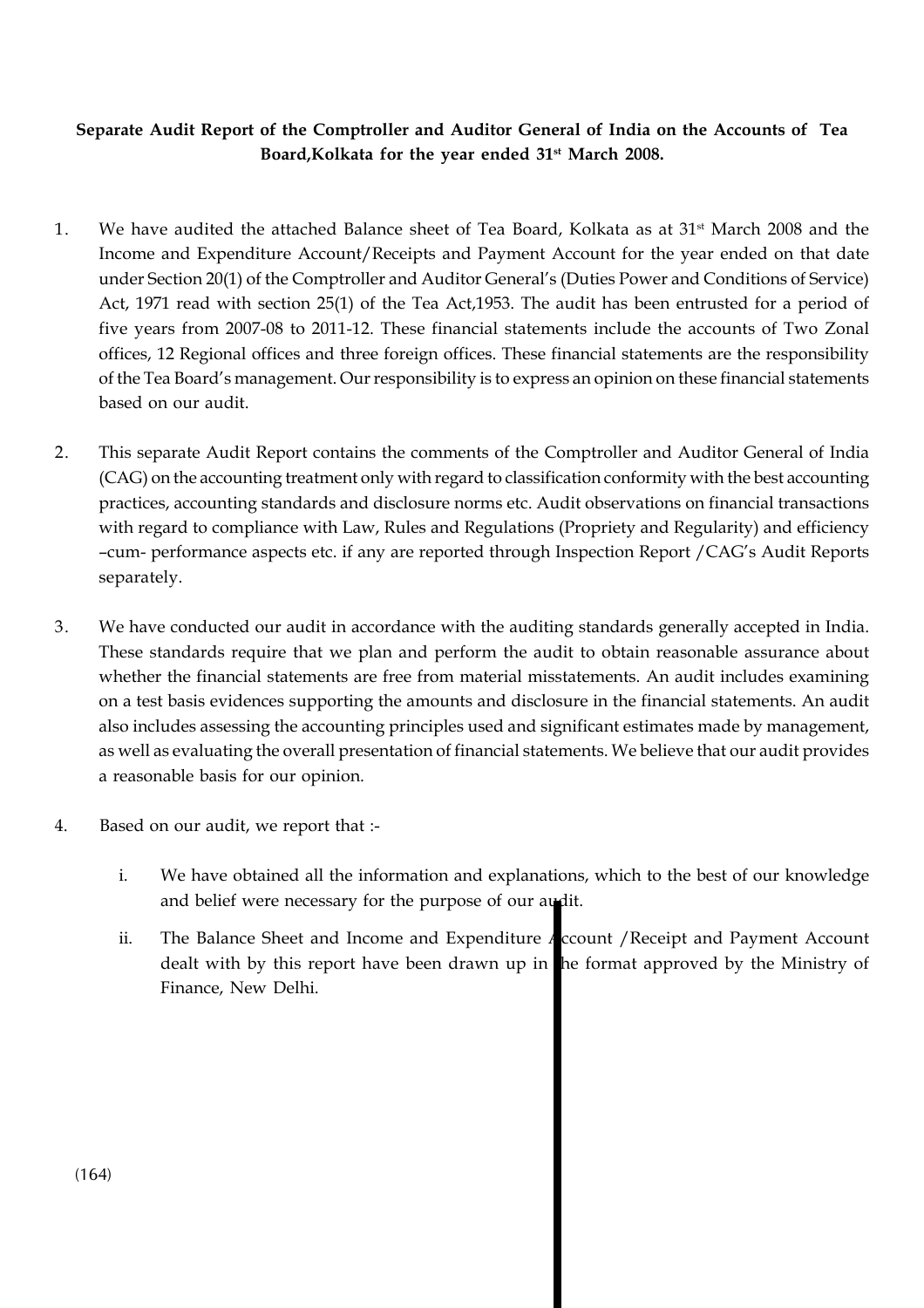- iii. In our opinion, proper books of accounts and other relevant records have been maintained by the Tea Board, Kolkata as required under Section 25(1) of the Tea Act in so far as it appears from our examination of such books.
- iv. We further report that :
- v. Subject to our observations in the preceding paragraphs, we report that the Balance Sheet and Income and Expenditure Account/ Receipt and Payment Account dealt with by this report are in agreement with the books of accounts.
- vi. In our opinion and to the best of our information and according to the explanations given to us, the said financial statements read together with the Accounting Policies and Notes on Accounts, and subject to the significant matters stated above and other matters mentioned in Annexure to this Audit report give a true and fair view in conformity with accounting principles generally accepted in India.
- a. In so far as it relates to the Balance Sheet of the state of affairs of the Tea Board as at 31 March 2008.
- b. In so far it relates to Income and Expenditure Account of the deficit for the year ended on that date.

For and on behalf of the C &AG of India  $Sd$  /-Principal Director of Audit Scirntific Departments

Place: New Delhi Date: 21-11-2008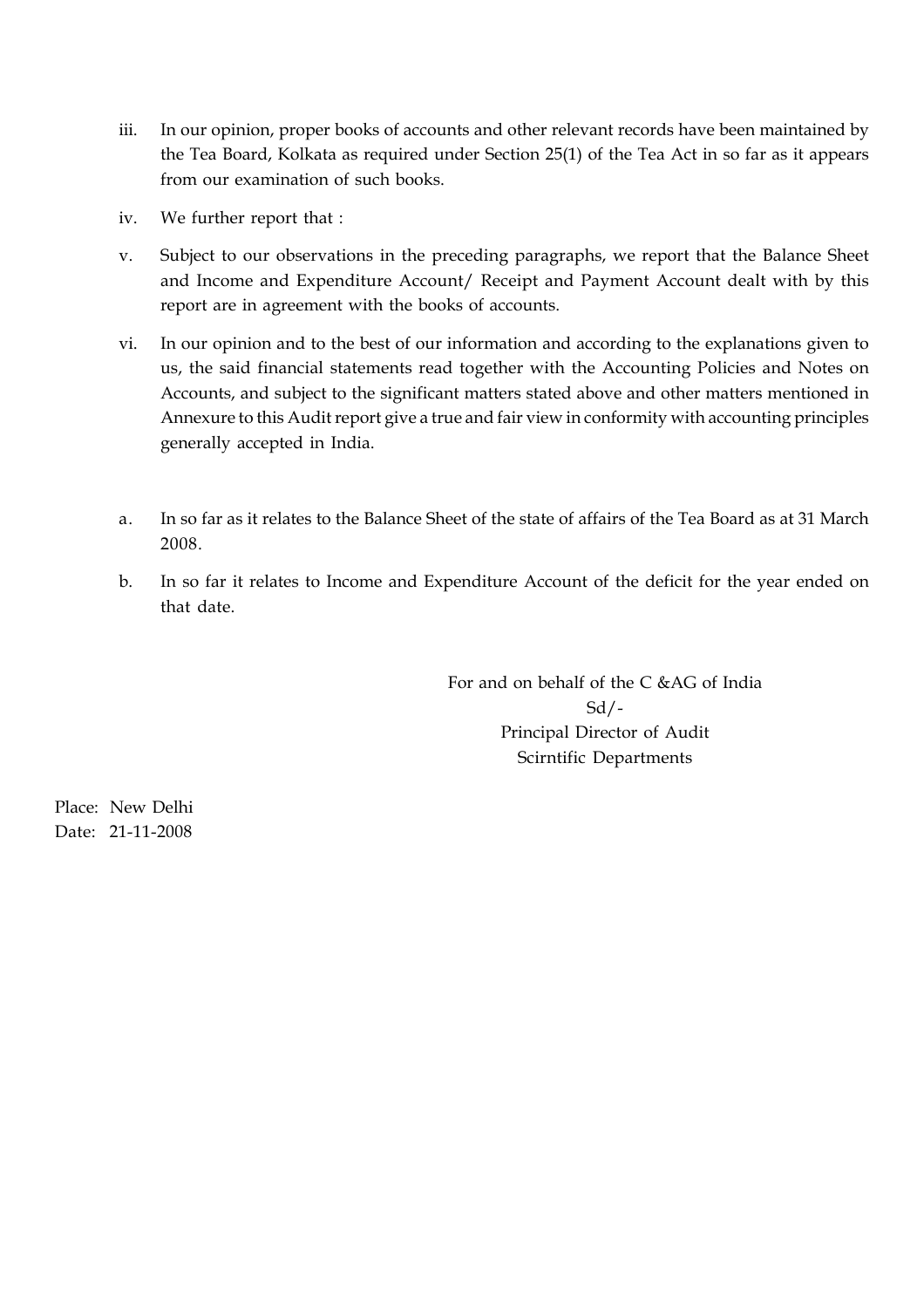### **A Balance Sheet**

### **A.1 Liability understated**

As per the Common Format of Accounts, amounts received as grants or assistance, or retained by the entity to be utilized for specific or earmarked purposes and remaining to be expended/utilized for the specific purpose for which these are intended are required to be disclosed in 'Schedule 3- Earmarked/Endowment Funds'.

Though there was an unspent amount of Rs.204.13 lakh as on 31 March 2007 against Market Development and Export Promotion Scheme (MDEPS), in 'Schedule 3- Earmarked/ Endowment Funds', the unspent amount was shown as Rs.202.11 lakh. This resulted in understatement of liability amounting Rs.2.02 lakh in the Consolidated Balance Sheet as at 31 March 2008.

### **A. 2 Liability overstated**

(a) Though there was an unspent grant of Rs.383.44 lakh under Research & Development (R&D) Scheme as on 31 March 2007, while preparing Schedule 3 to the Consolidated Balance Sheet as at 31 March 2008 Tea Board exhibited Rs. (-) 463.71 lakh as unspent grant of previous year. This resulted in overstatement of liability to the tune of Rs. 847.15 lakh in the Consolidated Balance Sheet as at 31 March 2008.

**A.1** An amount of Rs.204.13 lakh as pointed by audit was the unspent balance lying at Bank under MDEP Scheme as on 31 March 2007. However, while computing Schedule 3 the whole financial aspects of the fund are required to be considered. In the instant case the difference of Rs.2.02 lakh being the accumulated excess of expenditure over income as appeared at the Balance Sheet of MDEP was considered as non- cash adjustment in Schedule 3. Hence, there is no understatement of liability.

### **A. 2**

(a) An amount of Rs.383.44 lakh as pointed out by audit was the actual balance lying at Bank as on 31 March 2007. However, while computing the overall fund position through Schedule 3 Rs. 847.15 lakh being the accumulated excess of expenditure as appeared at the Balance Sheet of R&D Scheme was considered as non-cash adjustment. As such there is no overstatement of liability as pointed out by audit. An amount of Rs. (-)463.71 lakh was the progressive balance under the Scheme as on 31 March 2007.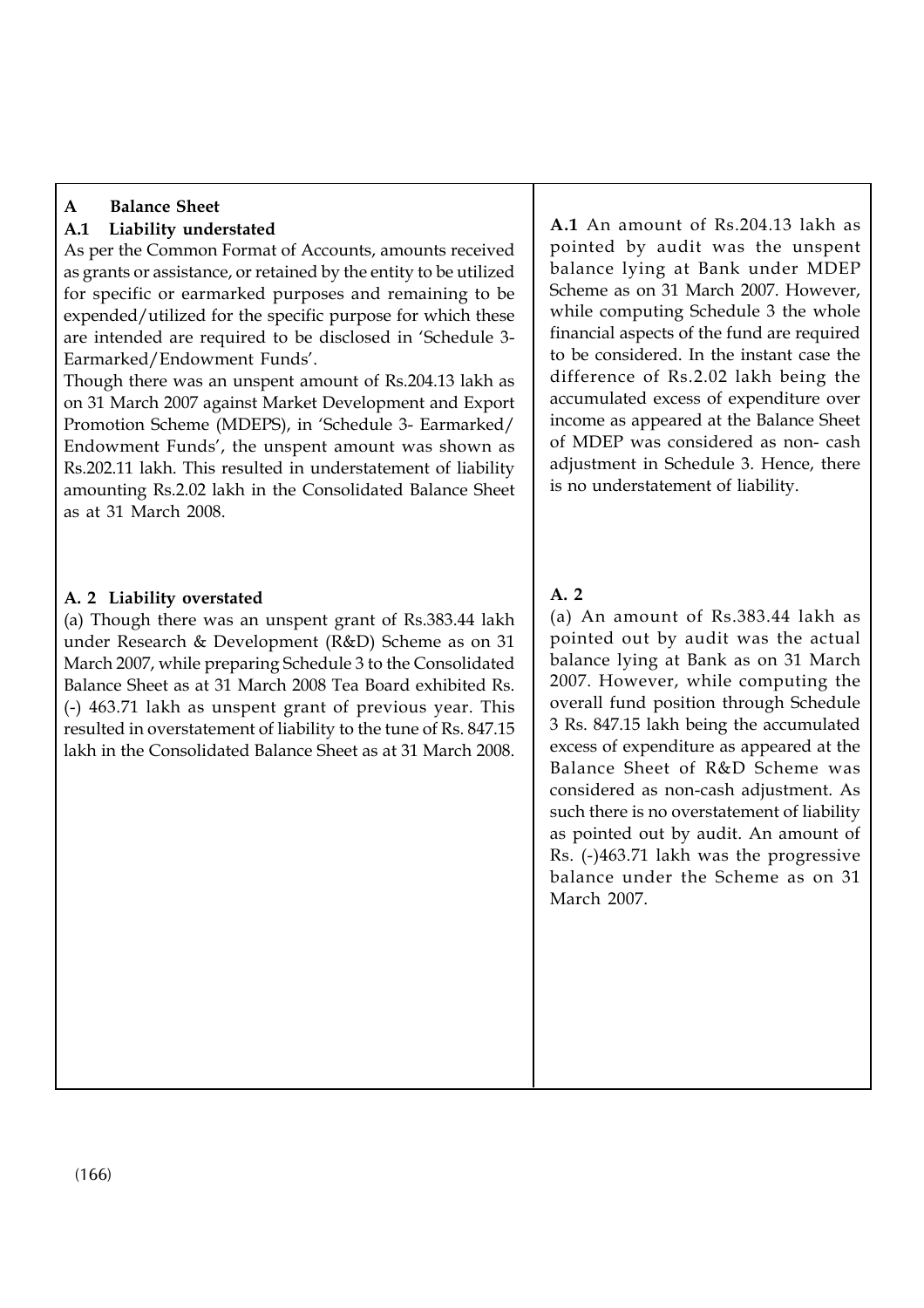(b) Balance Sheet of Market Development and Export Promotion Scheme (MDEPS) as at 31 March 2007 exhibited liability on account of 'EMD Payable' as Rs.1.54 lakh. During 2007-08, Tea Board received Rs.9.61 lakh and paid Rs.9.10 lakh towards EMD. Though Tea Board exhibited Rs.2.41 lakh in the Balance Sheet of MDEPS as at 31 March 2008 as 'EMD payable', it should be Rs.2.05 lakh (1.54+9.61- 9.10).This resulted in overstatement of liability to the tune of Rs.0.36 lakh.

### **A.3 Assets understated**

As per the asset register of Orthodox Tea Production Subsidy Scheme, the value of assets as on 31 March 2008 was Rs.0.65 lakh. The said value was not accounted for in the annual accounts for the year 2007-08. In view of non-accountal of the said assets, the asset value of the Balance Sheet of Orthodox Tea Production Subsidy Scheme as well as Consolidated Balance Sheet as at 31 March 2008 were understated by an amount of Rs.0.65 lakh.

#### **B. Income and Expenditure Account**

#### **B.1 Income understated**

Under Revolving Corpus Fund for Loan Scheme, Tea Board, Coonoor during 2007-08 earned accrued interest of Rs.64.67 lakh on investment of Rs.723.54 lakh in nine fixed deposits. The said amount of accrued interest was not shown as income in the accounts of Revolving Corpus Fund for Loan Scheme. This resulted in understatement of income for the year 2007-08 by an amount of Rs.64.67 lakh.

(b) The observation of audit has been noted. Since there was an error in exhibition during 2006-07 the same was carried forward. However, as committed to audit the same would be rectified during 2008-09.

**A.3** Necessary rectification would be made during 2008-09.

**B.1** This matter would be looked into and proper accounting reflection would be made during 2008-09.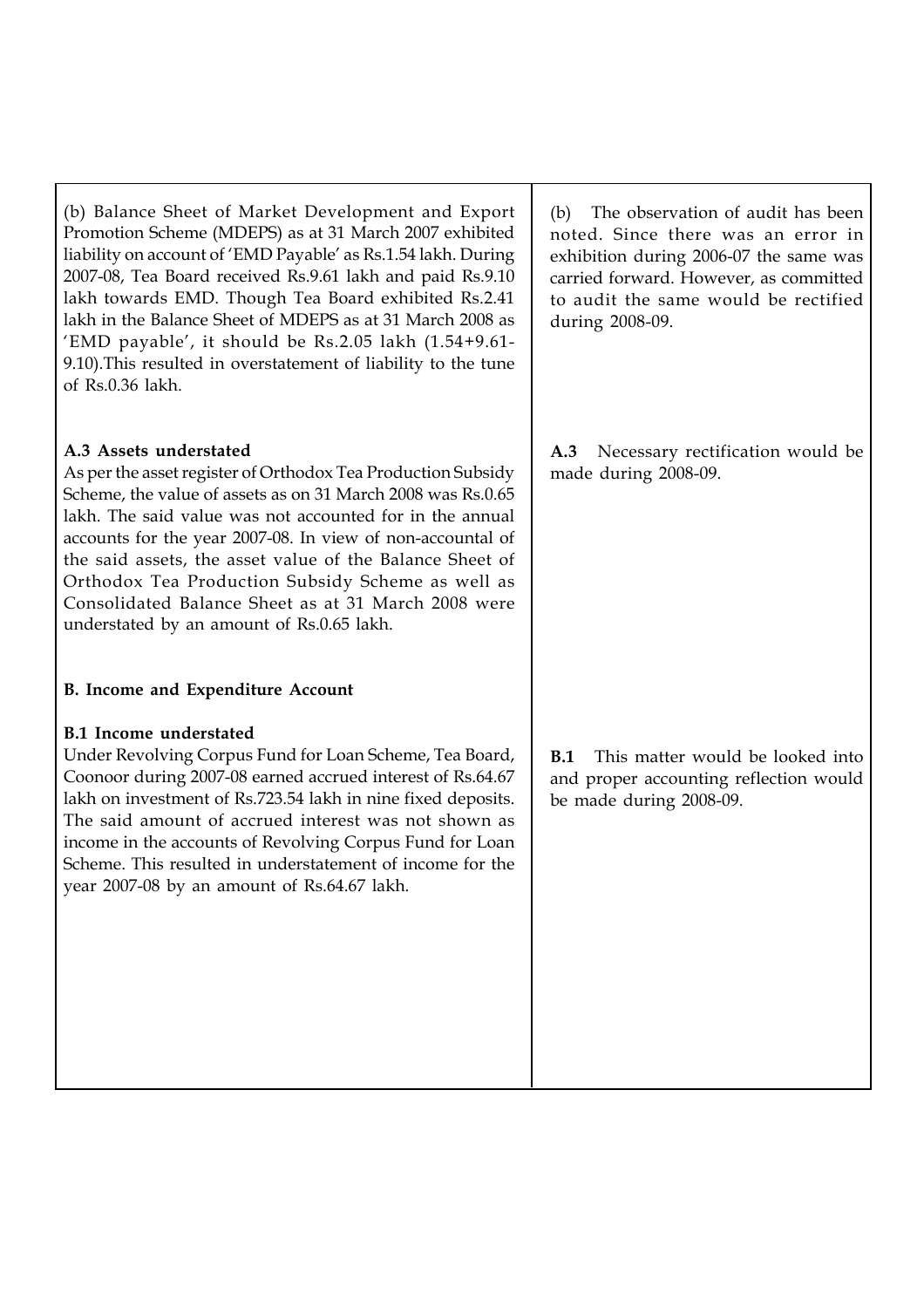| (b) Scrutiny of annual accounts for the year 2007-08<br>B.2 (b) References have been made to the<br>revealed that Tea Board treated the following unspent<br>Ministry for according approval to carry<br>forward unspent balance of previous year<br>balance of 2006-07 as income for the year 2007-08 in respect<br>of the following accounts without the approval of the<br>but no reply has so far been received from<br>Ministry to carry forward unspent balance of previous year:<br>the Ministry.<br>Rs. in lakh<br>S1.<br>Name of the account<br>Unspent<br>balance for<br>No.<br>the year<br>2006-07<br><b>Tea Plantation</b><br>23.77<br>1.<br>Development Subsidy<br>Scheme<br>4.42<br>2.<br>Quality Upgradation<br>and Product |
|--------------------------------------------------------------------------------------------------------------------------------------------------------------------------------------------------------------------------------------------------------------------------------------------------------------------------------------------------------------------------------------------------------------------------------------------------------------------------------------------------------------------------------------------------------------------------------------------------------------------------------------------------------------------------------------------------------------------------------------------|
|                                                                                                                                                                                                                                                                                                                                                                                                                                                                                                                                                                                                                                                                                                                                            |
|                                                                                                                                                                                                                                                                                                                                                                                                                                                                                                                                                                                                                                                                                                                                            |
|                                                                                                                                                                                                                                                                                                                                                                                                                                                                                                                                                                                                                                                                                                                                            |
|                                                                                                                                                                                                                                                                                                                                                                                                                                                                                                                                                                                                                                                                                                                                            |
| Diversification Scheme                                                                                                                                                                                                                                                                                                                                                                                                                                                                                                                                                                                                                                                                                                                     |
| 3.<br>Human Resource<br>1.28<br>Development Scheme                                                                                                                                                                                                                                                                                                                                                                                                                                                                                                                                                                                                                                                                                         |
| Market and Export<br>204.13<br>4.<br><b>Promotion Scheme</b>                                                                                                                                                                                                                                                                                                                                                                                                                                                                                                                                                                                                                                                                               |
| 5.<br>Orthodox Tea<br>368.37<br>Production Subsidy<br>Scheme                                                                                                                                                                                                                                                                                                                                                                                                                                                                                                                                                                                                                                                                               |
| Research Fund<br>46.16<br>6.                                                                                                                                                                                                                                                                                                                                                                                                                                                                                                                                                                                                                                                                                                               |
| Research and<br>383.44<br>7.<br>Development Scheme                                                                                                                                                                                                                                                                                                                                                                                                                                                                                                                                                                                                                                                                                         |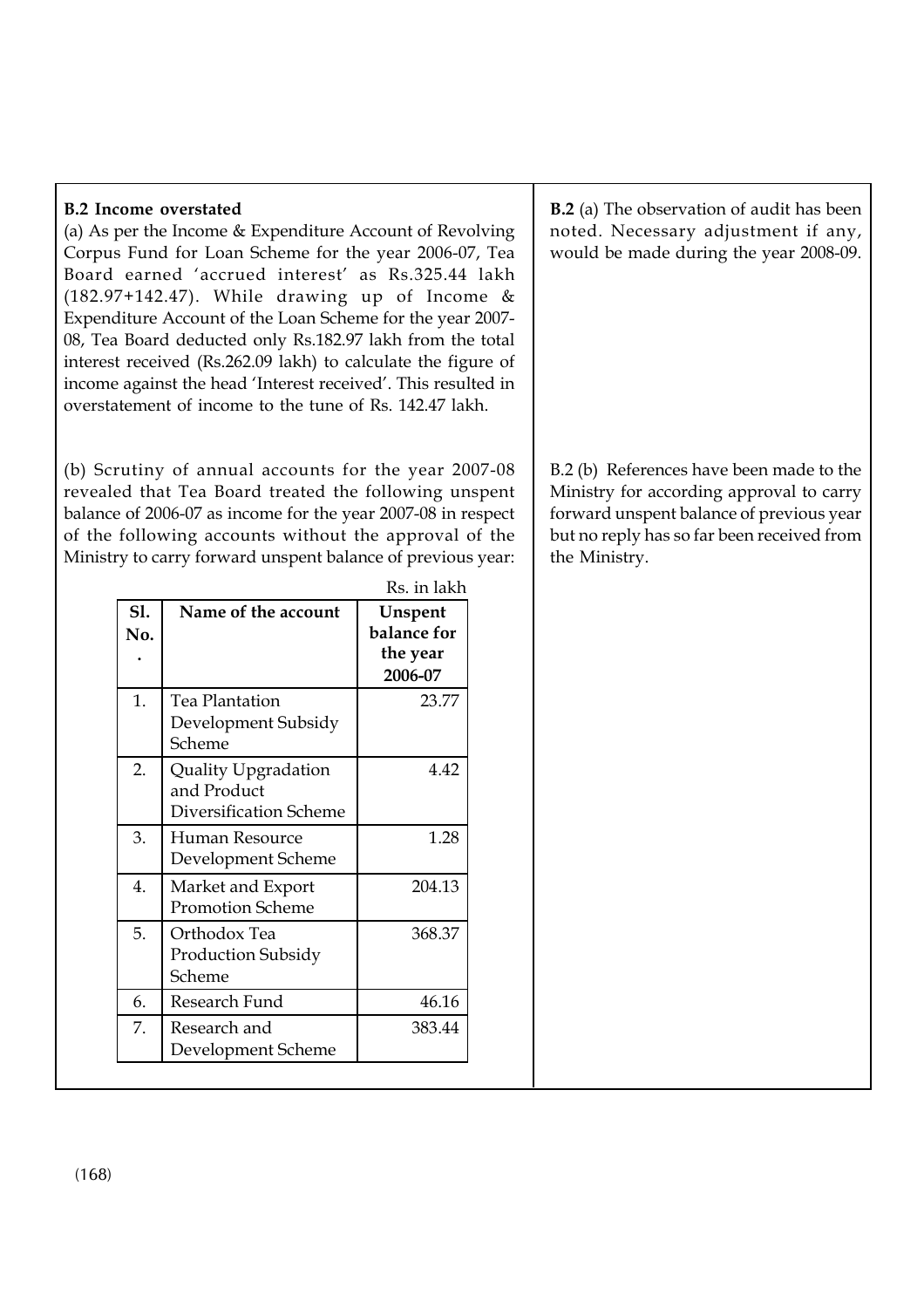| E. General                                                                                                                                                                                                                                                                                                                                                                                       |                                                            |                                                                                                                                                            |  |                                                                                                                                |
|--------------------------------------------------------------------------------------------------------------------------------------------------------------------------------------------------------------------------------------------------------------------------------------------------------------------------------------------------------------------------------------------------|------------------------------------------------------------|------------------------------------------------------------------------------------------------------------------------------------------------------------|--|--------------------------------------------------------------------------------------------------------------------------------|
| E.1 Bank reconciliation statement (BRS)<br>(a) There was a difference of Rs.155.57 lakh between Cash<br>Book balance and Bank balance in Coonoor office under<br>Quality Upgradation and Product Diversification Scheme<br>(QUPDS). Tea Board did not prepare bank reconciliation<br>statement to reconcile this difference. Hence the correctness<br>of the bank balances could not be ensured. |                                                            | <b>E.1</b> (a) The observation of audit has been<br>noted. During 2008-09<br>Bank<br>Reconciliation statement would be<br>submitted to audit as committed. |  |                                                                                                                                |
| (b) Tea Board did not submit bank statement and BRS as on<br>31 March 2008 in respect of the following balances.                                                                                                                                                                                                                                                                                 |                                                            |                                                                                                                                                            |  | E.1 (b) Relevant Bank Reconciliation<br>statements are under preparation and<br>would be submitted to audit during<br>2008.09. |
|                                                                                                                                                                                                                                                                                                                                                                                                  |                                                            |                                                                                                                                                            |  |                                                                                                                                |
| Name of the account                                                                                                                                                                                                                                                                                                                                                                              | <b>Cash Book</b><br>balance as on<br>31 March<br>2008 with | Amount<br>Rs.                                                                                                                                              |  |                                                                                                                                |
| Quality Upgradation and<br><b>Product Diversification</b><br>Scheme (QUPDS)                                                                                                                                                                                                                                                                                                                      | Kolkata office                                             | 72.84                                                                                                                                                      |  |                                                                                                                                |
| Tea Bøard Tea Fund (TBTF)<br>Account                                                                                                                                                                                                                                                                                                                                                             | DTPs,<br>London                                            | 32.40                                                                                                                                                      |  |                                                                                                                                |
| Tea Board Tea Fund (TBTF)<br>Account                                                                                                                                                                                                                                                                                                                                                             | DTP, Moscow                                                | 0.06                                                                                                                                                       |  |                                                                                                                                |
| Revolving Corpus Fund for<br>Loan \$cheme                                                                                                                                                                                                                                                                                                                                                        | Head office<br>Tea Board                                   | 188.42                                                                                                                                                     |  |                                                                                                                                |
| Market Development and<br>Export Promotion Scheme<br>(MDEPS)                                                                                                                                                                                                                                                                                                                                     | Moscow VAT                                                 | 41.50                                                                                                                                                      |  |                                                                                                                                |
| Export Promotion Scheme<br>(MDEPS)                                                                                                                                                                                                                                                                                                                                                               | London VAT                                                 | 1.93                                                                                                                                                       |  |                                                                                                                                |
| Export Promotion Scheme<br>(MDEPS)                                                                                                                                                                                                                                                                                                                                                               | Embassy of<br>India, Japan                                 | 33.37                                                                                                                                                      |  |                                                                                                                                |
| Human Resource<br>Development Scheme (HRDS)                                                                                                                                                                                                                                                                                                                                                      | Chennai<br>office                                          | 59.07                                                                                                                                                      |  |                                                                                                                                |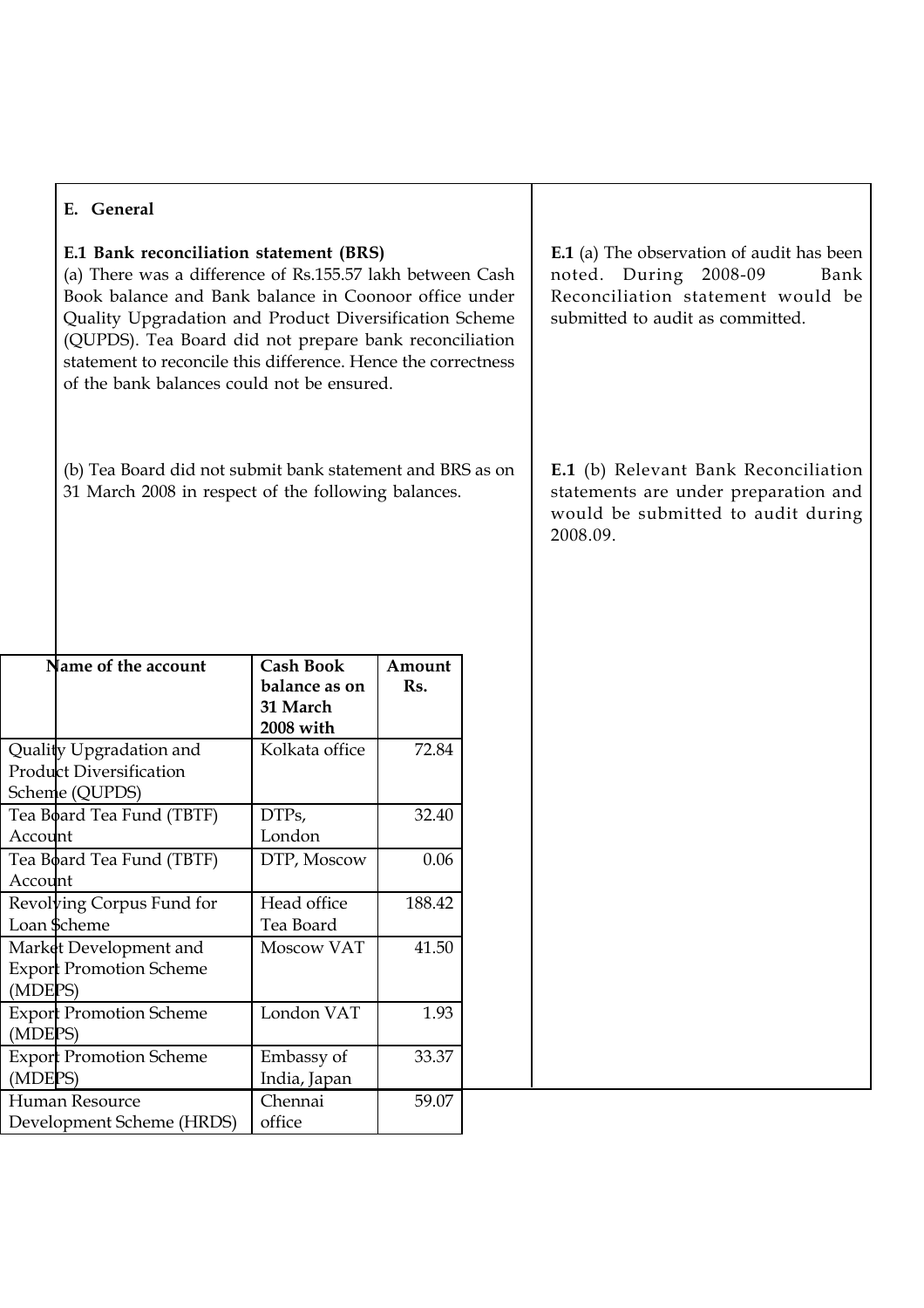| In absence of the BRS and bank statement as at 31 March                                                                                                                                                                                      |                                                                                 |
|----------------------------------------------------------------------------------------------------------------------------------------------------------------------------------------------------------------------------------------------|---------------------------------------------------------------------------------|
| 2008, the difference between the cash book balance and                                                                                                                                                                                       |                                                                                 |
| balance as per the bank statement as on 31 March 2008, if                                                                                                                                                                                    |                                                                                 |
| any could not be verified in audit.                                                                                                                                                                                                          |                                                                                 |
| F. Grants-in-aid<br>Out of the grants-in-aid of Rs.144.17 crore received during<br>the year, the organization could utilize a sum of Rs.137.44<br>crore leaving balance of Rs.6.73 crore as unutilized grant as<br>on 31 March 2008.         | F. The unutilized grant would be carried<br>forward to the next financial year. |
| G. Management letter<br>Deficiencies, which have not been included in the Audit<br>Report have been brought to the notice of the Chairman,<br>Tea Board, Kolkata through a management letter separately<br>for remedial / corrective action. | G. Remedial and corrective action is<br>being taken.                            |
|                                                                                                                                                                                                                                              |                                                                                 |